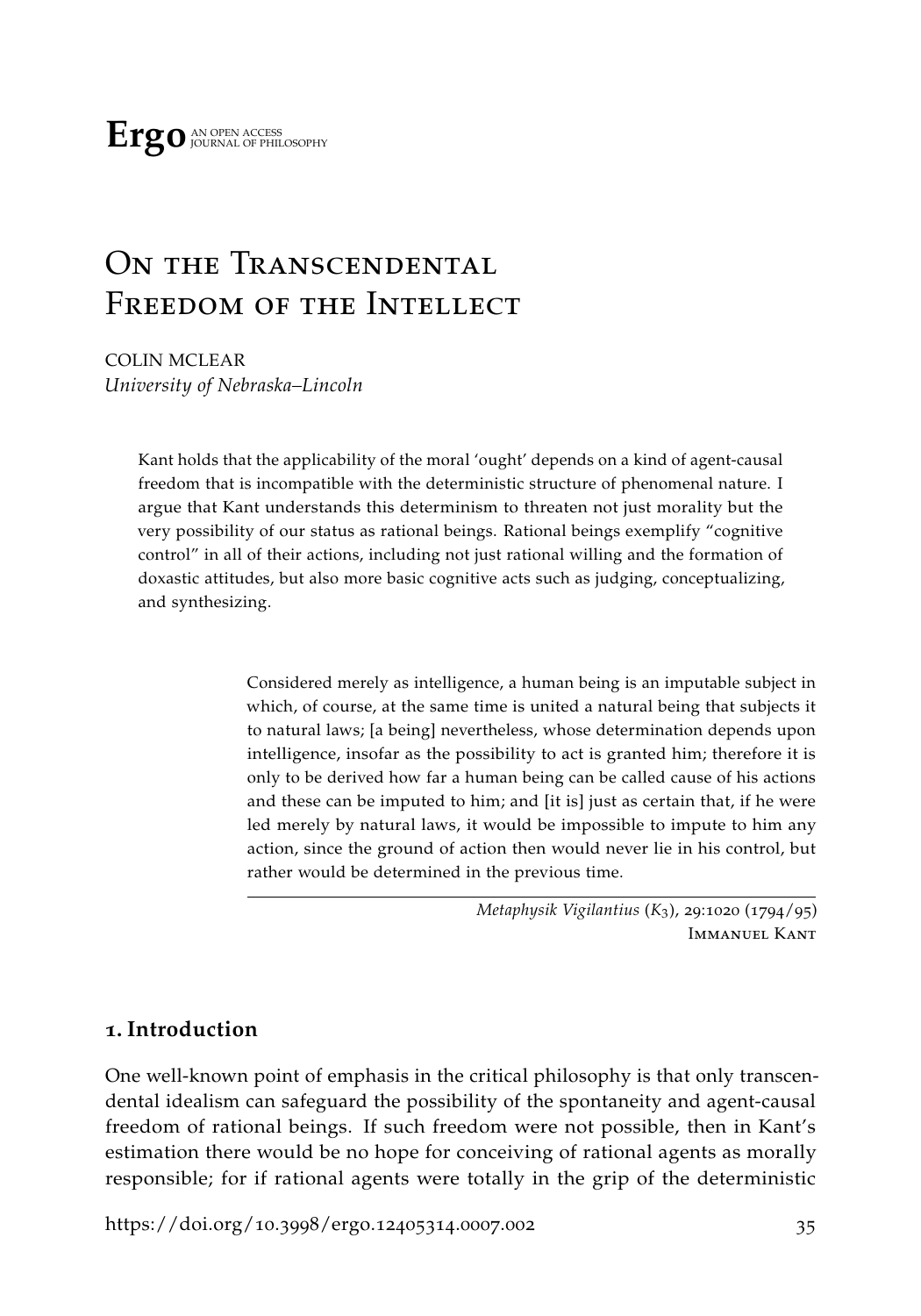causal nexus of the spatio-temporal world then moral requirements could not apply.

However, as the epigraph above makes clear, Kant considers the causal nexus of phenomenal nature to threaten the status of human beings not just as moral agents but even as "intelligences"—that is, as beings capable of being determined in their acts by their intellectual faculties.<sup>1,2</sup> Phenomenal causes, if they were the only possible causes upon which action was based, would threaten the very possibility of our status as rational beings. Hence, according to Kant, the rational acts of rational agents depend for their generation on an intellectual faculty whose acts are independent of the phenomenal causal nexus.

This paper has two primary aims. The first is to show that Kant's position concerning the freedom of the intellect is a central commitment of the critical philosophy, entailed by core elements of his conception of the nature of the intellect and its activity.<sup>3</sup> Because Kant's conception of freedom is often linked more closely to his practical philosophy, and specifically his conception of a free *will*, or practical reason, I focus here primarily on the *theoretical* use of the intellect.

Second, by emphasizing Kant's conception of the freedom of intellectual acts, I hope to widen the scope of discussion on this issue, which has largely focused

<sup>1</sup>. Here and throughout I use "intellect" to designate the "higher" faculty of cognition, in contrast to sensibility, and which includes at least the understanding, judgment, and reason. Kant at least sometimes uses "*Verstand*" in this general sense (e.g., A294/B350; Pr 4:288), in contrast to a narrower use where it designates the faculty through which concepts are generated by means of reflection. He also sometimes talks of "reason" (*Vernunft*) in a similarly general sense. I also follow Kant in sometimes speaking of practical and theoretical *uses* of the intellect.

<sup>2</sup>. Kant characterizes the spontaneous cognizing self as an "intelligence" at several points (e.g., B155, B157–58, B158n). He also sometimes identifies this cognizing self or intelligence as a noumenal entity (e.g., *Metaphysik K<sup>2</sup>* 28:773 (1790/1); see also *Metaphysik Mrongovius* 29:926 (1782/83); G 4:446ff; CPrR 5:114; *Metaphysik K<sup>2</sup>* 28:775; Refl. 23:34, 35 (CV E38)). There is some dispute as to how to understand Kant's distinction between an "intelligence" and a "soul". See, e.g., [Allison](#page-60-0) ([1996](#page-60-0)b: 65–66), [Van Cleve](#page-68-0) ([1999](#page-68-0): 182–83), [Wuerth](#page-69-0) ([2014](#page-69-0): 43, 63–64). As I understand him, Kant construes a soul as being or having a "principle of life," which he construes as a faculty for acting on the basis of representations (e.g., *Metaphysik Dohna* 28:682 (1792/93), *Metaphysik K<sup>2</sup>* 28:755). Kant allows that non-human animals (i.e., irrational animals) are alive in this sense, while lacking an intelligence in his more substantive sense, which is coherent if he construes intelligences as living beings (souls) with intellectual faculties, while non-human animals are souls with only a faculty of sensible receptivity. See, e.g., *Metaphysik L1* 28:275 (1778–81), 276; *Metaphysik L<sup>2</sup>* 28:594 (c. 1790); *Metaphysik Dohna* 28:679, 690. For further discussion of life as an internal principle or determination of action, as opposed to an external physical determination see [Frierson](#page-62-0) ([2014](#page-62-0): 54–56). Thanks to Yoon Choi for bringing many of these texts to my attention.

<sup>3</sup>. Perhaps the most prominent recent account congenial to my thesis is that of Henry Allison ([1990](#page-60-1)), who likewise argues that the intellect must be free both in its theoretical and its practical use. Besides some differences of approach and emphasis there are, however, some important differences with regard to the substance of our views, which I discuss further at various points below. See especially Footnote 55.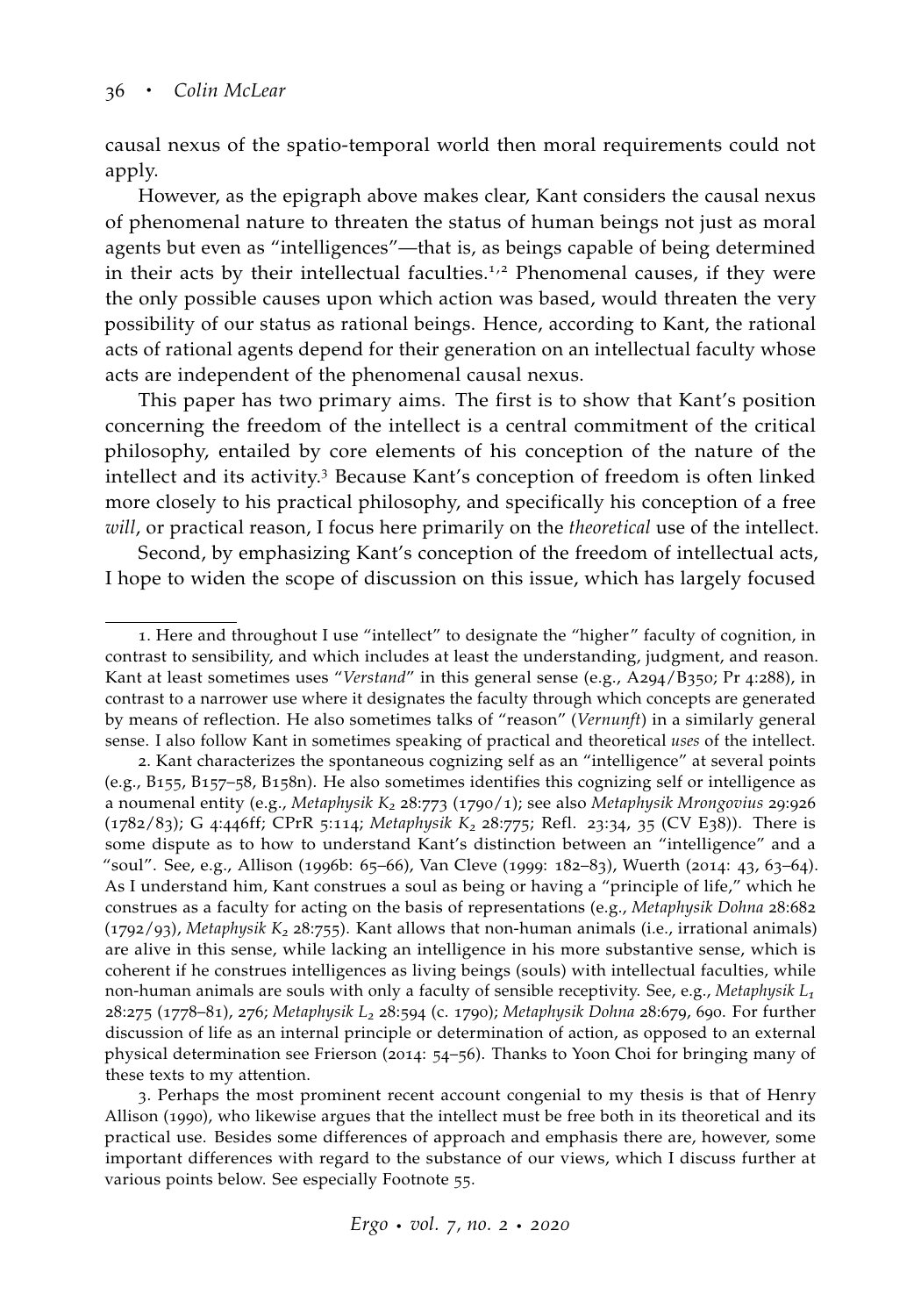on Kant's conception of the formation of doxastic attitudes—varieties of "holdingfor-true" (*Fürwahrhalten*) or "assent".<sup>4</sup> I argue that accounts of Kant's conception of the freedom of the intellect that focus solely on doxastic attitude formation are overly narrow. Kant's account of attitude formation is inextricably linked to his broader conception of the freedom of rational or intellectual activity *as such*, and thus for better or worse, tied to other instances of such free activity, such as intellectual forms of synthesis, which are free even if not directly or immediately under one's voluntary control. I thus argue that Kant's conception of the control we have over doxastic attitude formation is rooted in a more general conception of *cognitive* control, which includes not just the formation of doxastic attitudes, but also more basic cognitive acts such as judging, conceptualizing, and synthesizing. There are, to be sure, important differences between these types of act, and thus between the different ways in which the freedom of rational agency manifests itself in finite beings. But these differences are part of an underlying unity, one which I attempt to bring out in the discussion below.

The core conception of cognitive control for which I advocate hinges on a proper understanding of Kant's conception of an intellectual "power/capacity" (*Fahigkeit*) or "faculty" (*Vermögen*)—I will largely use these terms interchangeably.<sup>5</sup> One has cognitive control just in case one's acts are the result of the exercise of one's faculties according to the constitutive laws of their activity, without being determined by grounds whose existence and nature are independent of the capacity being exercised. Hence, in a sense laid out further below, beings in cognitive control of their acts must be such as to causally act without being causally determined by anything else. In Kant's terms they must thus be "absolutely spontaneous" or "transcendentally free." This notion of cognitive control is extensionally equivalent to, but more conceptually basic than, Kant's conception of transcendental freedom, particularly in the manner in which it articulates the

<sup>4</sup>. For discussion of assent see [Stevenson](#page-68-1) ([2003](#page-68-1)), [Chignell](#page-62-1) ([2007](#page-62-1)a; [2007](#page-62-2)b), [Pasternack](#page-66-0) ([2011](#page-66-0)). For discussion of freedom in attitude formation see, e.g., [Henrich](#page-63-0) ([1975](#page-63-0)), [Allison](#page-60-1) ([1990](#page-60-1); [1996](#page-60-2)a), [Schönecker](#page-67-0) ([1999](#page-67-0)), [Bilgrami](#page-61-0) ([2006](#page-61-0)), [Boyle](#page-61-1) ([2009](#page-61-1)), [Kitcher](#page-63-1) ([2011](#page-63-1): ch. 14), [Kohl](#page-64-0) ([2015](#page-64-0)b). Why the discussion has been limited in this way is not altogether clear, but may be due to a conception of action solely in terms of voluntary action, of intellectual activity as non-voluntary, and thus of the intellect as an inappropriate subject of discussion with respect to freedom. For such a view see, e.g., [Kitcher](#page-63-2) ([1990](#page-63-2): 122), which construes many of the kinds of intellectual act I shall discuss as "subpersonal" and thus not free in any relevant sense. Kohl ([2015](#page-64-0)b: 309, note 18) distinguishes the (free) intellectual act of assent/judgment from the forms of synthesis involved in more basic intellectual acts. I argue that Kant's account of the freedom of the intellect should not be divided in this way. If Kant has a coherent conception of the transcendental freedom of the intellect at all, it is a unified one.

<sup>5</sup>. For discussion of why they ought to be distinguished, at least in some cases, see [McCarty](#page-64-1) ([2009](#page-64-1): 18–20) and [Smit](#page-67-1) ([2009](#page-67-1): 240–43). For my purposes here talk of ability, capacity, power, or faculty is largely interchangeable. What *is* important to distinguish is the difference between a capacity or faculty (*Vermögen*, *facultas*) and a force (*Kraft*, *vis*), especially when the latter term is sometimes translated as "power." For further discussion see also [Longuenesse](#page-64-2) ([1998](#page-64-2): 7–8).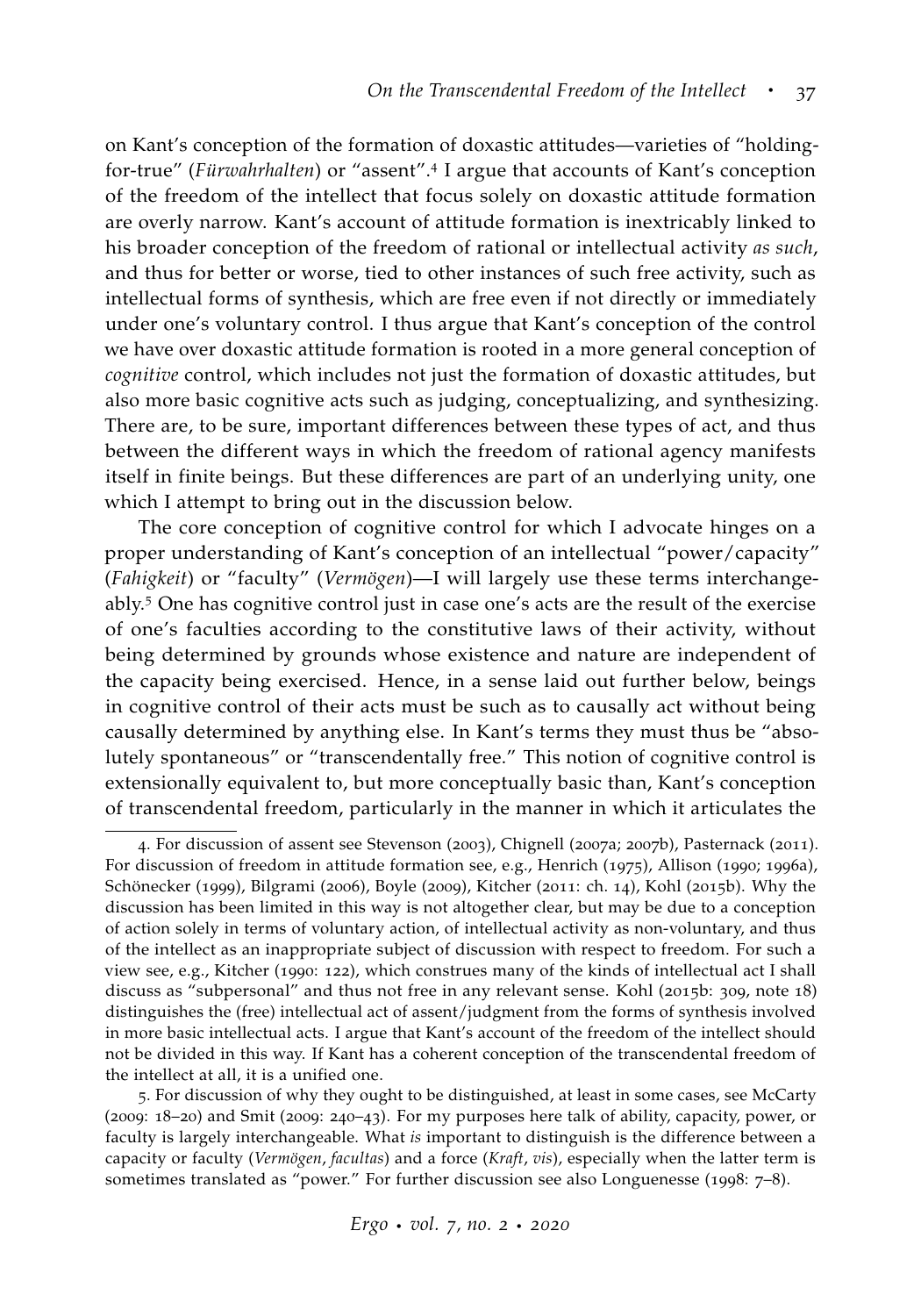source of the incompatibility of rational action with a temporally determined causality.

In Section 2 I characterize Kant's conception of an intellectual act and the related notion of an intellectual faculty or capacity. Section 3 describes Kant's conception of transcendental freedom as a form of causal ultimacy, its links with the above conception of control, and Kant's view of the sense in which free rational beings possess "leeway" or the ability to do otherwise. Section 4 then formulates and critically discusses four arguments elucidating the way in which Kant implicitly or explicitly regards the intellect as free. In Section 5 I discuss two general objections regarding first, whether Kant might not endorse a weaker and merely "relative" spontaneity for the theoretical use of the intellect, and second, whether or how his views on the freedom of the intellect change over the course of his critical writings. Finally, I summarize and conclude the paper.

# **2. Intellectual Acts**

To say that acts of the intellect are free requires the coherence of speaking of intellectual "acts" at all. Kant construes the notion of an act (*Handlung*) as closely connected with the concepts of activity (*Tätigkeit*), substance, and force (*Kraft*) (A204/B250; cf. R5289–90 (1776–78?) 18:144, R5650 (1785–88) 18:298–302). Kant's critical conception of causality is also closely linked to these notions, for an act (*Handlung*) "already signifies the relation of the subject of causality to the effect" (A205/B250). In his metaphysics lectures from the critical period, Kant is reported to describe an act as the determination of substance as the cause of an accident (*Metaphysik Pölitz* 28:564–65 (1790/1)).<sup>6</sup> Thus, as I shall use the notion in this paper, an act is an actualization of a substance—through one of its capacities or faculties—to exert a force that engenders some accident as an effect of that actualization.<sup>7</sup> This conception is quite broad, and captures much more than merely bodily movements, as some commentators have tended to construe Kant's

<sup>6</sup>. For extensive discussion of this conception of an act, as well as the related notions of substance and power in Kant's work see [Watkins](#page-68-2) ([2005](#page-68-2): chs. 4–5), [Smit](#page-67-1) ([2009](#page-67-1)), [Wuerth](#page-69-0) ([2014](#page-69-0): especially chs. 1, 6), [Stang](#page-67-2) ([2019](#page-67-2): 92–94).

<sup>7</sup>. For versions of this kind of approach see also [Willaschek](#page-69-1) ([1992](#page-69-1): chs. 2, 11), [Watkins](#page-68-3) ([2010](#page-68-3)). There is an important question as to whether Kant conceives of the actualization of a capacity as (i) grounded in a law or of the law as (ii) grounded in the nature of the substance and its capacities, or whether the law and substantial nature are (iii) coeval. I remain neutral on this issue here. However, I will sometimes speak of a faculty as "governed" or "constituted" by its laws. Nevertheless, I intend this way of speaking to be neutral with respect to the grounding relation between a substance's nature and the laws related to the exercise of its causal powers. For further discussion of this issue and its Leibnizian background see [Watkins](#page-68-2) ([2005](#page-68-2); [2019](#page-68-4)a: chs. 1–2, 11), [Kreines](#page-64-3) ([2008](#page-64-3)), [Rutherford](#page-66-1) ([2013](#page-66-1)), [Stang](#page-67-3) ([2016](#page-67-3)a: ch. 8), [Kreines](#page-64-4) ([2017](#page-64-4)), [Messina](#page-65-0)  $(2017).$  $(2017).$  $(2017).$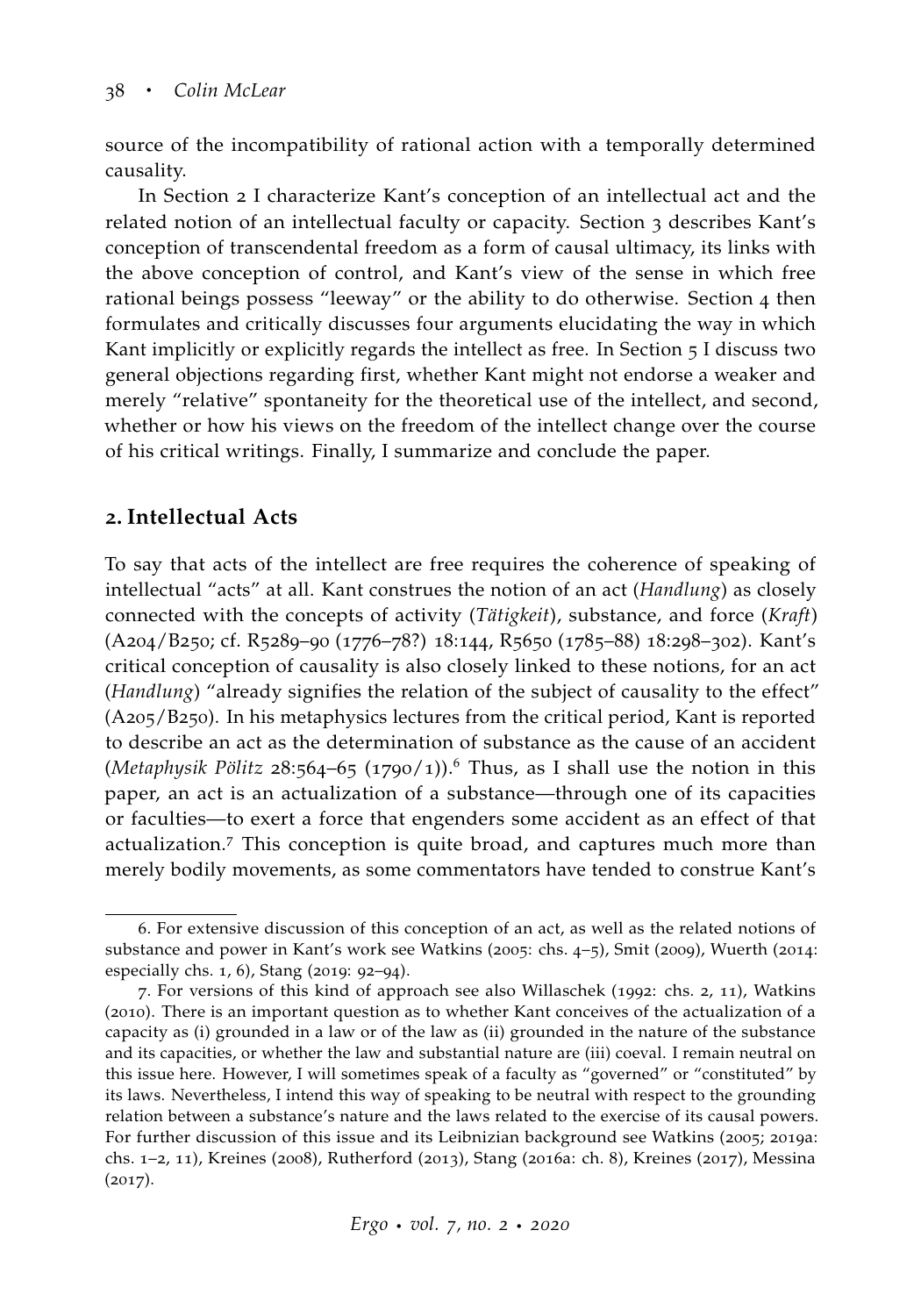conception of action.<sup>8</sup>

One might worry that conceiving of acts in this way is in fact *too* broad. Perhaps we should take Kant as reserving "act" and its cognates for bodily behavior. However, Kant distinguishes "inner" and "outer" exercises of voluntary agency (MM 6:214, 218–19), which means he denies that agency per se requires (even typically) the exercise of one's body.<sup>9</sup> He also claims that, with respect to the practical exercise of one's reason, the only acts of choice that are always fully within one's control are inner acts (CPrR 5:36-37; CPJ 5:471n). Kant also refers to "actions of the understanding [*Verstandeshandlungen*]" (e.g., A330/B387) and to the exercise of one's attention as a free and "real act [*Act*] of the faculty of cognition" (An  $7:131$ ).<sup>10</sup>

That Kant's position on the nature of the acts of a substance, via an exercise of some or other of its capacities, concerns acts per se and not simply outer bodily actions or inner intentions is further supported by his discussion of the intellect's acts in the Transcendental Dialectic's explication of illusion.

while [the intellect] acts merely according to its own laws [*nach seinen Gesetzen handelt*], its effect [*die Wirkung*] (the judgment) must necessarily agree with these laws. (Transcendental Illusion, A294/B350)

The passage indicates that the intellect acts according to laws governing its effects, which include the judgments it forms. If acts are generically actualizations of powers to cause determinate effects according to laws, then intellectual acts are such acts as governed by rational or intellectual laws—laws that Kant sometimes describes as laws of "combination" (*Verbindung*):

combination is ... not given through objects but can be executed only by the subject itself, since it is an act of its self-activity. (Transcendental Deduction, B130)

Intellectual acts occurring according to such laws of combination constitute a wide class. Amongst the class of intellectual acts that will concern us below are

<sup>8</sup>. Kohl ([2015](#page-64-0)b: 314 note 34) raises this issue as well. Those who tend to distinguish thinking from acting include [Henrich](#page-63-0) ([1975](#page-63-0): 66), [Kosch](#page-64-5) ([2006](#page-64-5): 34), [Kitcher](#page-63-1) ([2011](#page-63-1): 178); see also [Allison](#page-60-1) ([1990](#page-60-1): 63, 218), where he consistently distinguishes between rational beings (i.e., thinkers) and rational *agents*. I see no such restriction in Kant's usage. However, since Allison endorses a unified conception of rational agency in Kant, it isn't clear whether this is really a substantive problem for him. For other positions close to the one I express here see [Paton](#page-66-2) ([1947](#page-66-2): 209), [Wood](#page-69-2) ([1999](#page-69-2): 172), [Watkins](#page-68-2) ([2005](#page-68-2); [2010](#page-68-3)). Engstrom ([2009](#page-62-3)) also emphasizes the importance of construing the activity of the cognitive faculties in causal terms.

<sup>9</sup>. Note that as I understand Kant, the genus of voluntary acts includes those that are, either immediately or mediately, determined by the agent's will or power of choice. I provide a more detailed discussion of voluntary action in Section 4.1.

<sup>10</sup>. For related discussion see [Kohl](#page-64-0) ([2015](#page-64-0)b: §2), [Merritt](#page-65-1) ([2018](#page-65-1): chs. 2–4).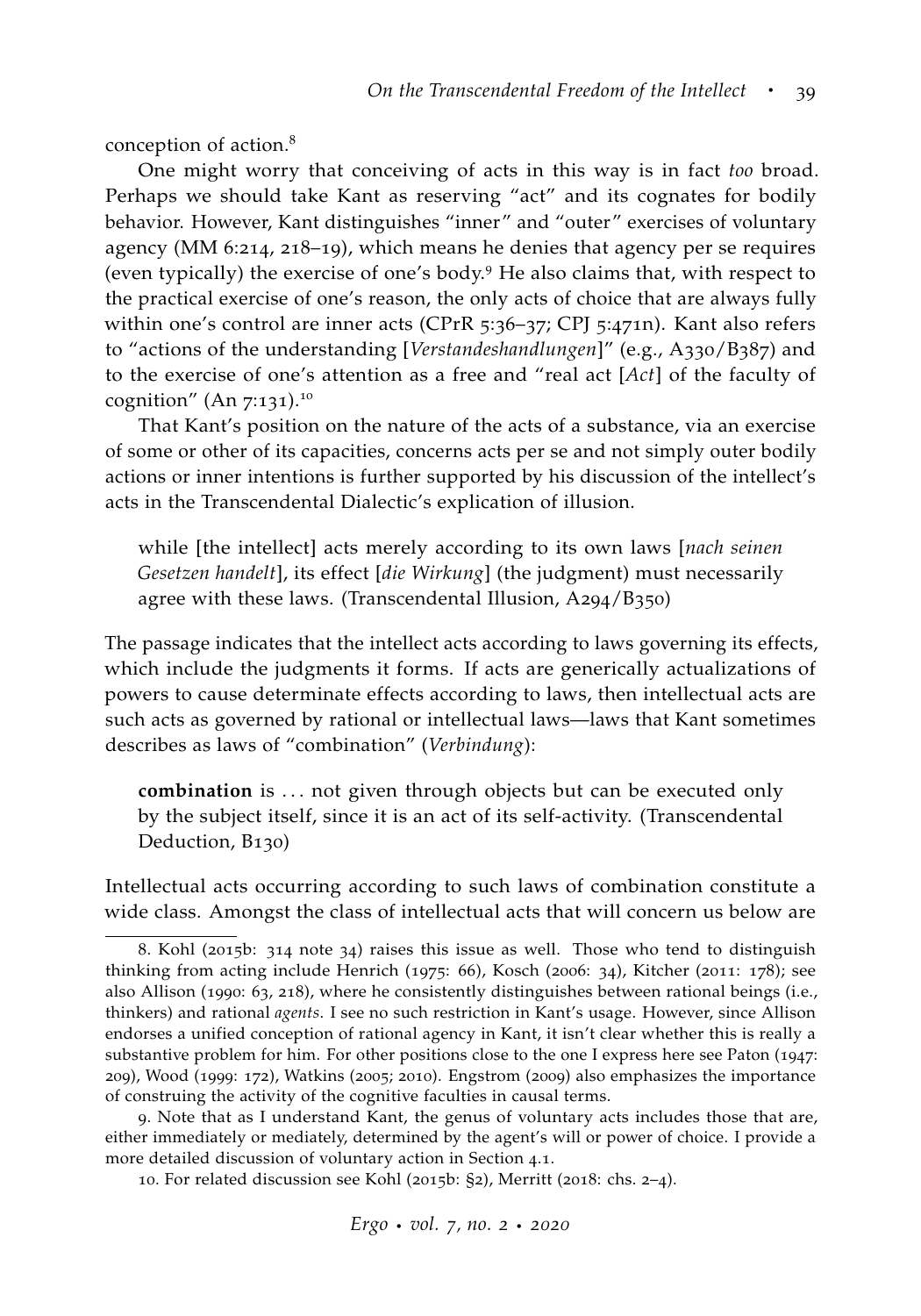acts of "assent" or holding-for-true (*Fürwahrhalten*), acts of thinking or judging, and other even more basic cognitive acts. Let me say a bit more, respectively, about these different classes of act.

Acts of assent are acts by which a subject comes to hold what we would now call a propositional attitude (specifically a doxastic attitude) towards some truth-functional content, on the basis of either or both "objective" and "subjective" grounds, and whose adoption is related to the subject's assessment of the probability of the truth of the judgment.<sup>11</sup>

Thinking is the act of "unifying representations together in one consciousness" (Pr 4:304; see also JL 9:101; *Wiener Logik* 24:928 (1780–82)). Thinking is opposed to merely associating, and as I will typically use it, concerns all acts of conceptualizing, judging, and inferring.

Kant also characterizes a third class of basic cognitive acts necessary for thought, or at least conceptualization and judgment, such as in his discussion of attention and abstraction where he says,

The endeavor to become conscious of one's representations is either the *paying attention to (attentio)* or the *turning away from* an idea of which I am conscious (*abstractio*). – The latter is not the mere failure and omission of the former . . . but rather a real act of the cognitive faculty of stopping a representation of which I am conscious from being in connection with other representations in one consciousness. . . . To be able to abstract from a representation, even when the senses force it on a person, is a far greater faculty than that of paying attention to a representation, because it demonstrates a freedom of the faculty of thought and the authority of the mind, *in having the object of one's representations under one's control* [*Gewalt*]. (An 7:131–32)

Though Kant here distinguishes abstraction from attention, abstraction is itself better understood as a *form* of attention.<sup>12</sup> If attention is the focus on, or strivingto-bring-to-consciousness of, some representational content, abstraction is the capacity to focus on or attend to some subset of that content—to disregard some

<sup>11</sup>. See Kant's discussion at A820/B848ff, [Chignell](#page-62-1) ([2007](#page-62-1)a; [2007](#page-62-2)b), and the references cited in Footnote 4 above. Note that the fact of a distinction between making a judgment and assenting to that judgment does not mean that acts of judgment can be made entirely independently of *any* attitude towards the truth of those judgments. Kant claims that all judgments have a "modality" (A74/B99–100). "Assertoric" and "apodictic" judgments will be accompanied by some form of assent. "Problematic" judgments are those the truth of which is not in any way endorsed or asserted. Kant claims that one can problematically judge even that which one knows is false  $(A75/B100-101)$ . Thus the only constraint on problematic judgment is logical possibility (i.e., the laws of identity and non-contradiction). Thanks to an anonymous referee for encouraging clarity on this point.

<sup>12</sup>. See also [Merritt and Valaris](#page-65-2) ([2017](#page-65-2): 576–80).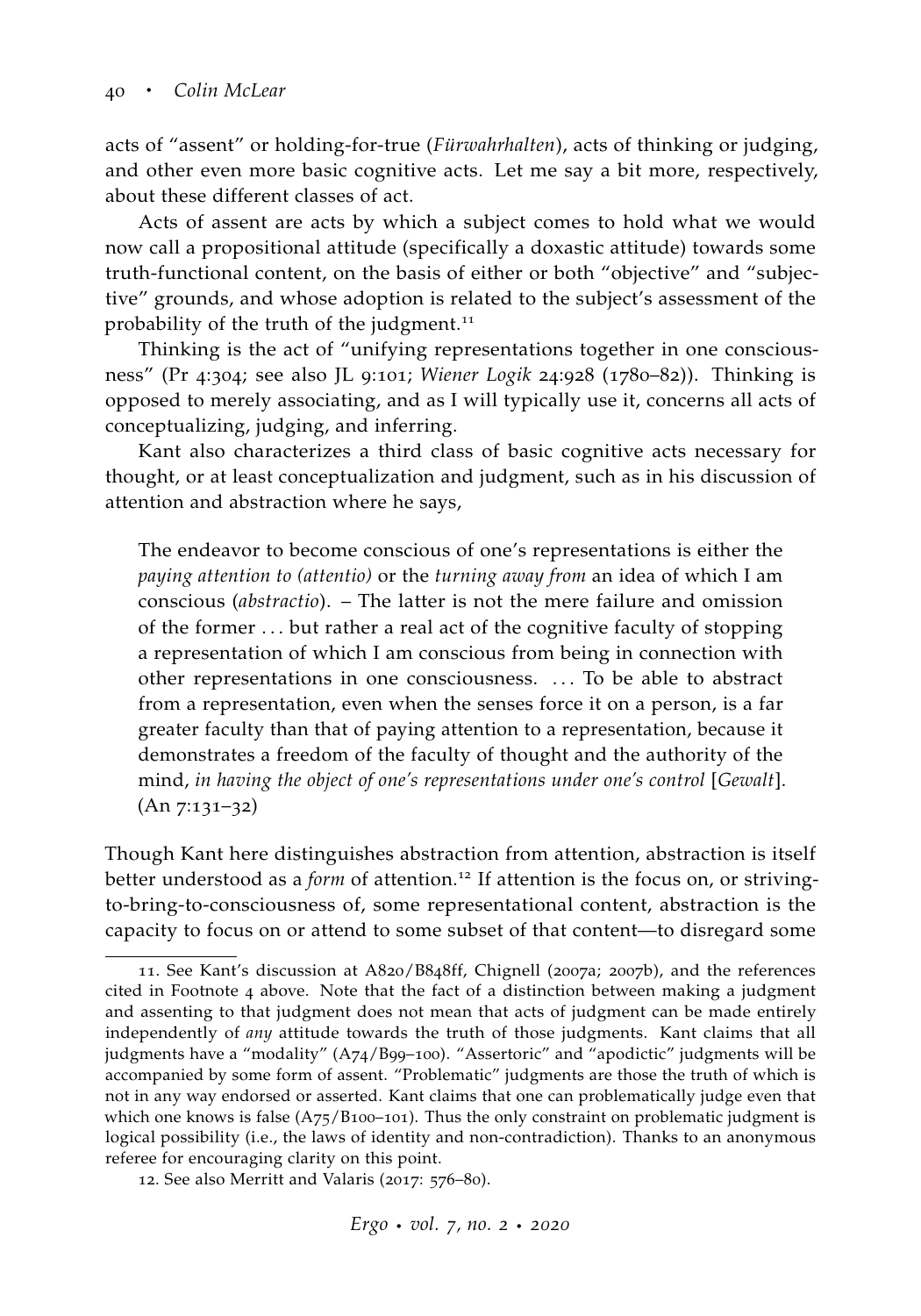part of it in favor of another. Part of what distinguishes abstracting from attending *simpliciter* is that abstraction necessarily requires a degree of control over what is to be considered the object of representation whereas attention *simpliciter* does not. In the latter case one may be passively drawn to some representation (or the content thereof). In the case of abstraction one actively exerts control over the object of one's attention. Kant describes this control over one's representations as a manifestation of a form of cognitive freedom, as it requires that the subject can determine the object of representation in a manner that is independent of the nature of the original representational stimulus, cause, or occasion.

Hence, assent, thought, and correlated cognitive acts, such as attention and abstraction, are all going to be intellectual "acts" in the sense defined above. Such acts are acts that are not necessarily all voluntary (though some surely are, like directed acts of attention), but are nevertheless under the subject's control (in a sense to be further discussed). I argue below that, for Kant, a particular form of control is a necessary condition for the occurrence of such acts and that this form of control, properly understood, requires that intellectual acts must be transcendentally free. In order that we understand what this means I turn now to a discussion of these notions of freedom and control.

## **3. Freedom & Control**

In this section I first discuss two different kinds of freedom Kant distinguishes in his writings from the critical period.<sup>13</sup> These are what he terms "practical" and "transcendental" freedom. I take these in turn. I then discuss the relationship between Kant's characterization of transcendental freedom as causal ultimacy and his notion of control. I argue for the view that the kind of cognitive control characteristic of intellectual activity entails that it must be transcendentally free activity. Finally, I connect the issues of freedom and control with Kant's conception of the "leeway" possessed by an agent to do otherwise than she in fact does, and how this grounds "ought" claims or imperatives to which the agent is subject.

#### *3.1. Practical & Transcendental Freedom*

We can understand practical freedom as follows:

**Practical Freedom:** the capacity to act in accordance with ends distinct from those dictated by one's immediate sensible impulses.

Practical freedom is typically demonstrated by rational agents pursuing ends even when they conflict with the agent's immediate inclinations or interests.

<sup>13</sup>. For discussion and overview see [Beck](#page-61-2) ([1987](#page-61-2)), [Carnois](#page-62-4) ([1987](#page-62-4)), [Allison](#page-60-1) ([1990](#page-60-1)), [Kosch](#page-64-5) ([2006](#page-64-5): ch. 1).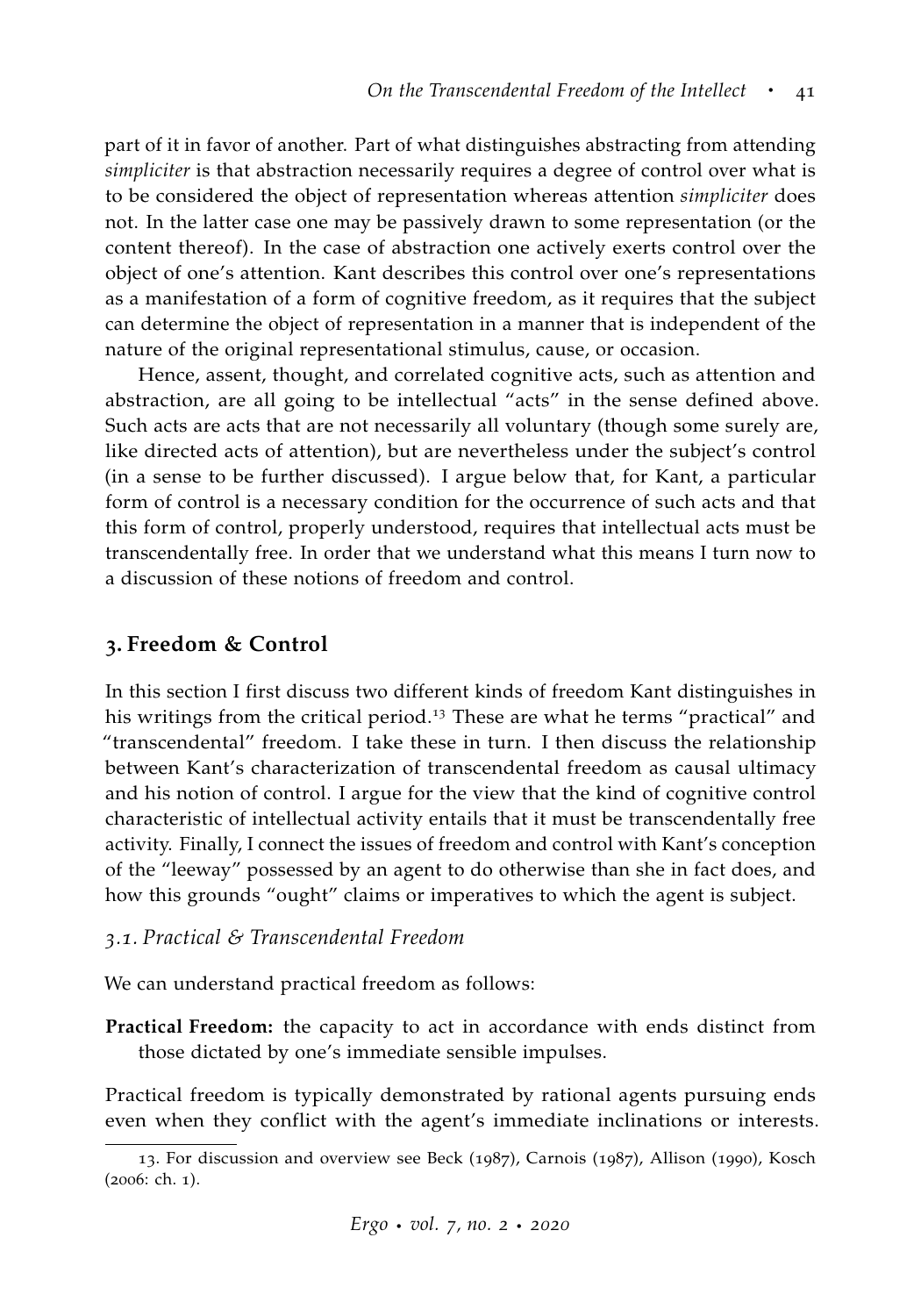Rational agents are capable of pursuing ends in the face of contravening desires or competing pleasures. As Kant points out,

we have a capacity to overcome impressions on our sensory faculty of desire by representations of that which is useful or injurious even in a more remote way. (Canon, A802/B830)

The famous "marshmallow tests" examining the extent of a child's capacity for delaying gratification, as conducted by Walter Mischel in the 60s and 70s, can be understood as testing the extent or strength of this capacity for practical freedom.<sup>14</sup>

While Kant is clearly talking, in the Canon quote above, about the capacity, independent of current competing desires and inclinations, to form intentions for carrying out bodily actions, much the same point can be made concerning intellectual acts of the kind discussed in the previous section. Rational adults exhibit, at least some of the time, an ability to conceptualize, judge, infer, and ultimately assent on the basis of something other than what the subject currently wants, desires, or otherwise has an immediate inclination to act on, and often contrary to what the immediate deliverances of sense would seem to indicate.<sup>15</sup> In particular, such subjects can engage in intellectual acts that respect canons of evidence and laws of truth-preservation even if such canons and laws yield verdicts contravening one's current interests, inclinations, or the strength and character of one's sensations. Hence, the core notion of "practical freedom" is just as significant for theoretical uses of the intellect as it is for the more traditionally discussed practical uses exemplified by acts such as willing or intending.

Are there further forms of freedom that a subject must exhibit in order to possess practical freedom? In particular, does practical freedom require what Kant calls "transcendental freedom"? Kant discusses the notion of transcendental freedom in the resolution of the Third Antinomy. He says,

By freedom in the cosmological sense, on the contrary, I understand the power of beginning a state **from itself** [*von selbst*], the causality of which does not in turn stand under another cause determining it in time in accordance with the law of nature. . . . It is especially noteworthy that it is this **transcendental** idea of **freedom** on which the practical concept of freedom is grounded, and the former constitutes the real moment of the difficulties in the latter, which have long surrounded the question of its possibility. (A533/B561; see also A445/B473 and A446/B474)

<sup>14</sup>. See [Mischel, Ebbesen, and Raskoff Zeiss](#page-65-3) ([1972](#page-65-3)), though see [Watts, Duncan, and Quan](#page-69-3) ([2018](#page-69-3)) for critical discussion.

<sup>15</sup>. I discuss the issue of whether judgment or assent is under one's voluntary control in the next section.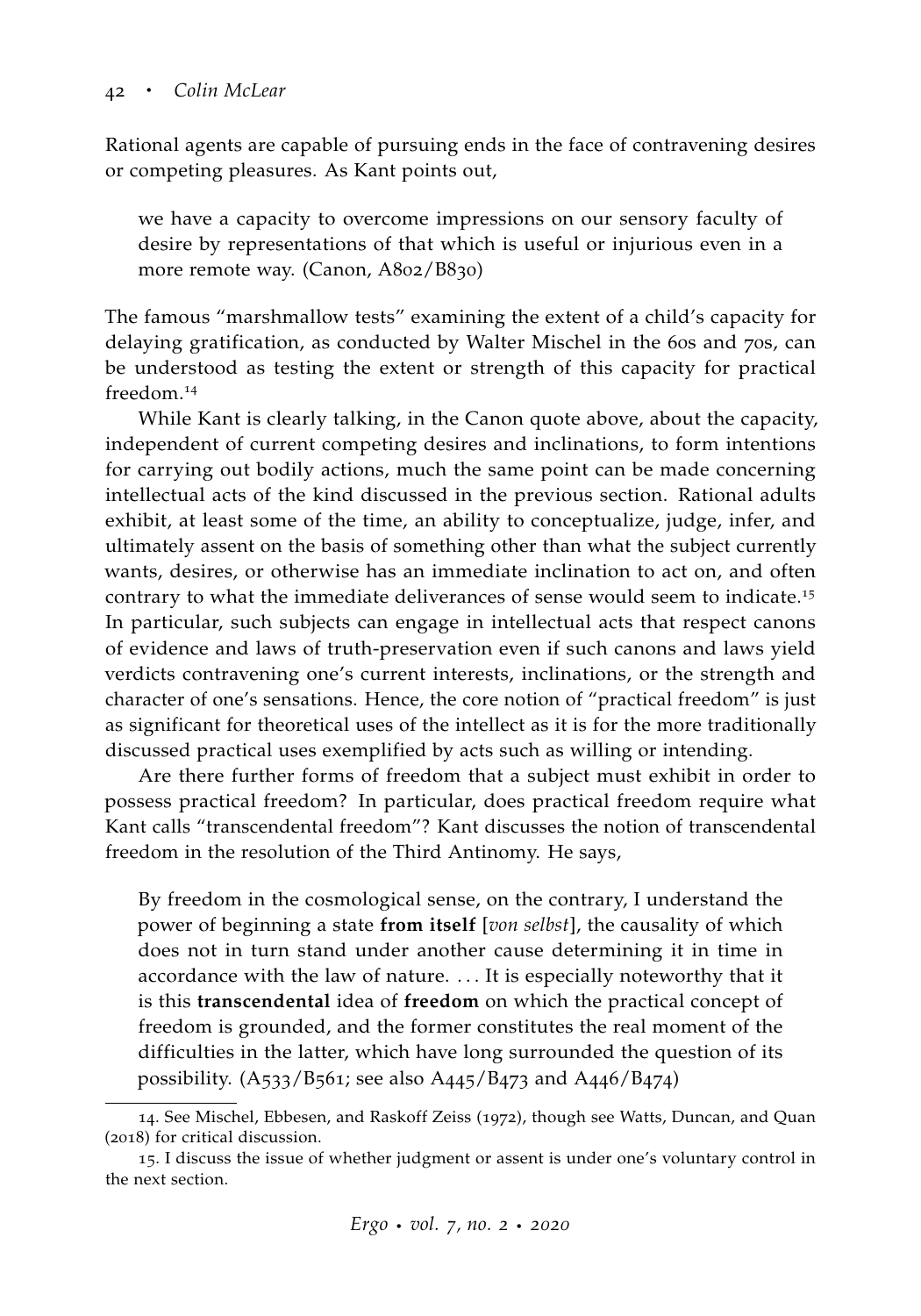So, for Kant, the idea of freedom, understood as "transcendental freedom", is the idea of an "absolutely spontaneous" act (A448/B476)—that is, an act whose ultimate causal source lies in the subject, and is not itself determined by any temporally structured causal ground.<sup>16</sup> Kant denies that we can ever know whether an act is free in this sense  $(A557/B585)$ . Kant also denies here that practical freedom is wholly independent of transcendental freedom; the practical conception is "grounded" on the transcendental, and he subsequently says that "the abolition of transcendental freedom would also simultaneously eliminate all practical freedom" (A534/B562). This seems to be Kant's considered view, for in the discussion of freedom in the second *Critique* Kant also claims that without transcendental freedom "no moral law is possible and no imputation in accordance with it" (5:97).

However, the conception of transcendental freedom so presented can at least *seem* to conflict with the discussion of freedom in the Canon of the first *Critique*, for Kant says in that late section that "Practical freedom can be proved through experience" (A802/B830), in that normal adult human beings clearly have practical freedom in the sense I defined above. Kant's claim in the Canon presents a straightforward problem, for if practical freedom depends on absolute spontaneity/transcendental freedom, and we cannot know we have the latter, then we cannot know we have the former, and thus cannot "prove it" through experience.<sup>17</sup>

What to make of the text of the Canon then?<sup>18</sup> One way to try and resolve this plays off of Kant's claim in the Canon that

The question of transcendental freedom is a matter for speculative knowledge only, and when we are dealing with the practical we can leave it aside as being an issue with which we have no concern. (A803–804/B831–32)

One reason Kant might say that we can simply "leave aside" the issue of transcendental freedom when dealing with the practical, is that at time of writing the Canon Kant really did conceive of them as independent of one another. Hence, on this way of explaining the text, the conception of practical freedom in the Canon is an early statement of Kant's view concerning the relation between

<sup>16</sup>. I treat "transcendental freedom" and "absolute spontaneity" as extensionally equivalent even if conceptually distinct—"transcendental freedom" connotes a feature of action while "absolute spontaneity" connotes a type of causal power; despite these subtleties I'll tend to use the terms as basically interchangeable. See also [Allison](#page-60-1) ([1990](#page-60-1): 15, 60); cf. [Smit](#page-67-1) ([2009](#page-67-1): 242n) for a denial of their equivalence, though Smit does not fully explain why this may be. I discuss the issue of time and the problem it poses for free action further in Section 3.2 below.

<sup>17</sup>. Thanks to an anonymous referee for recommending this way of putting the problem, and for suggesting one possible solution.

<sup>18</sup>. This is sometimes called the "Canon problem"; see [Schönecker](#page-67-4) ([2005](#page-67-4)), [Rosenkoetter](#page-66-3) ([2019](#page-66-3)) for general discussion.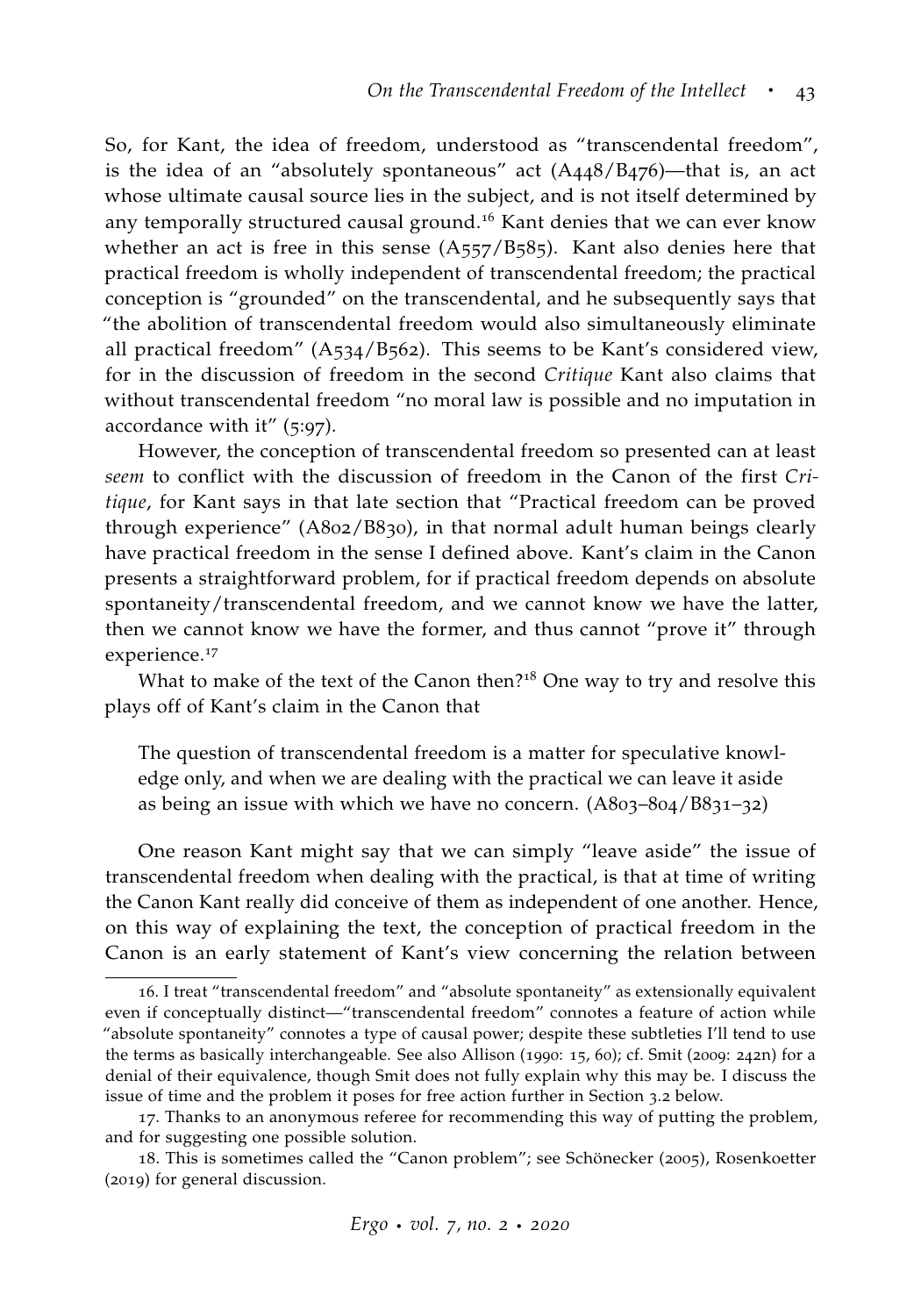transcendental and practical freedom, one which he ultimately revises in the statement made in the discussion of the Third Antinomy (which was written after the text of the Canon, despite coming before it in the work), and which is subsequently given its clearest expression only in the second *Critique*. 19

Another possibility is that Kant utilizes both a stronger and weaker sense of "practical freedom" in the Canon.<sup>20</sup> The weak sense is merely that of being able to resist immediate sensible impulses. This is something, as we've noted, of which normal adult humans are clearly capable, and is thus provable via experience. What is *not* provable through experience is possession of practical reason in the stronger sense—that is, that a causally ultimate faculty of *reason* explains the possession of the capacity for practical reason in its weak sense in normal adults. Kant may be indicating that it is this stronger sense that can be put aside when he says,

But whether in these actions [of resisting immediate sensible impulses], through which it prescribes laws, reason is not itself determined by further influences, and whether that which with respect to sensory impulses is called freedom might not in turn with regard to higher and more remote efficient causes be nature – in the practical sphere this does not concern us (Canon, A803/B831)

If it is merely nature that ultimately explains the weak sense of practical freedom, then we lack practical freedom in the strong sense, for we lack the capacity for reason to be casually ultimate in determining our wills. Hence, only practical freedom in this strong sense—as requiring determination by reason rather than nature—would depend on transcendental freedom.

In any case, whether Kant developed his view after writing the Canon into the more resolute view of freedom on display in the Third Antinomy and the second *Critique*, or he consistently maintained his view from the writing of the Canon, the result is the same—according to the mature critical philosophy rational determination of one's actions presupposes transcendental freedom. I understand Kant's conception of transcendental freedom as follows:

**Transcendental Freedom:** the power to (i) initiate a causal series from oneself (ii) without being determined to do so by any temporally structured causal ground.

A transcendentally free rational agent must be the causally ultimate source of her actions—call this the "source requirement" for transcendental freedom. That

<sup>19</sup>. For discussion of this sort of "patchwork" explanation see [Carnois](#page-62-4) ([1987](#page-62-4): 29), [Allison](#page-60-1) ([1990](#page-60-1): 54; [1996](#page-60-0)b: 109ff), [Kosch](#page-64-5) ([2006](#page-64-5): 19–21).

<sup>20</sup>. Thanks to an anonymous referee for suggesting this option.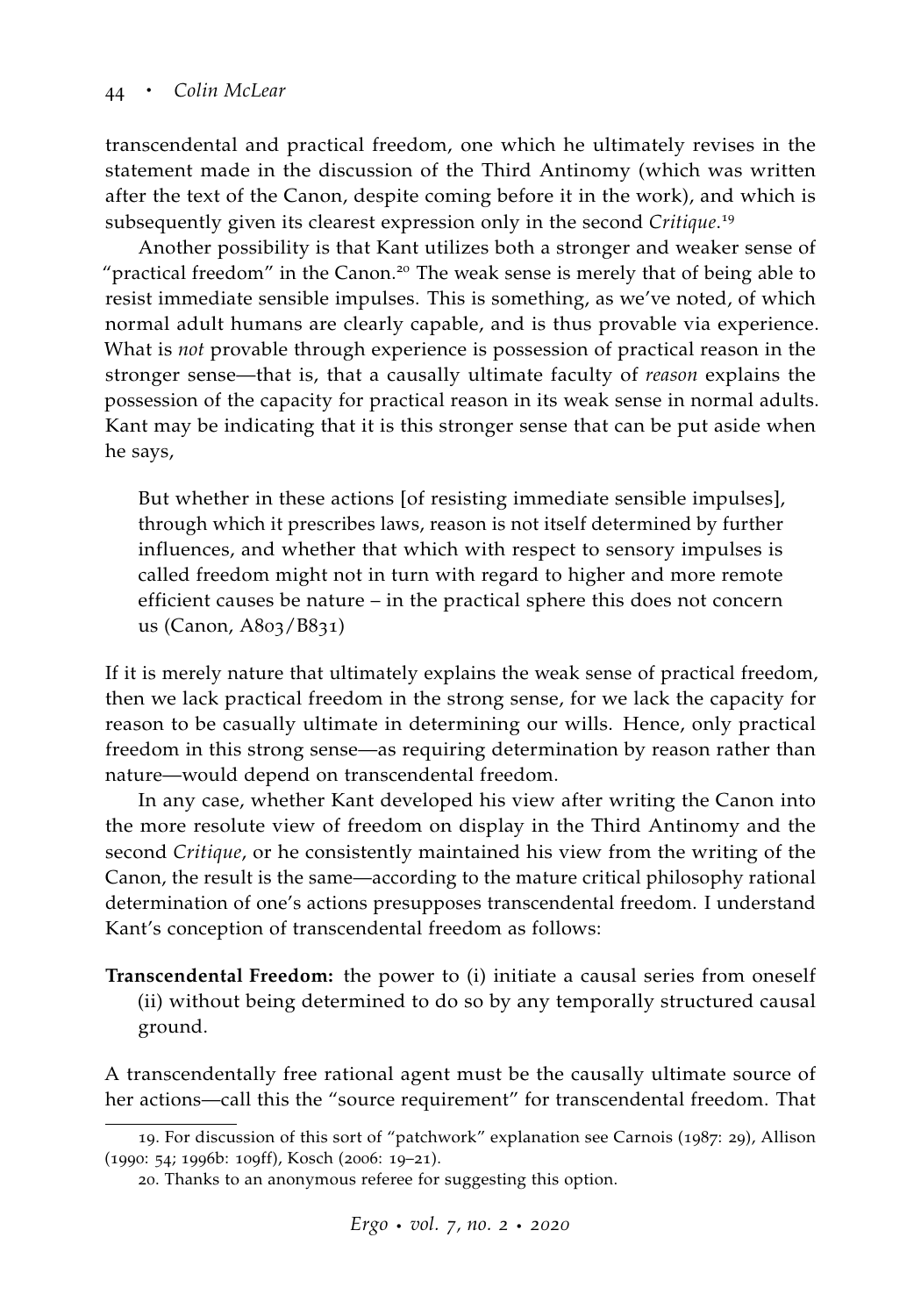is, the agent must be able to (i) initiate a causal series, which includes or constitutes her act, without being (ii) causally determined in this initiation by any temporally structured causal ground.<sup>21</sup> Moreover, since Kant locates the source of transcendentally free action in the agent's power to so initiate a causal series, it cannot be the case that transcendentally free acts just *happen* as wholly random or indeterministically caused events in nature. As Kant notes of the view of Lucretius, such events or happenings would amount to "blind chance" (CPrR 5:95).

Hence, for Kant, transcendentally free acts are not indeterministic, they are causally determined. It is just that they are causally determined *by the agent* and not by the mechanism of nature. This is particularly clear from Kant's discussion of "predeterminism" in the *Religion*,

[absolute spontaneity] is at risk only with predeterminism, where the determining ground of an action lies *in antecedent time*, so that the action is no longer in my control [*Gewalt*] but in the hands of nature, which determines me irresistibly. (Rel 6:49–50n)

Absolute spontaneity is not at risk from determinism but from *pre*determinism. Satisfaction of the source requirement thus depends on the agent's actions not being exhaustively causally determined by preceding events.<sup>22</sup> Given the causal principle articulated in the Second Analogy, the natural world is such that, for any agent, the ultimate determinants of her actions would be in the past, and thus beyond her "control" (*Gewalt*).<sup>23</sup>

For from the [necessity of causal relations] it follows that every event, and consequently every action that takes place at a point in time, is necessary under the condition of what was in the preceding time. Now, since time past is no longer within my control [*nicht mehr in meiner Gewalt ist*], every action that I perform must be necessary by determining grounds *that are not within my control*, that is, I am never free at the point of time in which I act. (CPrR 5:94; see also 5:95)

As Kant conceives of the causal order of the phenomenal world, it is such that within this order, one never has control over one's actions, and this lack of control is sufficient to undermine one's freedom. Transcendentally free action within the phenomenal realm is thereby impossible (I discuss exactly why in the next

<sup>21</sup>. See also [Wood](#page-69-4) ([1984](#page-69-4): 79–83), [Pereboom](#page-66-4) ([2006](#page-66-4)a: 542).

<sup>22</sup>. The distinction between "source" and "leeway" requirements for free action is common in the contemporary literature on free will. The terminology originates with [McKenna](#page-65-4) ([2001](#page-65-4)); see also [Pereboom](#page-66-5) ([2001](#page-66-5); [2006](#page-66-4)a: 542). I discuss the issue of leeway further below.

<sup>23</sup>. See also [Kosch](#page-64-5) ([2006](#page-64-5): 26), [Pereboom](#page-66-6) ([2006](#page-66-6)b: 539–41).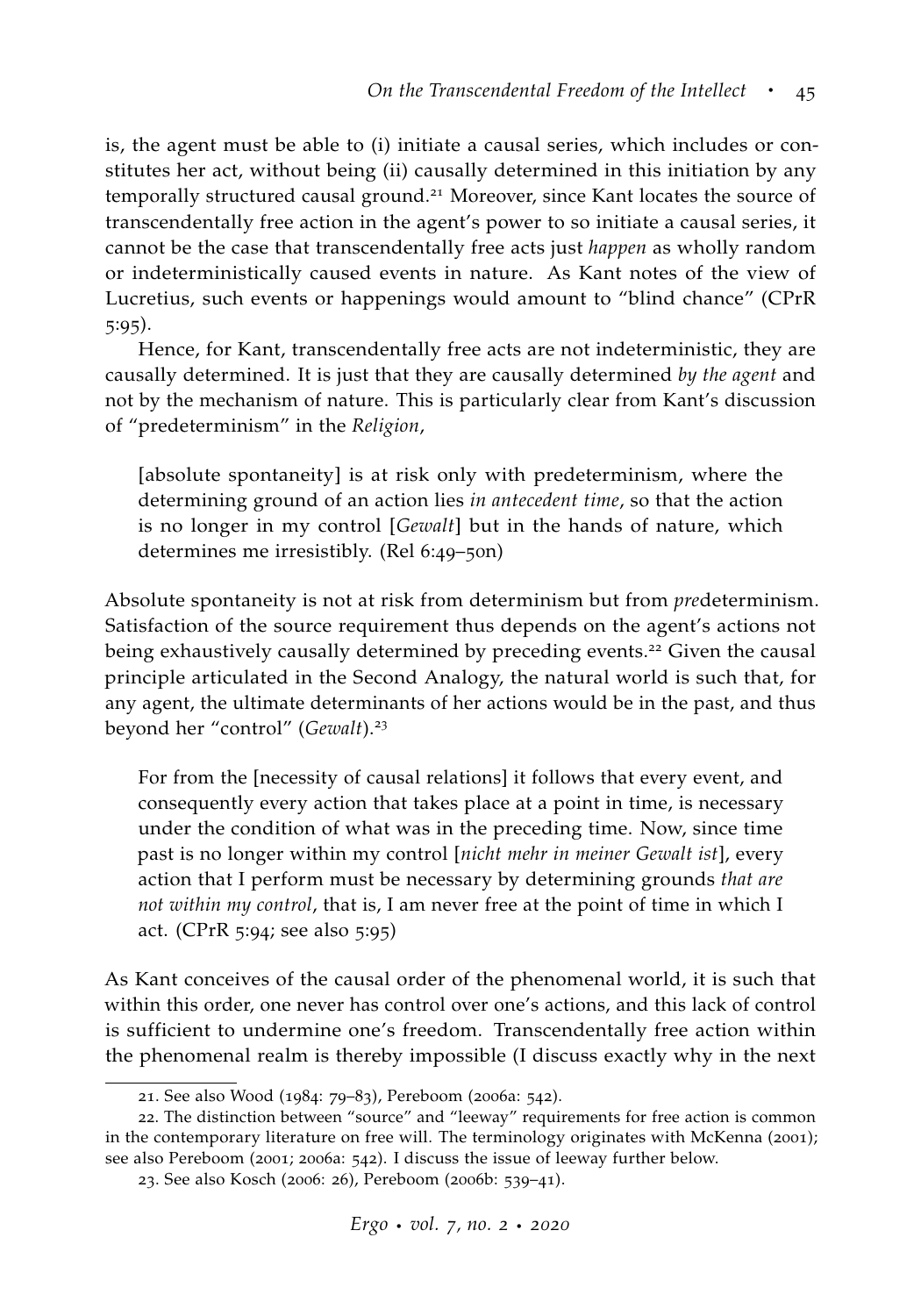subsection). Transcendental freedom thus requires a different causal order, one whose possiblity depends on features of negative noumena or things as they are in themselves.<sup>24</sup>

It is worth emphasizing here that, as I understand Kant's conception of free action, it depends on the coherence of his distinction between things as they appear and things as they are in themselves, and thus on his transcendental idealism. The exact meaning of Kant's doctrine of transcendental idealism is, however, contested. I take it though that in determining the correct interpretation of Kant's idealism we are constrained by the conditions Kant sets on the kind of control outlined here—viz. the metaphysical conditions on the ultimate ground of explanation of a rational action. The correct interpretation must allow for a logically coherent distinction between a temporal and a non-temporal causality, with it being at least epistemically possible that rational agents possess such a non-temporal causal power. However, I leave open here whether, or to what extent, this conception of freedom is compatible with the wide array of readings of Kant's idealism, from purely epistemic "inference ticket" readings like that of Henry Allison, to more robustly metaphysical readings like those of Ameriks, Langton, and Allais.<sup>25</sup>

## *3.2. Transcendental Freedom & Control*

We've seen that Kant construes transcendental freedom in terms of a rational agent's causal ultimacy—what he calls the agent's "absolute spontaneity"—and that he thinks of the temporal causal structure of the phenomenal world as threatening such ultimacy by placing the causal grounds of action beyond the agent's control. But it is not entirely obvious *why* the temporal structure of phenomenal causation threatens the control necessary for transcendental freedom, or exactly how we should understand the notion of control at issue.

There seem to be at least three reasons why Kant rejects the compatibility of temporal causality with control—viz. that (i) it entails the existence of a causal ground distinct from and independent of the agent; (ii) it entails the existence of

<sup>24</sup>. Depending on how one understands Kant's transcendental idealism—e.g., as in a "one world" or "two world" way—one may have to modify the language I've used here—e.g., that with respect to its phenomenal aspect an action cannot be free, but might be with respect to its noumenal aspect, etc.

<sup>25</sup>. For representative discussion of transcendental idealism see [Guyer](#page-62-5) ([1987](#page-62-5)), [Langton](#page-64-6) ([1998](#page-64-6)), [Allison](#page-61-3) ([2004](#page-61-3)), [Bird](#page-61-4) ([2006](#page-61-4)), [Ameriks](#page-61-5) ([2012](#page-61-5): chs. 3–5), [Allais](#page-60-3) ([2015](#page-60-3)), [Stang](#page-67-5) ([2016](#page-67-5)b). I am inclined to think that only a thoroughly metaphysically committal reading of transcendental idealism will serve Kant's position concerning the freedom of the intellect, but I lack the space to further pursue that claim here. For a worry about whether merely "epistemic" interpretations, like that of Allison's, are able to account for the activity of the intellect see [Ameriks](#page-61-6) ([1992](#page-61-6): 215–18); for Allison's reply see [Allison](#page-60-0) ([1996](#page-60-0)b: 124–28). I discuss some of my differences with Allison's view in particular in Footnote 55 below.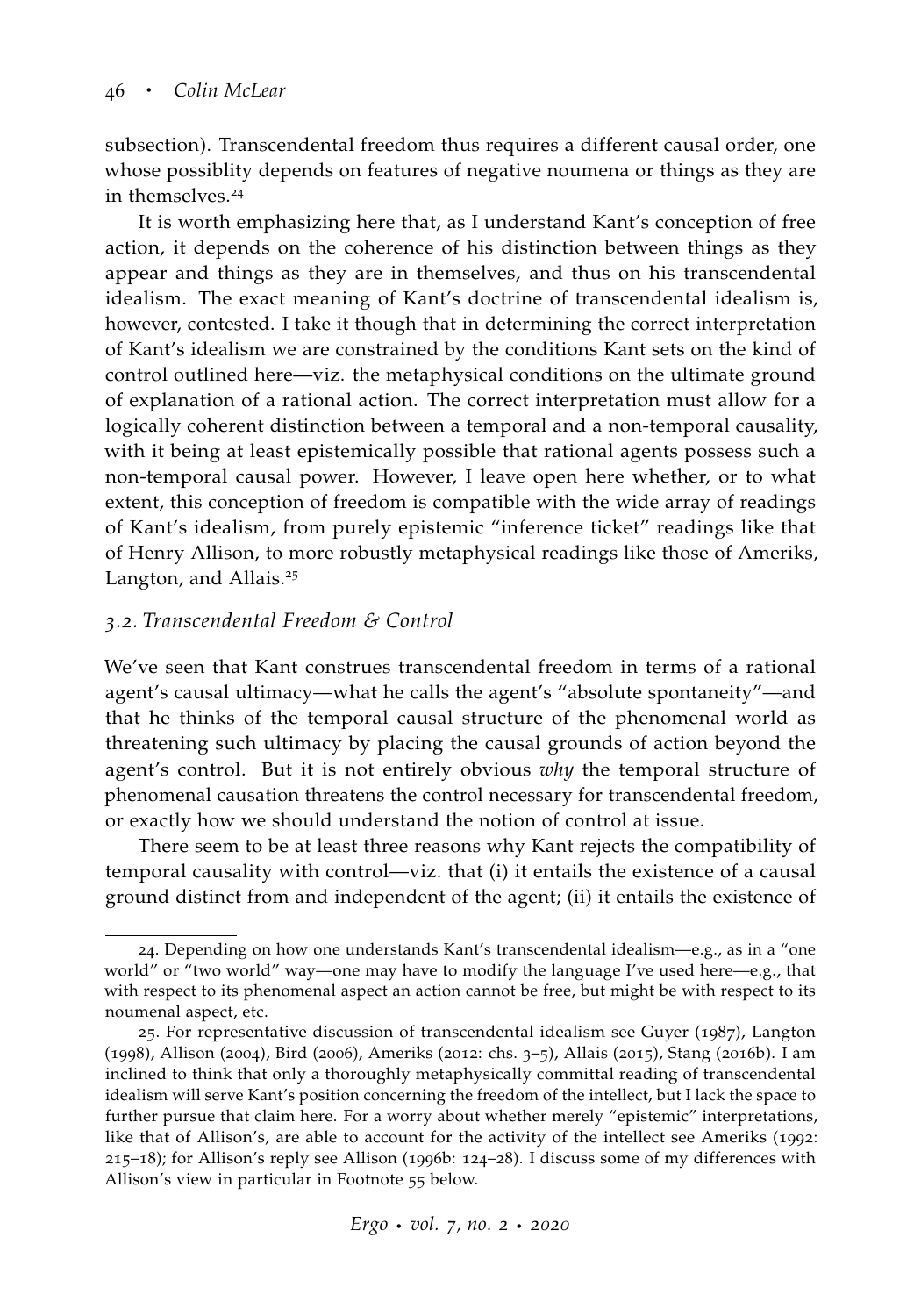a ground over which the agent can exert no causal influence; (iii) it entails the operation of a form of causality that is not characteristic of the activity of the agent's intellectual faculty. Kant does not always distinguish between these three reasons, but I think that while he often appeals to either (i) or (ii), in fact it is (iii) that is the root of the incompatibility between temporal causation and control, and which also explains his endorsement of (i) and (ii). Let me explain these in turn.

First, if the ultimate causal grounds of action can be traced to temporally remote causes that lie outside the agent, then it is clear why she would not be transcendentally free—her act would not be initiated by her but by something else. Note here that it is not time *per se* that is the ground of her lack of freedom, but rather the fact that the ultimate cause was external to her. Time would be an aid to determinism but not itself directly undermining of the subject's control. Something like this issue seems to be at work in Kant's discussion of theological determinism and the transcendental reality of time in the *Critique of Practical Reason*. There he raises the worry that,

it ... seems that, as soon as one admits that God as universal original being is the cause also of the existence of substance . . . one must admit that a human being's actions have their determining ground in something altogether beyond his control, namely in the causality of a supreme being which is distinct from him and upon which his own existence and the entire determination of his causality absolutely depend. In fact, if a human being's actions insofar as they belong to his determinations in time were not merely determinations of him as appearance but as a thing in itself, freedom could not be saved. A human being would be a marionette or an automaton, like Vaucason's, built and wound up by the supreme artist; self-consciousness would indeed make him a thinking automaton, but the consciousness of his own spontaneity, if taken for freedom, would be mere delusion inasmuch as it deserves to be called freedom only comparatively, because the proximate determining causes of its motion and a long series of their determining causes are indeed internal but the last and highest is found entirely in an alien hand. (CPrR 5:100–101)

There are a number of points made in the passage. Kant first suggests that if we are creatures of God then there seems to be a problem for freedom. Moreover, if time is transcendentally real and God is the ultimate causal origin of the existence of all things in their complete determinacy then Kant further concludes that it would be unavoidable that all beings have their acts ultimately causally grounded in God. In acting on the basis of causal grounds determined by another, humans would thus be "marionettes," controlled by an external source.<sup>26</sup> This is even more

<sup>26</sup>. There is considerably more to the issue of theological determinism than I can engage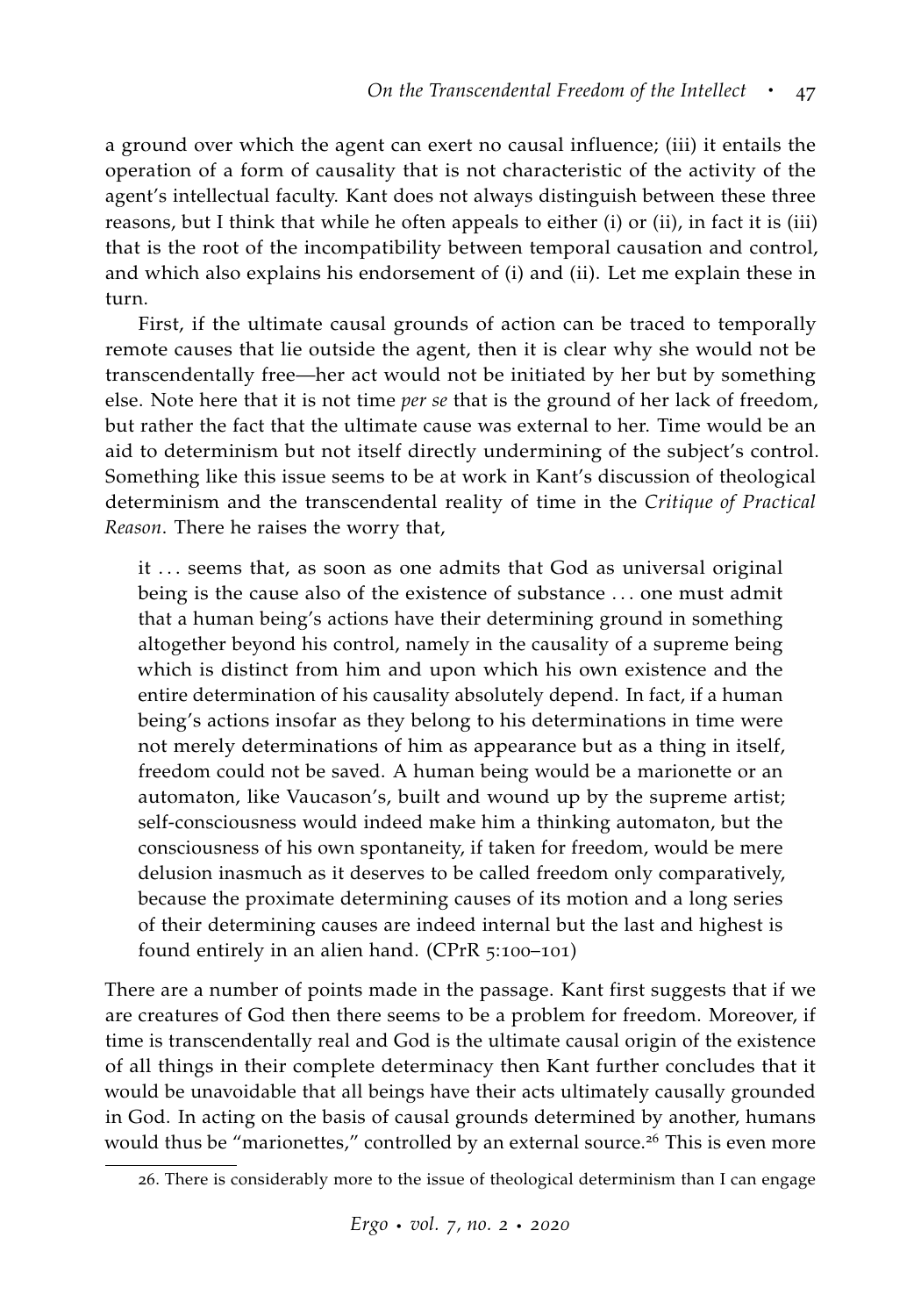explicitly articulated in the lectures on ethics:

If we follow up the determining grounds of human actions [in time], they are linked to one another in a chain; if we go back to the source, the only possible outcome is that we must arrive at an external cause, a being that is outside the agent. (*Ethik Vigilantius* 27:505 (1793/4))

Hence, on this conception of the problem of (pre)determinism, time is merely its handmaiden. It is God's causally creative activity that provides the real threat to control, and the reality of time would make this threat unavoidable by making dependence on an external causal source for one's acts unavoidable.

However, there are (perhaps broadly Leibnizian or Spinozistic) conceptions of the causal structure of change in a subject's states that are temporal but do not (or need not) appeal to causally external factors. In such cases the causal ultimacy characteristic of transcendental freedom would seem to be present, for no cause is appealed to from without the agent, even though each of the agent's states is temporally ordered, and the ground of the change between states exists at a preceding time. Does Kant then lack any basis for rejecting a position that allows for temporally preceding causal grounds, so long as they are all within the agent?

In fact, Kant objects to just such a position as failing to put the levers of agency under one's control. Kant contends that such a position articulates a merely "relative" spontaneity—a "comparative" sense of freedom that he deems a "wretched subterfuge" (CPrR 5:96). Kant dismisses the possibility that this comparative sense could substitute for the control of one's actions required by morality.

in the question about that freedom which must be put at the basis of all moral laws and the imputation appropriate to them, it does not matter whether the causality determined in accordance with a natural law is necessary through determining grounds lying within the subject or outside him, or in the first case whether these determining grounds are instinctive or thought by reason; if . . . these determining representations have the ground of their existence in time and indeed in the antecedent state. (CPrR 5:96)

Here Kant's objection to the merely comparative freedom of being determined by one's internal states rather than an external force is that these internal states *would still be in time*, and thus that the determining grounds of one's act would

with here. Kant ultimately argues that God's creative activity is compatible with the freedom of created subjects, so long as time is not transcendentally real. For discussion and evaluation of Kant's argument see [Brewer and Watkins](#page-61-7) ([2012](#page-61-7)), [Hogan](#page-63-3) ([2014](#page-63-3)), [Kain](#page-63-4) [\(in press\)](#page-63-4), [McLear and](#page-65-5) [Pereboom](#page-65-5) [\(in press\)](#page-65-5).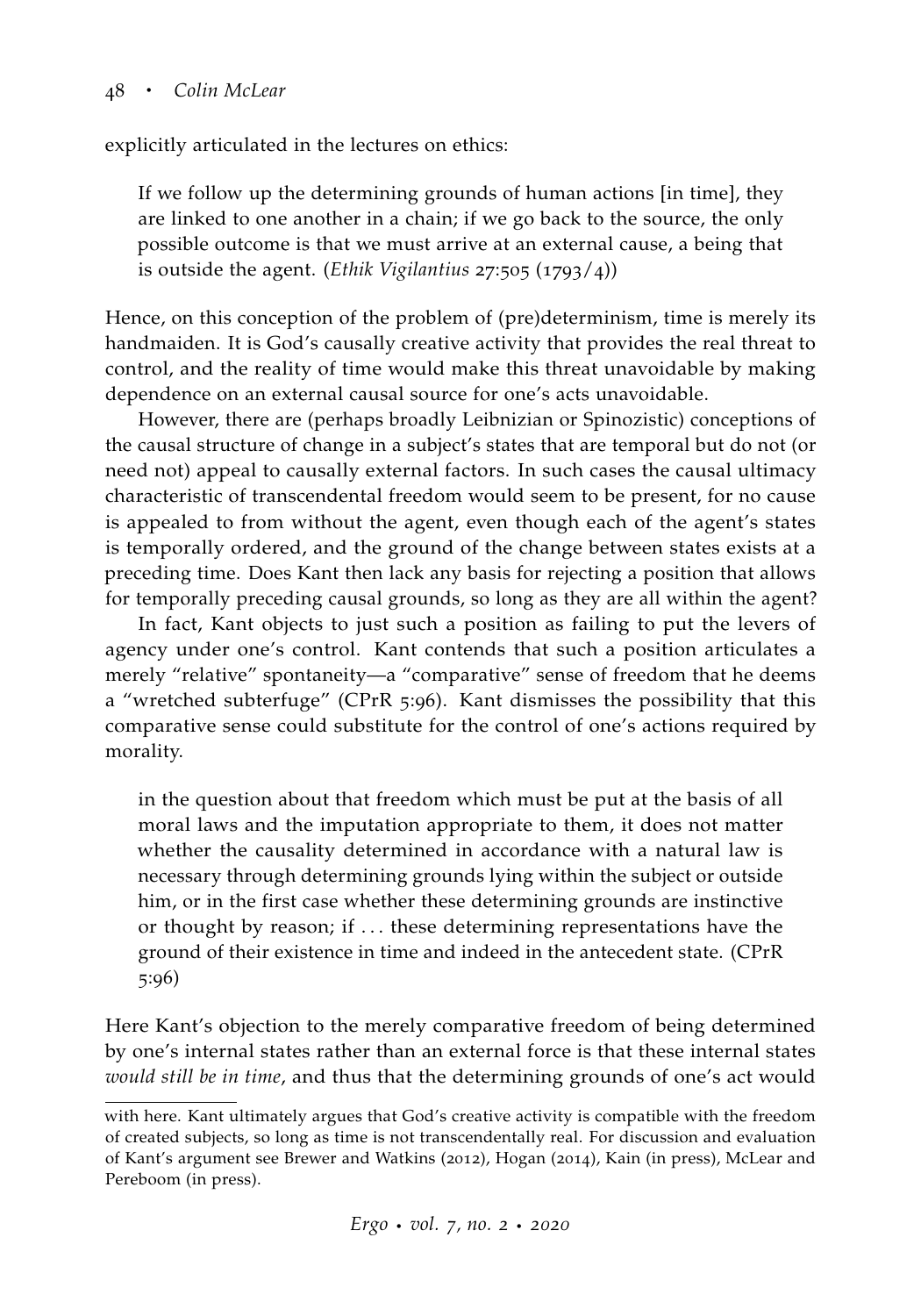lie in a previous time, and *thereby* outside of one's control. Note that here the argument does not rely on the way in which temporal causality traces back to an agent-external causal ground. Rather, the problem is temporal causality *itself*. Kant goes on to make this point quite clearly:

[purely internal temporal causes] are always *determining grounds* of the causality of a being insofar as its existence is determinable in time and therefore under the necessitating conditions of past time, which are thus, when the subject is to act, *no longer within his control* and which may therefore bring with them psychological freedom (if one wants to use this term for a merely internal chain of representations in the soul) but nevertheless natural necessity; and they therefore leave no *transcendental freedom*, which must be thought as independence from everything empirical and so from nature generally. (CPrR 5:96–97, original emphasis; see also *Ethik Vigilantius* 27:504 (1793/4))

Kant claims here that it is specifically the *temporality* of phenomenal causation that threatens the agent's control, and thus that even when the determining grounds of an agent's acts are all *internal* to the agent, the fact that they are in time is inconsistent with the agent's control with respect to them—the agent has no more freedom than a "turnspit" (*Bratenwender*, 5:97; see also *Metaphysik L1*, 28:268–69).

But *why* is the temporal structure of causation itself a threat to the agent's control over her actions?<sup>27</sup> After all, on the above model the agent is, in every action, the ultimate causal source of that action, even though this causality is, as it were, "spread out" over the temporal history of her activity. Moreover, on this model there is no clear external threat to her agency in the manner that God's creative causal act of determining her nature and existence is an external threat.

One possible answer is that Kant is pointing in these texts to a second issue, distinct from that of agent-external determining grounds. Because of the nature of time, an agent acting at time *t*<sup>n</sup> cannot causally affect the grounds *g* of that action, which exist at some prior time  $t_{n-1}$ , because (finite) agents cannot causally affect the past.<sup>28</sup> Hence, in the above passage Kant may be arguing that, putting

<sup>27</sup>. Sellars ([1971](#page-67-6): 20–21) interprets Kant as primarily worried about passivity with respect to the past and somewhat obscurely counters that "[t]he past is not something with respect to which we are passive" ([1971](#page-67-6): 21). Sellars seems to think that Kant conflates to some degree "foreign cause" with "temporally preceding cause." If my interpretation is correct there is indeed a link between the notions of temporal cause and foreign/alien cause, but the link is genuine and not due to a conflation.

<sup>28</sup>. For a discussion of the problem of causal determination in terms of our inability to casually affect the past, and thus the scope of our causal reach see [Sartorio](#page-67-7) ([2013](#page-67-7); [2016](#page-67-8)). Related to this issue, I think it is a mistake to read Kant's incompatibilism as based in something like Van Inwagen's "consequence argument", though there is clearly some affinity between Kant's position and that sketched by the argument—see [Van Inwagen](#page-68-5) ([1983](#page-68-5): 56); cf. [Watkins](#page-68-2) ([2005](#page-68-2): 336–39) for discussion.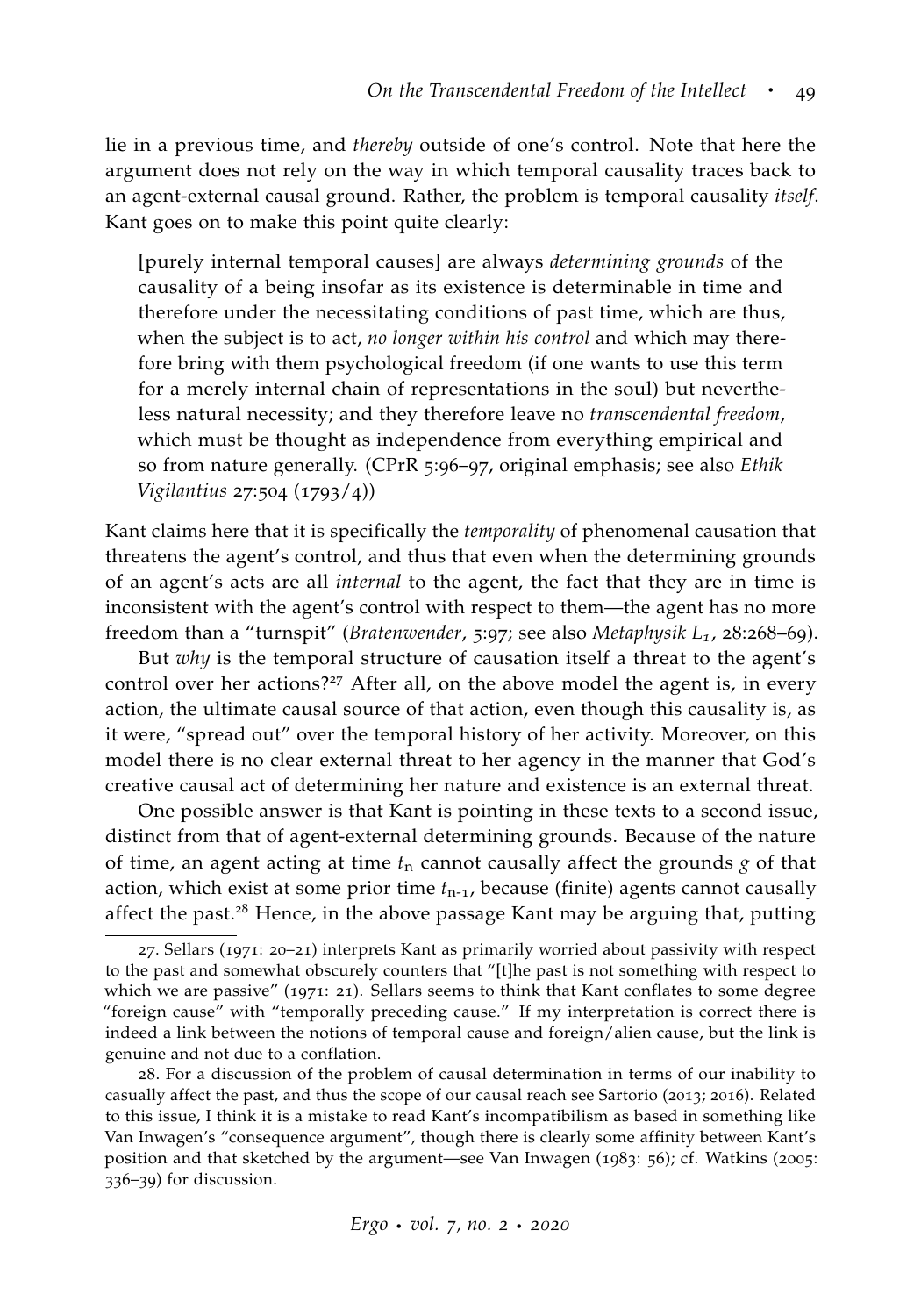aside the issue of God's creative activity, so long as time is transcendentally real one would lack freedom because one's acts would be due to grounds that are not within one's causal reach or influence at the time in which one acts.

However, one might worry about this being a compelling objection to a broadly Leibnizian (or Spinozistic) position, since at no time is the subject caused to act by a ground that does not lie within the subject. While it is clear that finite agents have no causal influence on the past, Kant does not give us further explanation of why this would undermine the central issue of the agent's control if all the relevant grounds of action are within the agent. Hence, it is not clear that emphasis on a lack of causal influence on the past provides a non-question-begging means of countering the position that freedom is compatible with determination by temporally preceding grounds.

I think we should thus consider an alternative reason for rejecting the compatibility of temporal causation with control, though this will require a brief excursus on the issue of Kant's conception of control over one's acts. Recall from Section 2 that Kant thinks of an action (*Handlung*) in its most general sense as belonging to the power or capacity of a substance to cause a particular accident (*Metaphysik Pölitz* 28:564–65). He then conceives of each faculty, whether receptive or spontaneous, as acting in its own specific way by producing specific characteristic effects, and thus operating according to specific and unique casual laws. The spontaneous acts of the intellect follow laws of "combination." Such acts are a form of "self-activity" (*Selbsttätigkeit*) and can never be given through the intuition of an object.

We saw in Section 2 that Kant's conception of a substantial act is very broad, encompassing any actualization of a substance's causal powers through an exertion of force to bring about an effect (a property or "accident") in itself or another being. While a substance's acts thus explain all of its accidents, Kant nevertheless wants to maintain the intuitive distinction between what happens to a substance versus what the substance does. He needs such a distinction, moreover, to distinguish between the two stems of our cognitive power—"passive" receptivity and "active" spontaneity.<sup>29</sup> He accomplishes this distinction by analyzing the relevant

<sup>29</sup>. Kant's active/passive distinction between sensibility and intellect can thus be somewhat misleading in this context, since he thinks that *any* determination in an individual is going to be the result of activity within that individual, even in the "passive" case of being affected by something else. This is clear from his discussion of substantial interaction in the *Metaphysics Mrongovius* lectures—see 29:823 and *passim*. In those lectures, Kant is reported as saying that "substance suffers (*passive*) whose accidents inhere through another power." He then asks, "How is this passion possible, since it was said earlier that it [i.e., the passive/suffering substance] is active insofar as its accidents inhere?" (*Metaphysik Mrongovius*, 29:823). Kant then asks, "What then is genuine passivity? The acting substance (*substantia agens*) determines the power of the substance being acted upon (*substantiae patientis*) in order to produce this accident, therefore all passivity (*passio*) is nothing more than the determination of the power of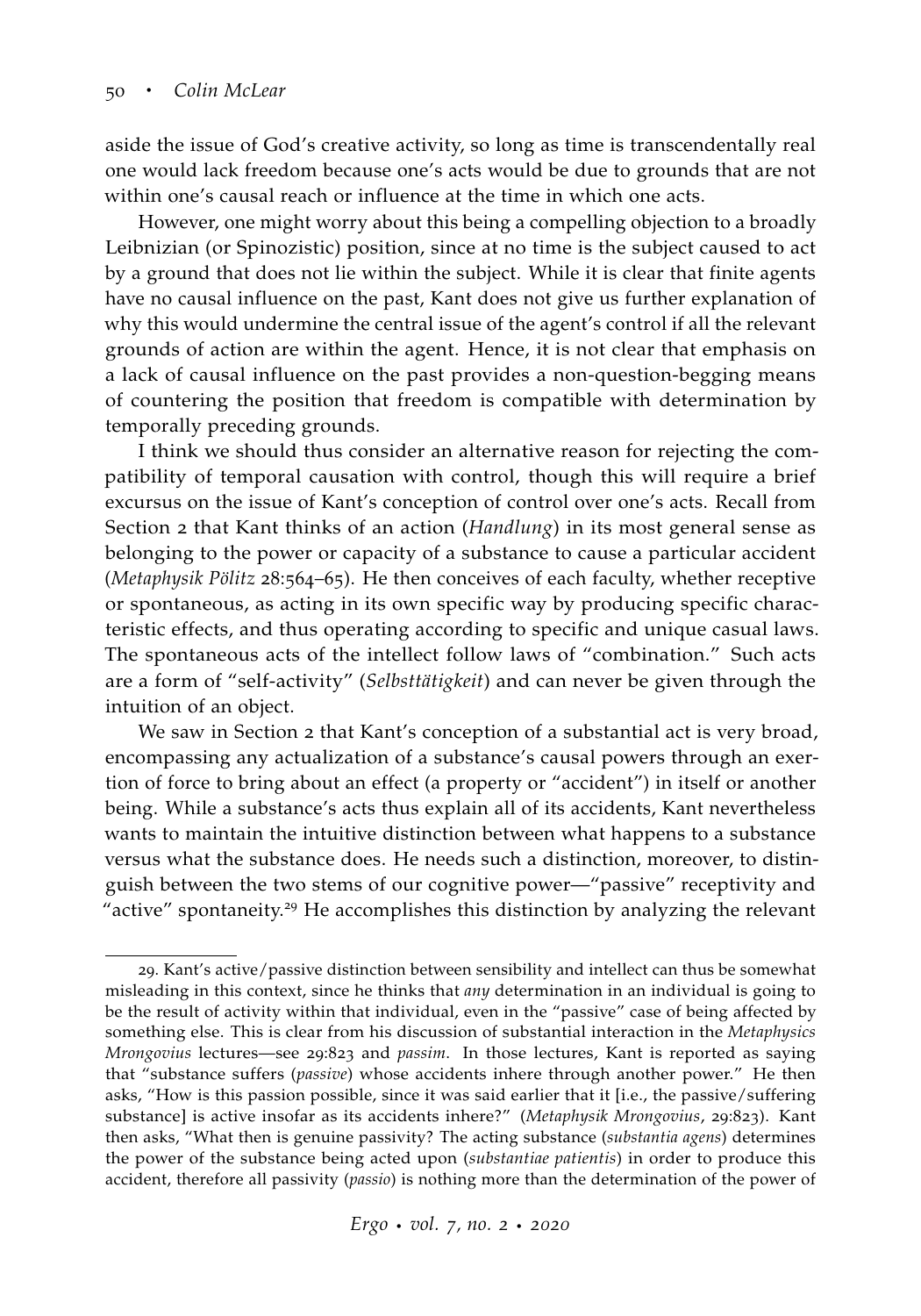cognitive faculty or power in terms of whether or not its exercise requires appeal to a "determining ground" whose nature or existence is distinct from that of the power in question, or whether the determining ground is itself part of the power's exercise.<sup>30,31</sup> Concerning acts that a subject does of itself, there may be further questions regarding whether those actions are voluntary or involuntary, which would then require understanding whether and how the will or power of choice is determined. But given this distinction between what happens to a subject and what the subject does we can speak (clearly if perhaps somewhat awkwardly) of "passive" or "receptive" acts of a subject in contrast to its "active" or "spontaneous" acts. For example, the sensory capacities individuated in characterizing our form of receptivity (e.g., vision, touch, etc.) all must appeal to determining grounds distinct from any exercise of those capacities.

In contrast, in the "active" acts of our spontaneous intellectual capacities, the existence and nature of the determining ground of the act is not itself independent of any exercise of the intellectual capacity. For example, in an inference, the determining ground of the inference, insofar as it is a rational act, must be the recognition of a logical relation between the premises, which is to say that the nature of the determining ground of the inference—that is, its status *as* a determining ground—itself makes reference to the very capacity for inference whose actualization is in question.<sup>32</sup>

On this way of understanding Kant it should be clear why he would typically construe spontaneous mental activity as an action—in the sense of something an

32. Another way to put this is that the very same formal cause is appealed to both in the individuation of the capacity and in the individuation of the determining grounds of its actualization or exercise. I say more about formal causation in Section 4.3 below.

the suffering substance by an outer power" (*Metaphysik Mrongovius*, 29:823). In other words, all change in a substance is at least partially due to the activity of that very substance, but some change is also due to the activity of some other individual acting on that substance. For further relevant discussion of the lectures see [Thorpe](#page-68-6) ([2011](#page-68-6): 75–78), [Stang](#page-67-2) ([2019](#page-67-2): 92–93). For contextualization in the Wolf-Baumgarten metaphysics of the day see [Watkins](#page-68-2) ([2005](#page-68-2): 74–78 and §1, *passim*).

<sup>30</sup>. For related readings see also [Engstrom](#page-62-6) ([2006](#page-62-6): 14–19), [Smit](#page-67-1) ([2009](#page-67-1): 241–43).

<sup>31</sup>. What is a "determining ground"? It is best to understand this notion within its broader German philosophical context. According to Christian Wolff a determining ground is "that through which one can understand why something is" (*Deutsche Metaphysik*, §29; see also Baumgarten, *Metaphysica* §14). Kant rejects this as circular (NE 1:393) but maintains the general notion of that through which one understands or explains the existence of an object or its possession of some property (i.e., its being determined by some predicate). Note that a ground can be a complete (i.e., sufficient) ground for its consequent or merely a partial (i.e., insufficient) ground for its consequent. I take no stand here as to whether, in the exercise of a spontaneous capacity, the intellectual ground of such exercise is always complete, or whether the complete ground may include other partial grounds that are independent of the capacity's exercise. For discussion of various elements of Kant's conception of ground see [Hogan](#page-63-5) ([2009](#page-63-5)), [Stang](#page-67-3) ([2016](#page-67-3)a: ch. 3.2; [2019](#page-67-2)), [Stratmann](#page-68-7) ([2018](#page-68-7)), [Watkins](#page-69-5) ([2019](#page-69-5)b).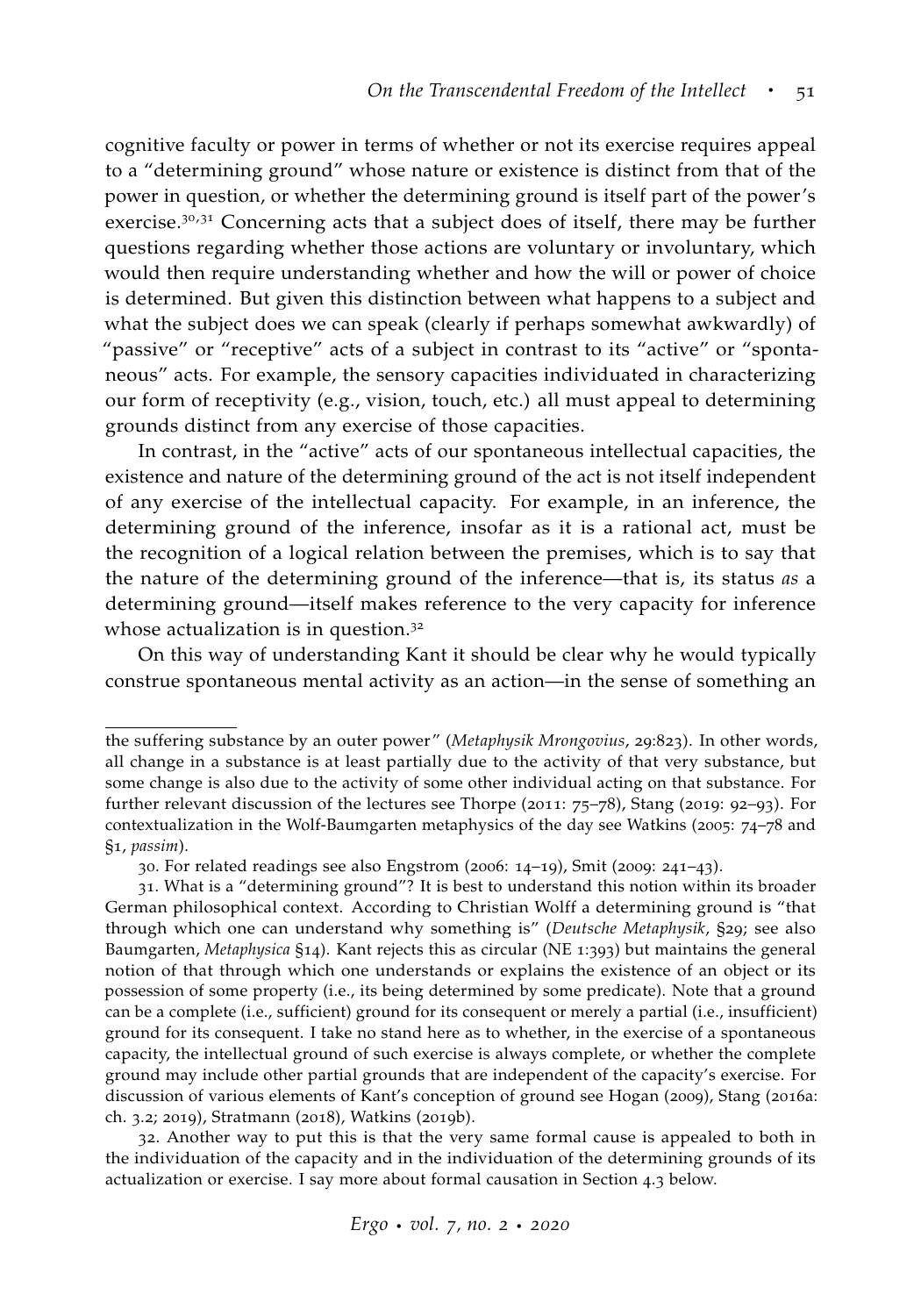agent *does*—since the intellect operates in such activity according to its own laws, and the determining grounds for its actions are themselves inextricably related to the nature of any exercise of the intellectual capacities themselves.

With this characterization of the nature of the receptive and spontaneous powers of the rational subject in hand, we can get a clearer sense of Kant's notion of "control" and its incompatibility with temporally structured causation.

As I understand Kant's notion of "control" (*Gewalt*), a subject is in control of their acts when the determining grounds of those acts are not independent of any exercise of the capacities for so acting. This means that an agent cannot be in control of any act that is itself the outcome of a determining ground whose existence and nature is itself independent of any exercise of the relevant capacity. Hence, all receptive acts are outside the agent's control, which constitutes the sense in which they are passive "happenings" to the agent and the way in which something is "given" to it.

We can now see why Kant would reject the compatibility of the controlled exercise of a rational, spontaneous capacity with any temporal causal ground of its exercise or actualization. It is essential to the nature of a temporally structured determining ground that its position in time play a decisive role in the function of the ground to determine its particular effect. Hence the schematized law relating ground to consequence (as cause to effect) is one that makes essential reference to a temporal relation, and thus the position of each relatum in time. But then, even if the determining ground lies entirely within the agent, the sheer fact that it occurs in time means that the nature of that ground is, at least in part, independent of any exercise of the subject's intellectual capacity or faculty, which itself makes no such reference to temporality. Thus, to construe a subject's acts as brought about via a temporal causal ground is to construe those acts as, by definition, brought about via "alien influences" (*fremden Einflüssen*; G 4:448), that is, through grounds and laws external to one's spontaneous capacities.<sup>33</sup> Moreover, since we distinguished the active and passive powers (i.e., receptivity and spontaneity) above in terms of whether the causal ground for their exercise ultimately depends on the relevant faculties, if an act is the result of a determining ground in time, then that act is due to an exercise of the subject's passive *receptive* power.

Kant's position thus stands as a genuine counter to the Leibnizian one rather

<sup>33</sup>. Here I anticipate issues that I discuss in further detail in Sections 4.2–4.3. For an alternative account to the one I provide here see [Jordan](#page-63-6) ([1969](#page-63-6)); cf. [Hasker](#page-63-7) ([1973](#page-63-7)), [Allison](#page-61-8) ([1996](#page-61-8)c: 98–104), [Wolt](#page-69-6) ([2018](#page-69-6)). An advantage of my approach is that it provides a clear explanation as to why Kant would find compatibilism (understood as the compatibility of natural determinism with freedom of the agent) such a non-starter. On my reading, it would be conceptually incoherent to endorse the compatibilism of rational action with temporal determinism given his conception of the nature of the intellectual faculty. For discussion of the issue of compatibilism see [Ameriks](#page-61-9) ([2000](#page-61-9)a: 19ff and 31ff; [2003](#page-61-10)b). I say more about the sense in which Kant must reject compatibilism below.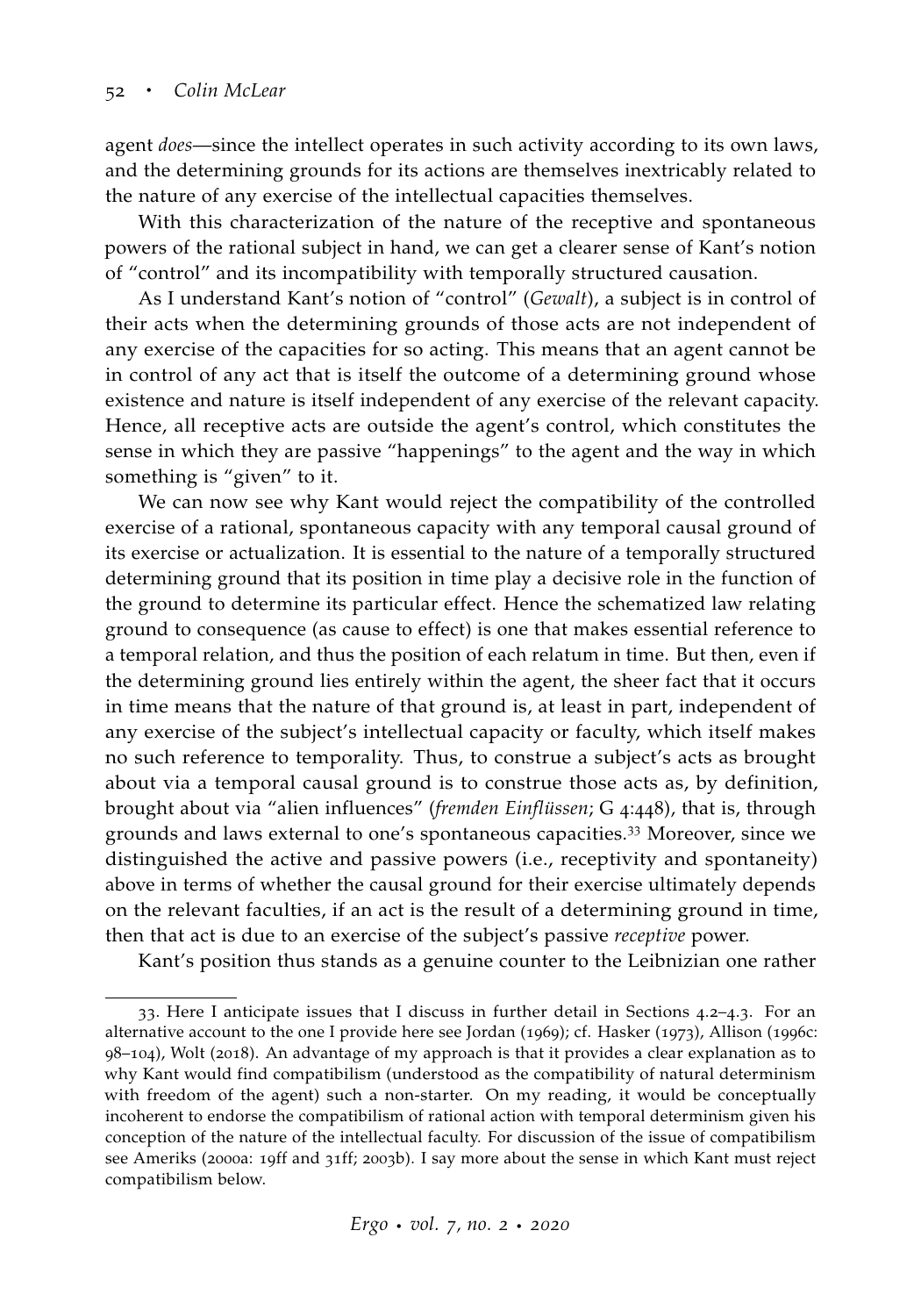than simply begging the question against it. For Kant articulates a seemingly inescapable outcome of Leibniz's conception of the temporal structure of a substance's acts—viz. that since the determining grounds of the substance's acts are always temporal, the acts thereby necessitated will be *receptive* rather than *spontaneous*. <sup>34</sup> Put another way, this counter explains why Kant thinks the Leibnizian cannot recognize an *absolute* moment of spontaneity, but at best only the *relative* spontaneity of temporally preceding determining grounds that lie wholly within the subject but which are independent in nature and thus alienated from any exercise of its rational capacities.<sup>35</sup>

Moreover, given this conception of control we can see why Kant would regard causation by an external source or entity (e.g., God) over which one has no causal influence or reach as threatening to control. Both the case of agent-external determination and the case of agent-internal temporal determination are instances of determining grounds that exemplify an independence incompatible with the actualization of an agent's spontaneous rather than its receptive capacities.

We can also now more fully appreciate why Kant defines transcendental freedom in the manner that he does. Recall that transcendental freedom consists in the (i) power to begin a causal series from oneself; (ii) without being determined to do so by any temporally structured causal ground. How should we understand the relationship between Kant's conception of control and his conception of transcendental freedom? One has control over one's acts just in case one is transcendentally free, but the explanation of why Kant conceives transcendental freedom in the manner he does stems from the conception of control I have articulated. When one has control one exercises a capacity determined by a ground that depends on the very capacity so exercised. Hence one must be the causally ultimate source of the act. And for the reasons elucidated above the control one has in exercising such a capacity is incompatible with the ultimate determining ground of that exercise being in time. Moreover, the centrality of the notion of control for Kant's overall conception of freedom also explains why he

<sup>34</sup>. This seems true whether time is ultimately real for Leibniz or merely the well-founded phenomenon of some underlying order of relations between a substance's states. For even if time is merely a phenomenon, as well-founded it must be the expression of an underlying order whose relations are relevantly similar, hence insofar as the temporal nature of a determining ground indicates the independence of that ground from the capacity whose actualization it determines, so too must the non-temporal counterpart be independent of what it determines and thus, in Kant's terms, an alien influence. It is slightly less clear whether a conception of determining grounds according to Leibniz's later (roughly post mid-1690s) appraisal of time as merely "ideal" is susceptible to the same objection. For relevant discussion see [McRae](#page-65-6) ([1976](#page-65-6): ch. 3), [Hartz and Cover](#page-63-8) ([1988](#page-63-8)), [Adams](#page-60-4) ([1994](#page-60-4): ch. 9), [Jauernig](#page-63-9) ([2010](#page-63-9)), [Jorati](#page-63-10) ([2017](#page-63-10): chs. 1–2, 6).

<sup>35</sup>. In this way Kant has a basis to object to even the specific kind of "rational spontaneity" Leibniz contends is characteristic of rational action, as opposed to the merely "metaphysical" and "agential" forms of spontaneity characteristic of non-rational acts. For discussion of these different kinds of spontaneity see [Jorati](#page-63-10) ([2017](#page-63-10): ch. 2).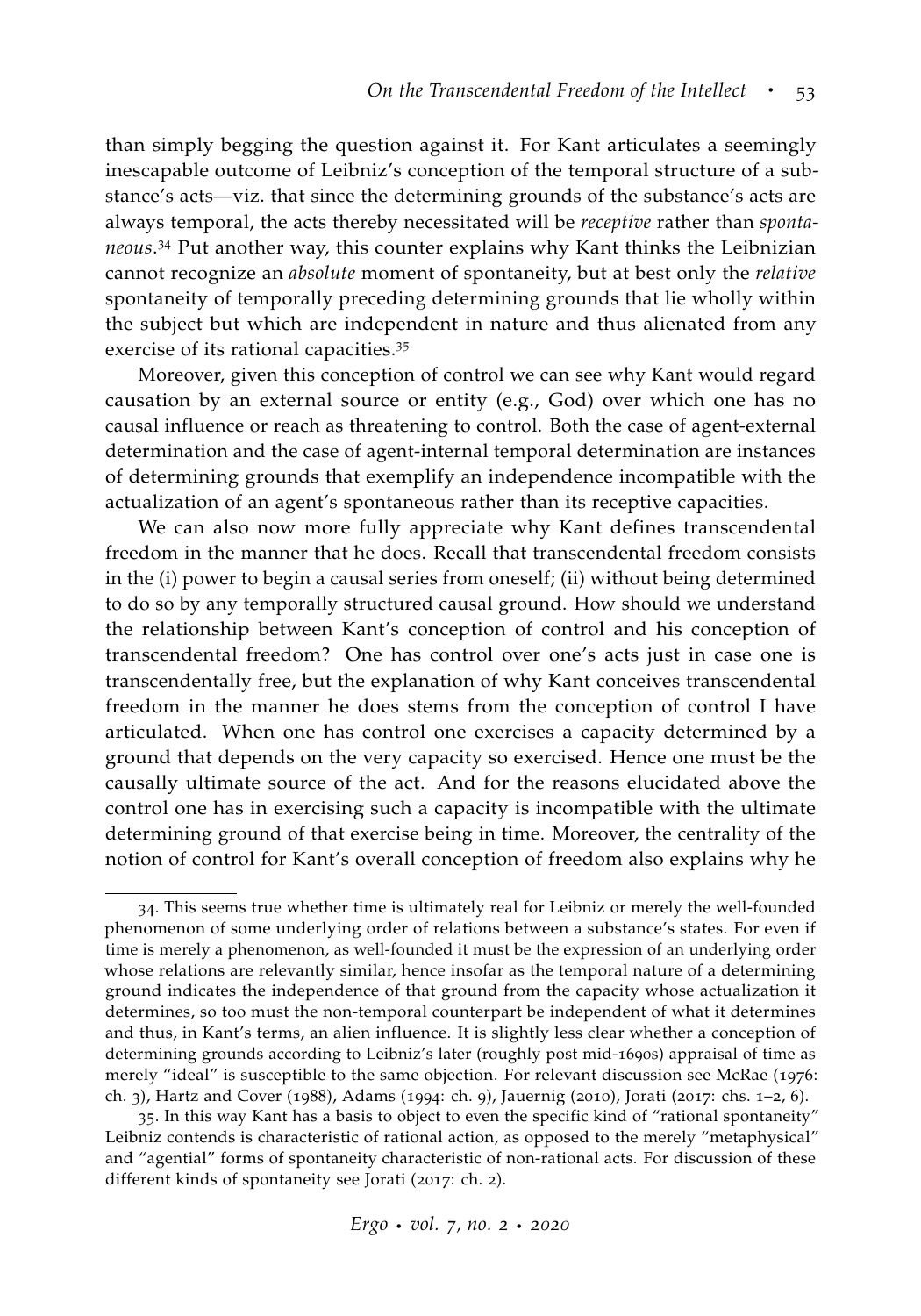moves in the various texts I quoted above from conditions that undermine control to a lack of (transcendental) freedom.

# *3.3. Leeway & "Ought"*

Thus far we've seen Kant's conception of freedom to be essentially causal, and concerned with the ultimate source of the causality of action, as well as the kind of control that the agent thereby exerts over those actions. However, one might presume from Kant's discussion that transcendental freedom also essentially involves the ability to do otherwise, that is, it essentially involves, in addition to the source condition outlined above, a *leeway* condition. Certainly, such a leeway condition is closely linked to Kant's conception of the power of choice (*Willkür*). One feature of Kant's definition of this power of free choice is that it is "a power *to do or to refrain from doing as one pleases*" (MM 6:213). Nevertheless, the concept of transcendental freedom does not entail leeway. A passage in the *Religion*, from which I've already partially quoted above, indicates this.

There is no difficulty in reconciling the concept of *freedom* with the idea of God as a necessary being, for freedom does not consist in the contingency of an action (in its not being determined through any ground at all) i.e. not in indeterminism ([the thesis] that God must be equally capable of doing good or evil, if his action is to be called free) but in absolute spontaneity. The latter is at risk only with predeterminism, where the determining ground of an action lies *in antecedent time*, so that the action is no longer in *my* power but in the hands of nature, which determines me irresistibly; since in God no temporal sequence is thinkable, this difficulty has no place. (Rel 6:50n)

As this passage shows, Kant does not conceive of the sort of transcendental freedom constituted by absolutely spontaneous action as requiring leeway in the performance of those actions. God's acts, including his acts of will, cannot be other than as they are, but this does not mean, in Kant's view, that God's actions are unfree. Despite lacking leeway in how he acts, God is absolutely spontaneous in the production of his actions, they are always within his control, and he is thus transcendentally free. Hence, transcendental freedom in general does not essentially involve leeway or the ability to do otherwise. Kant is therefore a *source* rather than a *leeway* incompatibilist: the key notion of (transcendental) freedom is not the ability to do otherwise, but to be the undetermined causal source of one's actions, insofar as those actions are under one's control.<sup>36</sup>

<sup>36</sup>. See [Pereboom](#page-66-4) ([2006](#page-66-4)a) for an important and influential statement of this kind of approach, though I do not claim that Pereboom would endorse all that I say here; cf. [Kain](#page-63-4) [\(in](#page-63-4) [press\)](#page-63-4) for an approach that contrasts divine freedom with human freedom.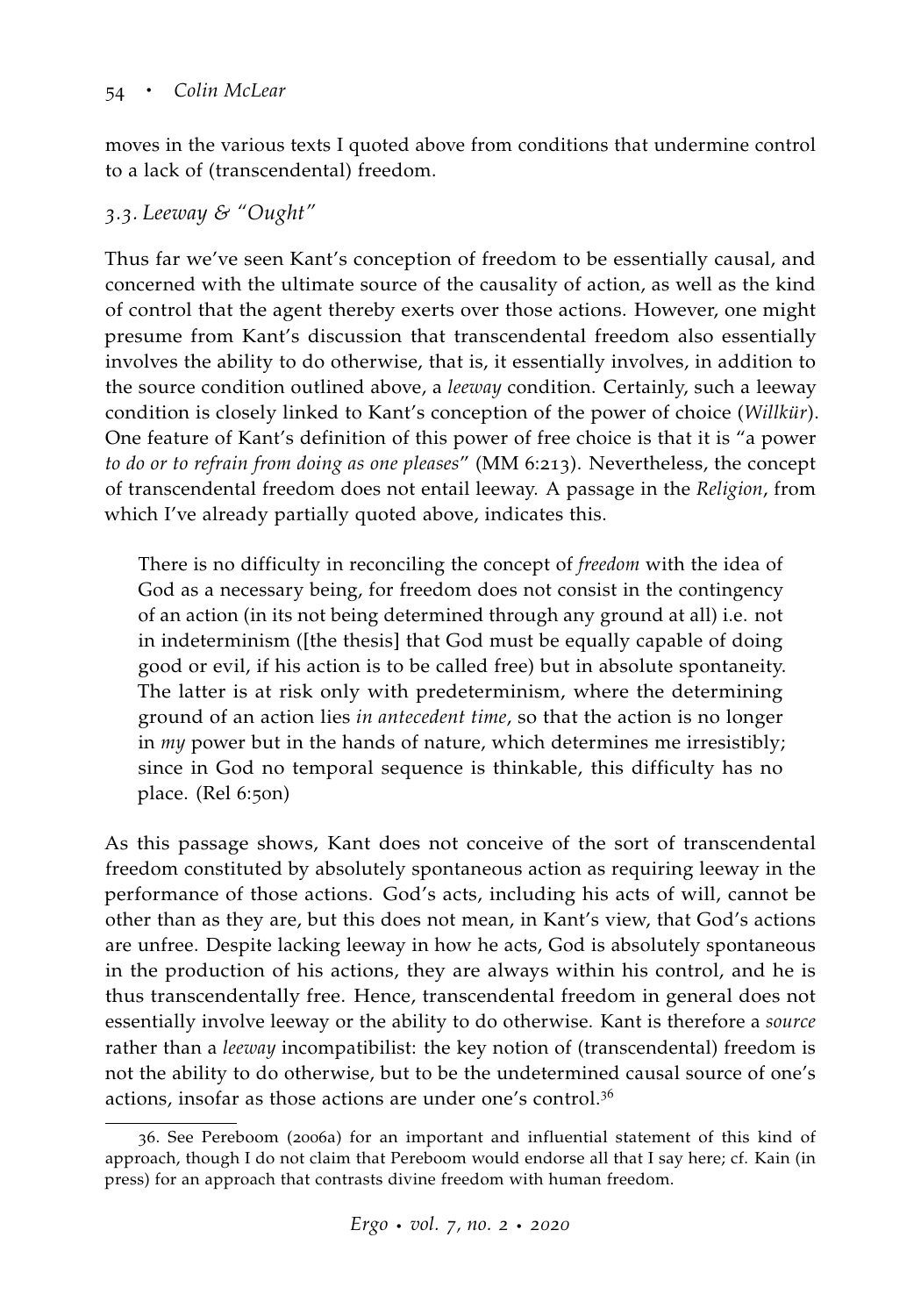For Kant there is nevertheless an important connection between transcendental freedom and leeway, for it is precisely the fact that we can control our actions that makes possible the ability to do otherwise. Moreover, leeway of action is a necessary condition for the applicability of "ought" principles to us, and for us rational laws are presented via a system of "ought" principles. Kant says of the principles determining the will that,

The representation of an objective principle in so far as it is necessitating for a will is called a command (of reason), and the formula of the command is called an **imperative**. All imperatives are expressed by an *ought*, and by this indicate the relation of an objective law of reason to a will that according to its subjective constitution is not necessarily determined by it (a necessitation). (G 4:413; see also  $A_{547}/B_{575}$ )

Since the will (and ultimately the power of choice or *Willkür*) of a finite rational subject may or may not be determined by reason, the finite subject experiences the intellectual laws that might determine it as imperatives, and the application of such a law as a kind of necessitation. Since God is always perfectly determined by his rational intellect, and thus lacks any leeway in his actions, imperatives are correspondingly lacking.

no imperatives hold for the *divine* will and in general for a *holy* will: the "ought" is out of place here, because volition is of itself necessarily in accord with the law. (G 4:414)

One thing that is important to note in Kant's conception of the conditions under which imperatives apply to rational subjects is that the relationship between the applicability of an "ought" claim and leeway need not require that choice always be *directly* operative in the occurrence (or not) of a specific act. For example, there are norms governing how one may adopt a particular doxastic attitude—what Kant calls holding-for-true or assent (*Fürwahrhalten*)—even though Kant denies that we can directly choose, irrespective of the epistemic grounds, whether or not to opine, believe, or know the truth of a judgment (JL 9:74; see also *Logik Blomberg* 24:158). Since leeway is a condition of the applicability of a norm, we possess leeway with respect to such attitudes not in the sense that we directly choose them, but rather in the sense that, if we are rational, then it is possible that such attitudes can be causally determined by rational rather than sensible causes.<sup>37</sup> One can thus "make up one's mind" based on rational grounds rather than merely how one is sensibly determined. If it weren't possible for the subject to adopt an attitude of assent based on rational causes then no

<sup>37</sup>. Thanks to an anonymous referee for encourging clarity on this point. I discuss the issue of choice and intellectual acts further in Section 4.1.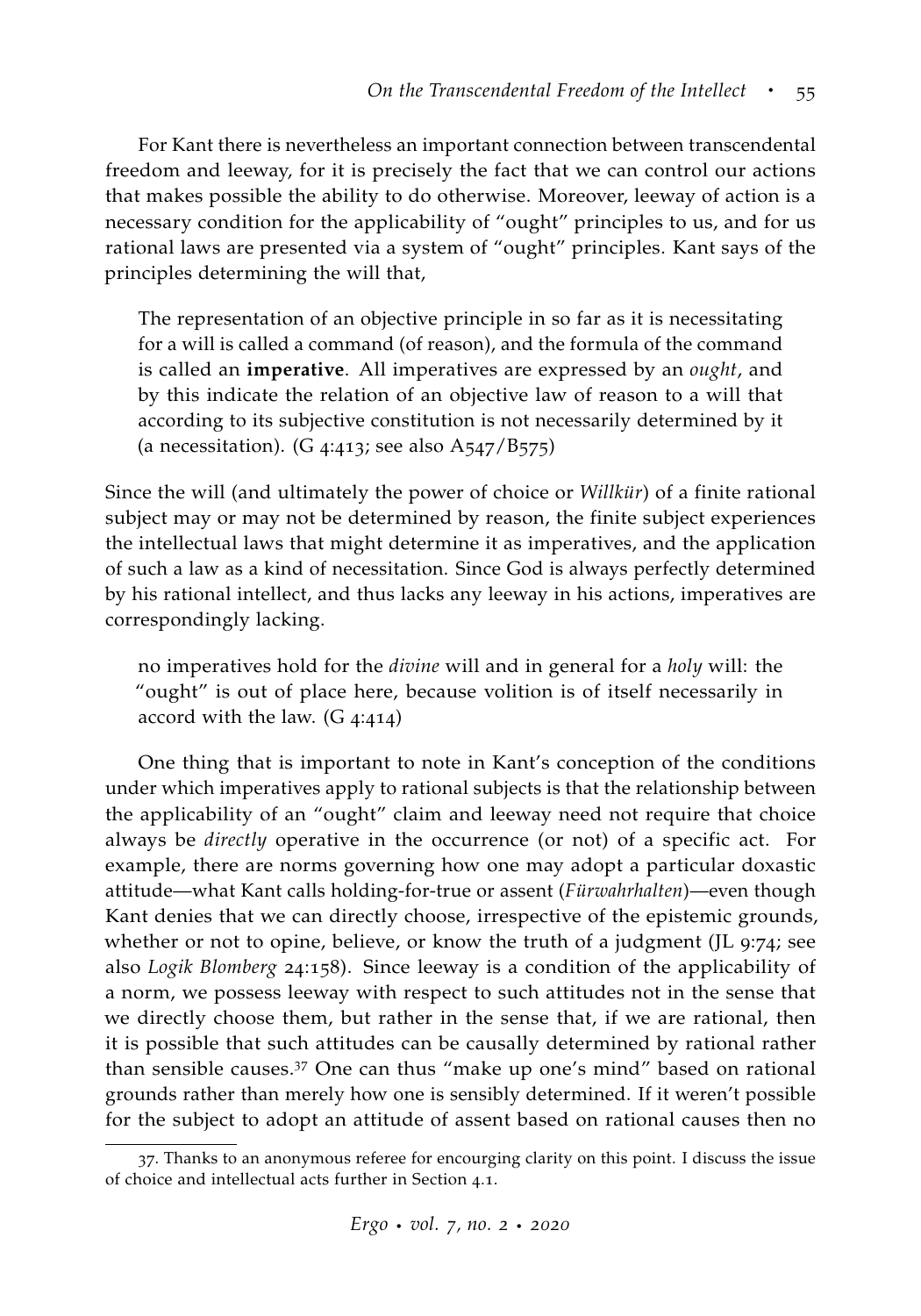ought would be applicable, and the rational norms would have "no significance whatever" (A547/B575).

Kant also endorses an "ought implies can" principle; e.g., "from the practical point of view this idea [of a prototype of humanity pleasing to God] has complete reality within itself, for it resides in our morally-legislative reason. We *ought* to conform to it, and therefore we must *be able* to" (Rel 6:62). If normative principles apply to us, it must be that we are, at least in principle, able to act in accord with them.<sup>38</sup> Hence, if one can never do otherwise because one is entirely (naturally) causally determined in one's acts, it would be false that one ever *ought* to do otherwise. In this way the thoroughgoing determinism of the natural world threatens the applicability of "ought" judgments, understood as imperatives. If the thoroughgoing mechanism of nature entails that it is never true that one can do otherwise, there would be no point of a system of "oughts", moral or otherwise. Hence, in order that "ought" statements for a subject be true at all, they must be true not only when the subject does x, but also when she *fails* to do x.<sup>39</sup> So, by Kant's argument, "ought" principles cannot hold or be true if a subject could not have acted otherwise than she had. In order to have acted otherwise, however, it is not enough that the course of events leading up to and including her action could have turned out differently, in the sense that chance events might have occurred differently. Instead, an agent must have a capacity for action that is not subject to causal determination by factors beyond her control.

In sum, Kant construes free action as possible only if an agent has the requisite kind of control over her acts characteristic of the operation of her spontaneous intellectual capacities. Further, in finite rational agents, the applicability of norms as imperatives (i.e., as a system of "ought" claims) requires not only that the agent's acts constitute or are otherwise a part of a causal sequence originating in the controlled exercise of spontaneous capacities, but also that she possesses leeway in her acts, with this latter fact explained by the agent's being the ultimate causal source of her action.<sup>40</sup> Given these two conditions—viz. that an agent be transcendentally free in that she is the appropriate *source* of her action and that she have the *leeway* in so acting necessary for being subject to normative principles formulated as "ought" claims—Kant's conception of the temporal structure of phenomenal causality threatens the possibility of the truth of one or both of these claims.

The view thus far articulated explicates the incompatibility between Kant's conception of a controlled use of one's faculties and his conception of the mechan-

<sup>38</sup>. For detailed discussion of Kant's conception of the "ought implies can" principle, see [Timmermann](#page-68-8) ([2003](#page-68-8)), [Stern](#page-67-9) ([2004](#page-67-9)), [Kohl](#page-64-7) ([2015](#page-64-7)a).

<sup>39</sup>. See [Pereboom](#page-66-4) ([2006](#page-66-4)a: 560 and note 40).

<sup>40</sup>. Thus Kant endorses two different requirements on the concept of free action, and sees the possibility of the second requirement as following from the first; see also [Wood](#page-69-4) ([1984](#page-69-4): 77, 79–80), [Kosch](#page-64-5) ([2006](#page-64-5): 17), [Pereboom](#page-66-4) ([2006](#page-66-4)a).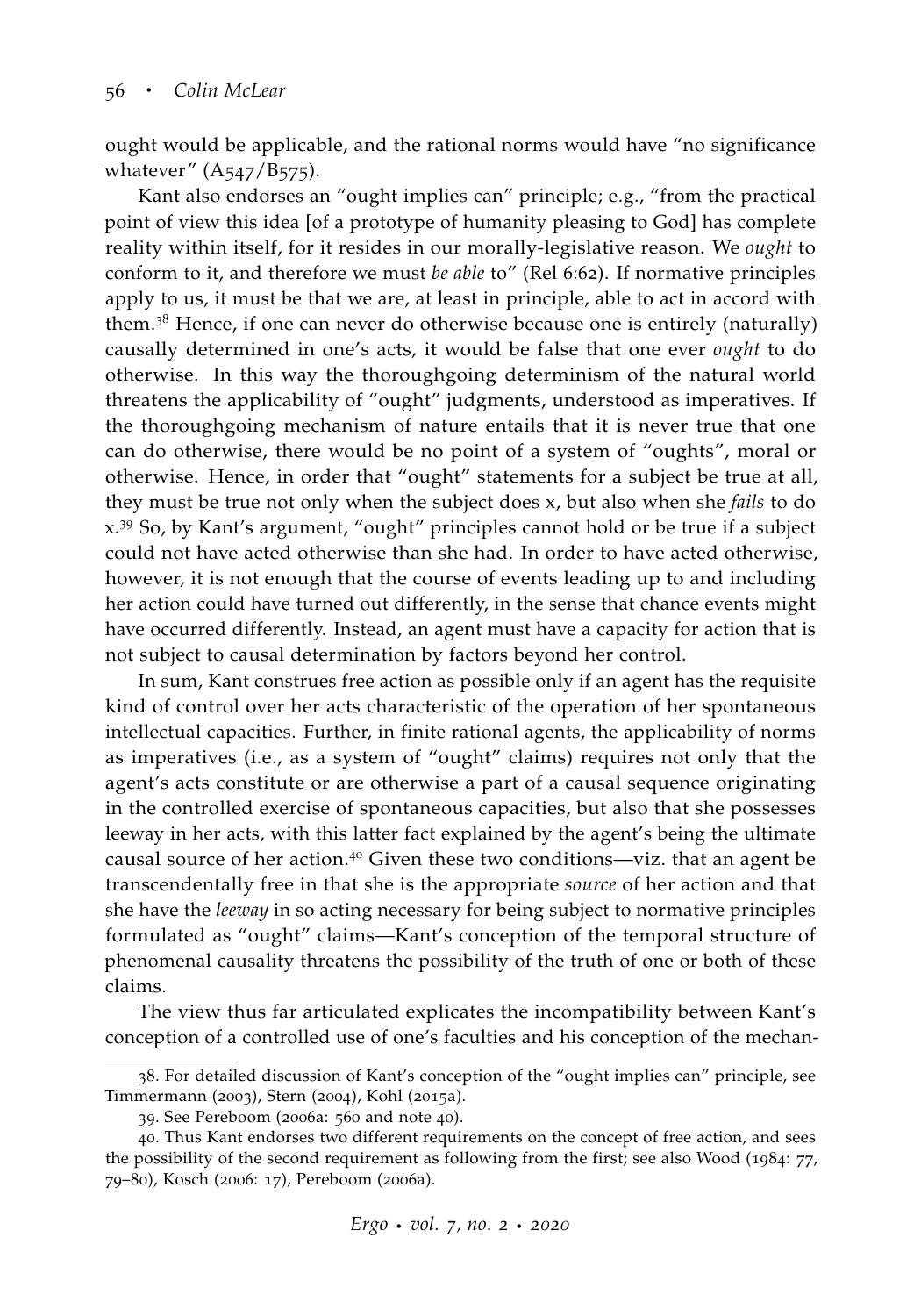ical temporal causality of phenomenal nature. However, a number of questions remain. For example, to what extent are the activities of the intellect really free, especially in their theoretical use and what is the relation between such activities and will or choice? What reason is there for thinking that human beings instantiate the kind of control required for transcendental freedom? Even more generally, why think that such a conception of control is even possible for beings like us? In the next section I look at several different arguments concerning the transcendental freedom of the intellect's activity that employ the notion of cognitive control outlined here, and which attempt to provide answers, or at least the outline thereof, to such questions.

# **4. Elucidating the Freedom of Intellectual Activity**

In this section I discuss four distinct though related arguments for the transcendental freedom of the intellect. Together they help to elucidate the nature of this free activity and serve as signposts outlining some of the major contours of Kant's theory of rational agency. I discuss objections to and criticisms of the arguments as they arise. In Section 5 I then address two more general objections to the position that the intellect must be, in both its theoretical and practical use, transcendentally free.

## *4.1. The Imputability Argument*

By far the most discussed argument as to why Kant is committed to some form or other of transcendental freedom in regard to even theoretical uses of the intellect is what I will call the "imputability argument."<sup>41</sup> According to this argument, imputation of acts to a being such that they may be held responsible for those acts, and may thus be appropriate objects of praise, blame, and other "reactive" attitudes, requires that such beings be transcendentally free.

We see this in Kant's distinction between ascription (*zuschreiben*) and imputation (*zurechnen*) in the following lecture transcription.

We can ascribe a thing [*einem etwas zuschreiben*] to someone, yet not impute [*zurechnen*] it to him; the actions, for example, of a madman or drunkard can be ascribed, though not imputed to them. In imputation the action must spring from freedom. The drunkard cannot, indeed, be held accountable for his actions, but he certainly can, when sober, for the drunkenness itself. (*Moralphilosophie Collins* 27:288 (1774/5); see also *Praktische Philosophie Powalski* 27:152–53 (1782/3), *Metaphysik K<sup>2</sup>* 28:739 (1790/91))

<sup>41</sup>. For recent extensive discussion of the issue of imputability and its connection to Kant's conception of doxastic freedom see [Kohl](#page-64-0) ([2015](#page-64-0)b); cf. [Smit](#page-67-10) ([2019](#page-67-10)).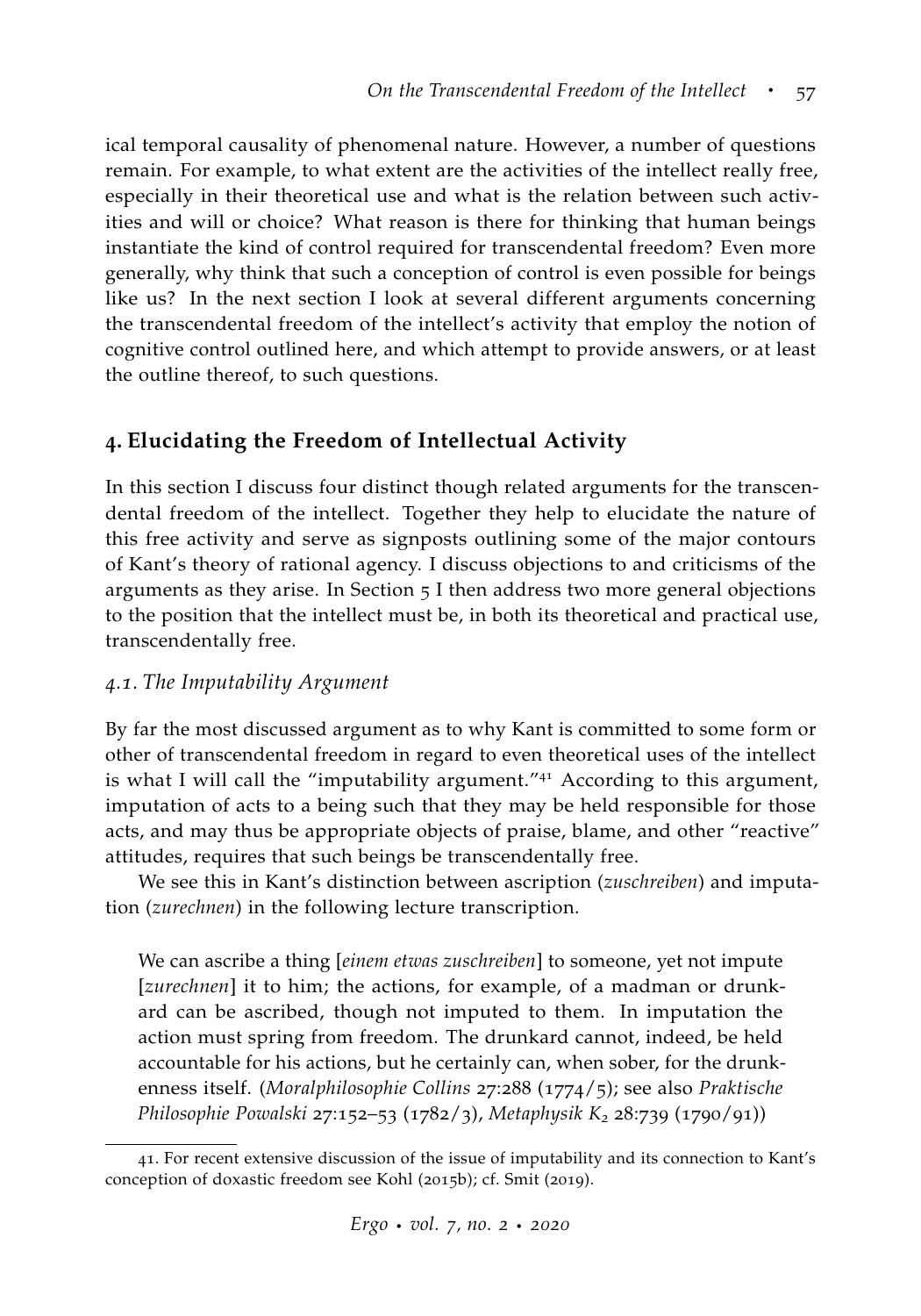In the lectures Kant uses the example of a drunkard whose actions while inebriated are not strictly imputable to him but merely ascribable (*Moralphilosophie Collins* 27:288). What *is* imputable to the drunkard is the decision to become (highly) intoxicated in the first place, for it is this action that Kant construes as under the drunkard's control, and correspondingly it is this action for which the drunkard can be held responsible, and to which his other actions while drunk must all be related. In the later *Vigilantius* ethics lectures Kant makes this point explicitly.

*Auctor* is an originator of action. Originator means that in regard to its determining grounds the action can, in its first beginnings, be derived from him. Hence he is regarded as the effectual first cause. ... If it was a dizzy spell, then the cause was merely physical and a matter of natural necessity; it rested on no originative cause in the agent. If he was drunk, however, it was his doing to have gotten so; he knew the power of drink, and could have envisaged the possibility of evil consequences; he was thus the effectual cause, and it all began with him. (*Moralphilosophie Vigilantius* 27:559 (1793))

To the extent that the drunk was the "author" of his act—that is, made a free choice in deciding to get drunk—then the acts that are, strictly speaking, merely ascribable to him while thoroughly intoxicated are going to be things for which he is responsible because of the origin of those actions in the imputable decision to get drunk. We can thus say that the drunken actions are indirectly imputable to the drunk in virtue of this original act, but his blameworthiness for these acts is going to be directly dependent on his responsibility and blameworthiness for this original act.

At root here in the distinction between ascription and imputation is the notion of control. For Kant, ascription requires merely that one be the locus of some behavior or event, the determining grounds for which may be the laws of nature or something else entirely, as with a coerced or manipulated person. In such cases, we do not treat the actions of the coerced or manipulated (e.g., "brainwashed") as under their control, and thus as appropriate targets of reactive attitudes or rational criticism. Similarly, non-rational animals may have acts ascribed to them but not imputed, for they are caught up in the deterministic mechanism of nature, which places the ultimate causal grounds of an act outside the agent's control.

As we saw in the previous section, Kant considers control a necessary condition of free action so it's unsurprising that he indicates its relation to the conditions of imputation. The epigraph to this paper records Kant as saying that

[if the human being] were led merely by natural laws, it would be impossible to impute to him any action, since the ground of action then would never lie in his control, but rather would be determined in the previous time. (*Metaphysik Vigilantius* (K3), 29:1020 (1794/95))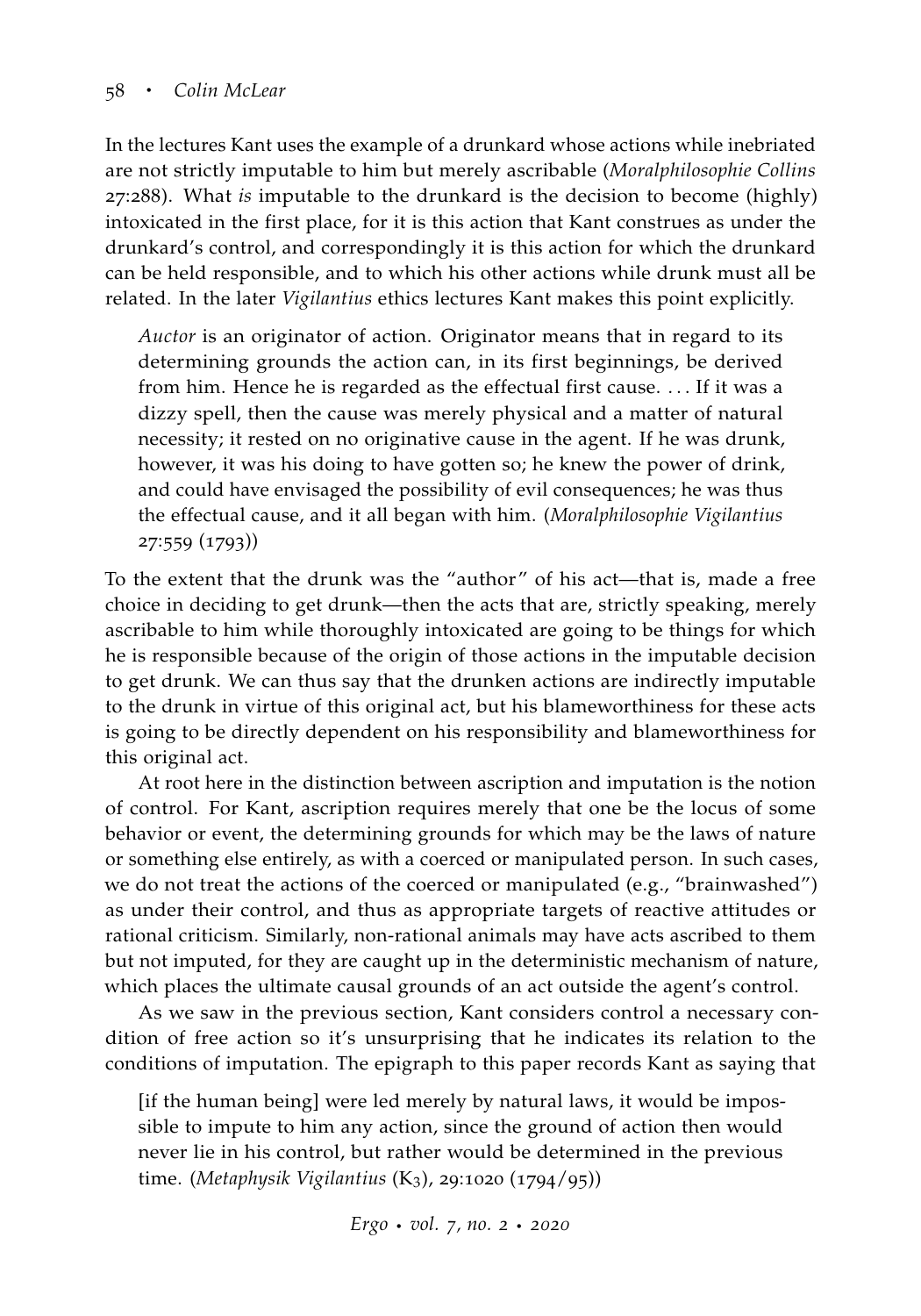Since we've seen that Kant's mature critical view considers control to be incompatible with one's acts being the result of temporally conditioned grounds or causes, it is clear that Kant assumes such control to be possible, if at all, only at the noumenal (i.e., non-temporal) level. One can therefore summarize the imputability argument as follows:

- 1. (Non-proleptic) praise/criticism of an agent for their actions is only rational if the agent is *responsible* for their actions.<sup>42</sup>
- 2. Responsibility for one's acts requires that those acts be *imputable* to the agent rather than merely *ascribable.*
- 3. Imputation of action requires that an agent have the requisite *control* over her actions.
- 4. Control of action necessary for imputability entails the transcendental freedom of that action.
- 5. ∴ Non-proleptic imputation and related praise/criticism of an action requires that the agent performing the action be transcendentally free.

There are at least two related worries concerning the above argument. The first is that considerations of imputability apply only to *voluntary* actions, and it is not at all obvious that intellectual acts, especially acts of synthesis, are voluntary. For example, it is plausible that Kant does not construe all acts of synthesis or concept formation as under the direct control of the will (*Wille*) or the power of choice (*Willkür*).<sup>43</sup> This worry thus affects the plausibility of premise (3), for one might object that the notion of "control" at work here requires the possession and relevant exercise of a will. If that's correct then only voluntary acts can satisfy Kant's conditions for imputability. The second worry concerns whether the imputability argument is suitable for showing a connection between imputability and specifically *theoretical* (as opposed to practical) exercises of intellectual freedom. This worry concerns the *scope* of the conclusion—can it apply to theoretical acts as well as practical ones? I'll take these in turn.

<sup>42</sup>. By "non-proleptic" praise/criticism, I mean such praise or criticism that is not merely forward looking, with the aim of changing behavior. One praises or scolds a dog, not because it is blameworthy, but because one wishes to shape its future behavior. The applicability of reactive attitudes as Kant considers them are *both* forward looking, towards future behavior, and backward looking, towards the original decisions that are the source of the behavior. For discussion see [Williams](#page-69-7) ([1995](#page-69-7): ch. 6), [Pereboom](#page-66-7) ([2014](#page-66-7)).

<sup>43</sup>. For example, if imputation is closely tied to the conditions for praise and blame, it might be thought implausible to regard, e.g., figurative synthesis as something for which one could be rationally praised or blamed. However, something like this account is defended in contemporary philosophy. For example, Siegel ([2017](#page-67-11)b) argues that various sorts of bias can affect the rational standing of one's experiences, and thus that one can be rationally criticized and appropriately be the target of reactive attitudes for experiences that one has. As we'll see below, Kant's stance regarding such a position is not entirely clear.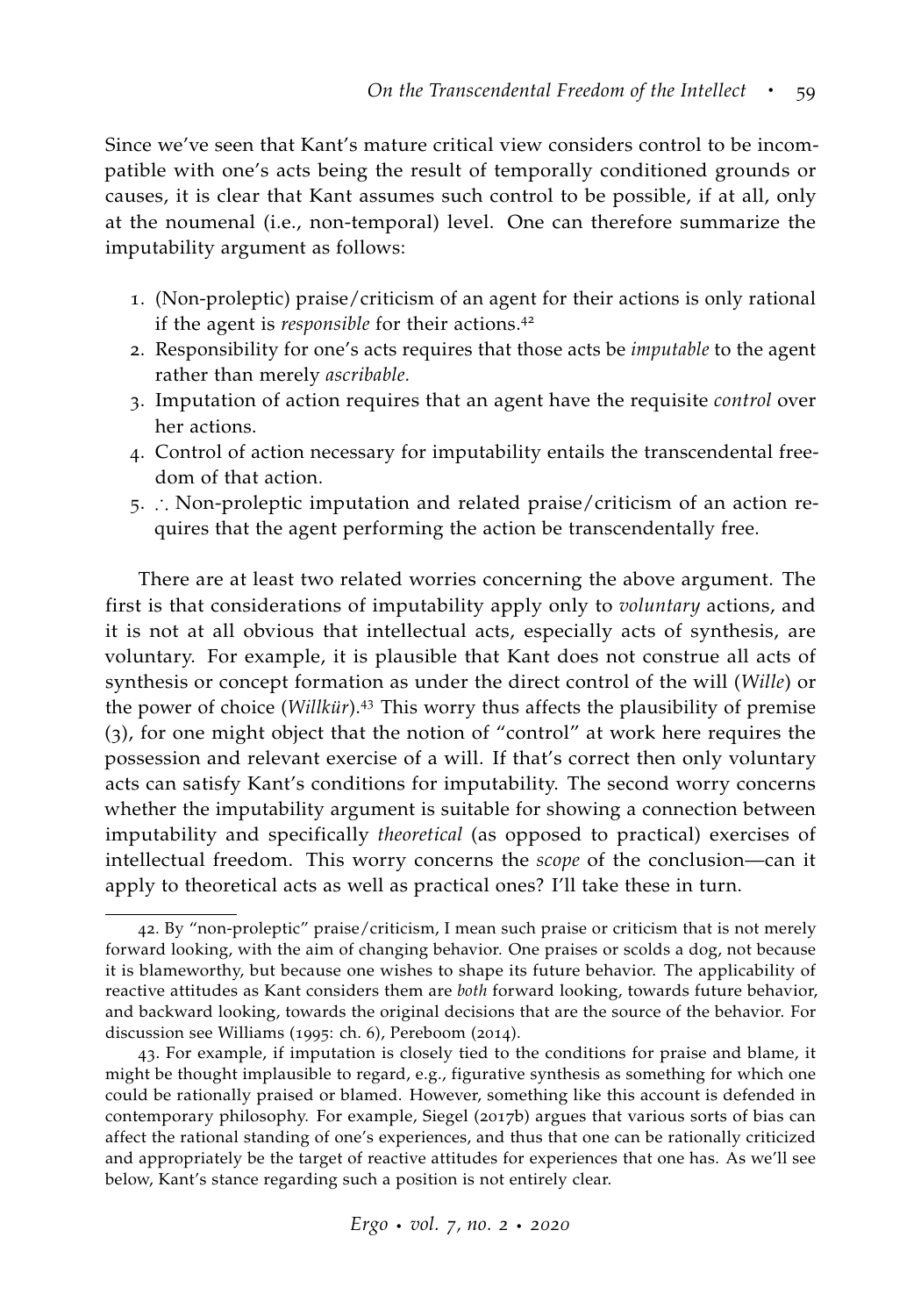First, does imputation require that the relevant act always be under *voluntary* control, and thus a product of the exercise of the agent's will, or can even nonvoluntary acts be under one's control?<sup>44</sup> More specifically, the question is whether imputation requires volition or an act of will at all.<sup>45</sup>

In my view there is no specific text of Kant's that definitively settles this issue one way or another. Instead, we need to work out an account that best fits with his explicitly expressed positions. One case of an intellectual act that Kant does explicitly discuss in relation to the exercise of the will is that of doxastic attitude formation or assent (i.e., "holding-for-true" or "*Fürwahrhalten*").<sup>46</sup> Though it is somewhat controversial, Kant appears to straightforwardly deny that doxastic attitude formation is under one's immediate voluntary control. For example, in the *Jäsche Logik* and related lecture notes Kant holds that the "will does not have any influence immediately on holding-to-be-true" (9:74; see also BL 24:156).

Kant's conception of the "immediate" connection or influence of the will on assent is not thoroughly spelled out. As he explains it, the question is whether a phrase like "gladly believe"

[would] seem to indicate that there is something elective [*etwas Willkürliches*] in our judging, in that we hold something to be true because we want to hold it to be true. (JL 9:73)

Kant immediately goes on to deny this claim,

If the will had an immediate influence on our conviction concerning what we wish, we would constantly form for ourselves chimeras of a happy condition, and always hold them to be true, too. But the will cannot struggle against convincing proofs of truths that are contrary to its wishes and inclinations. Insofar as the will either impels the understanding toward inquiry into a truth or holds it back therefrom, however, one

45. For a contemporary example of an account of imputation without volition—instead, the key notion is one of "reactivity" to reasons—see [McHugh](#page-65-7) ([2012](#page-65-7)).

46. The will's relation to assent has been much discussed; for examination of some of the relevant issues see [Alston](#page-61-11) ([1988](#page-61-11)), [Stevenson](#page-68-9) ([2004](#page-68-9)), [Smith](#page-67-12) ([2005](#page-67-12)), [Cohen](#page-62-8) ([2013](#page-62-8); [2014](#page-62-9)), [Kohl](#page-64-0) ([2015](#page-64-0)b), [McCormick](#page-65-8) ([2017](#page-65-8)), [Vance Buroker](#page-68-10) ([2017](#page-68-10)).

<sup>44</sup>. Two somewhat ancillary points are nevertheless worth keeping in mind here. First, we shouldn't equate volition with the possession of leeway—i.e., the ability to do otherwise. For as we saw in the previous section, the two can come apart. God cannot do otherwise than he does, but God's acts are both voluntary (i.e., the outcome of God's will) and imputed to him. Second, even for non-voluntary acts, i.e., acts not determined by an agent's will or power of choice, it still makes sense to ask whether such acts are transcendentally free. In particular, it makes sense to ask whether the act constitutes or is a result of a causal chain initiated by the agent and through or over which the agent exercises control. For a related attempt to secure a causal role for the agent in intellectual acts see Pereboom's ([1995](#page-66-8): 4) response to Kitcher's ([1990](#page-63-2): 122) position that all acts of synthesis are "subpersonal" in Daniel Dennett's ([1969](#page-62-7): 93–96) sense.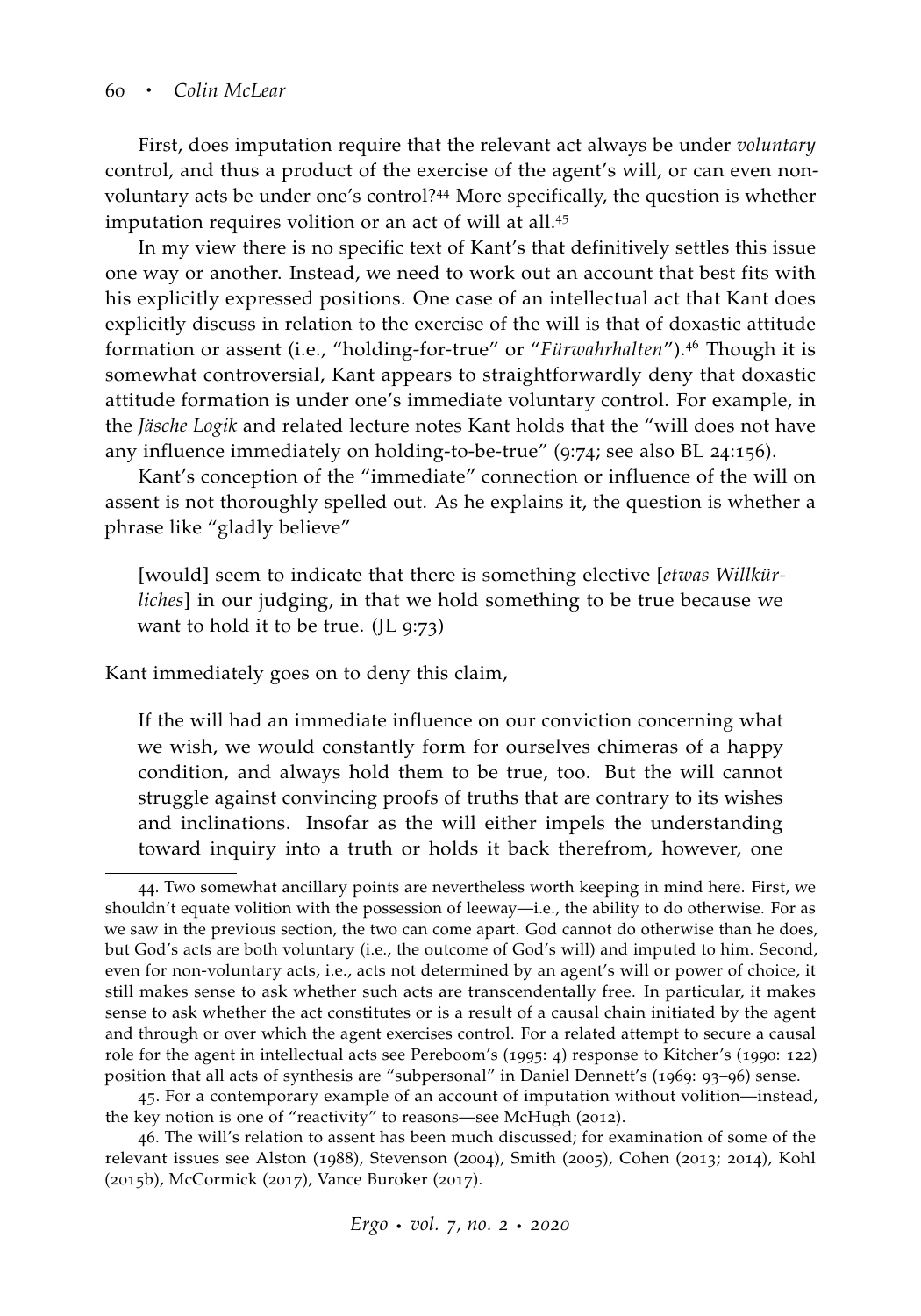must grant it an influence on the use of the understanding, and hence mediately on conviction itself, since this depends so much upon the use of the understanding. (JL 9:74; see also BL 24:157–59)

Kant denies the possibility of assent "at will," which he construes as the immediate byproduct of choice, but allows that one can will oneself into picking up or dropping the investigation of the truth of some judgment, as well as the means by which such an investigation or inquiry is accomplished.<sup>47</sup> I take Kant's denial here to, at the least, entail the denial that an act of will or exercise of the power of choice could be, by itself, the sufficient cause of one's adopting, rejecting, or otherwise revising one's assent to a judgment. In this sense Kant rejects what is now called "direct doxastic voluntarism."

Kant's rejection of direct doxastic voluntarism is important for answering the first objection in the following respect. Kant considers reflection on the grounds by which one assents to be, at least on some occasions if not generally, a "duty from which no one can escape" (Amphiboly, A263/B139; see also JL 9:76; BL 24:161). He also thinks that accepting something while deliberately avoiding further reflection is a kind of "punishable prejudice" (*sträfliches Vorurtheil*). It thus is plausible that Kant holds that assent to a judgment is an imputable act for which a subject can be held responsible, and for which she can reasonably be praised or blamed. Since Kant holds that assent is not, at least typically, something that is the immediate outcome of will or choice, Kant must not construe imputability as relying directly on one's volition or power of choice.

What is much less clear is whether Kant construes imputability to require what he calls an "indirect" or "mediate" exercise of the will. If he doesn't, then a lack of connection to volition is no problem for the general imputability of intellectual acts. But even if Kant does require that imputable acts have at least a mediate connection to the will, I think he can accommodate this via his conception of the centrality of attention for all rational activity.

When I introduced the notion of attention, in Section 2, as a kind of intellectual act, I argued that Kant understands attention as an act in which a subject can exert control over their consciousness of the various determinations of an object. This control over one's representations comes from the subject in that it is independent of representational stimulus, cause, or occasion. Kant's somewhat crass example is that of a suitor who "could make a good marriage if only he could overlook a wart on his beloved's face, or a gap between her teeth" (An 7:131–32). The idea being, clearly, that the suitor would be happier if he were to exert attentional control over aspects of his representations, ignoring some elements while focusing on others. It is precisely this ability to exercise one's will in controlling one's

<sup>47</sup>. For this point, as well as discussion of the above passages, see especially [Cohen](#page-62-8) ([2013](#page-62-8): 35–36).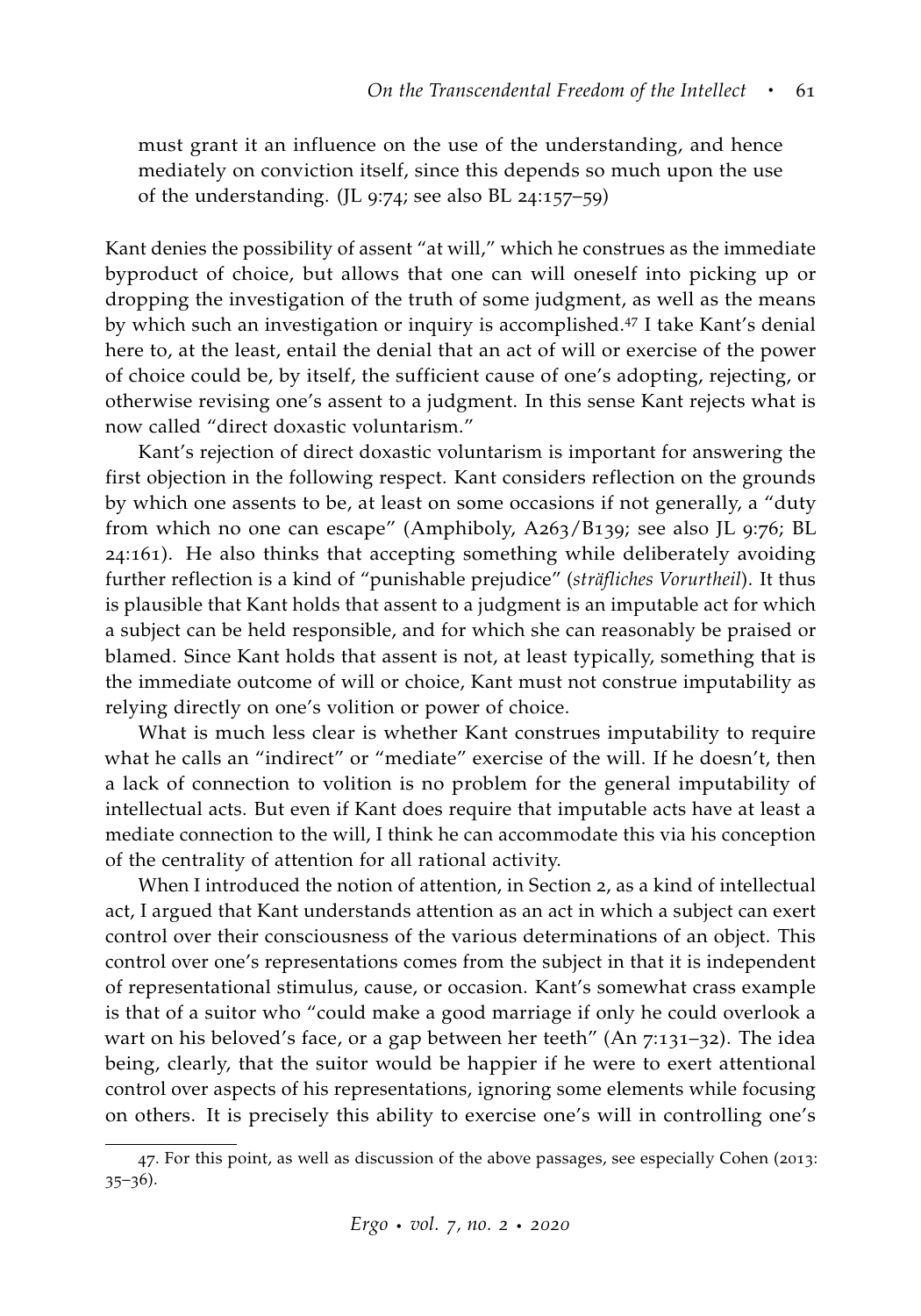attention that is lacking in non-rational animals. The attentional capacities of non-rational animals are determined in them by nature. The threats and promises that populate such an animal's environment, along with its natural needs and inclinations, push and pull on its attentional resources, resulting in pathologically determined inclinations to act in various ways. This is why Kant construes the animal power of choice (*arbitrium brutum*) as "pathologically necessitated", in contrast to the free (*liberum*) power manifested by rational beings (A533–34/B561– 62; see also *Metaphysik L<sup>1</sup>* 28:255 (c. 1778–1781); *Metaphysik Mrongovius* 29:896  $(1782/3)$ ; MM 6:213).<sup>48</sup>

Hence, even if Kant regards free acts as being or involving the exercise of the will as ground of the power of choice, the central role of attention in acts of conceptualization, judgment, and reasoning allows the will a pivotal place in the determining grounds of a rational agent's actions, even those that are not under its direct voluntary control, such as assent.<sup>49</sup> For this reason, I think the imputability argument might plausibly be extended to cover not just overt intellectual acts such as holding-for-true, but also acts of judgment, conceptualization, and perhaps other forms of synthesis as well.

Moving now to the second objection mentioned above, the worry is that Kant's account of imputation derives entirely from his conception of *practical* or *moral* freedom, rather than from any feature of the intellect's theoretical exercise. Hence, regardless of how we settle the issue of volition with respect to intellectual acts, the worry is that there are no specifically theoretical or cognitive norms. Instead all norms are inherently practical or moral. Patricia Kitcher puts the point this way,

Intellectual accountability is thus an important aspect of [Kant's] views and of his legacy. Although this point is clearly correct, it does not imply that he thinks that there is a special sort of accountability involved in cognition. Rather, his view is that cognizers must use their cognitive faculties in accord with the moral law. ([2011](#page-63-1): 247)

it is not errors of theoretical reasoning per se that are imputable, but failures to develop reasoning skills and to take up controversial topics that can be faulted. ([2014](#page-64-8): 158)

<sup>48</sup>. For further defense of this claim about attention and its connection to rational activity see [McLear](#page-65-9) [\(b;](#page-65-10) [c\)](#page-65-9); cf. [Merritt and Valaris](#page-65-2) ([2017](#page-65-2)), [Merritt](#page-65-1) ([2018](#page-65-1): ch. 3).

<sup>49</sup>. It's worth emphasizing here that the central role accorded to attention does not require that Kant adopt any view stronger than an indirect doxastic voluntarism, according to which intellectual acts (e.g., judgment, assent) are not determined "at will" but rather affected by upstream willful acts (such as what we attend to and how). For discussion of Kant's endorsement of indirect voluntarism see [Cohen](#page-62-8) ([2013](#page-62-8)), [Vance Buroker](#page-68-10) ([2017](#page-68-10)). Thanks to Eric Watkins for urging clarity on this issue.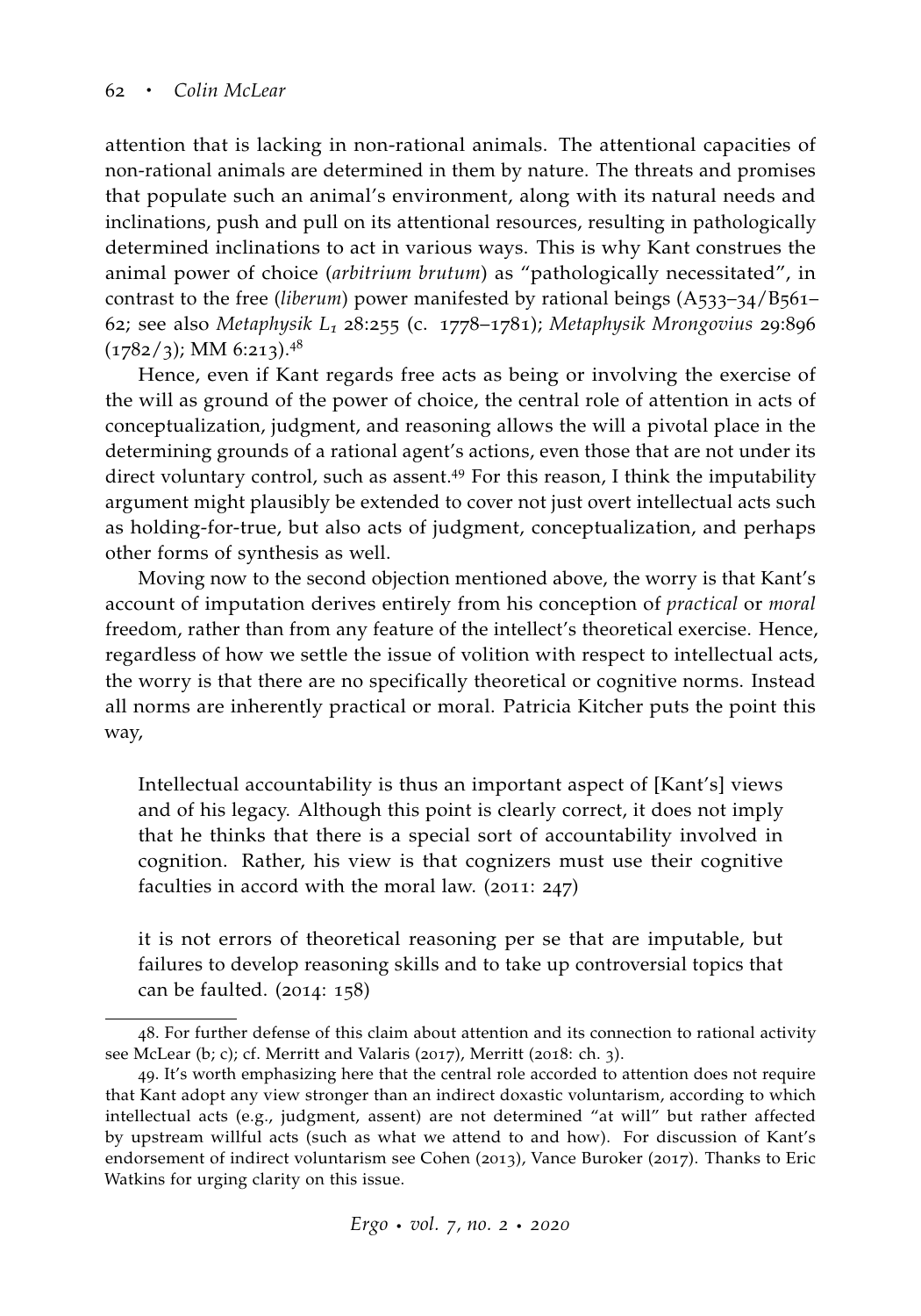If Kitcher is correct then there is no reason to think that imputability in the case of rational criticism of a thinker amounts to anything more than the moral requirement that the agent develop their (rational) talents [\(Kitcher](#page-63-1) [2011](#page-63-1): 248).

However, Kant's remarks in the Canon concerning assent indicate a more direct relation to laws governing imputability of assent than Kitcher's interpretation allows. For example, he says that,

I must never undertake **to have an opinion** without at least **knowing** something by means of which the in itself merely problematic judgment acquires a connection with truth which, although it is not complete, is nevertheless more than an arbitrary invention. Furthermore, the law of such a connection must be certain. For if in regard to this too I have nothing but opinion, then it is all only a game of imagination without the least relation to truth. In judging from pure reason, **to have an opinion** is not allowed at all. (Canon, A822/B850; original emphasis)

Kitcher might argue that the normative requirement in the first clause not to opine without knowing something relevant to the opinion's truth is simply an expression of moral norms governing the development of proper reasoning skills. However, the rest of the passage indicates that the source of the normative requirement is the structure of assent *as such*. One cannot even count as opining (a form of assent) unless one's opinion has a connection with the truth. Otherwise one merely plays a "game of the imagination." This is not merely a condition related to developing one's (rational) talents or skills. It is a requirement on assent.<sup>50</sup>

If these replies are cogent then the imputability argument provides at least some reason to think that any rational agent that is correctly open to criticism with respect to intellectual acts such as those of conceptualizing, judging, inferring, or assenting, must, by Kant's lights, be transcendentally free. Note that the argument does not show that *we* are agents whose acts are imputable. The best the argument shows is the truth of the conditional claim that *if* agents are to engage in or correctly be objects of non-proleptic criticism or praise *then* they must exhibit control over their actions, and thus be transcendentally free. Moreover, the imputability argument does not provide a complete picture of Kant's reasons for thinking that intellectual acts must be free. To get a better sense of Kant's underlying view I examine below three further arguments for linking freedom

<sup>50</sup>. If there are constitutive laws governing rational assent, and more generally, governing all rational connections between mental states, then a further commitment of this interpretation of Kant is that it construes the rational commitment present in a "hypothetical imperative" as itself dependent on constitutive rational laws that manifest themselves to finite rational beings in the form of categorical imperatives. For argument that Kant must construe the relationship between hypothetical and categorical imperatives in this manner see [Korsgaard](#page-64-9) ([1986](#page-64-9); [1997](#page-64-10)), [Engstrom](#page-62-10) ([1993](#page-62-10)). Thanks to Eric Watkins for urging clarity on this point.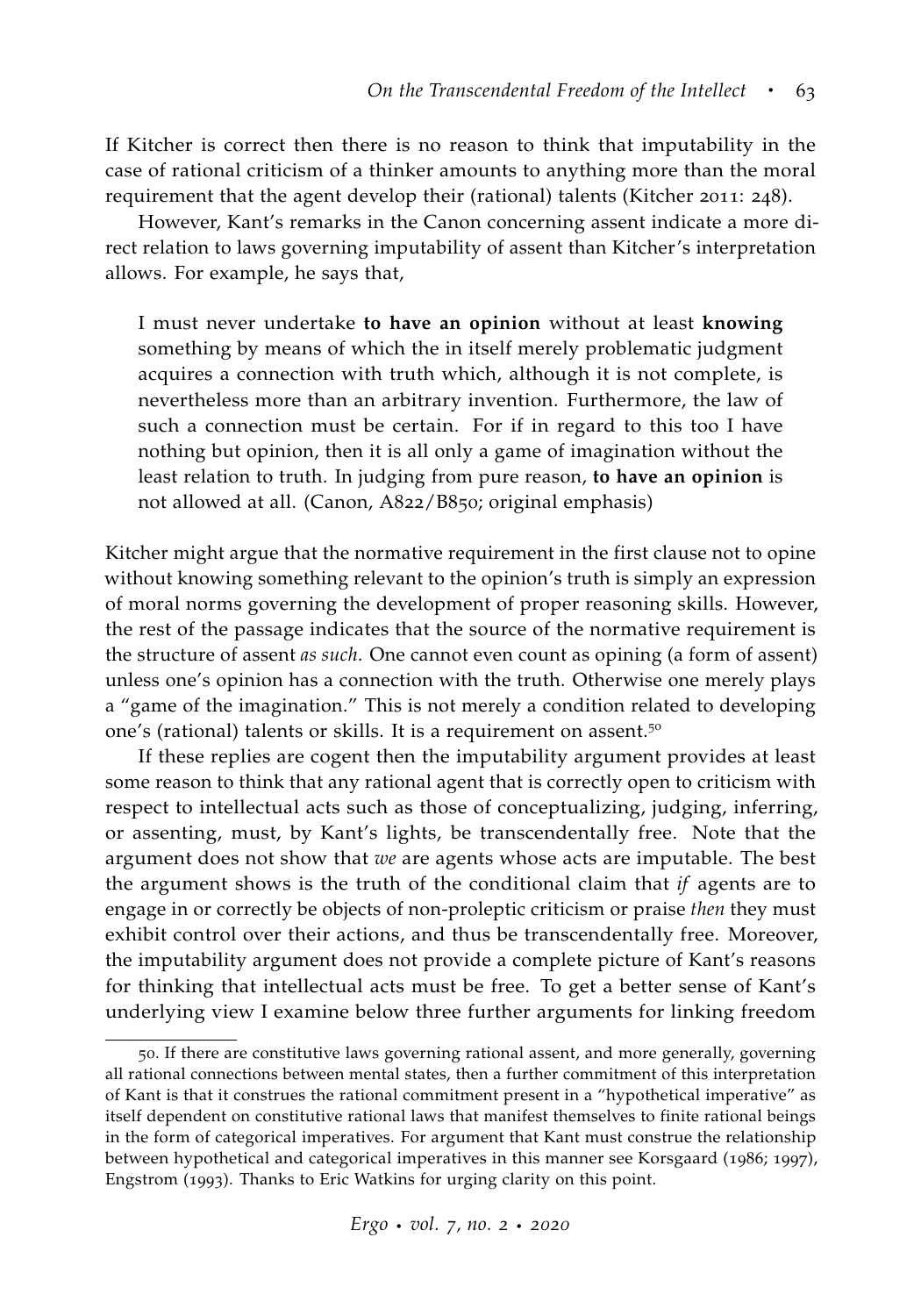and intellectual activity. The first concerns his conception of how reasoning works, which we'll see requires that the intellect be transcendentally free in its activity.

## *4.2. The Reasoning Argument*

Kant's "mark" (*Merkmal*) theory of concepts construes concept possession in terms of recognition of conceptual content as the "ground" (*Grund*) of one's cognition of a thing.<sup>51</sup> As he puts it,

A mark is that in a thing [*Ding*] which makes up part of its cognition, or—what is the same—a partial representation so far as it is considered as ground of cognition [*Erkenntnisgrund*] of the whole representation. (*Jäsche Logik* Introduction §8; 9:58)

Representation of a ground *as such* requires the generation of or transition to a mental state by recognizing the content of one's present or previous state as the basis of the new state. Recognition of a ground of difference (or, relatedly, of similarity) is, for Kant, a recognition of a rational relationship between two (or more) things or properties. To take a simple example, one *rationally* distinguishes between two differently colored objects not merely in the sense that one's visual system is sensitive to differences in color but rather because one also recognizes that one object is *blue* and the other *red*. In so recognizing this basis for distinguishing the objects one takes the color of the first object as a ground of its being different from the second object, and thus a reason for judging in one way rather than another. That is, in differentiating one object from another by their color one recognizes that, for example, blue objects cannot simultaneously be red and vice versa. Similarly, in thinking that an object is red one also thereby recognizes that its redness is reason to think it is colored and extended in space.<sup>52</sup>

It is crucial here that the subject not simply have states that flow one to the next in a manner that respects their content. It has to be the case that the subject appreciates these connections *as such*, and thus that her mental states are formed on the basis of such an appreciation of their content. Thus, the cognitive subject must play a causal role in the production of her states by recognizing that the content of one mental state connects with that of another and producing this other state on that basis.

<sup>51</sup>. For discussion of representational marks generally see [Smit](#page-67-13) ([2000](#page-67-13)), [Grüne](#page-62-11) ([2009](#page-62-11)). For a recent elaboration of this point see [Kitcher](#page-63-1) ([2011](#page-63-1): 120).

<sup>52</sup>. One way this has been put in the secondary literature is in terms of the "inferential integration" of one's mental states. See [Pereboom](#page-66-8) ([1995](#page-66-8): 17). A similar position is advocated by Kitcher ([2011](#page-63-1): 120ff). Such integration of one's mental states is also often considered a marker of the "doxastic" as opposed to the "sub-doxastic" (e.g., [Stich](#page-68-11) [1978](#page-68-11): 506–507) or the "personal" as opposed to the "subpersonal" (e.g., [Bermúdez](#page-61-12) [2005](#page-61-12): 31).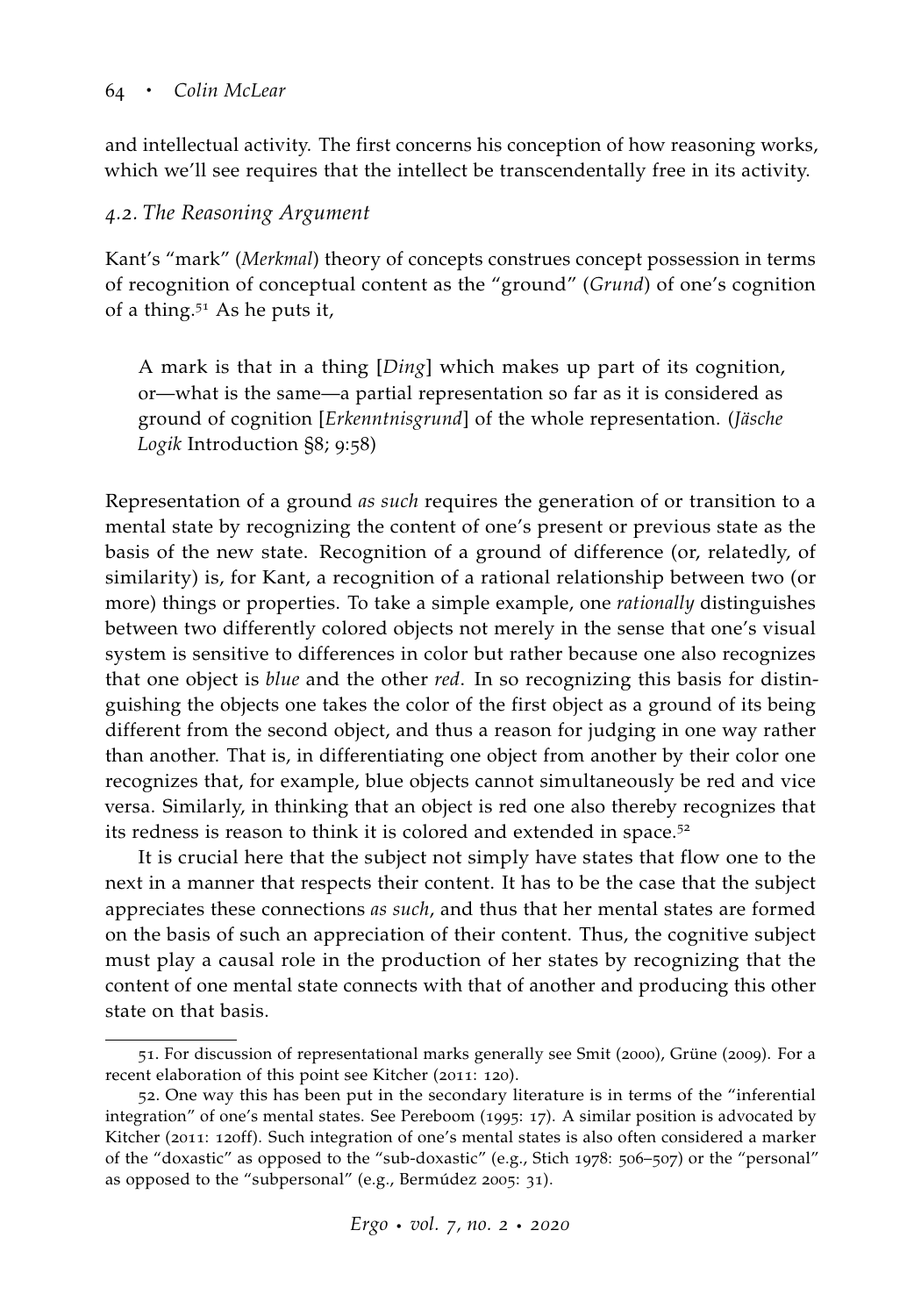Conceptual representation thus requires that the conceptualizing subject be able to base one state (or act) on another in the above manner. Kant distinguishes this kind of mental transition (call it "reasoning") $53$  from other kinds of mental transition (e.g., association in its various forms) in virtue of whether the subject has so based the succession of her states in a manner that recognizes the content of the one state as the basis for another. Following a variety of others, let's call this condition on rationally connecting one's states the "taking" condition, which says that a necessary condition of rationally basing one mental state (or act) on another—as happens in the inferential transition from one representational state to another—is that the subject take her state to be formed on the basis of her other state $(s)$ .<sup>54</sup>

If Kant does in fact endorse a taking condition on reasoning, and thus on conceptualization, then we can see how the variety of rational activities that he typically categorizes in terms of "synthesis" or "combination" (e.g., conceiving, judging, inferring, and assenting) are all going to be related via the central conception of basing one contentful state on another. We can then formulate an argument that such takings must be transcendentally free as follows.

- 1. Conceptual representation constitutively depends on the exercise of one's capacity for reasoning—that is, the capacity for a particular kind of transition between one mental state and another.
- 2. Reasoning requires "taking" one state as the basis for the next.
- 3. Taking is an act under the subject's control.
- 4. If the transition from one state to another is merely part of the "mechanism of nature"—that is, it is wholly determined by temporally preceding causes then it is not under the subject's control.
- 5. ∴ Mental transitions due to the mechanism of nature are incompatible with the subject's engaging in reasoning—that is, reasoning requires transcendental freedom.

<sup>53</sup>. I intend "reasoning" to be used more broadly than *syllogistic* reasoning or inference, as it is understood by Kant. "Reasoning", in the sense at issue here, concerns the activity characteristic of conceptual representation, judgment, and syllogistic inference. All three types of mental activity are reasoning in the sense of requiring a consciousness of one mental state as based on others.

<sup>54</sup>. The claim that there may be such a "taking" condition on rational transitions between one's mental states or acts is sometimes attributed to Frege—e.g., [Boghossian](#page-61-13) ([2014](#page-61-13): 4). That there is such a taking condition on rational transitions, particularly those characterizing inference or reasoning more generally, is controversial. For discussion and criticism see [Broome](#page-61-14) ([2013](#page-61-14); [2014](#page-61-15)), [Wright](#page-69-8) ([2014](#page-69-8)), [McHugh and Way](#page-65-11) ([2016](#page-65-11)), [Siegel](#page-67-14) ([2017](#page-67-14)a). Here I shall say relatively little to defend the taking condition as such. For further defense and discussion of the taking condition as it relates to Kant's views concerning apperception and reflection see [McLear](#page-65-10) [\(b\)](#page-65-10). For contemporary defense of an account of the basing relation that is broadly similar to the account I have in mind here see [Neta](#page-66-9) ([2019](#page-66-9)).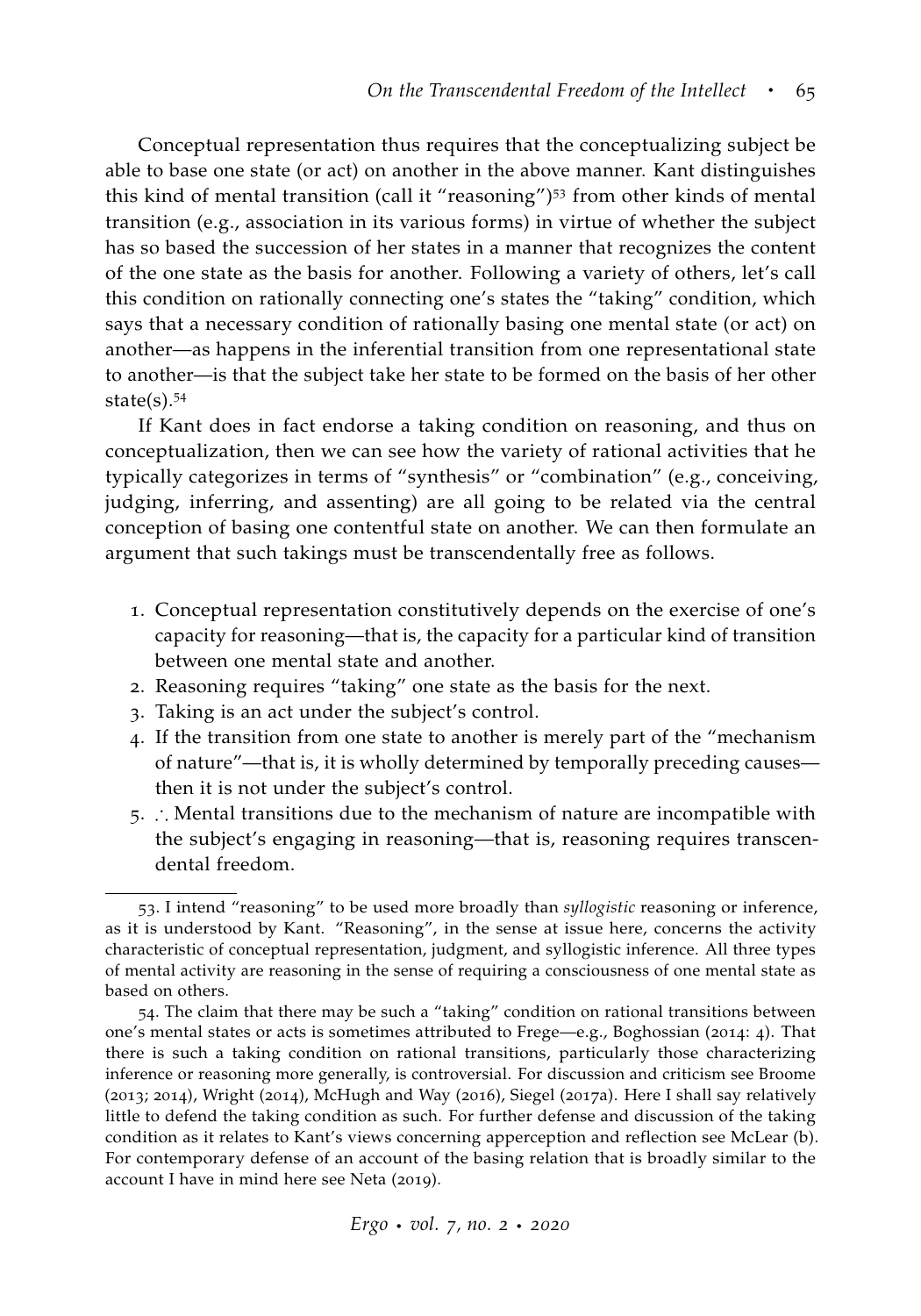That there is a link in Kant's view between "takings" and transcendental freedom has been, at least to some degree, recognized in the secondary literature.<sup>55</sup> What is less clear is why the act of taking is linked to such freedom. I've argued for why Kant accepts premises (1) and (2). We've also seen, in Section 3.2, that the temporally conditioned causal structure of nature is incompatible with the subject's actions being under her control, and thus that Kant accepts  $(4)$ .<sup>56</sup> The key then is to understand why he might accept (3). One reason might be that he accepts that we can hold people culpable for instances of poor reasoning, and thus that he relies on the imputability argument for justifying the acceptance of (3). But there are also considerations distinct from imputation, which stem from Kant's conception of a faculty, that support his endorsement of (3). I discuss these in the next subsection.

56. For an alternative account of Kant's argument for (4) see [Wolt](#page-69-6) ([2018](#page-69-6)).

<sup>55</sup>. See, e.g., [Paton](#page-66-2) ([1947](#page-66-2): 218), [Pippin](#page-66-10) ([1987](#page-66-10): 468), [Allison](#page-60-1) ([1990](#page-60-1): 37–39; [1996](#page-60-0)b: chs. 4, 7 and 9; [2006](#page-61-16): 389), [Willaschek](#page-69-9) ([2006](#page-69-9): 169–71); cf. [Ameriks](#page-61-6) ([1992](#page-61-6); [2003](#page-61-17)a: ch. 6). Allison has perhaps the most extensively developed view of the spontaneity of the intellect—one that is in many ways congenial to the account I have developed here. However, there are some important differences. For example, Allison characterizes Kant's conception of freedom as essentially "Crusian", which is to say that freedom depends on the capacity to do or refrain, and thus on leeway (see [Allison](#page-61-16) [2006](#page-61-16)). But I've argued that Kant's view is at root a *source* view of freedom, and hence of leeway being a derivative or downstream effect of the source view, being necessary for explaining the applicability of "ought" claims but not sufficient for freedom as such. Relatedly, Allison claims that "Kant regards the capacity to act on the basis of imperatives . . . as the defining characteristic of free agency" ([1990](#page-60-1): 36) and correspondingly as making "the virtual identification of rational agency with action on the basis of an ought" ([1990](#page-60-1): 38). This again, in my view, puts far too much emphasis on leeway. Perhaps more important though, while Allison recognizes that Kant often speaks of reason, or the intellect broadly construed, as a causal power (e.g., [Allison](#page-60-1) [1990](#page-60-1): 47–48), Allison nevertheless seems inclined to reject this reading. He instead appears to favor a view where reason (here specifically concerning incorporation of maxims, which involves a version of "taking" as discussed above) "'has causality' only in the Pickwickian sense that it provides the guiding rule" [\(Allison](#page-60-1) [1990](#page-60-1): 51; cf. [Ameriks](#page-61-6) [1992](#page-61-6): 215). In my view, Kant is committed to the causality of the intellect in a wholly literal sense, though there may be different kinds of causality in play—see Section 4.3 below for further discussion. Moreover, it is precisely because Kant is committed to a non-Pickwickian sense of the causality of the intellect that he must reject any view of the rational mind that construes its acts as fundamentally temporally structured and thus wholly subject to phenomenal causation. Finally, and related to this point, Allison denies that the freedom of the intellect plays any metaphysically explanatory role in Kant's theory—construing it instead as a wholly conceptual claim (see, e.g., [Allison](#page-60-0) [1996](#page-60-0)b: 126, 142). In my view, while it is true that Kant conceives of the intellect as a free causal power, this in no way inhibits Kant from construing the freedom of the intellect as importantly explanatory, as the taking argument clearly indicates.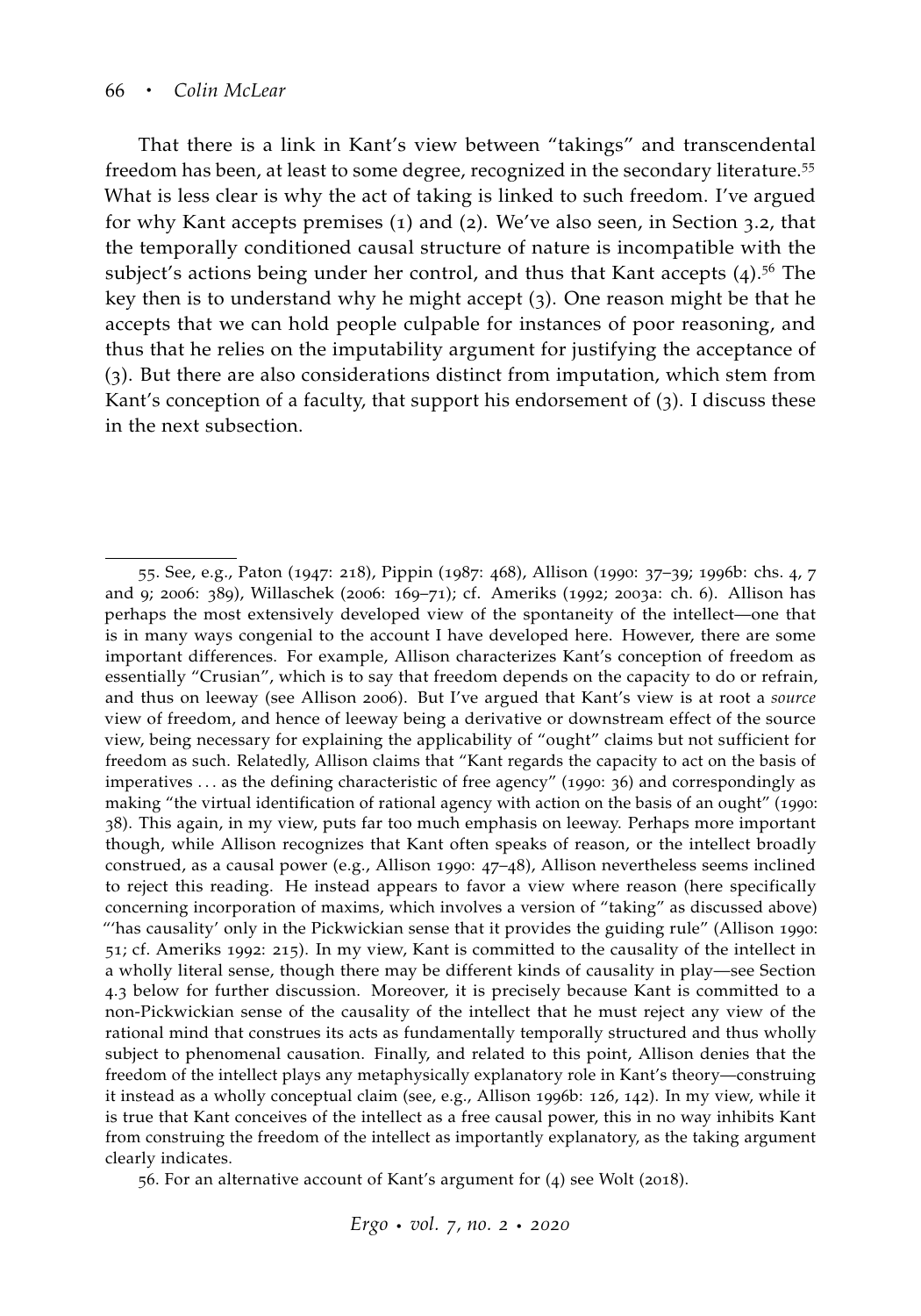#### *4.3. The Constitutive Laws Argument*

As discussed in Sections 2 and 3, Kant conceives of the various faculties and subfaculties of the mind in terms of their causal activity. That is, for each faculty there is a characteristic set of effects for which it is responsible, and thus a characteristic set of acts that bring about these effects. Since causality is at issue in describing the relation between an act and its effect, the characterization of a faculty in terms of causal activity requires, for Kant, characterizing that faculty in terms of the constitutive causal laws governing that activity.

Because the laws governing the acts of a faculty are constitutive, the faculty, when not interfered with, always generates effects in accordance with those laws, for this is just what it is for the faculty to be what it is.<sup>57</sup> Kant is very clear about this point in the Transcendental Dialectic.

No force of nature can of itself depart from its own laws. Hence neither the understanding by itself (without the influence of another cause), nor the senses by themselves, can err; the first cannot, because while it acts merely according to its own laws, its effect (the judgment) must necessarily agree with these laws (Transcendental illusion, A294/B350; see also JL 9:53-54, *Wiener Logik* 24:824–25, R2142 16:250 (1776–81))<sup>58</sup>

Kant construes error as the result of the deviation of a faculty's activity from its characteristic laws in a kind of "geometry of error", and which, since the issue is always one of causality, must be construed in terms of the causal interaction of different faculties upon one another.<sup>59</sup> As he puts it in the *Vienna Logic*:

59. There are a variety of different ways one might characterize this influence. See [Butts](#page-61-18) ([1997](#page-61-18)), [Tolley](#page-68-12) ([2006](#page-68-12): 385; [2008](#page-68-13): 224–25), [Rödl](#page-66-11) ([2007](#page-66-11): 117–20), [Frierson](#page-62-0) ([2014](#page-62-0): chs. 3 & 6), [Kohl](#page-64-0) ([2015](#page-64-0)b: §3), [Merritt](#page-65-1) ([2018](#page-65-1): ch. 2) for relevant discussion.

<sup>57</sup>. See also Kant's discussion of the Holy Will in *Groundwork I*, 4:413–14, part of which was discussed above in Section 3.3. Of course, since we have a plurality of faculties, the effects of those faculties can cause "deviations" (*Abweichungen*) from their normal effects, and thus errors. See the account of error below.

<sup>58</sup>. Note that the appeal to "nature" (*Natur*) in this passage is nature in its "formal" rather than "material" sense, where this concerns "the first inner principle of all that belongs to the existence of a thing" rather than the "the sum total of all things, insofar as they can be *objects of our senses*" (MFNS 4:467). It is clear both from context, and the various logic lectures where Kant makes the same points about error, that his discussion concerns "essential laws" (e.g., *Wiener Logik* 24:824) of the sensible and intellectual faculties—i.e., laws articulating their nature in the formal sense. Moreover, Kant's discussion of a "force of nature" (*Kraft der Natur*) is meant to indicate the relation that a substance bears to the accident whose existence it causes; see [Longuenesse](#page-64-2) ([1998](#page-64-2): 7–8), [Dyck](#page-62-12) ([2014](#page-62-12): 200–201), [Stang](#page-67-2) ([2019](#page-67-2): 92–93). So Kant's discussion in the text of the Dialectic as well as the lectures concerns the respect in which the actualization of a specific faculty in a substance causes the existence of a particular accident (in this case a possibly erroneous judgment). For discussion of the nature of error see [Butts](#page-61-18) ([1997](#page-61-18): ch. 4), [Grier](#page-62-13) ([2001](#page-62-13)). Thanks to an anonymous referee for encouraging clarity on this point.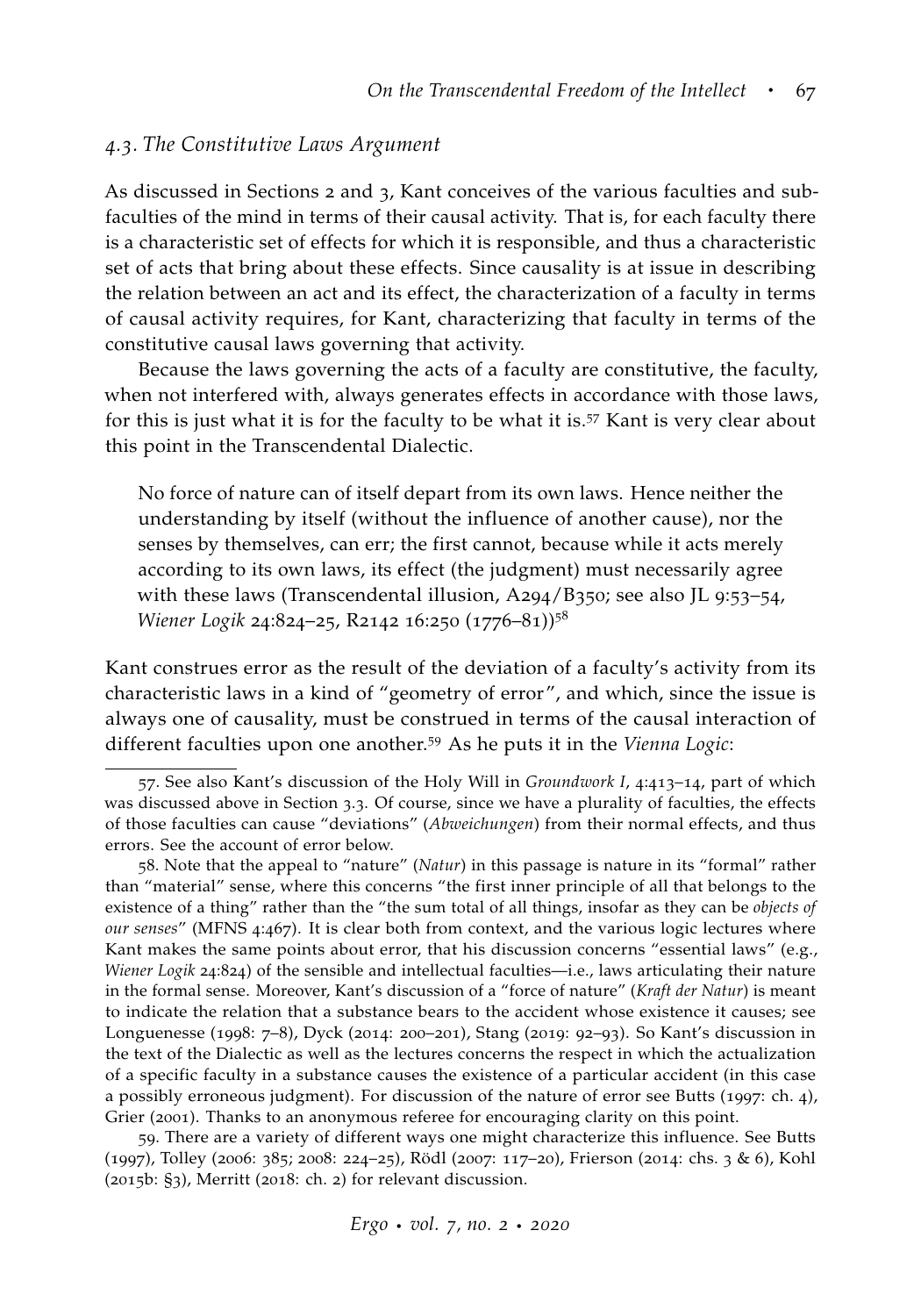Error is neither in the understanding alone, then, nor in the senses alone; instead, it always lies in the influence of the senses on the understanding, when we do not distinguish well the influence of sensibility on the understanding. (24:825)

Errors in thinking, for Kant, arise as a product of the influence of sensibility on the intellect.<sup>60</sup> So, the laws of the intellect produce particular effects unless interfered with by some external or "alien" causal power.

What are the laws by which the intellect operates? At the most general level they must include the laws of logic. Kant says,

[Pure general logic] contains the absolutely necessary rules of thinking, without which no use of the understanding takes place. (On logic in general,  $A<sub>52</sub>/B<sub>76</sub>$ 

These logical laws must be operative for the occurrences of and transitions between the mental states of a subject to count as genuine cases of *thought* or thinking. This means that in cases in which those laws are not operative, such as when the understanding's activity is brought about through an alien cause, the status of these deviations is not characterized by Kant as thinking.<sup>61</sup> For example, in a note from a series discussing Meier's conception of error in his *Auszug* Kant speaks of the "mixed effect" (*vermischte Wirkung*) generated by the influence of sensibility on the intellect, an effect that one would err in calling a "judgment of the understanding" (R2244, 16:284; see also JL 9:73).<sup>62</sup>

Kant also indicates in other published work that one's rational states are generated according to the laws constitutive of the rational faculty's operation. For example, in the *Groundwork* he famously says that,

one cannot possibly think of a reason that would consciously receive direction from any other quarter with respect to its judgments, since the

<sup>60</sup>. There must be a caveat here since, on Kant's view, some errors arise in a manner that is internal to the intellect itself, in the dialectical structure of reason's search for systematicity by relating condition and conditioned. However, this view is still consistent with Kant's general account since such dialectical errors arise via the relation of sensibility to reason's search for an unconditioned ground. In this sense all dialectical error involves a "subreption" in which concepts or principles meant solely for use in application to appearances in experience are applied (whether knowingly or not) outside of experience. Error thus does not arise simply from the *generation* of the ideas themselves, but rather only in their "misuse" (A669/B697). See [Grier](#page-62-13) ([2001](#page-62-13): chs. 2–4), [Rohlf](#page-66-12) ([2010](#page-66-12)), [Dyck](#page-62-12) ([2014](#page-62-12): ch. 3.2).

<sup>61</sup>. For other defenses of this kind of "constitutive" approach to thought see [Thompson](#page-68-14) ([1981](#page-68-14)), [Conant](#page-62-14) ([1992](#page-62-14)), [Tolley](#page-68-12) ([2006](#page-68-12); [2008](#page-68-13)); for a more "normative" approach see [MacFarlane](#page-64-11) ([2002](#page-64-11)), [Longuenesse](#page-64-12) ([2005](#page-64-12): ch. 4), [Leech](#page-64-13) ([2015](#page-64-13)), [Lu-Adler](#page-64-14) ([2017](#page-64-14)), [Pollok](#page-66-13) ([2017](#page-66-13)), [Nunez](#page-66-14) ([2018](#page-66-14)).

<sup>62</sup>. See [Meier](#page-65-12) ([2016](#page-65-12): §§36–65) and Kant's reflexionen on Meier's position consisting of R2242–R2274.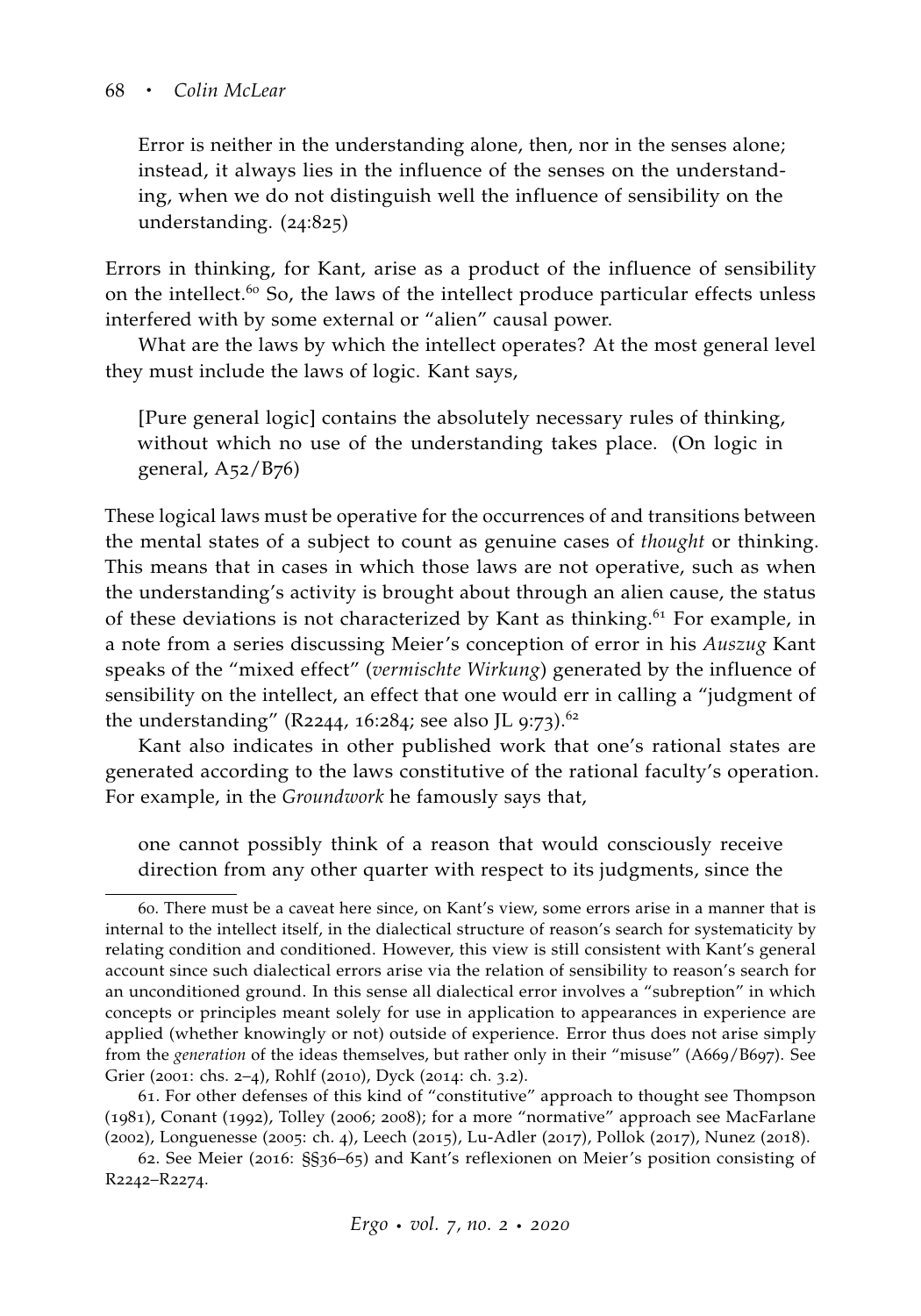subject would then attribute the determination of his judgment not to his reason but to an impulse. (*Groundwork III*, 4:448; see also CF 7:27)

Given Kant's constitutive and causal conception of the activity of a faculty, it is understandable why he would say that reason cannot consciously "receive direction" (*eine Lenkung empfinge*) from something outside itself and still count as reasoning or judging, for *what it is* to reason, judge, or in general to think, is to generate specific kinds of mental effects in accordance with laws characteristic of one's intellectual faculty rather than in accordance with laws as determined by something else distinct from that faculty.<sup>63</sup>

Hence, if the ultimate ground or cause of a mental state, or of the transition from one mental state to another, consisted in a causality originating in a power other than that of the intellect, the kind of "mentation" involved (if one can forgive the neologism) cannot be, for Kant, genuine *thought*. This means that, for thought to occur, the ultimate ground or cause of one's thoughts cannot be due solely to the "mechanism of nature," understood as the temporally structured causality of the natural phenomenal world. If one's mentation *were* due to natural causal laws, then it would be *ipso facto* due to "alien influences" (*fremde Einflüßen*), and thus due to a causality distinct from that of the intellect.

We now have the material for the following argument, which makes these commitments explicit.

- 1. The acts of a faculty are governed by its constitutive laws.
- 2. The laws governing the intellectual faculty (*der Verstand*; *Intellectus*) are not those constituting the mechanism of nature.
- 3. If the ultimate ground of a transition from one mental state to another is due to the mechanism of nature then it would not be a transition determined by intellectual laws.

<sup>63</sup>. See also [Paton](#page-66-2) ([1947](#page-66-2): 218, 220–21), [Johnson](#page-63-11) ([2009](#page-63-11): 100). Now, one might object that at G 4:448 Kant only speaks of what reason is *conscious* of with respect to judgment. Might it not be the case that he allows that reason could *un*consciously receive direction from some non-rational source? In other words, is there some form of determinism that could be made compatible with Kant's claim? At least two points are relevant in reply. First, since reason's activity is inherently self-consciously accessible (this is Kant's *cogito* condition stated most clearly in the B-Deduction at B131–32), there can be no ground of judgment relevant to the judgment's rational assessment that could be in principle inaccessible to reason; see also [Paton](#page-66-2) ([1947](#page-66-2): 220–21); cf. [Jordan](#page-63-6) ([1969](#page-63-6): 51–53). Second, another way of stating my point in the main text is simply that if reason receives direction from another source, then consciously or not, it is not *reason* that is serving as the ultimate causal explanation of why the agent judges, infers, etc. It is thus part of the very concept of reason (or the intellect more broadly) that it play this ultimate role. Here I agree with Allison that there is an important conceptual connection for Kant between reason or the intellect and freedom, though I disagree with Allison that this means that the freedom of intellect does not play any explanatory function; see [Allison](#page-60-0) ([1996](#page-60-0)b: 126 and note 47).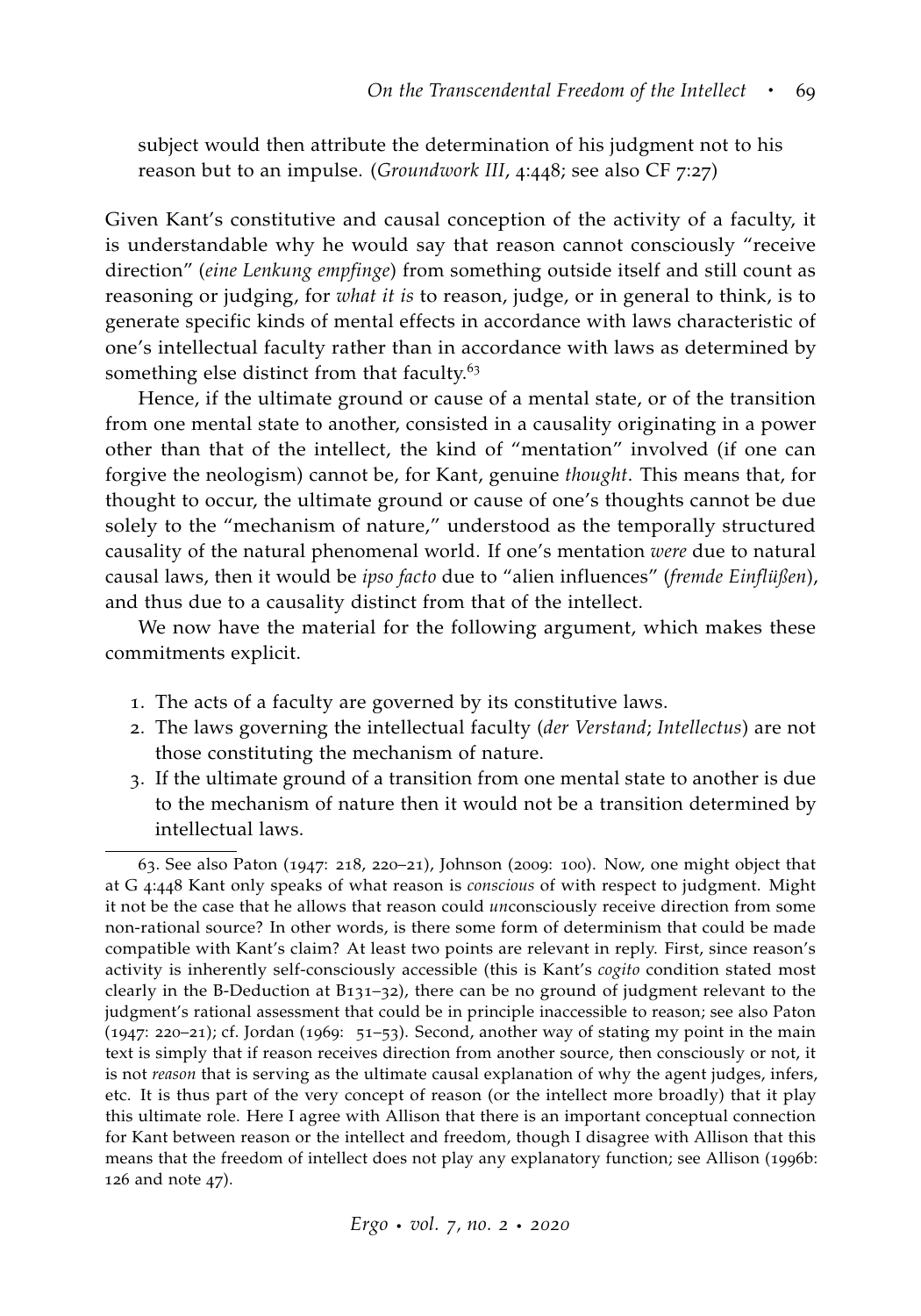#### <sup>70</sup> · *Colin McLear*

4. ∴ If a mental transition is intellectual/rational—that is, if it is to count as *thinking*—it must be both lawful and independent of the mechanism of nature and thus transcendentally free.

We can see now why, in the "taking argument" discussed previously, Kant must claim that taking (and thus reasoning) is something under the subject's control. If taking were not under the subject's control then an alien causality would be at work, and the resulting mental activity or state could not thereby be characterized as a case of thinking. The constitutive laws argument also helps us understand why the imputability of an act is so closely linked to the causal conditions of its production.

One might object here that intellectual acts cannot be transcendentally free in the way necessary for satisfaction of the constitutive laws argument, because they cannot plausibly constitute or be part of a causal chain initiated wholly by the subject. Patricia Kitcher puts the objection this way,

[consider] the inference: "if p, then q," "p," therefore "q." Insofar as a transcendentally free cognizer sees his judgment "q" as a new beginning, he would not see it as dependent on his other representations, and hence would not through the exercise of his cognitive faculties come to understand his states as belonging to the unity of apperception. He would have no grounds for seeing his states as necessarily connected. [\(Kitcher](#page-63-1) [2011](#page-63-1): 169, see also 240)

In reply it is important to see that this objection locates the initiation of a new causal chain in the wrong place.<sup>64</sup> Kitcher assumes that the acceptance of  $q$  stands at the beginning of a new causal sequence, and rightly worries that this would cut off the conclusion of an inference from its sufficient basis, invalidating the supposed rationality of the inference. But there is no need to interpret Kant's claim in this way. It is not the acceptance of *q*, but a different mental act—the *taking* of *p* and *if p then q* as the basis for accepting *q*—that stands at the beginning of a new causal chain. This act is the act of relating premises to the acceptance of a new judgment, and if the ultimate causal ground of such an act is merely the mechanism of nature, or some other alien cause, then the result of that activity viz. the transition to *q*—would not be an inference. It must be the causality of the intellect that is ultimately the ground of the inference to *q* and not merely that the

<sup>64</sup>. An alternative is to see Kant as arguing that rational necessitation is not causation at all. As Kohl ([2015](#page-64-0)b: 318 note 44) puts it, "the idea that proposition A entails proposition B as a matter of *rational* necessity does not entail that a thinker who accepts A is *causally* necessitated to accept B." However, if I am right as to how Kant construes the nature of the faculties, it is incorrect to construe rational necessitation as non-causal. It is simply causal in a different manner from that of the temporally structured causality of nature.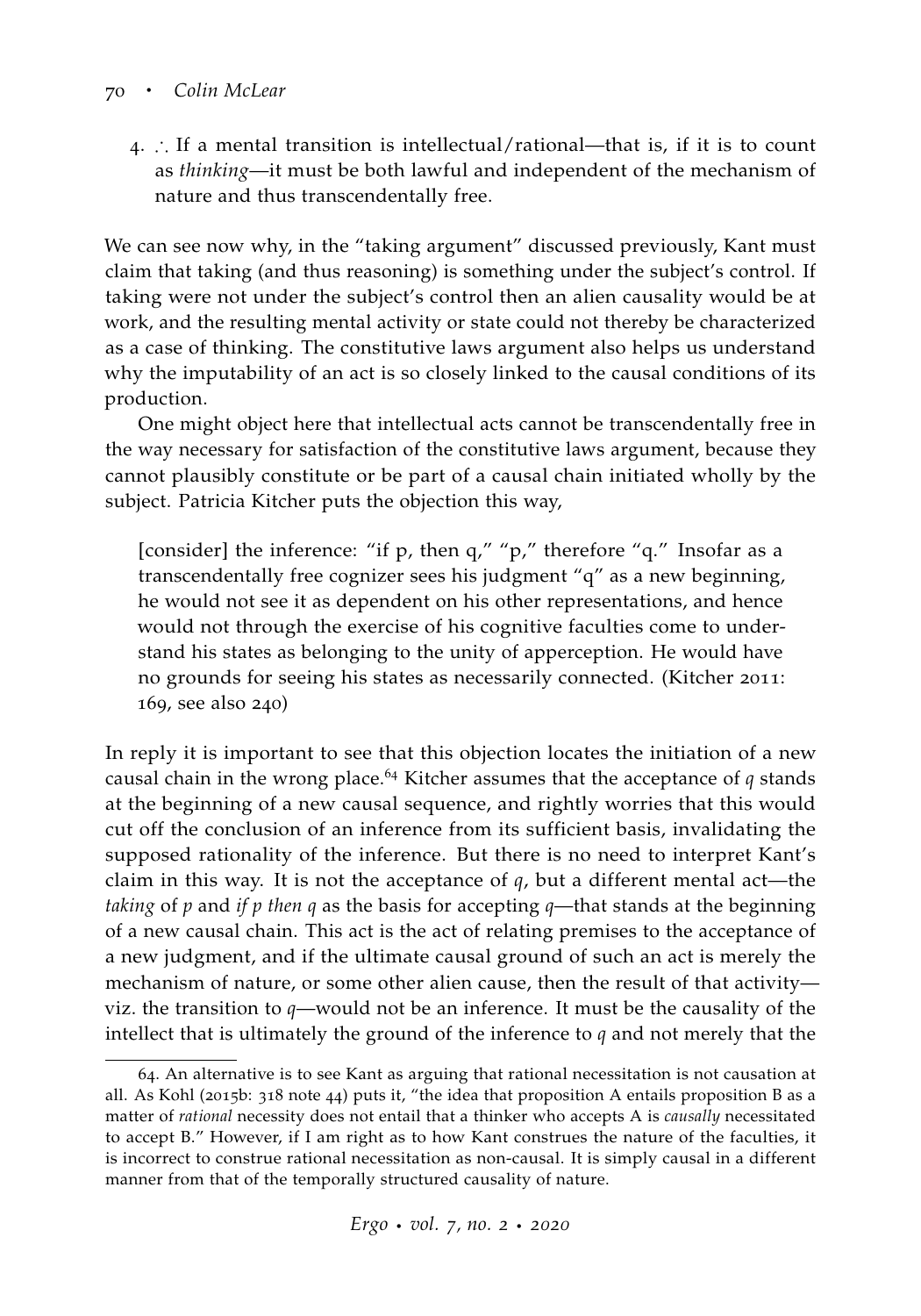preceding state of physical or psychological reality was thus-and-so.<sup>65</sup>

One might further object to the construal of a faculty's operations in terms of causality on the grounds that it is implausible to understand logical laws as *causal*. In reply, I think we have to explore different notions of causality as they work in Kant's system. The judgment that is the effect of an act of a faculty is, I think, supposed to be *efficiently* caused by the being (i.e., substance) whose faculty that is. As noted in Section 2, Kant construes faculties as the causal powers of substances to efficiently cause accidents, either in themselves or others. This is not a view that is unique to Kant, and goes back at least to Leibniz, who also holds that substances are the efficient causes of their states or accidents through an exercise of their causal powers.<sup>66</sup> But the fact that a particular judgment is efficiently caused by an act of judging does not rule out the possibility that Kant also thinks there are other kinds of causation necessarily involved in judgment. Indeed, in my view Kant also has to appeal to both formal and final causation. Let me briefly discuss final causation before turning to formal causation.

Final causation comes with what Kant calls the "interest" of a faculty:

To every faculty of the mind one can attribute an interest, that is, a principle that contains the condition under which alone its exercise is promoted. Reason, as the faculty of principles, determines the interest of all the powers of the mind but itself determines its own. The interest of its speculative use consists in the cognition of the object up to the highest a priori principles; that of its practical use consists in the determination of the will with respect to the final and complete end. (CPrR 5:119–20)

Part of the ultimate explanation of a rational connection of one's states concerns the fact that they are connected for a particular end determined by the fundamental interest of one's rational capacities in their speculative use—viz. achieving cognition, and ultimately what Kant calls "comprehension" (*Begreifen*), via a priori principles (JL 9:64–65; see also *Dohna-Wundlacken Logik* 24:730–31 (c. 1792); *Wiener Logik* 24:846 (1780); *Blomberg Logik* 24:132–33, 134–35, 136 (c. 1771)). So, that for the sake of which all rational transitions involving the speculative (or theoretical as opposed to practical) use of our rational faculties are made is the greater understanding or making sense of things ultimately perfectly manifested in comprehension.

That the effects of a rational faculty have such a final cause says nothing about the structure in terms of which a determinate effect—e.g., a cognition—is

<sup>65</sup>. Wood ([1999](#page-69-2): 175) argues in a manner that may be congenial to what I have suggested when he says that "Kant holds that we must think of ourselves as free in all our rational judgments in the sense that we must regard our judgments as acts we perform under norms." However, it isn't entirely clear whether Wood construes performance "under a norm" in terms of a rationally constitutive causal law. Insofar as he does, our interpretations are compatible.

<sup>66</sup>. For discussion of Leibniz's views on causality see [Jorati](#page-63-12) ([2015](#page-63-12)a; [2015](#page-63-13)b).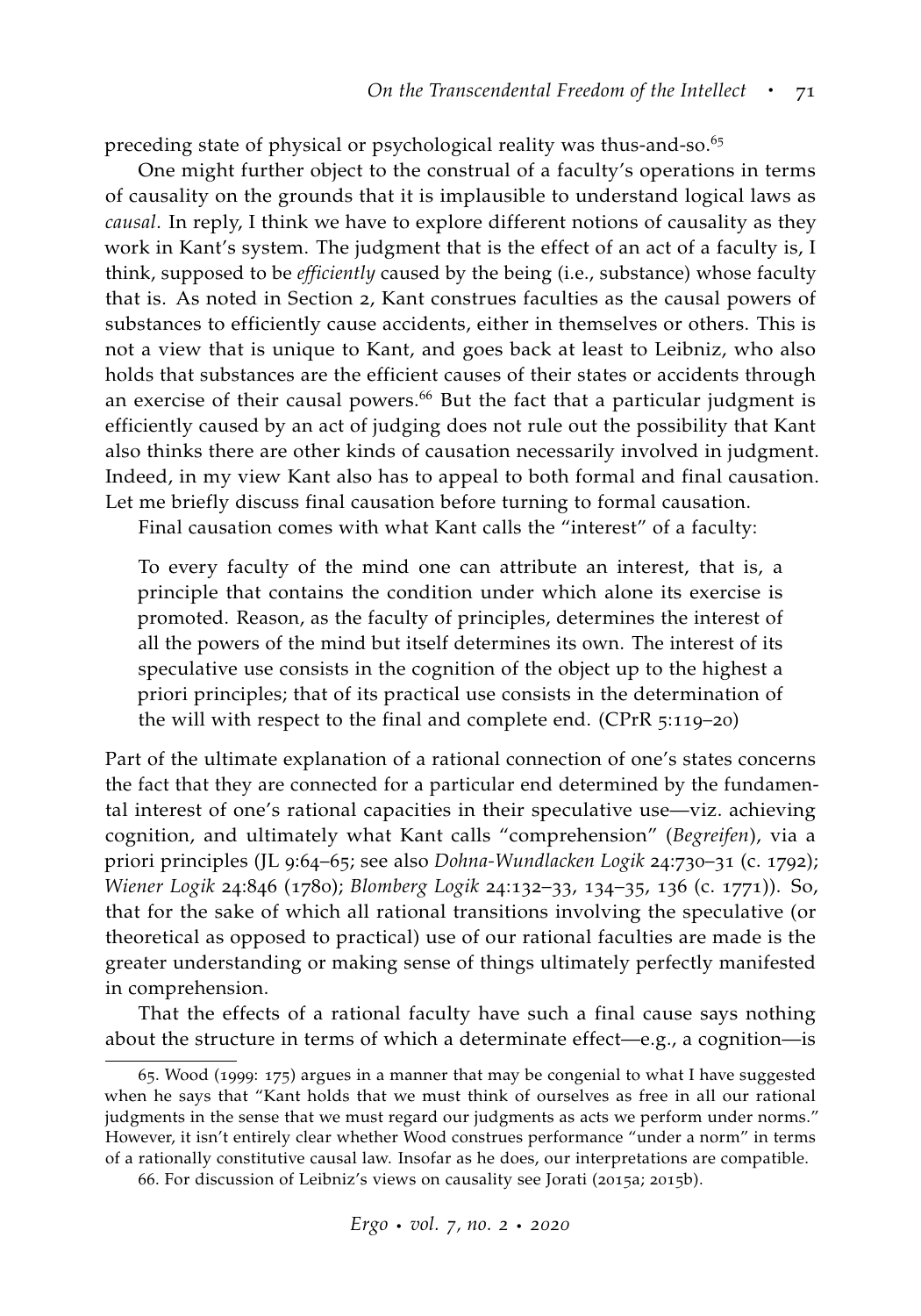efficiently brought about by the substance that has that faculty. It doesn't, for example, say anything about the very different ways such an effect might be brought about by/in an intuitive intellect vs. a merely discursive one. But the appeal to the kind of structure necessary to so differentiate the two kinds of ways (viz. intuitive vs. discursive) of achieving the end of cognition looks to be just an appeal to the formal cause of the cognition. If this is correct, then Kant has to appeal to what looks like formal causation to give a full explanatory story of a determinate effect, like a judgment, being brought about according to intellectual laws (i.e., by rational causes). This would then mean that any rational act or transition in the mind has a formal cause, and that this would bottom out, at least for discursive minds, in Kant's account of the unity of apperception, which is the intellectual form of all discursive cognition.

If this is all correct then while the intellect is that causal power of a substance through which it efficiently causes particular kinds of effects in accordance with laws of combination, a full explanation of the nature of this causal power and its effects will appeal to more than just efficient causation. Rather, such an explanation will also appeal to final causation (i.e., the aims of the cognitive discursive mind) and formal causation (i.e., pure apperception as the form of all intellectual cognition).

Kant's position that the spontaneous exercise of one's intellect works according to constitutive causal laws distinct from those of nature also helps shed light on one of his more perplexing arguments against hard determinism (or "fatalism"). The argument appears in Kant's 1783 *Review* concerning Johann Heinrich Schulz's work on ethics. There Kant says that,

[The fatalist] has assumed in the depths of his soul that understanding is able to determine his judgment in accordance with objective grounds that are always valid and is not subject to the mechanism of merely subjectively determining causes, which could subsequently change; hence he always admits freedom to think, without which there is no reason. (8:14)

Kant's argument here is highly compressed. But one point he might be construed as making is that the proponent of fatalism undermines her own position because she can provide no guarantee that her judgments are based on reliable objective grounds rather than unreliable subjective ones, which as Kant points out "could subsequently change." On this reading Kant thus argues that the fatalist lacks any justification for her holding true any of her judgments, for such judgments are just the lucky result of the deterministic order of nature. One problem with this reading of the argument is it seems to presume that assent to a judgment cannot be *both* naturally caused *and* based on rational grounds, but without further argument it is not clear why the fatalist should accept this.<sup>67</sup>

<sup>67</sup>. For interpretations along these lines see [Rosefeldt](#page-66-15) ([2000](#page-66-15): 169–84), [Wolt](#page-69-6) ([2018](#page-69-6): 188–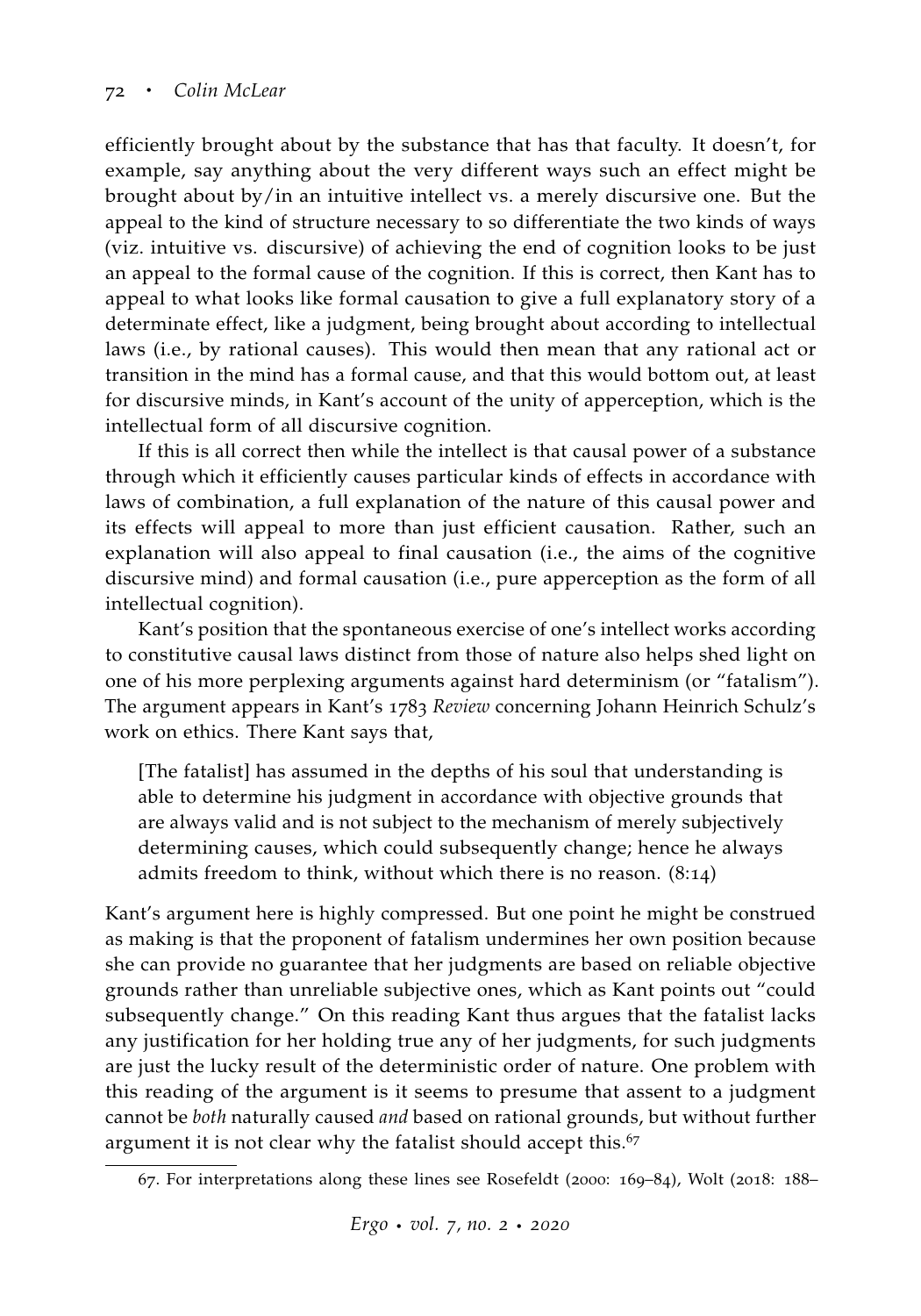However, as I have presented Kant's conception of a free intellectual faculty it is clear that Kant must find the fatalist's attempt at argument incoherent. For it isn't (or isn't just) that if the fatalist is correct one's judgments would be, at best, epistemically lucky (and thus unreliable). Rather, it is that according to the fatalist the judging subject would be, as Kant puts it, a mere "plaything" (*ein Spiel sein*) of her sensible impulses. In acting according to subjective grounds—that is, empirical natural (psychological) causes—she would not be acting in accordance with rational intellectual laws. Thus the fatalist would not be acting spontaneously but merely receptively and would thereby lack any imputability with regard to her acts. Hence, she could not be seen as engaging in anything like an argument concerning what is true. Kant holds that any *argument* the fatalist makes presumes a use of a free intellectual faculty—that is, a faculty whose causality is not simply that of temporally determined nature, and works instead entirely according to its own laws. The truth of fatalism would thus undermine any possibility of arguing for its truth, and in that sense any self-conscious attempt to argue for fatalism is self-defeating.<sup>68</sup>

There is a further issue that Kant's conception of the constitutive causal laws of a faculty raises. What evidence do we have for thinking that we possess rational faculties that could be the ultimate causal sources of our mental states? Do we have any good reason to think that we, rather than the mechanism of nature, are the ultimate causal source of our thoughts? The constitutive laws argument, like the others above, tells us nothing about our status as rational beings; it merely indicates that rational beings would have to satisfy the conditions it outlines. In the next and final subsection I look at one argument Kant offers in favor of a substantive positive answer to the question of our status as rational beings. The view that emerges from his work, I argue, is one according to which we have at least *some* evidence for construing ourselves as genuine thinkers, but this evidence cannot ever rise to the level of proper objective cognition, and so cannot be construed as servicing a genuine form of positive scientific knowledge concerning our rational status as thinkers.

<sup>89</sup>ff); see also [Paton](#page-66-2) ([1947](#page-66-2): 218), [Jordan](#page-63-6) ([1969](#page-63-6): 53ff), [Allison](#page-60-0) ([1996](#page-60-0)b: 63–64 and 99–100), [Wood\(](#page-69-2)[1999](#page-69-2): 177–78; [2008](#page-69-10): 131–32). Allison contrasts "arriving at one's belief that p by the correct causal route," with "taking or recognizing these prior beliefs as warranting the belief that p" ([1996](#page-60-0)b: 63). This is, in my view, somewhat infelicitous. If the exercise of one's intellect is the actualization of a causal power, then it would be better to say that one cannot arrive at a belief via the correct causal route (e.g., in an act of reasoning) unless one has, in an appropriate fashion, taken one's state as based on another.

<sup>68</sup>. So as I understand the argument, Kant isn't (or isn't just) pointing out a form of practical incoherence in the fatalist's position but rather indicates that it is straightforwardly theoretically incoherent to *argue* for fatalism—i.e., the metaphysical conditions for so acting (i.e., making an argument in which judgments are rationally held as true) cannot be satisfied; cf. [Wood](#page-69-10) ([2008](#page-69-10): 132).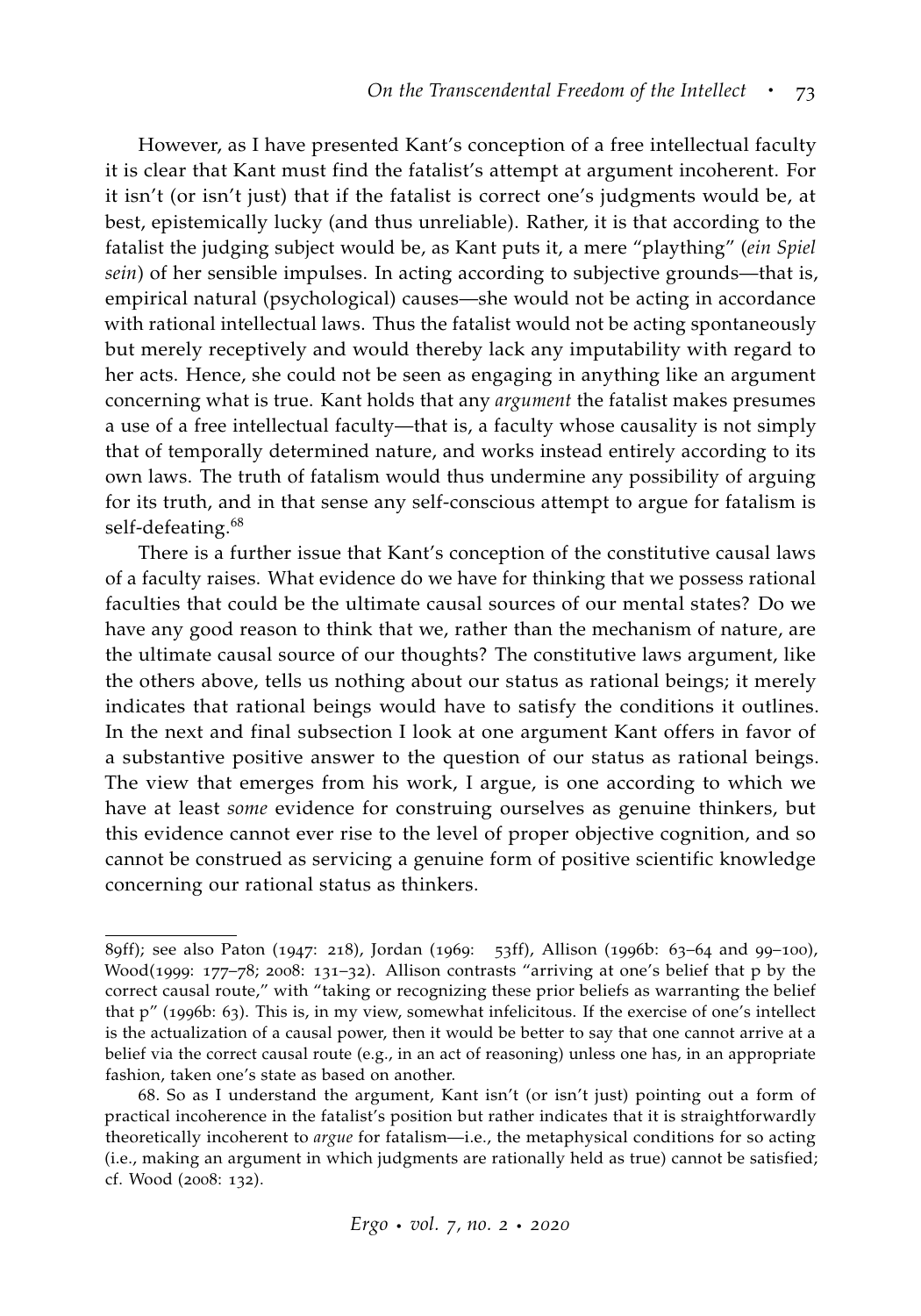# *4.4. The Argument from Self-Consciousness*

In the Transcendental Deduction Kant famously says that,

The **I think** must **be able** to accompany all my representations; for otherwise something would be represented in me that could not be thought at all, which is as much as to say that the representation would either be impossible or else at least would be nothing for me. (Transcendental Deduction §16, B131–32)

This text is typically interpreted as saying that any representation whose content could be something *for* the subject (i.e., present some possible, truth-evaluable state of affairs to the subject) must be such as to be self-ascribable. This is to read Kant as arguing only that rational subjects must be such as to possess the capacity for self-consciousness of the content of states that they undergo or to which they are otherwise subject. But Kant could plausibly mean something more in this passage than merely that in any act of thinking one must be able to become aware of oneself as a subject of that act.

In lecture notes Kant is reported as having argued for consciousness of the causal activity of the thinker in acts of thinking. For example,

When I say: I think, I act, etc., then either the word I is applied falsely, or I am free. Were I not free, then I could not say: I do it, but rather I would have to say: I feel in me a desire to do, which someone has aroused in me. But when I say: I do it, that means spontaneity in the transcendental sense <*in sensu transcendentali*>. But now I am conscious to myself that I can say: I do; therefore I am conscious of no determination in me, and thus I act absolutely freely. (*Metaphysik L*<sup>1</sup> 28:268 (1777–80))

Kant distinguishes here between two senses in which one might be self-conscious. One sense might be described as a kind of reporting—viz. the sense in which one is aware of oneself as a subject of representation, and thereby self-ascribes that representation. This is the sense that Kant is typically construed as having in mind in the Deduction passage quoted above. But a further notion used in the text is that of the subject as *cause* of the thought, or of thinker as the agent of thought. This "agential" sense is also at work in Kant's reported rejection of Spinozism.

when I think, I am conscious that my I, and not some other thing, thinks in me. Thus I infer that this thinking in me does not inhere in another thing external to me but in myself, and consequently also that I am a substance, i.e. that I exist for myself, without being the predicate of another thing. (*Religion Pölitz* 28:1042 (1783/84))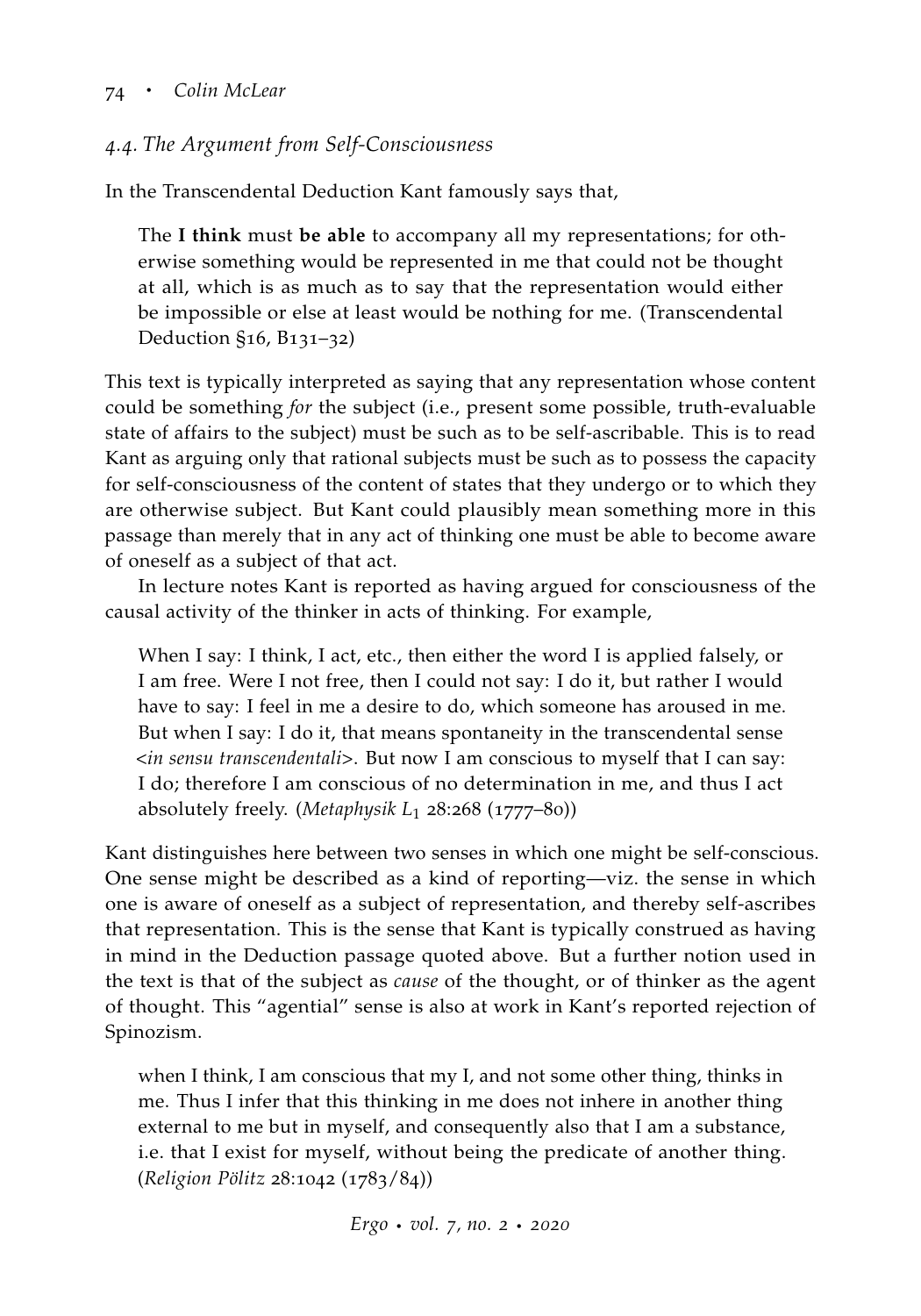The point Kant is described as making in this passage concerns the manner in which the sort of self-consciousness characteristic of thinking—what Kant calls "pure" as opposed to "empirical" apperception—is a consciousness of oneself as the causal source of one's thought, rather than of something else bringing that representation about *in* one. Kant also links here, as he does in the Analogies, causal activity and substantiality  $(A204/B250)$ .<sup>69</sup> This link is specifically via the notion of being the ultimate causal progenitor of the thought. As Kant says above, "when I think, I am conscious that my I, and not some other thing" is what is doing the thinking.

In my view, Kant links the subjective and the agential sense of "I think" in a conditional manner. One cannot be non-empirically aware of oneself as the *subject* of a thought unless one is aware of oneself as the *agent* or *cause* of the thought.<sup>70</sup> One can of course be empirically conscious of mental states for which the agential

<sup>69</sup>. For discussion of the issue of one's consciousness of one's status as a substance see [Wuerth](#page-69-0) ([2014](#page-69-0)); [McLear](#page-65-13) [\(a\)](#page-65-13).

<sup>70</sup>. The subject/agent distinction has gained some prominence in discussions of the phenomenon known as "thought insertion"—the having of thoughts from which one is alienated or otherwise disowns—in contemporary psychology and philosophy of mind. The distinction is championed in [Stephens and Graham](#page-67-15) ([2000](#page-67-15)) and subsequently taken up by a variety of philosophers and psychologists. See, e.g., [Radden](#page-66-16) ([1998](#page-66-16)), [Gallagher](#page-62-15) ([2000](#page-62-15)), [Coliva](#page-62-16) ([2002](#page-62-16)), [Bayne](#page-61-19) ([2004](#page-61-19)), [Kriegel](#page-64-15) ([2004](#page-64-15): 202 note 10), [Duncan](#page-62-17) ([2019](#page-62-17)). If I am right about Kant's emphasis on the import of agent awareness for understanding "pure" self-consciousness then any account characterizing the nature of self-consciousness in some mediated manner is going to be mistaken. For example, Watkins ([2005](#page-68-2): 278–82) argues that pure self-consciousness provides only an *indirect* awareness of the self, via—presumably "direct"—awareness of activity and/or its results. This strikes me as problematic. For one, it does not account for texts such as (B429), where Kant says that "in the consciousness of myself in mere thinking I am the being itself"-Watkins's interpretation seems to require construing "in" here as "via" and thus as grounding a kind of inference. But Kant does not say here that there is consciousness of activity from which one infers that it is oneself of which one is aware as so acting. Such an indirect route to self-consciousness is also incompatible with the *Pölitz* lecture's claim that when "when I think, I am conscious that my I, and not some other thing, thinks in me." Whether or not Kant is subsequently correct in that lecture that one can infer from one's consciousness of agency to the conclusion that one is a substance, it seems clear from the quoted passage that he regards the act of thinking as requiring that one be able to be conscious of oneself as the agent or progenitor of the thought. Further, an interpretation like Watkins's leaves open the following question: how is it that one is conscious of the activity by which one becomes "indirectly" aware of oneself as *one's own activity*? In fact, given Kant's skepticism regarding inferences from effect to cause (e.g., A368) it will always be uncertain whether any given instance of activity awareness will license an inference to oneself as the agent of such activity. Indeed, it is hard to see how one could *ever*, from such materials, securely arrive at the conclusion that it is oneself who is the agent. I take Kant's view to be exactly the reverse of what Watkins suggests. One is conscious (in pure apperception) of the intellectual activity in oneself (i.e., in the terminology introduced above one is conscious of oneself as the subject of the activity) only in virtue of one's consciousness of oneself as the *agent* of the activity—i.e., as producing through one's act a determinate effect.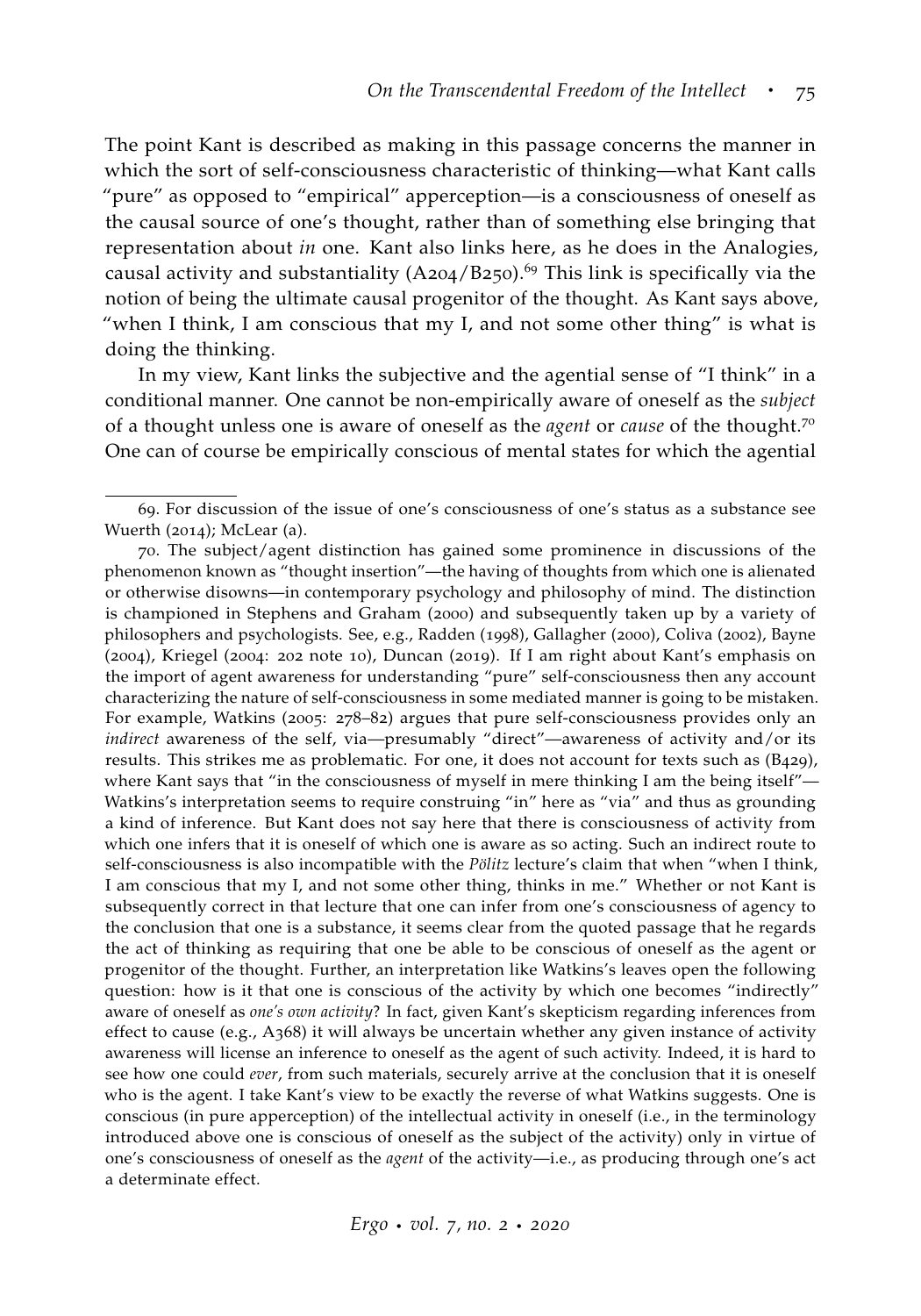condition is not satisfied; for example, in the empirical consciousness of inner and outer sense.<sup>71</sup> But what is important for cognition, as Kant notes in the "*cogito*" claim at B131–32, is the *thinkability* of one's representations. Intuition is "given prior to all thinking" (B132), but if that intuition is to be something *for* the thinker (i.e., to play a role in cognition via its incorporation in experience) rather than to merely be *in* the thinker (and thus play at best a merely natural causal-mechanical role in determining the thinker's actions), then it must be possible for the intuition to be taken up by the unity of apperception, and thus be a part of the intellectual activity of the cognizing subject.

I thus take Kant to have material for the following argument.

- 1. One cannot use <I> correctly in acts of conscious thought unless one has control of that thought.
- 2. One has control of a thought just in case the thought's occurrence is due to the exercise of one's intellectual capacities according to their constitutive laws.
- 3. The occurrence of a thought due to the exercise of an intellectual capacity is incompatible with its occurrence being due to the mechanism of nature.
- 4. ∴ One cannot correctly use <I> in thinking unless one's thoughts occur due to intellectual causes distinct from the mechanism of nature—that is, unless one's acts of thought are transcendentally free.

This argument hinges on the conceptual link between correct use of  $\langle I \rangle$  and transcendental freedom. However, the claim that first person thought must be transcendentally free generates a clear interpretive problem. One might reasonably claim on the basis of this argument that at least from one's own case one can *know*, or at least *cognize*, one's transcendental freedom. This is because if the above argument is sound, then from one further assumption—viz. that anyone who can consider the truth of this argument is correctly able to use the first-person concept—knowledge of transcendental freedom is secured. Kant of course denies in the first *Critique* that we have any such knowledge of transcendental freedom (A558/B586). So mustn't Kant reject the argument? I think Kant's considered position is that the argument is sound. What he rejects is the further assumption of theoretical knowledge of one's correct use of <I>.72 We cannot have theoretical

<sup>71</sup>. One might also be conscious of various sensory imagery that typically accompanies episodes of thinking, such as verbal (i.e., "inner speech") or visual imagery. But such imagery should not be mistaken for thought, and one might have such imagery without having the corresponding awareness of oneself as agent. Indeed, cases of thought insertion might be understood as cases in which there is verbal imagery without accompanying agential awareness of one's producing the thought that typically accompanies such imagery. This assumes, however, that one does not equate or closely identify inner speech with conscious thought as with [Ryle](#page-66-17) ([2009](#page-66-17)), [Carruthers](#page-62-18) ([2011](#page-62-18)), [Byrne](#page-62-19) ([2018](#page-62-19)).

<sup>72</sup>. Note that this conception of competence with the first-person concept goes beyond the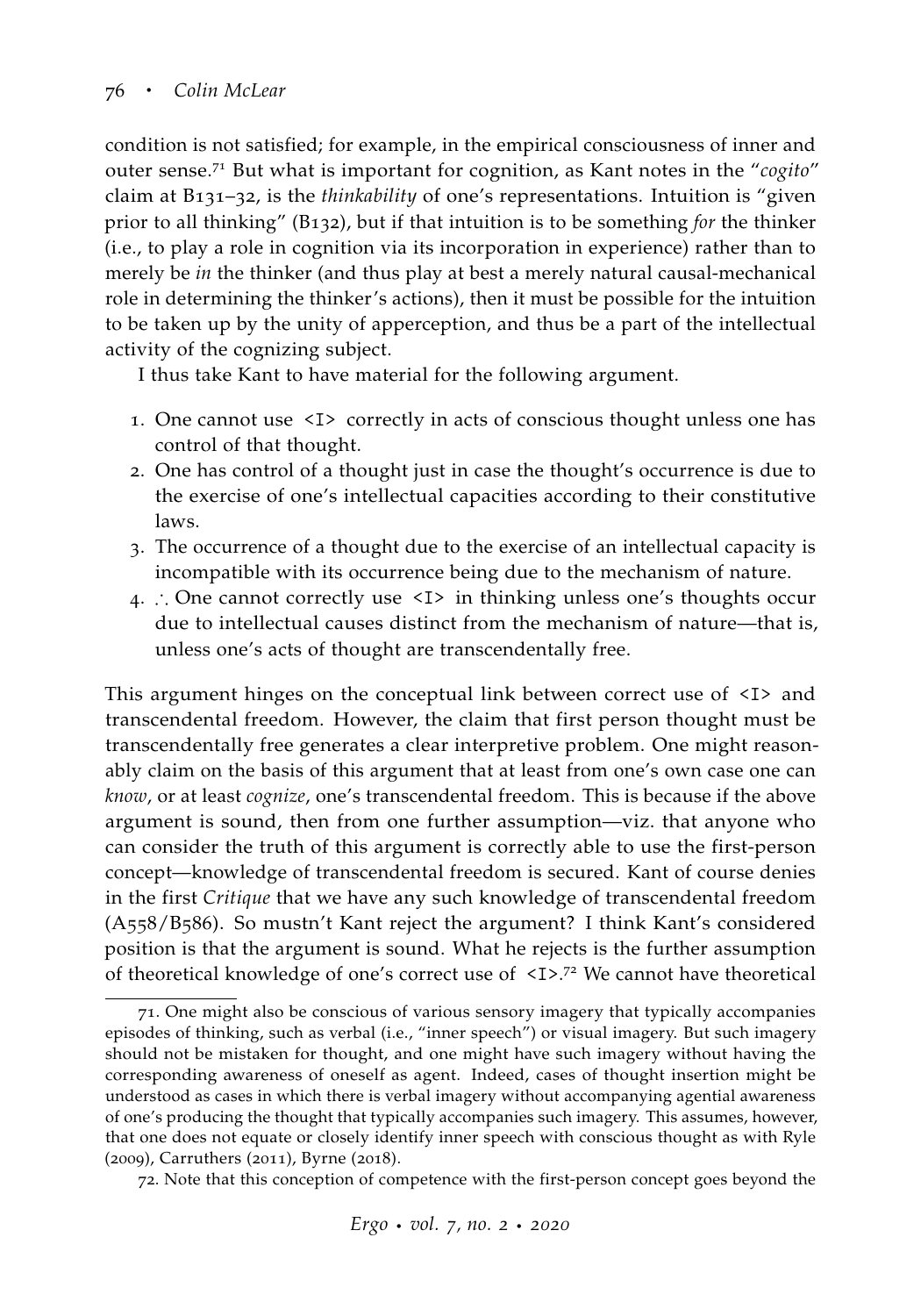cognition of the fact that we are in control of our thoughts, so we cannot have theoretical cognition of whether we are in fact correct users of the first-person concept. Kant's position on this point is not always consistently expressed.

For example, in the Clarification of the Cosmological Idea of Freedom Kant says,

the human being, who is otherwise acquainted with the whole of nature solely through sense, cognizes himself [*erkennt sich selbst*] also through pure apperception, and indeed in actions and inner determinations which cannot be counted at all among impressions of sense; he obviously is in one part phenomenon, but in another part, namely in regard to certain faculties, he is a merely intelligible object, because the actions of this object cannot at all be ascribed to the receptivity of sensibility. We call these faculties understanding and reason. (A546–47/B574–75)

The claim that one has cognition of one's intellectual acts in pure apperception is rather problematic and we can get clear on why this is the case once we understand Kant's conception of cognition. Kant uses the term "cognition" (*Erkenntnis*) in different ways.<sup>73</sup> For example, there is his very general definition of cognition as a conscious representation of an object (A320/B376). In this sense both intuitions and concepts may be cognitions. But even in this broad sense the claim that we cognize our free intellectual activity is problematic for there is no object given in pure apperception.

Kant also has a narrower sense of "cognition"—cognition in the "proper sense"—which, in finite beings such as ourselves, only concerns those states that are the outcome of a synthesis of sensory states with concepts.

to bring this synthesis to concepts is a function that pertains to the understanding, and by means of which it first provides cognition in the proper sense. (A78/B103; see also *Real Progress* 20:273 (1793))

I think we can see this narrower sense concerning the relation between concepts/judgment and intuition as motivated by a set of commitments that Kant endorses with respect to cognition—viz. (i) consciousness, (ii) agreement/conformability, (iii) real possibility.<sup>74</sup> Let me first briefly remark on each of these conditions before

kind of minimal competence outlined in the "fundamental reference rule" for <I>, such that "in using 'I' in the argument-place of her judgment, the judging subject is representing the fact that she, the judging subject, is the entity of which the predicate of her judgment is asserted to be true" [\(Longuenesse](#page-64-16) [2017](#page-64-16): 23). This version of the reference rule is compatible with the judging subject not having "control" over her thoughts in the manner I specified above. For related discussion of self-reference, self-knowledge and causal ultimacy see [McLear](#page-65-14) ([2019](#page-65-14)).

<sup>73</sup>. The notion of "cognition" (*Erkenntnis*) has itself come under significant scrutiny of late. See [Schafer](#page-67-16) [\(in press-a;](#page-67-16) [in press-b\)](#page-67-17), [Willaschek and Watkins](#page-69-11) ([2017](#page-69-11)), [Watkins and Willaschek](#page-69-12) ([2017](#page-69-12)) for representative discussion.

<sup>74</sup>. I'm indebted to Karl Schafer and Nick Stang for discussion of these issues.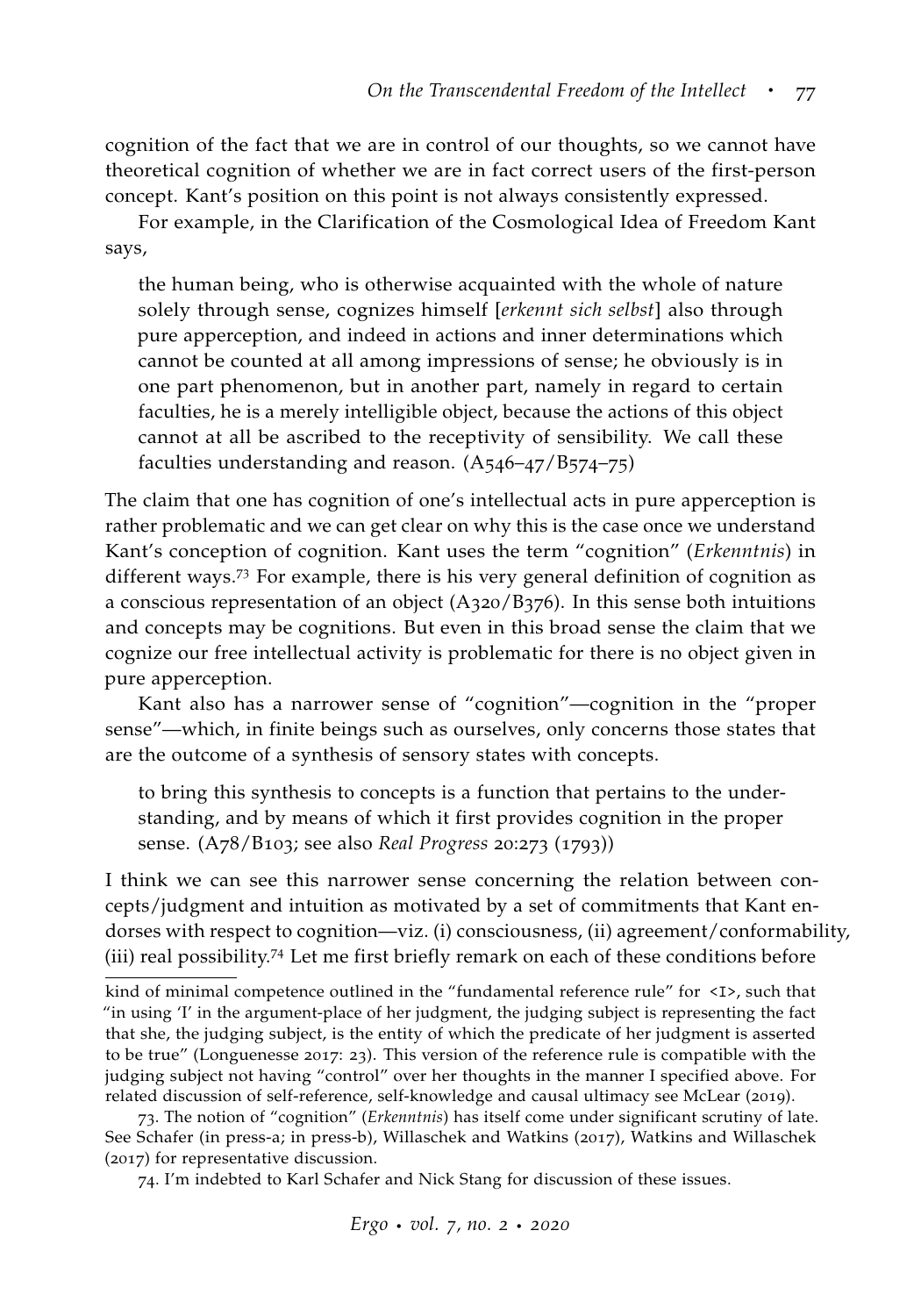going on to show how pure self-consciousness fails to rise to the level of cognition proper.

The consciousness condition is clearly stated in Kant's *Stufenleiter*. Cognition must be a conscious relation to an object. The conformability condition is also relatively straightforward. Kant conceives of cognition in terms of the "agreement" or "conformity" (*Übereinstimmung*) of a cognition with its object. For example, in discussing truth in the first *Critique* he says that the "nominal definition of truth, namely that it is the agreement of cognition with its object, is here granted and presupposed" (A58/B82). Since Kant allows for false cognition, I take his view to be that representations that are cognitions are such as *to be able* to agree or conform with their objects, and Kant construes such agreement as truth. So cognition need not be actually true to stand as cognition, though it must be such as to be possibly so. Moreover, Kant regards judgment (i.e., a specific sort of non-associative unity of concepts) as the bearer of truth, while he denies that intuition is the sort of thing that can be true or false.<sup>75</sup>

Finally, Kant construes cognition as always needing to be of a really—that is, metaphysically—possible subject matter. As Kant states in a famous footnote in the B-preface of the first *Critique*:

To *cognize* an object, it is required that I be able to prove its possibility (whether by the testimony of experience from its actuality or *a priori* through reason). But I can *think* whatever I like, as long as I do not contradict myself, i.e., as long as my concept is a possible thought, even if I cannot give any assurance whether or not there is a corresponding object somewhere within the sum total of all possibilities. But in order to ascribe objective validity to such a concept (real possibility, for the first sort of possibility was merely logical) something more is required. (Bxxvin.)

In finite discursive beings the structure of thought is governed ultimately by the rule of non-contradiction, and in this way concerns what is logically possible. But an analysis of the contents and laws of thought tells us nothing as to whether there really could be an object such as the thought specifies. Thus there can be merely discursively or logically possible represented objects (e.g., a two-sided plane figure) that are not really possible. There may also be really possible objects that are not representable discursively (e.g., the world-whole as a "synthetic universal"). Thus the real possibility of an object for theoretical cognition can only be determined from an actual ground provided via experience or via a priori reflection.<sup>76</sup> And as Kant goes on to note, the "more" that is required for a thought

<sup>75</sup>. For discussion and defense of the claim concerning judgment see [Heis](#page-63-14) ([2013](#page-63-14): 277–78); for intuition see [McLear](#page-65-15) ([2016](#page-65-15)).

<sup>76</sup>. Kant also distinguishes cognition from mere "acquaintance" (*Kenntnis*) and connects the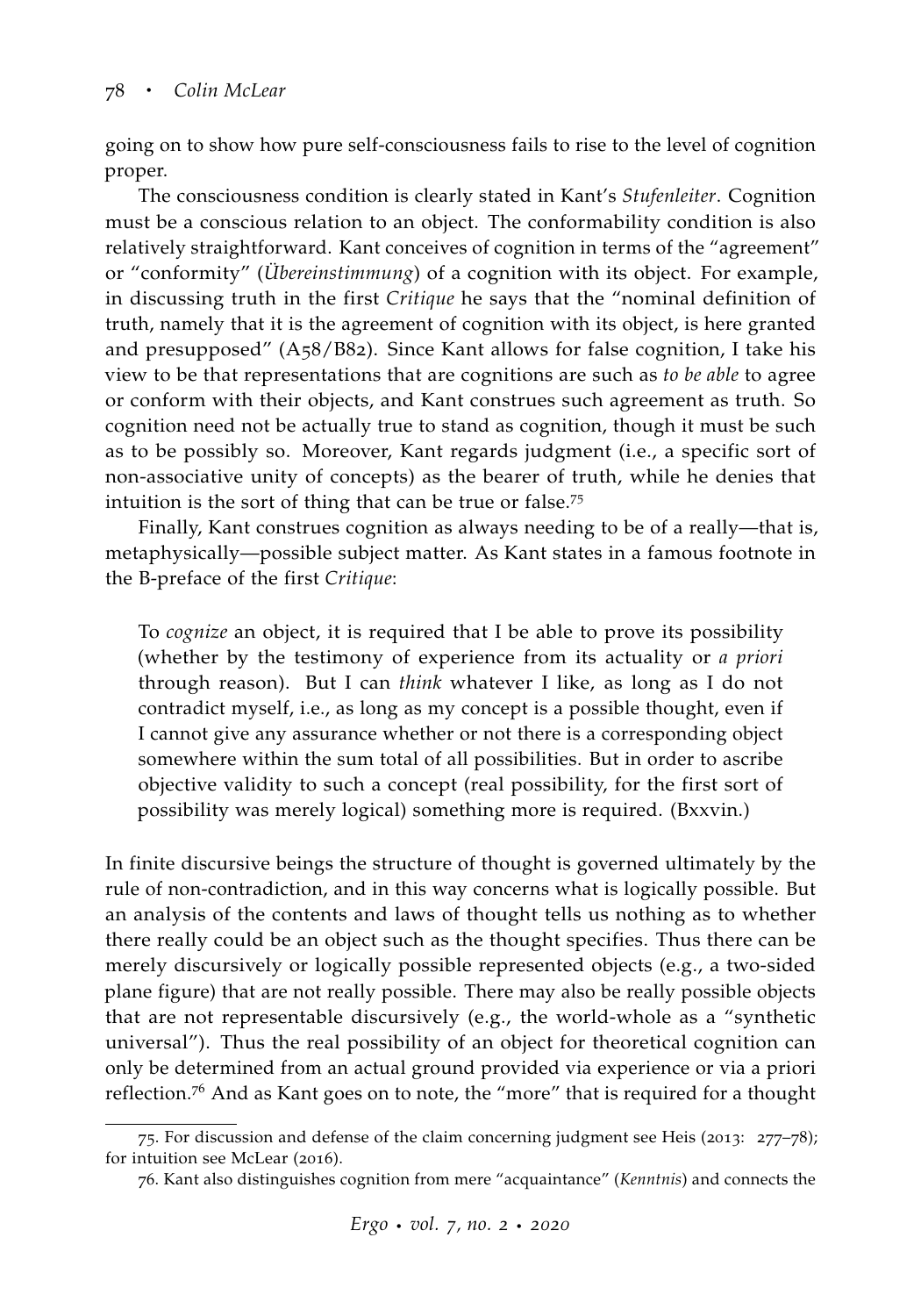to achieve cognition need not always come from theoretical sources, as there may be practical sources of cognition as well.<sup>77</sup>

We can thus take "cognition in the proper sense," at least in its theoretical guise, as necessarily (i) conscious, (ii) truth-apt (i.e., discursively conformable), and (iii) of a really possible subject-matter. Kant's conception of cognition in such terms explains why he takes satisfaction of these conditions in finite rational beings (i.e., cognition in its "proper" sense) to require *both* intuition and concept, since discursive beings are such that they cannot satisfy all three conditions without the integrated contribution of both sorts of representation.

Kant's critical notion of (theoretical) cognition in finite discursive beings thus requires a representational complex in which judgment and intuition are suitably related via an act of synthesis. The critical Kant is clear that one cannot have an intuition of the mental act by which thinking occurs.<sup>78</sup> Moreover, one cannot have cognition in the proper sense via pure apperception alone, since there is no (and could be no) corresponding intuition with which to synthesize the appropriate judgment concerning one's intellectual activity. So I take it that Kant's considered view must be that self-consciousness cannot ever provide *cognition* that one is the agent of one's mental states. This also helps Kant avoid the objection that pure self-consciousness provides a sufficient basis for positively *knowing* that one is transcendentally free.<sup>79</sup> Such positive knowledge would require that one has cognition of one's transcendentally free acts. But of such acts one can *never* have cognition in the proper sense; they are at best acts of which one is merely *conscious*.

We can see from this account, however, why Kant might be inclined in various places to nevertheless construe pure self-consciousness of one's mental activity as a sort of cognition, for even in the second edition of the Paralogisms Kant

79. Detailing the complex relationship between cognition and knowledge requires more space than I can devote to it here. For some relevant discussion see [Chignell](#page-62-20) ([2014](#page-62-20)), [Watkins](#page-69-12) [and Willaschek](#page-69-12) ([2017](#page-69-12)).

difference between cognition and acquaintance to the consciousness of a ground of difference. See FS 2:59–60; B414–15; JL 9:64–65; *Dohna-Wundlacken Logik* 24:730–31 (c. 1792); *Wiener Logik* 24:846 (1780–82); *Blomberg Logik* 24:132–33, 134–35, 136 (c. 1771). For further discussion see [McLear](#page-65-16) [\(in press;](#page-65-16) [b\)](#page-65-10).

<sup>77</sup>. For some discussion of the issues involved in practical cognition see [Chignell](#page-62-1) ([2007](#page-62-1)a), [Kain](#page-63-15) ([2010](#page-63-15)), [Schafer](#page-67-17) [\(in press-b\)](#page-67-17).

<sup>78</sup>. Inner intuition can only grant a *passive* awareness of something that happens or occurs in one's mind—viz. some sensory event or episode. It cannot represent the *making happen* that one engages in as a thinker. However, Kant's view on this matter in the run-up to the critical period is an altogether different story. In the 1770 *Dissertation* Kant speaks of attending to acts of the mind in experience (ID §8, 2:395; see also ID Corollary, 2:406 and ID §23, 2:411). And in lecture materials throughout the 70s Kant claims that we have intuitions of the self as it really is, in contrast to our intuition of external phenomena. See, e.g., *Anthropologie Collins* 25:15 (1772–73); *Metaphysik L<sup>1</sup>* 28:206–207, 224–25 (1777–80). For relevant discussion see [Mohr](#page-65-17) ([1991](#page-65-17): 118–38; [1995](#page-65-18)), [Klemme](#page-64-17) ([1999](#page-64-17)).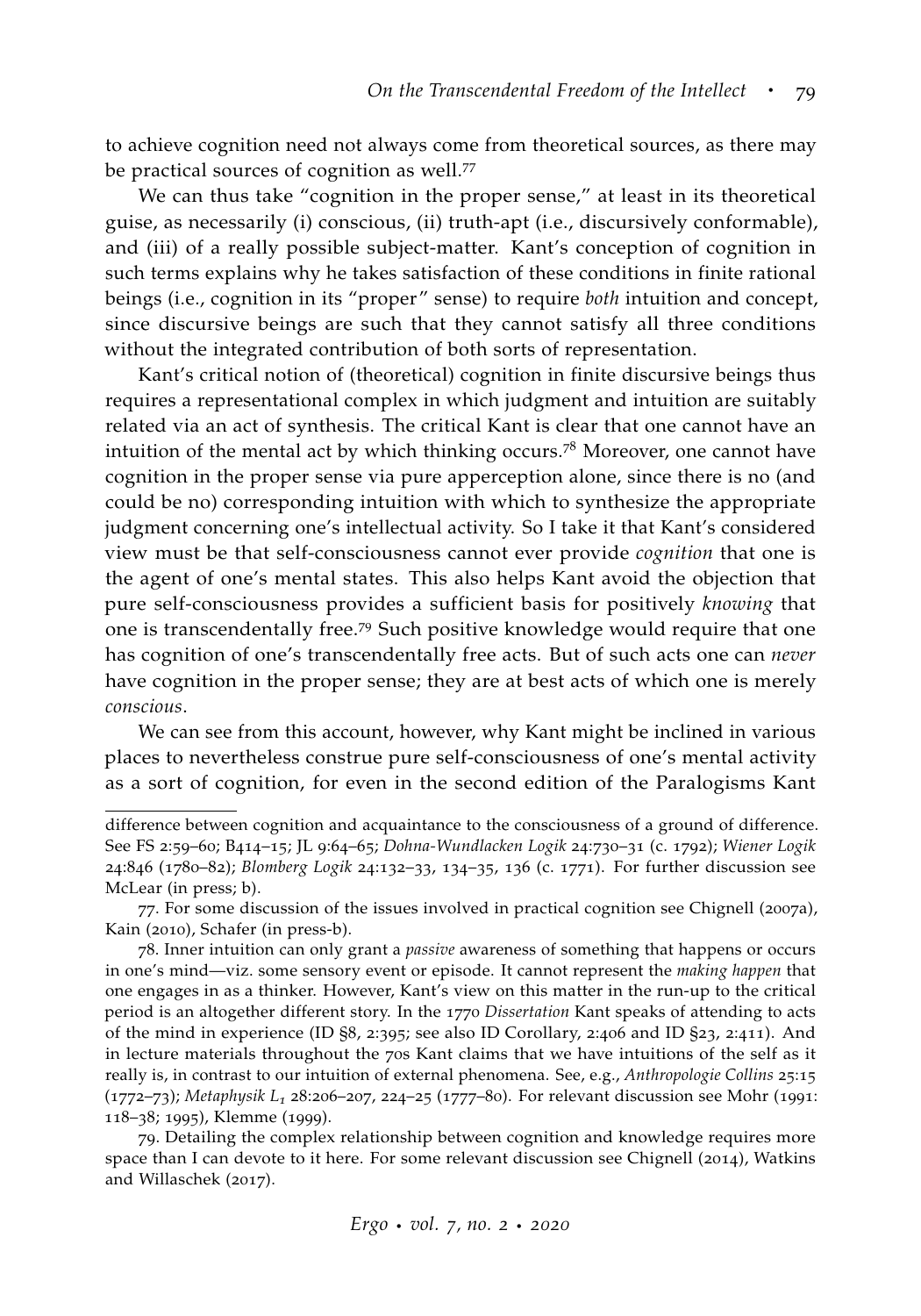maintains that "in the consciousness of myself in mere thinking I am the being itself" (B429) that is thinking, which is to say that in pure apperception I am nonempirically aware of my existence, and of the acts of thinking that I, as existing, bring about. This self-consciousness is both a form of consciousness and of an actual being (the thinker), and thus satisfies two of the three necessary conditions on cognition outlined above—viz. the consciousness constraint and the real possibility constraint.<sup>80</sup> What fails to be clearly satisfied is the conformity/truthaptness constraint, for one of the overall morals of the Paralogisms is that pure apperception does not provide sufficiently determinate material for reasoning about oneself, and thus nothing which one could articulate as a categorial claim concerning oneself as object.<sup>81</sup> Indeed, Kant goes so far as to say that,

Thinking, taken in itself [*für sich*], is merely the logical function and hence the sheer spontaneity of combining the manifold of a merely possible intuition; and in no way does it present the subject of consciousness as appearance. . . . In this way I represent myself to myself neither as I am nor as I appear to myself, but rather I think myself only as I do every object in general from whose kind of intuition I abstract. If here I represent myself as **subject** of a thought or even as **ground** of thinking, then these ways of representing do not signify the categories of substance or cause, for these categories are those functions of thinking (of judging) applied to our sensible intuition, which would obviously be demanded if I wanted to **cognize** myself. (B428–29)

Kant here denies that pure apperception presents any sort of sensory or intellectual appearance. Moreover, the "being itself" of which one is conscious in being engaged in intellectual activity is not itself represented in terms of an object. This is what I take Kant to mean in saying that the concepts <subject> and <ground> do not "signify the categories" <substance> and <cause>. I take Kant to be saying that one is aware in pure apperception of being the subject and ground of a thought, but that this awareness is not of the kind necessary to yield

<sup>80</sup>. There is some room for debate concerning satisfaction of the real possiblity constraint since the form of consciousness we have of ourselves is not intuitive or experiential—Kant denies that we have any intuition, either sensible or intellectual, of ourselves as active beings. However, depending on what Kant means in his note at Bxxvi by "a priori through reason," the self-consciousness of the rational being in acts of thinking may qualify as possessed "through reason" or the use of the intellect more broadly. This seems especially true when considering Kant's use of "a priori" in its more archaic "from-grounds" sense [\(Adams](#page-60-4) [1994](#page-60-4): 109; [Smit](#page-67-1) [2009](#page-67-1); [Hogan](#page-63-5) [2009](#page-63-5): 53–34; [Stang](#page-67-2) [2019](#page-67-2): 98–101), denoting that through which something is explained. Since one's acts of thinking are explained by the thinker and not anything else, the actuality of the thinker of which one is or must be able to be conscious is proved a priori in any intellectual act, and in this sense "through reason."

<sup>81</sup>. For a similar position see [Wuerth](#page-69-0) ([2014](#page-69-0): 144–45).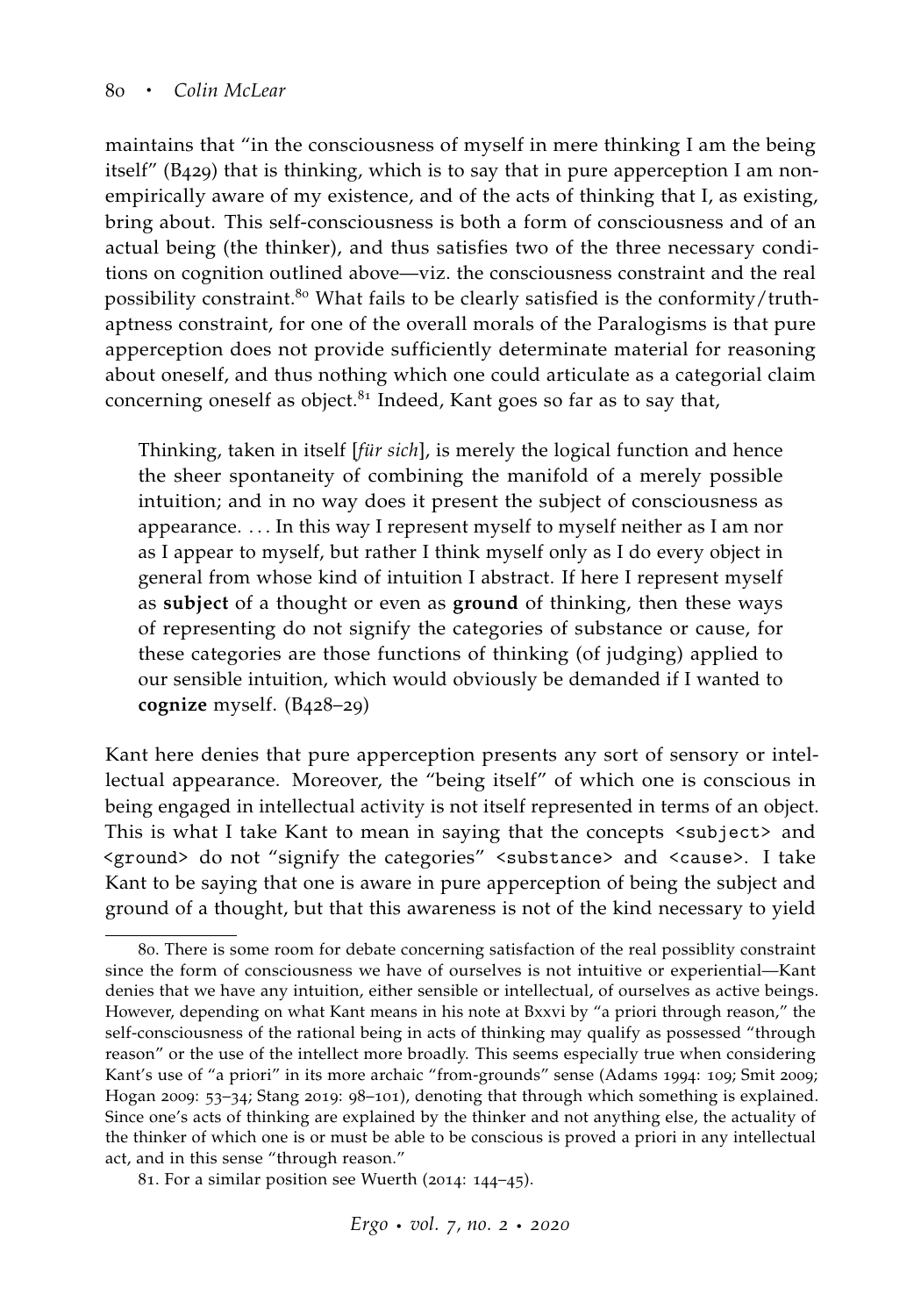cognition, for the application of <subject> or <ground> here, and the related categories, is not warranted by any intuition. Thus there is a sense in which it is incorrect to construe the content of one's thought here as constituted in terms of the application of <substance> or <cause>.

One might thus wonder in what sense the consciousness of oneself as thinker has any content at all, if it has no categorial content concerning a substance or its causal activity. Here I take Kant to construe the content of such self-consciousness as not including <substance> or <cause> even if it does contain the closely related <subject> and <ground> because of two reasons. First, the content of such self-consciousness is unschematized (it is not of a possible appearance). Second, lacking intuition of oneself in thought, there is no "object"—in Kant's demanding and technical sense—presented to consciousness. Kant tends to use "content" (*Inhalt*) to mean "relation to an object," and there is no such relation here. But this fact is compatible with our broader use of the term in contemporary philosophy, according to which "content" means something more like "information conveyed."<sup>82</sup> Given that wider contemporary sense of "content," Kant can consistently deny that pure self-consciousness provides any relation to an object, and thus material for judgment, without being forced to say that pure self-consciousness fails to convey anything at all to a subject.

Kant also acknowledges that how things seem in the consciousness of intellectual activity might not be the case. For example, while discussing the "Canon problem" in Section 3.1 we saw that Kant at least entertains the possibility that the activity of reason of which one is conscious might ultimately have its causal source in nature—in "higher and more remote operating causes" (A808/B831)—rather than the free faculty of reason itself. $83$  So Kant allows that while it certainly seems to us as if we are engaging in rational acts such as inference, it is at least epistemically possible that we are not doing so. Thus we cannot know for certain that our reason is not ultimately determined by alien influences, and so cannot know for certain that we are genuinely thinking and reasoning, rather than engaging in their mere *simulacra*. 84

However, despite our ultimate ignorance concerning our status as rational beings, Kant can also argue that we have sufficient grounds for the legitimate *belief*

<sup>82</sup>. See [Tolley](#page-68-15) ([2011](#page-68-15): §5) for the point about Kant's use of "content" (*Inhalt*). For a useful overview discussing the contemporary notion of "content," though with a focus on perceptual experience, see [Siegel](#page-67-18) ([2010](#page-67-18)).

<sup>83</sup>. See also Ameriks's ([2000](#page-61-9)a: 69–70) discussion of the possibility that one's acts of firstperson thinking are the result of realization by multiple substances, though the issue could just as well be pressed by appeal to a single substance (such as God) of which we are all accidents. This is also suggested by the fact that Kant claims in the First Paralogism that "it is not determined whether I could exist and be thought of only as subject and not as predicate of another thing" (B419).

<sup>84</sup>. See also [Allison](#page-60-0) ([1996](#page-60-0)b: 127).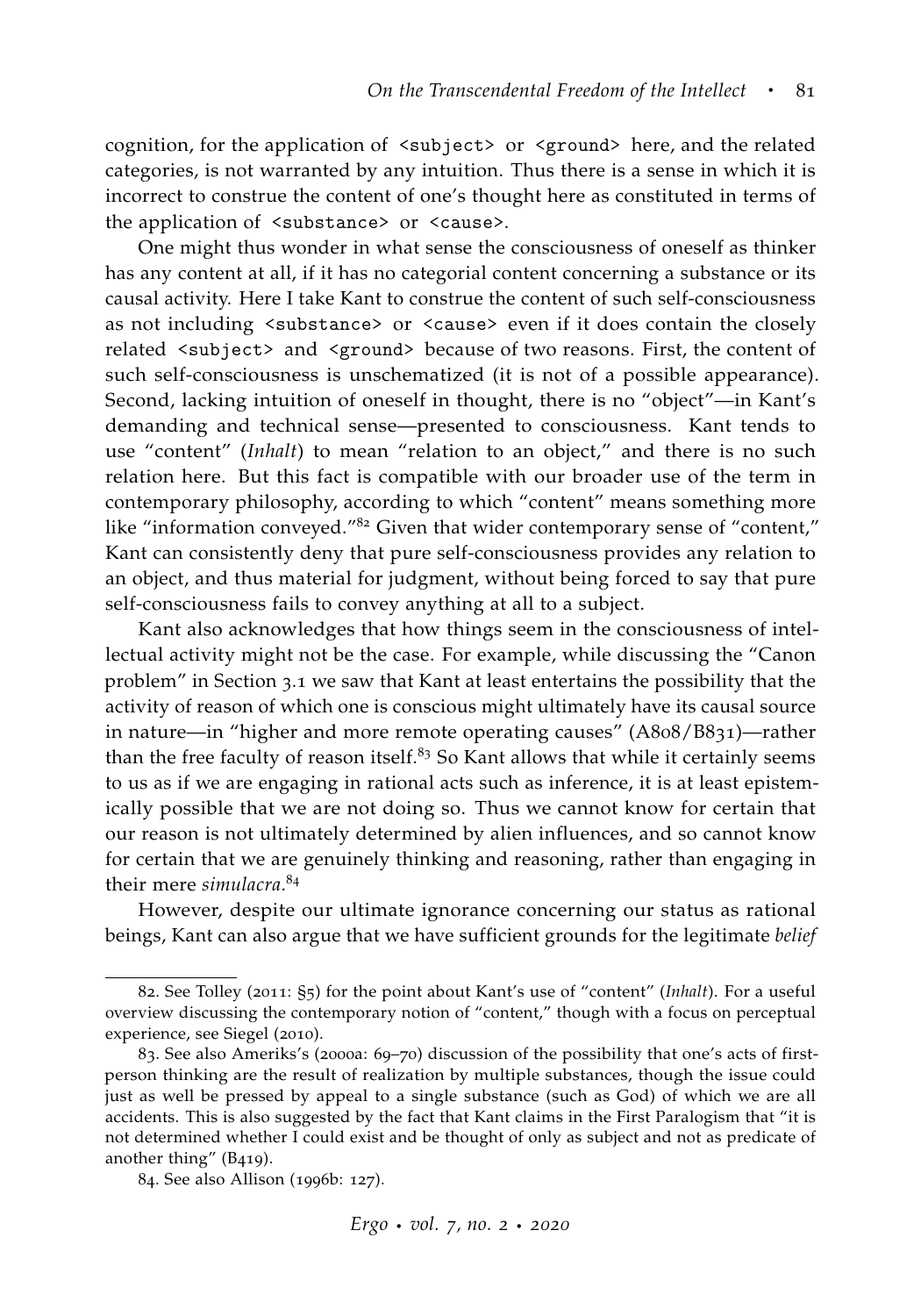(*Vernunftglaube*) that we are such beings. Indeed, the claim that we are rational beings capable of being the agents behind our acts of attending, conceptualizing, thinking/judging, etc., is a necessary precondition or postulate of reasoning at all, on analogy to Kant's conception of justified moral belief in the existence of God or of our own immortal souls.<sup>85</sup> This sort of "doctrinal belief", as Kant calls it  $(A825)$ -26/B853–54), is a theoretical analogue of practical belief, and concerns that for which we can never have sufficient objective grounds for holding true, but which is something to which we are nevertheless rationally driven.<sup>86</sup> Moreover, this drive is distinctively theoretical rather than practical, concerning the interest of reason in what *is* rather than what *ought* to be (CPrR 5:120; A804/B832).<sup>87</sup> Following Stang ([2016](#page-67-3)a: 263) we can call the kind of belief at issue here "necessary theoretical belief," which is belief in a postulate that is necessary to satisfy theoretical reason's need for explanatory unity, but whose truth cannot be cognized or known by us. As Stang ([2016](#page-67-3)a: 287) points out, such necessary theoretical belief, if it is to be relevantly analogous to moral belief, must be of something that is knowably logically possible and must not knowably be really impossible.<sup>88</sup> Our status as rational causes of our intellectual acts satisfies this, at least insofar as the argument that we can be progenitors of new causal chains, as set out in the Third Antinomy, is cogent.<sup>89</sup>

89. This does mean that the discussion and ultimate resolution of the Third Antinomy is absolutely central to Kant's entire critical project, more so than might seem indicated by its position in the architectonic of Kant's first *Critique*. However, I think we should not confuse the position an argument holds in the architectonic with the relative position (or centrality) of an

<sup>85</sup>. There is dispute in the secondary literature as to whether Kant has a conception of rational belief outside that of moral belief. For defense of the strong coincidence of rational with moral belief see [Wood](#page-69-13) ([1970](#page-69-13)), [Stevenson](#page-68-1) ([2003](#page-68-1)), [Pasternack](#page-66-0) ([2011](#page-66-0); [2014](#page-66-18)). For defense of there being more kinds of rational belief than just moral belief see [Chignell](#page-62-1) ([2007](#page-62-1)a), [Santi.](#page-66-19)

<sup>86</sup>. On this point see especially [Chignell](#page-62-1) ([2007](#page-62-1)a: 345–54).

<sup>87</sup>. For discussion of practical vs. theoretical grounds see [Chignell](#page-62-2) ([2007](#page-62-2)b), [Kain](#page-63-15) ([2010](#page-63-15)), [Schafer](#page-67-17) [\(in press-b\)](#page-67-17).

<sup>88</sup>. This sets my proposal apart from a view such as Korsgaard ([1989](#page-64-18)). Korsgaard construes the structure of first-person deliberation as indifferent to the issue of freedom or determinism. As she puts it, "Kant's answer to the question whether it matters if we are in fact (theoretically) free *is* that it does not matter" ([1989](#page-64-18): 40). Regardless of the theoretical truth or falsity of determinism, one must deliberate *as if* one were free. This broadly compatibilist reading of Kant is also displayed in her *Sources of Normativity*, where she states that "Determinism is no threat to freedom" ([1996](#page-64-19): 95). Korsgaard construes the issue of freedom relevant to normativity to be entirely practical rather than theoretical ([1996](#page-64-19): 96). While Korsgaard is certainly right that even if one possessed theoretical knowledge of the truth of determinism one would still need to go through the activity of deliberation ([1996](#page-64-19): 94–97), nevertheless if determinism (or indeterminism) were the whole truth, it would leave us as the mere turnspits Kant decries in the second *Critique*, mechanically acting out a process of deliberation while lacking the causal ultimacy to make that deliberation relevant to imputation. Thus, we could not have belief in our freedom in either of its theoretical or practical senses if it were knowably really impossible for us to realize it; see also [Allison](#page-60-0) ([1996](#page-60-0)b: 127–28).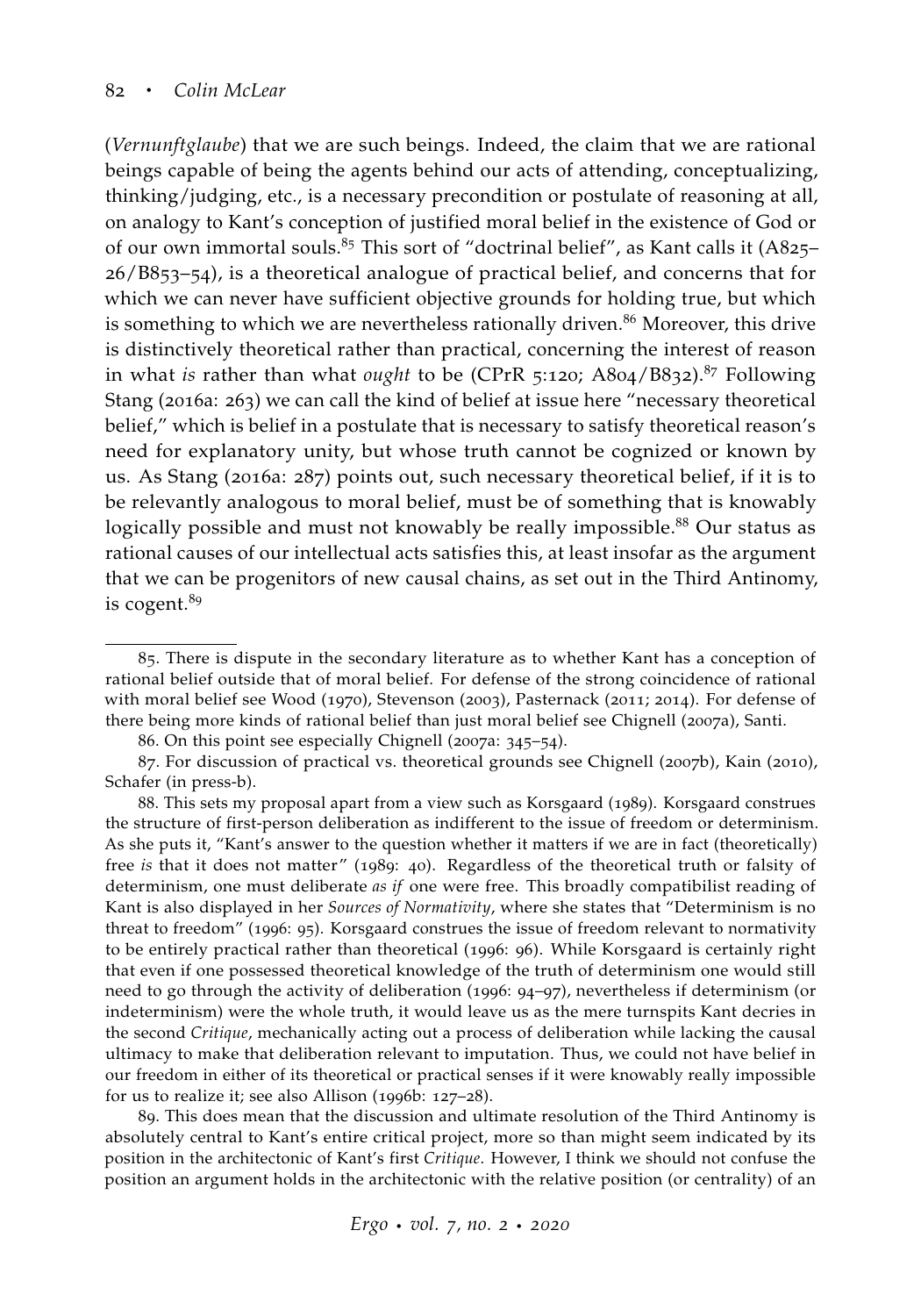Consciousness of our representational activity via pure apperception thus provides at least some reason for thinking, as the constitutive argument demands, that we have rational faculties and thus could be the ultimate causal sources of our intellectual acts. But we can never, at least on theoretical merits, *know* or even *cognize* that we have such faculties, and thus know or cognize that we engage in such transcendentally free acts. Nevertheless—in analogy with the moral case—it seems that we have a legitimate basis for belief (*Glaube*) in our intellectual freedom.

## **5. Two Objections**

The position I've outlined is no doubt controversial. Here I discuss two general objections that one might raise. These are, first, that the intellect, at least in its purely theoretical use, might be merely "relatively" spontaneous rather than transcendentally spontaneous; second, that Kant revises his commitment to the freedom of intellect after the mid-1780s because of a supposed change in his strategy in arguing for freedom. I take these in turn.

#### *5.1. Relative Spontaneity*

Perhaps the most well-known objection to the position that Kant conceives of the intellect as transcendentally free is from Wilfred Sellars, who argues that,

we can conceive Kant to argue that although we are conscious of ourselves as *spontaneous* in the synthesizing of empirical objects, this spontaneity is still only a *relative* spontaneity, a spontaneity "set in motion" by "foreign causes". ([1971](#page-67-6): 23)<sup>90</sup>

And slightly later,

Kant is leaving open the possibility that the being which thinks might be something "which is not capable of imputation". It might, in other words, be an *automaton spirituale* or *cogitans*, a thinking mechanism. ([1971](#page-67-6): 25)

Sellars is arguing here for two points. First, that Kant distinguishes between an "absolute" spontaneity of transcendental freedom and a merely "relative" spontaneity, that is appropriate only to a "mechanism." Second, that Kant allows for the possibility that the theoretical use of the intellect in the cognition of objects is merely relatively spontaneous.

argument to Kant's critical philosophy. For defense of the centrality of the Third Antinomy for Kant's overall critical position see [Willaschek](#page-69-9) ([2006](#page-69-9)).

<sup>90</sup>. For critical discussion see [Pippin](#page-66-10) ([1987](#page-66-10): §4), [Kohl](#page-64-0) ([2015](#page-64-0)b).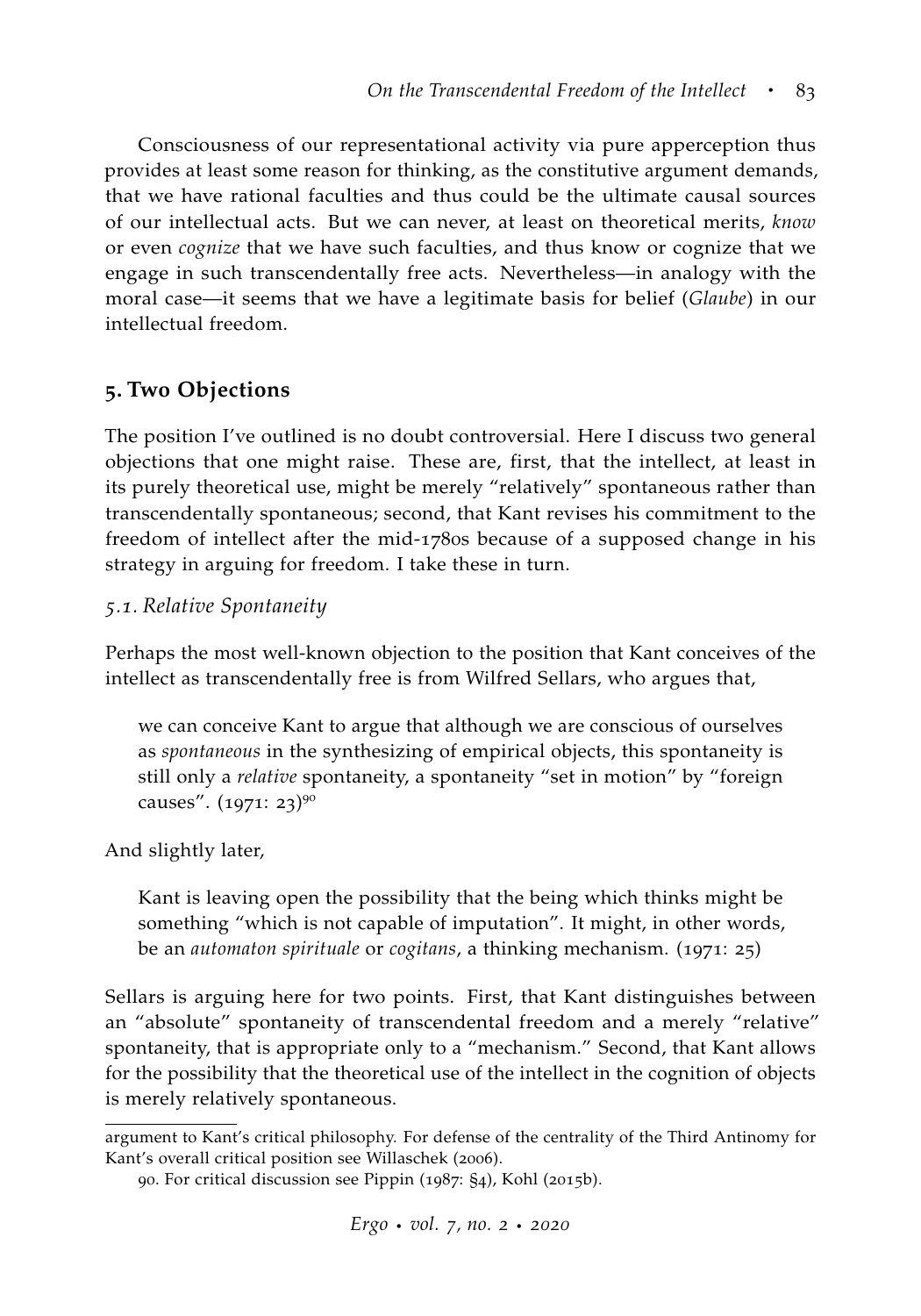We've seen, in Section 3.2 above, that Kant rejects the kind of temporally determined relative spontaneity proffered by a broadly Leibnizian model. Let's assume that Sellars doesn't have this kind of position in mind. But then what exactly is the sense in which the theoretical use of reason evinces a spontaneity that is merely "relative," such that it doesn't allow for imputation, in contrast with the practical use of reason, which does?

The main problem, as Sellars conceives of it, is that the theoretical use of one's intellectual faculties might work according to principles, while nevertheless lacking any purpose or norm-providing end towards which one's acts strive.<sup>91</sup> The way that Sellars puts this difference between the theoretical and practical uses of reason is in terms of the presence in the latter use of what he calls a "practical premise":

for practical reason to be autonomous, there must be a practical premise which is as intrinsic to reason as are its conceptual or "transformational" procedures. For, surely, if all its premises come from without, then it is indeed "set in motion" from without—its "causality" is "caused"; its "spontaneity" relative. ([1971](#page-67-6): 26)

The implication here is that the theoretical use of reason is not governed by a "premise" intrinsic to it, rendering it merely relatively spontaneous. The "premise" is supposed to be something more than a simple "transformational" rule or principle, rather it must be something that articulates a purposeful use of or end for the activity of the faculty. Sellars ultimately attributes such purposeful activity only to the practical intellect. He says,

it is clear that although the structure of the first *Critique* highlights what I have called the relative spontaneity of the conceptualizing mind, it clearly presupposes a larger context in which the mind is thinking to some purpose. Thus reference to reason in its practical aspect is implicit throughout the Critique, but only in the Dialectic, after the constructive argument is over, does it become explicit. ([1971](#page-67-6): 25–26)

Sellars argues that while, for Kant, self-love is a purpose "implanted in practical reason from without" the moral law counts as an internal purpose or "intrinsic practical premise" ([1971](#page-67-6): 27). Interpreted this way, Sellars argues that the practical use of one's faculties involves an intrinsic purpose for their use that is not present in the theoretical use of one's faculties, and for that reason the theoretical use of one's intellectual faculties is merely transformational (i.e., "relative") and not genuinely (or "absolutely") spontaneous.

<sup>91</sup>. Thanks to Yoon Choi for helpful discussion of Sellars's argument.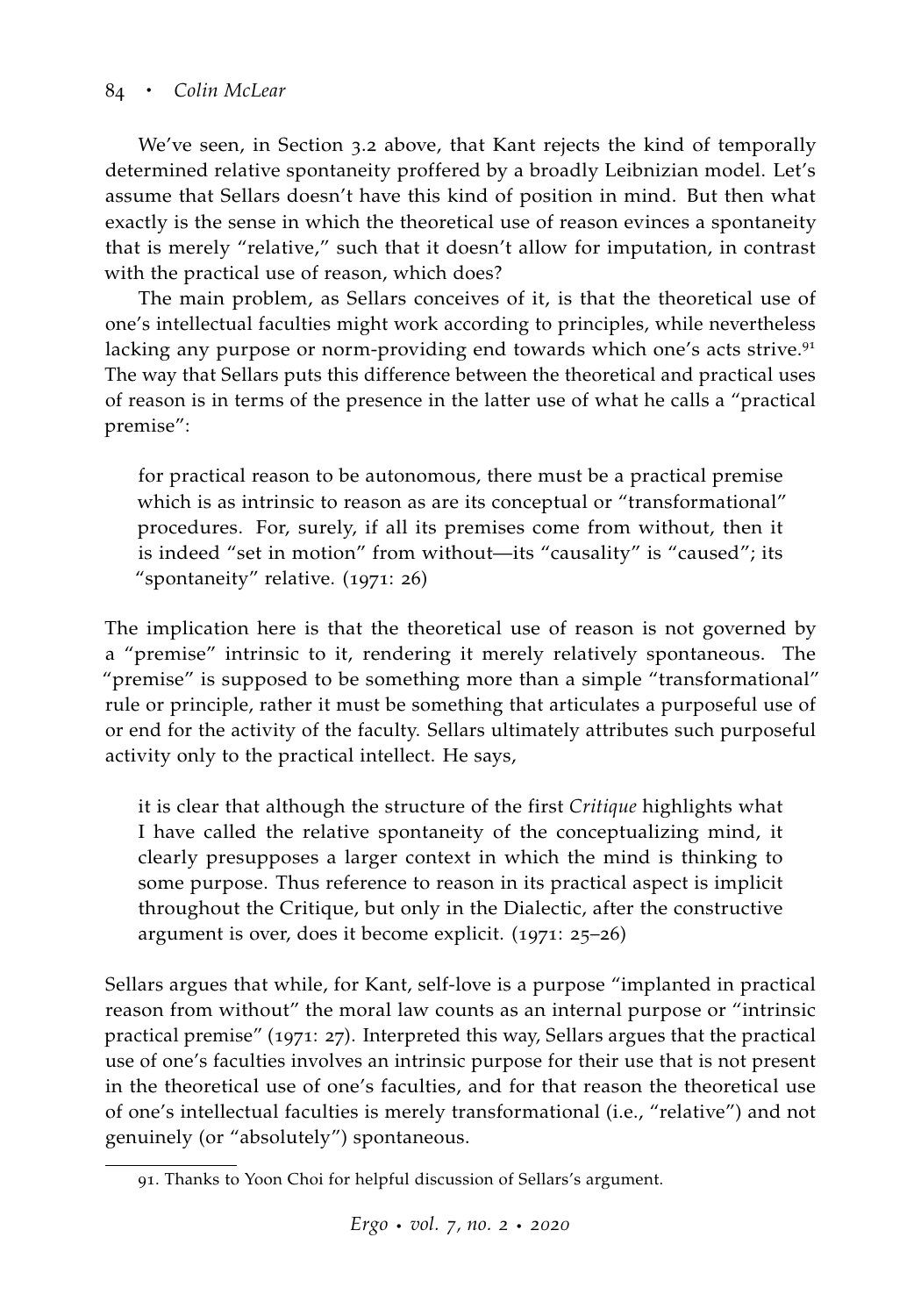But positing such a disparity isn't cogent. Most importantly, Sellars draws a thoroughly false contrast between the merely "transformational" procedural acts of the theoretical use of reason and the "intrinsically purposeful" acts of practical reason.

As I discussed in Section 4.3, Kant distinguishes the two uses of reason according to the distinct intrinsic aims that their use accomplishes, each of which cannot be reduced to the other.

The interest of its speculative use consists in the cognition of the object up to the highest a priori principles; that of its practical use consists in the determination of the will with respect to the final and complete end. (CPrR 5:120; see also A666/B694; A686/B714; A797–804/B825–32, *passim*)

The interest of theoretical reason consists in cognition of what *is*, in accordance with "the highest" of a priori principles provided through the unifying and systematizing activity of theoretical reason. The interest of practical reason lies in the determination of the will, again from a priori principles, concerning what *ought* to be, in the sense of realizing the "final and complete end" of the highest good. But because each use of the intellect has an intrinsic aim or end, exercises of that faculty are themselves governed by that end. For example, one cannot engage in acts according to the interests of theoretical reason if those acts are not in accord with laws that are or are suitably related to logical laws.<sup>92</sup> Sellars is thus wrong to conflate the interest of reason in its "practical aspect" with the interests of reason *simpliciter*, and he is wrong to think there is a special disparity to be found between the intrinsic purposes of the practical as opposed to theoretical use of reason (or the intellect more broadly).

If Sellars's argument as stated cannot drive a wedge between the theoretical and practical uses of reason (or the intellect more broadly) based on appeal to purposes, might there not be other ways? Might the theoretical use need "material from without" in a way that the practical does not? Or might the intrinsic principles governing the practical be more clearly specifiable than those governing the theoretical? Or, finally, might the practical use of reason be "spontaneous" in the sense of providing material for reasoning that is novel by going beyond any possible sensory input? I believe Kant can give straightforwardly negative answers to all three of these attempts to differentiate the spontaneity of the practical from the theoretical use of reason.

First, practical reason, just as with its theoretical use, requires material upon which to work, so there is no disparity between their characteristic forms of activity to be found at the point of what initially causes reason to spring into

<sup>92</sup>. See also my discussion of Kitcher in Section 4.1.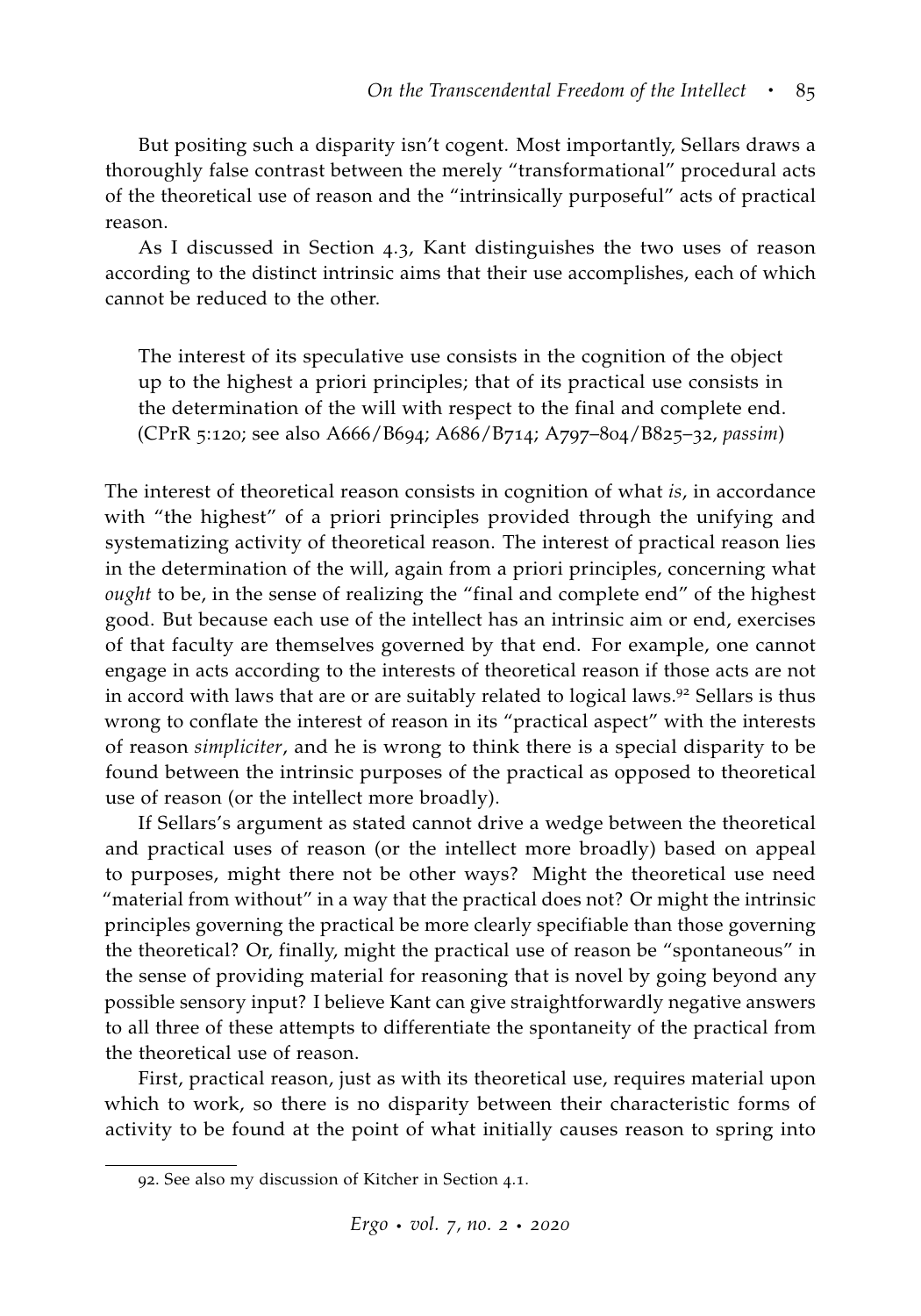action—in both cases some input from sensibility is necessary.<sup>93</sup> Hence, if we take Sellars's initial gloss of a relative spontaneity at face value, as that which is "set in motion by foreign causes" it is unclear that there is any difference between the practical and the theoretical elements of the intellect. *All* of one's intellectual faculties ultimately depend on being first set in motion by the deliverances of sensibility.<sup>94</sup>

Second, as we saw in the discussion of the constitutive laws argument, the intellect must have principles intrinsic to its activity in order for it to be individuated as a distinctive faculty or power for the generation of representations. Such principles presumably include the principle of contradiction, which Kant says is the "supreme principle of all analytic judgments" (A150/B189). Since general logic concerns analytic relations (e.g., A76/B102) and the "absolutely necessary rules of thinking, without which no use of the understanding takes place" (A52/B76), the principle of contradiction is clearly an intrinsic principle governing the operation of the intellect as such. It seems plausible that similar considerations can be raised for the operation of reason and the form of the principle of sufficient reason Kant articulates as the principle driving reason's search for the conditions of any given conditioned thing  $(A307/B364).$ <sup>95</sup> So the theoretical use of the intellect has clearly articulable intrinsic principles and premises just as the practical use does.

Third, it is part of Kant's conception of *theoretical* reason (here in its narrow sense as faculty of inference and progenitor of ideas) that its activity is not exhaustively understood as a response to sensible material—"it does not follow the order of things as they are presented in intuition, but with complete spontaneity it makes its own order according to ideas" (A548/B576; see also GIII 4:452).

<sup>93</sup>. Kant does note important differences between sub-faculties of the intellect—e.g., understanding and reason—based in part on the manner in which those faculties generate concepts (i.e., reflection vs. inference). And there is a clear difference, as discussed in Section 4.1, concerning the way in which the will and power of choice are operative in the theoretical vs. practical forms of agency. But Kant can consistently hold that there are important differences between the various sub-faculties while holding that the intellect in general (i.e., in both its practical and theoretical uses) cannot engage in its various activities without some initial material from the senses.

<sup>94</sup>. Famously, Kant denies that there are any innate representations in the mind. So while the *receptivity* of the subject is innate, the actual sensible nature of that receptivity (viz. sensibility as specifically spatial and temporal) is acquired in what Kant calls an "original acquisition" (OD 8:221–22). Similarly, one's capacity for spontaneity is innate, but Kant speaks of the "givenness" (A728–29/B756–57) of the categories, as "reflected concepts" for which the subject's experiences stand as the "occasional causes of their generation" (A86/B118). For discussion see [Allison](#page-60-5) ([1973](#page-60-5)), [Vanzo](#page-68-16) ([2018](#page-68-16)). See also Refl. 4172 (1769–1770), 17:443; *Metaphysik L1*, 28:190, 233–234 (1777–80); *Metaphysik Mrongovius*, 29:762–763 (1782/3); *Metaphysik Volckmann*, 28:373–374 (1784/85).

<sup>95</sup>. For related discussion and a similar approach to critiquing Sellars on this point see [Kohl](#page-64-0) ([2015](#page-64-0)b: §4).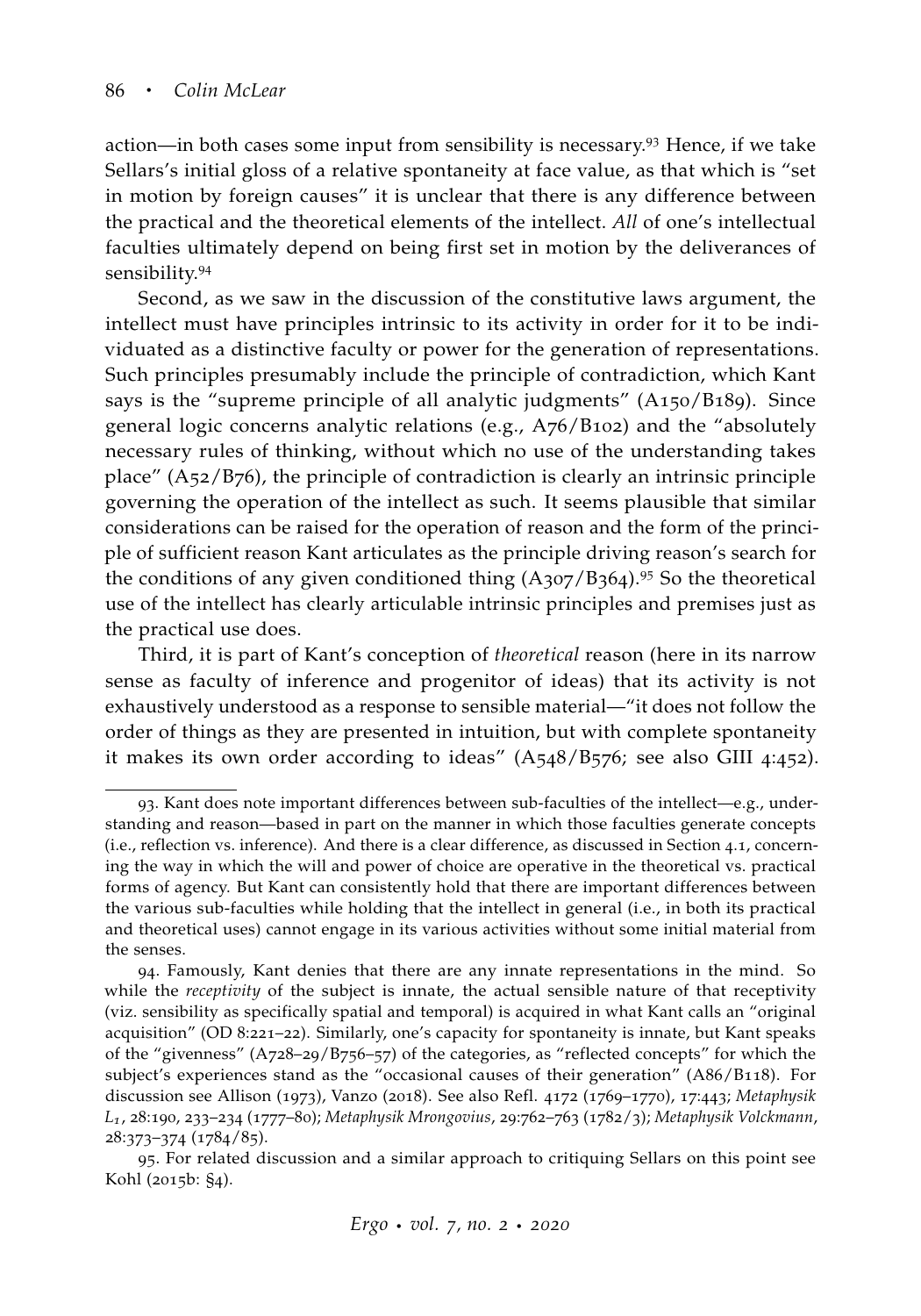Theoretical reason is thus not merely reactive to sensory stimuli in activities of reflection and synthesis, as is the understanding, but rather generates its own representations—ideas—by virtue of the principles governing its activity (specifically, the aforementioned principle of sufficient reason governing its search for systematicity and unity).

Sellars might concede that theoretical reason has its own constitutive principles, and that its actions outstrip what is given to it by sense so that it is not a merely reactive faculty, but nevertheless deny that possession of such constitutive principles of activity is sufficient for the kind of cognitive control and absolute spontaneity for which I have been arguing.<sup>96</sup> Sellars suggests that the relative spontaneity of the theoretical use of the intellect might be like that of a computer realizing "set dispositions" ([1971](#page-67-6): 25) in response to an external stimulus. I've advanced a conception of "cognitive control" in terms of acting according to the constitutive laws of one's cognitive faculties without being determined to do so by an alien ground or cause. Isn't this just action in accordance with "set dispositions," as Sellars describes? If so then how is it an act of absolute spontaneity—that is, transcendental freedom?

It cannot be action from "set dispositions" *per se* that is the problem here, for God's intellect works from set dispositions—laws from which he never deviates and this fact does not show that God lacks absolute spontaneity. Moreover, one can object here to the very notion of describing intellectual capacities or abilities as "set dispositions" since <capacity> and <disposition> are not identical concepts. One can have a capacity without having any specific set disposition that is, I have the ability or capacity to throw myself out a window, but I lack any disposition (settled or not) to do so. $97$  In any case, the crucial idea is that intellectual acts occur according to specific, constitutive, laws. If Sellars is insisting here that an absolute spontaneity *doesn't* operate according to set laws but rather must be able to deviate from them, then perhaps he is making one of two illicit assumptions.

On the one hand, Sellars might be operating with a conception of absolute spontaneity as (or as requiring) leeway, which I have already argued (in Section 3) that Kant rejected. Of course, there are ways in which one might exercise choice with respect to intellectual acts—one can choose what to attend to, what lines of inquiry to adopt or pursue, etc.—but one is not acting according to one's rational powers if one refuses to accept *q* despite accepting *p* and *if p then q*, or if one tries to think a contradictory thought of the form ( $p \& \neg p$ ). In lacking the ability to do other than think a logically coherent thought or make an obvious logical inference based on premises to which one both attends and accepts one does not

<sup>96</sup>. Thanks to an anonymous referee for pressing this point.

<sup>97</sup>. See [Vetter](#page-68-17) ([2015](#page-68-17): 19) for this example and discussion of the distinction between abilities and dispositions.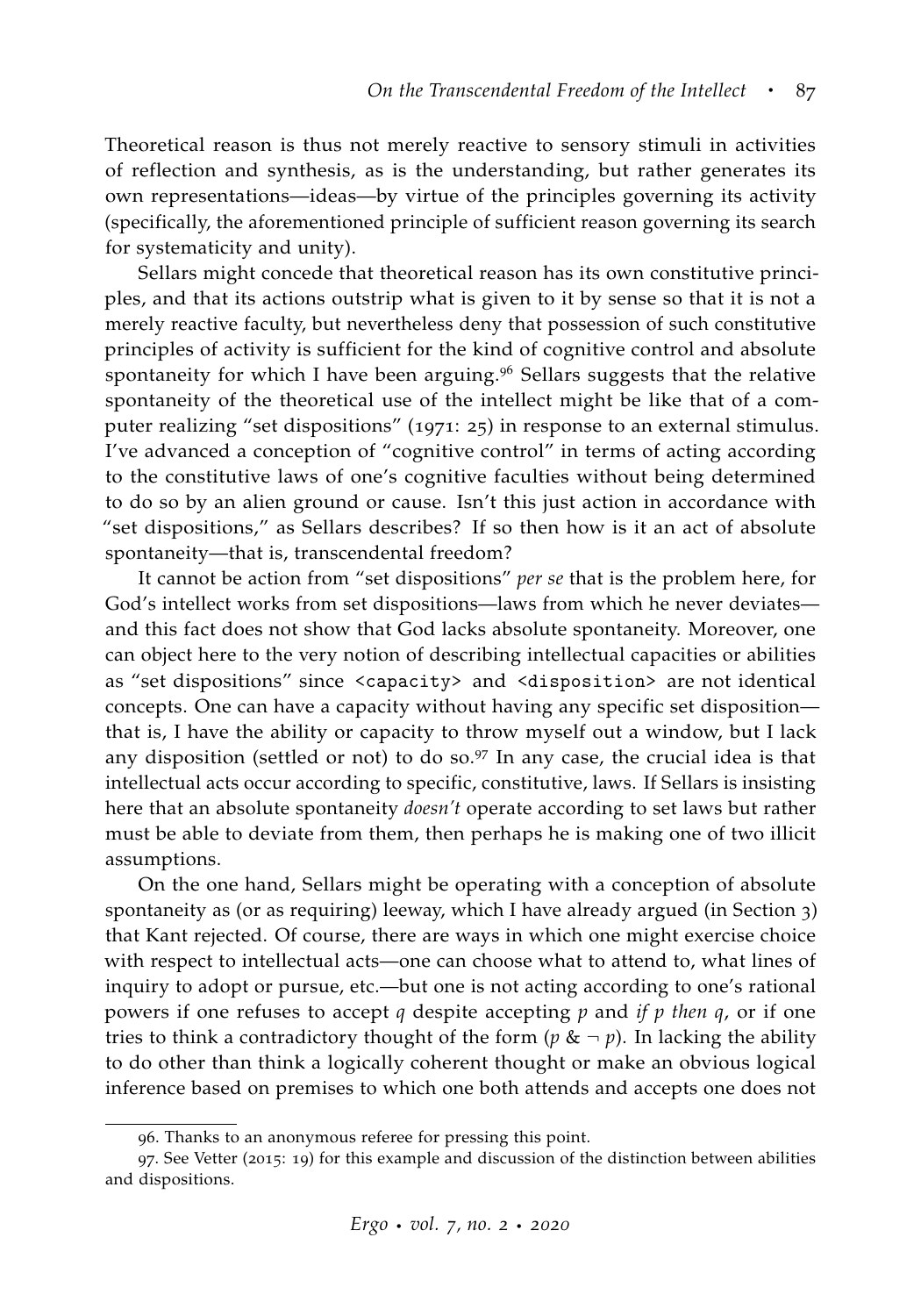thereby forsake one's freedom/absolute spontaneity, rather one exemplifies that very freedom.

On the other hand, Sellars might instead assume that the causality with which one acts need not always be lawlike, but Kant clearly denies this.<sup>98</sup> And if Sellars's issue ultimately concerns neither of these points but rather that he holds that the theoretical use of the intellect is merely responsive in a manner that contrasts with the activity of its practical use, then we fall back on the various sorts of response I have given above.

Hence, *pace* Sellars, the theoretical use of the understanding and reason, just as with the practical use of reason, depends on the existence of principles constitutive of the causal activity of the faculty. Since these principles are rationally constitutive they will not count as "alien" influences stemming from sensibility or implanted by God.<sup>99</sup>

There is one further issue about relative spontaneity, viz. that what "haunts" Kant is the possibility that we are merely spiritual automatons [\(Sellars](#page-67-6) [1971](#page-67-6): 25). Recall from Section 4.4 Kant's argument in the *Metaphysik L<sup>1</sup>* and *Metaphysik Pölitz* lectures that one cannot be non-empirically aware of oneself as the subject of a thought unless one is aware of oneself as the agent of the thought. Sellars's "haunting" question might then be put in terms of whether one could conceive of oneself as the merely *relative agent* of one's thought, so that all of one's selfconscious activity could ultimately be explained by mechanical causes beyond one's control.

Consider a mundane example. While talking with a friend, one has the spontaneous mental image of one's keys on the table at home (the image occurs to one "in a flash"), which then is the basis for one's judging that one left one's keys at home. This might seem an instance of "relative spontaneity" in one's thinking, governed by certain conditions from without, but proceeding according to internal rules. Why couldn't *all* thought be described in this manner?

<sup>98</sup>. See, e.g., Kant's definition of free causality in *Groundwork III* as that according to laws, for "freedom ... must ... be a causality in accordance with immutable laws but of a special kind; for otherwise a free will would be an absurdity" (G 4:446).

<sup>99</sup>. Note that it is one thing for God to *create* beings with intellectual or practical faculties. It is another thing to create beings with such faculties plus some internal "implanted" impulse that would cause them to act in specific ways. Kant is partly concerned with the latter point in his discussion of God's influence on created beings (e.g., CPrR 5:100). A similar point is discussed by Kant in his rejection of "preformationist" accounts of the categories (B167–68; see also [Kohl](#page-64-0) [2015](#page-64-0)b: 319–20). In any case, the mere fact that one is *created* with a rational nature need not threaten one's transcendental freedom, for such freedom simply consists in having a particular faculty—viz. one whose causality operates according to specific, nontemporal, laws. As I argued in Section 3.2 above, Kant's worries about God's creative activity are primarily based on the worry that this would undermine the causality of our intellect. Kant also has worries about leeway, especially if time were not transcendentally ideal, but these are downstream from the issue of absolute spontaneity and transcendental freedom.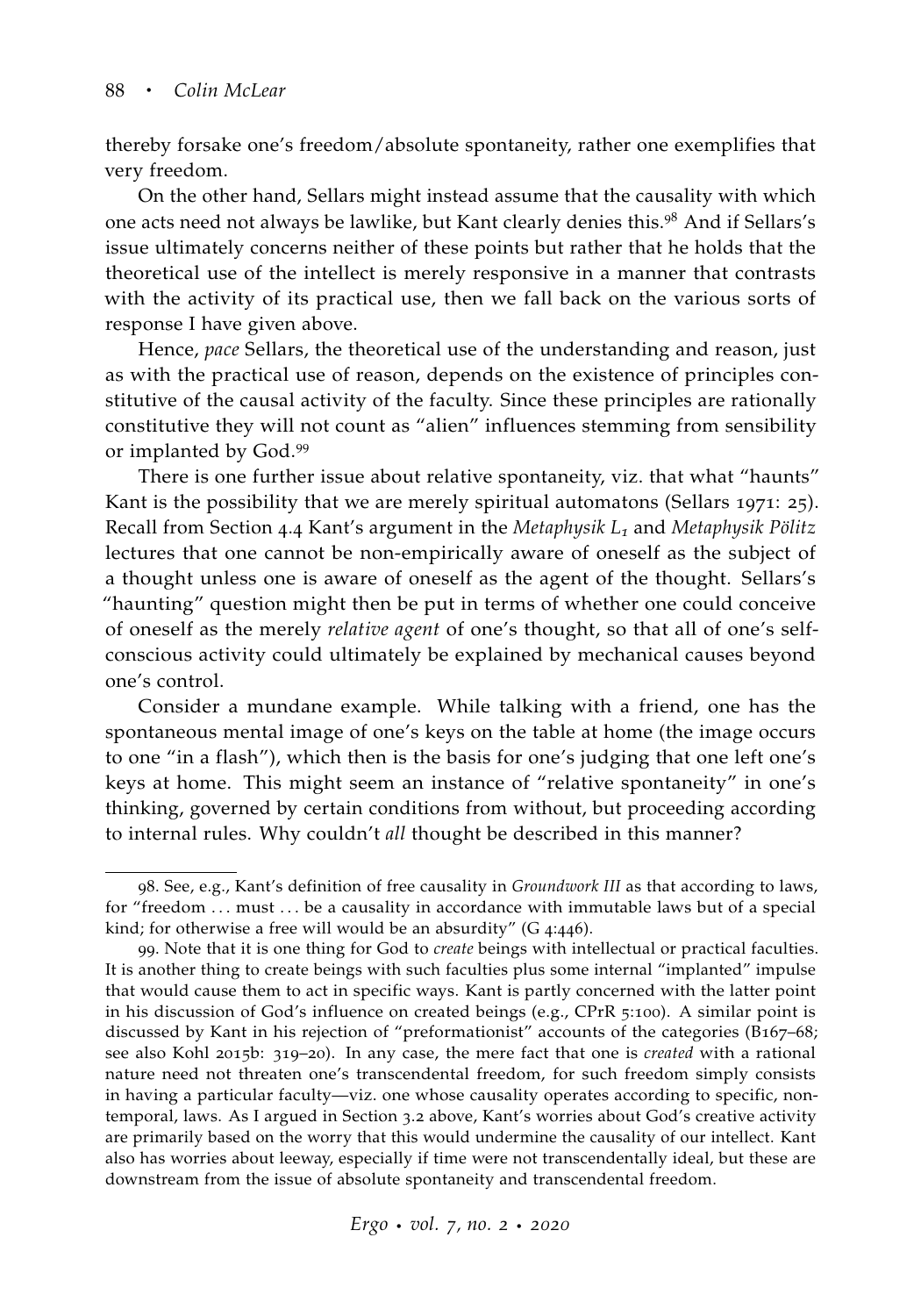While such episodes are colloquially described as episodes of "thinking," Kant would consider that description contentious. At most, he would argue, the occurrence of the mental image itself is merely "relatively" spontaneous in the sense that it is generated by the imagination in response to stimuli. In contrast, the *thought* that one's keys are at home, insofar as it is a rational judgment based on the content of the image, and not itself a mere happening, is something over which one has cognitive control. It is thus an act that one actively *does*, and in principle could refrain from doing (e.g., as when one knows one has been given a drug that will prompt the occurrence of random visual images). If the resulting state/activity *isn't* a rational response to the image, but itself a kind of mere happening, Kant would deny that it is a judgment at all, being instead a kind of sensory association (as when one "hears" oneself "say" in an episode of internal speech, that one's keys are at home).<sup>100</sup> In this latter case, what we would have is, at best, mere association, and not spontaneous thinking in the Kantian sense at issue. Moreover, the kind of mentation (to use a neutral word) involved in such mundane episodes as the example above describes is notably different in character from the experience of marshaling one's thoughts in judgment or inference.

Thus Sellars's view that thinking might be merely relatively spontaneous is simply contrary to Kant's account of thought. If this is the possibility Sellars is suggesting bothers Kant, he would be wrong to allow that Kant is haunted by, or otherwise might endorse, such a view of the intellect. There *is* a related worry bothering Kant, but Sellars fails to adequately articulate it. What haunts Kant is the possibility that we may not be rational beings, our mental activity at best being a kind of simulacrum of a rational mind. He is thus not haunted by the possibility that we may be merely relatively spontaneous *thinkers* while being absolutely spontaneous *actors*, for there is no principled basis in Kant's view for the relevant contrast. Instead the issue is whether we are genuine or merely ersatz rational agents. In Section 4.4 I argued that Kant has the resources to claim that we are *legitimately* driven to our belief that we are rational, and thus that we are genuine thinkers, though this belief can never be given a proof on purely theoretical grounds. But the principled basis by which Kant can argue for the legitimacy of the belief should be enough to exorcise the specter of Sellars's "haunting" possibility.

Hence, in my view Sellars fails to provide for a substantive distinction between the form of spontaneity operative in practical as opposed to theoretical uses of the intellect as Kant conceives of it.<sup>101</sup>

<sup>100</sup>. A variety of empiricist conceptions of self-knowledge construe awareness of thinking in terms of awareness of episodes of internal speech. See, e.g., [Ryle](#page-66-17) ([2009](#page-66-17)), [Carruthers](#page-62-18) ([2011](#page-62-18)), [Byrne](#page-62-19) ([2018](#page-62-19)).

<sup>101</sup>. To be sure, there is an important difference between the operation of our faculty of choice and the operations of the intellect. But as I argued in Section 4.1, the freedom of the faculty of choice should not be straightforwardly identified with Kant's concept of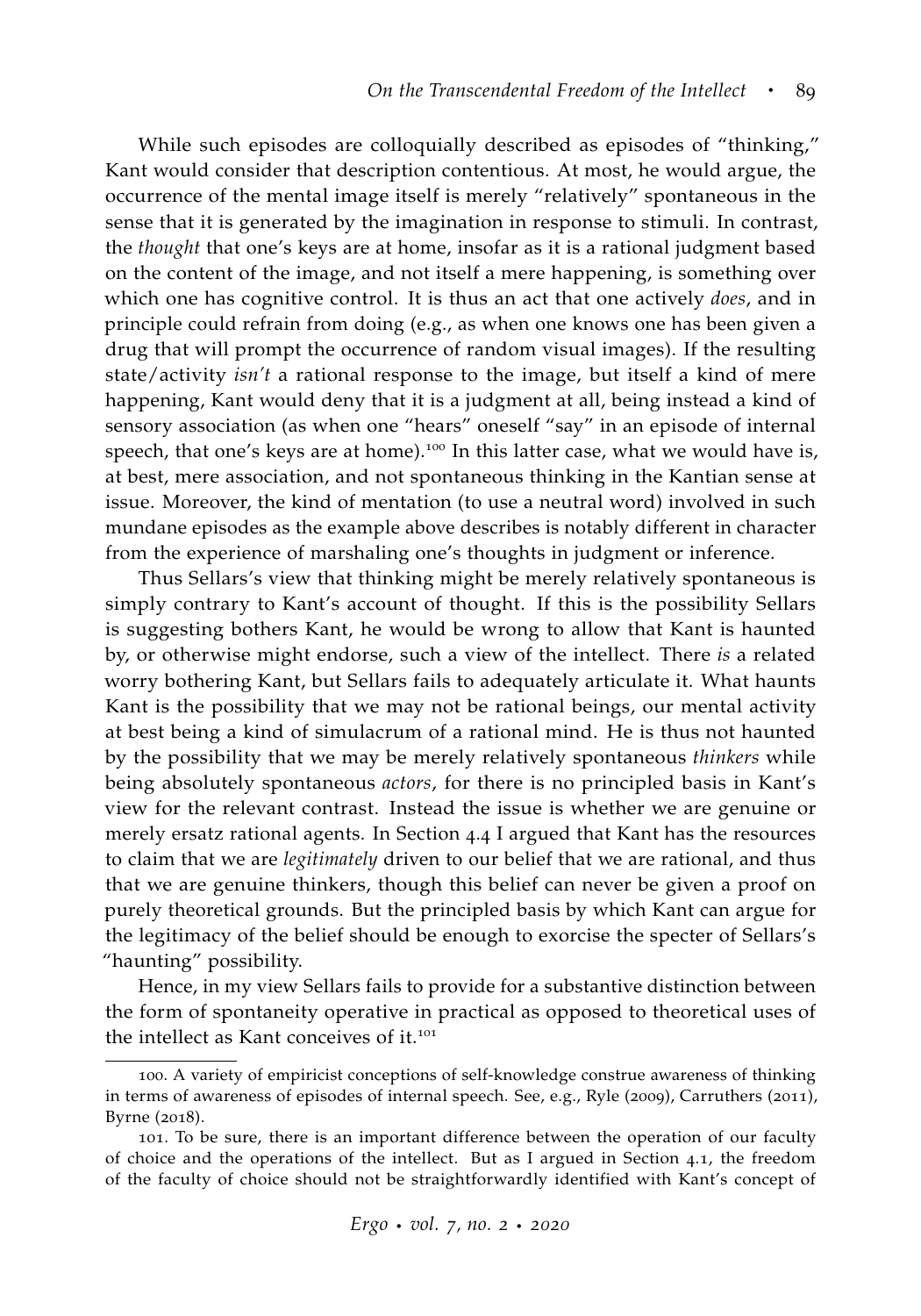#### *5.2. Kant's Change of Strategy*

As noted at the outset of this essay and often discussed in the secondary literature, Kant pursues a strategy for demonstrating our transcendental freedom in the early to mid-1780s that links together theoretical and practical spontaneity. This is reflected in Kant's 1783 *Review* concerning Johann Heinrich Schulz's work on ethics, discussed in Section 4.3. Kant's strategy for proving one's practical freedom through an appeal to the freedom of the intellect is taken to culminate in the *Groundwork III* argument for the autonomy of practical reason.<sup>102</sup> However, Kant subsequently appears to discard this strategy, and perhaps even the entire aim of providing a demonstration of freedom, opting instead for the infamous "fact of reason" argument in the second *Critique*. 103

This raises the following worry: perhaps at one time (e.g., the 1770s) Kant accepted that the intellect is transcendentally free, and pursued a strategy consonant with that position. But at least by the late 1780s his rejection of the strategy linking the theoretical and practical uses of reason might indicate that he no longer endorses the view that the intellect is free, at least in its theoretical use.<sup>104</sup> If that were correct, then either Kant's overall view is incoherent, or I am wrong about the conceptual connections between the nature of the intellectual faculty and freedom.

Against this worry, I argue that Kant maintains his view concerning the free intellect throughout the critical period, but subsequent to the *Groundwork* holds that cognition concerning the free activity of one's faculties can only be supported

104. Ameriks gives perhaps the most sophisticated version of this reading. While I find his discussion important and illuminating, I disagree with Ameriks over the extent to which Kant really wavers in his conception of the free use of the intellectual faculties. In my view this is an unwavering metaphysical commitment of Kant's, which goes back at least to the early 70s, and whose truth is necessary for the success of the entire critical system. To the extent that Kant takes an "elliptical path" to his later critical position, it is one concerning how to best situate the status of ourselves as rational beings within the critical epistemology. I construe the changes in presentation of the argument not so much as a refinement of "relatively crude beliefs" [\(Ameriks](#page-61-20) [2000](#page-61-20)b: 214) about freedom than as a clarification of the commitments of his theory of cognition and the limits of pure self-consciousness's contribution to cognition.

transcendental freedom/absolute spontaneity. So while it is right that there are important differences between the activity of our theoretical as opposed to practical faculties, concerning the issue of transcendental freedom in particular, the nature of their operation is analogous.

<sup>102</sup>. Note that I am not presuming here that Kant's conception of (practical) autonomy is identical to the conception of control I've outlined here, though they must be closely related. However, I am assuming that an agent's will is autonomous in the sense discussed in the *Groundwork* just in case the agent has control of their acts of willing.

<sup>103</sup>. For discussion of these points see [Paton](#page-66-2) ([1947](#page-66-2): 203–206 and chs. 20–24 *passim*), [Henrich](#page-63-16) ([1960](#page-63-16); [1975](#page-63-0)), [Prauss](#page-66-20) ([1983](#page-66-20): ch. C), [Allison](#page-60-1) ([1990](#page-60-1): ch. 12), [Wood](#page-69-2) ([1999](#page-69-2): 171–82), [Ameriks](#page-61-20) ([2000](#page-61-20)b: 191, 209–20; [2003](#page-61-17)a: ch. 6; [2012](#page-61-5): 24–25), [Kosch](#page-64-5) ([2006](#page-64-5): ch. 1), [Guyer](#page-62-21) ([2009](#page-62-21)), [Tenenbaum](#page-68-18) ([2012](#page-68-18)), [Choi](#page-62-22) ([2019](#page-62-22)). As [Ware](#page-68-19) ([2017](#page-68-19): 117–18) notes, Kant's early interpreters did not see him as changing strategy in the second *Critique*.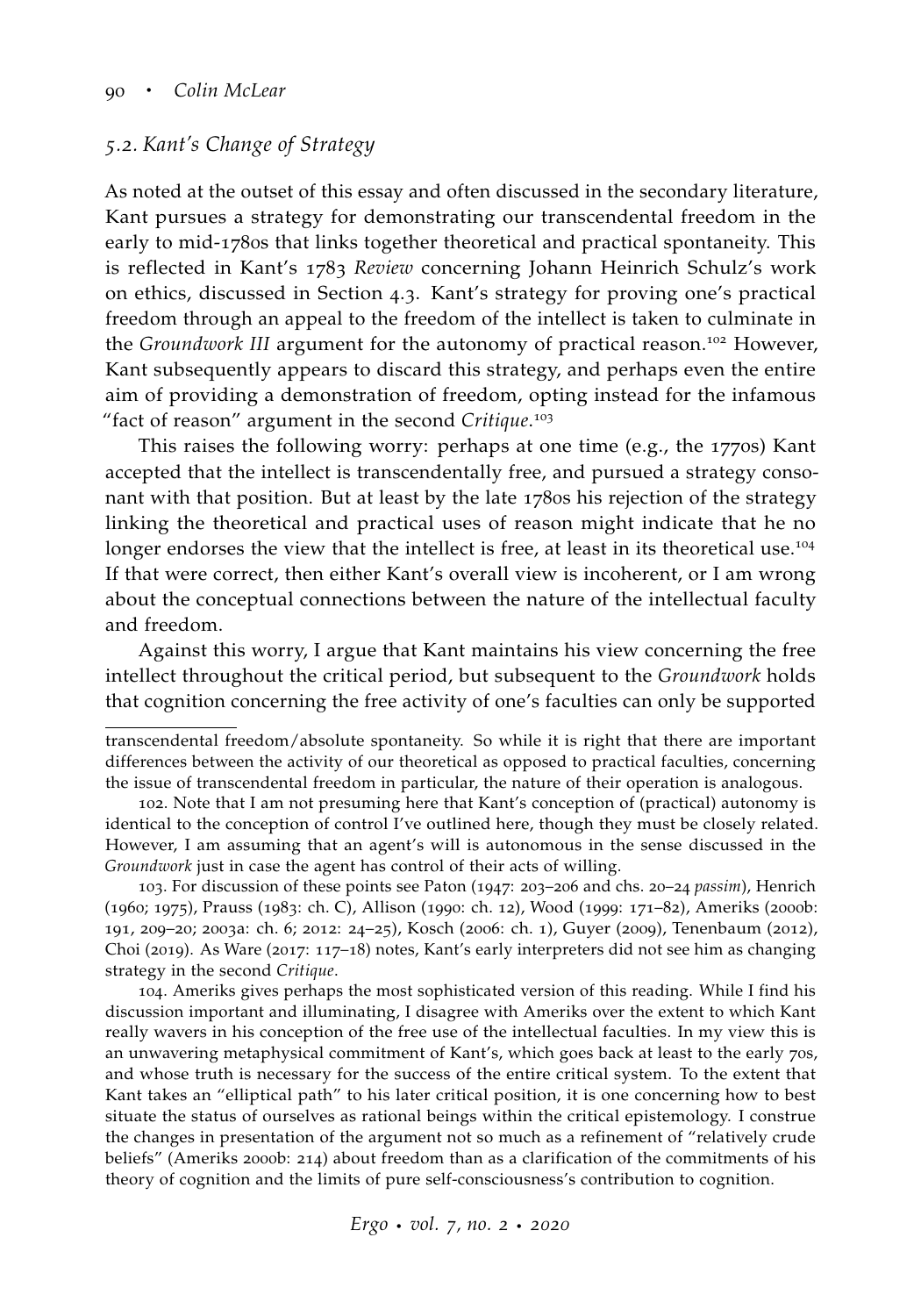by practical as opposed to theoretical grounds. Hence, while Kant's conception of the epistemic grounds for accepting that we have such a free intellectual faculty evolves over the course of the critical period his basic conception of the nature of that faculty does not change. There are three considerations for favoring my preferred interpretation.

First, showing that the activity of the intellect even in its theoretical use, and not just its moral or practical use, presupposes transcendental freedom does not in and of itself provide us with overwhelming justification for holding that we can behave morally. The argument of *Groundwork III* in part consists of a "partners in crime" style argument that reason in its production of ideas necessary for theoretical cognition, exhibits a form of spontaneity that transcends all empirical conditioning. But a committed skeptical naturalist might deny this claim about theoretical reason just as thoroughly as any claim about the freedom of practical reason. It's not clear then, that Kant's argument in *Groundwork III* provides any real traction against a committed skeptical naturalist.<sup>105</sup> Indeed, acknowledgment of this fact all on its own, without requiring a change to Kant's underlying commitments, could have prompted him to change his approach in the second *Critique*, where his appeal to a "fact of reason" seems to be deliberately indifferent to skeptical worries.

Second, even if one accepts that the use of the intellect requires the transcendental freedom of that faculty, this does not show that the freedom of the faculty is such as to be able to determine the subject's power of choice (*Willkür*). For it is one thing to argue that a faculty can determine itself, it is another thing to argue that it can determine another faculty—that a rational law could be a law that governs choice.<sup>106</sup> There is no contradiction in conceiving of a being possessed of an intellectual faculty whose operations satisfy the conditions for transcendental freedom, but which lacks the power to determine its faculty of choice according to reason (e.g., perhaps because its choices can only be sensibly determined, or are wholly lawless). This point becomes especially salient once Kant clearly differentiates between will (practical reason; *Wille*) and choice (*Willkür*).<sup>107</sup>

107. Kant makes explicit the distinction between will and the power of choice in the *Metaphysics of Morals* (Introduction, 6:213), even going so far as to say that the will "cannot be

<sup>105</sup>. For this kind of worry see, e.g., [Paton](#page-66-2) ([1947](#page-66-2): 244).

<sup>106</sup>. Kant makes this point quite clearly in his discussion of incentives in *Religion* 6:26n. [Kitcher](#page-63-1) ([2011](#page-63-1): 246–47) takes Kant's discussion here as proof that theoretical and practical reason are importantly different with regard to freedom. This seems too quick. All the passage shows is that the theoretical use of reason, even if free in the sense for which I've argued, does not dictate how the power of choice is to operate, and in particular, whether it is ultimately inclined by purely intellectual considerations constituting a moral subject's "highest incentive", or heteronomous ones "coming from the objects of inclination". This is consistent with Kant's realization that the freedom of reason is one thing, and the freedom of the power of choice another, and thus the rejection of the strategy outlined in the *Review of Schulz* and *Groundwork III*.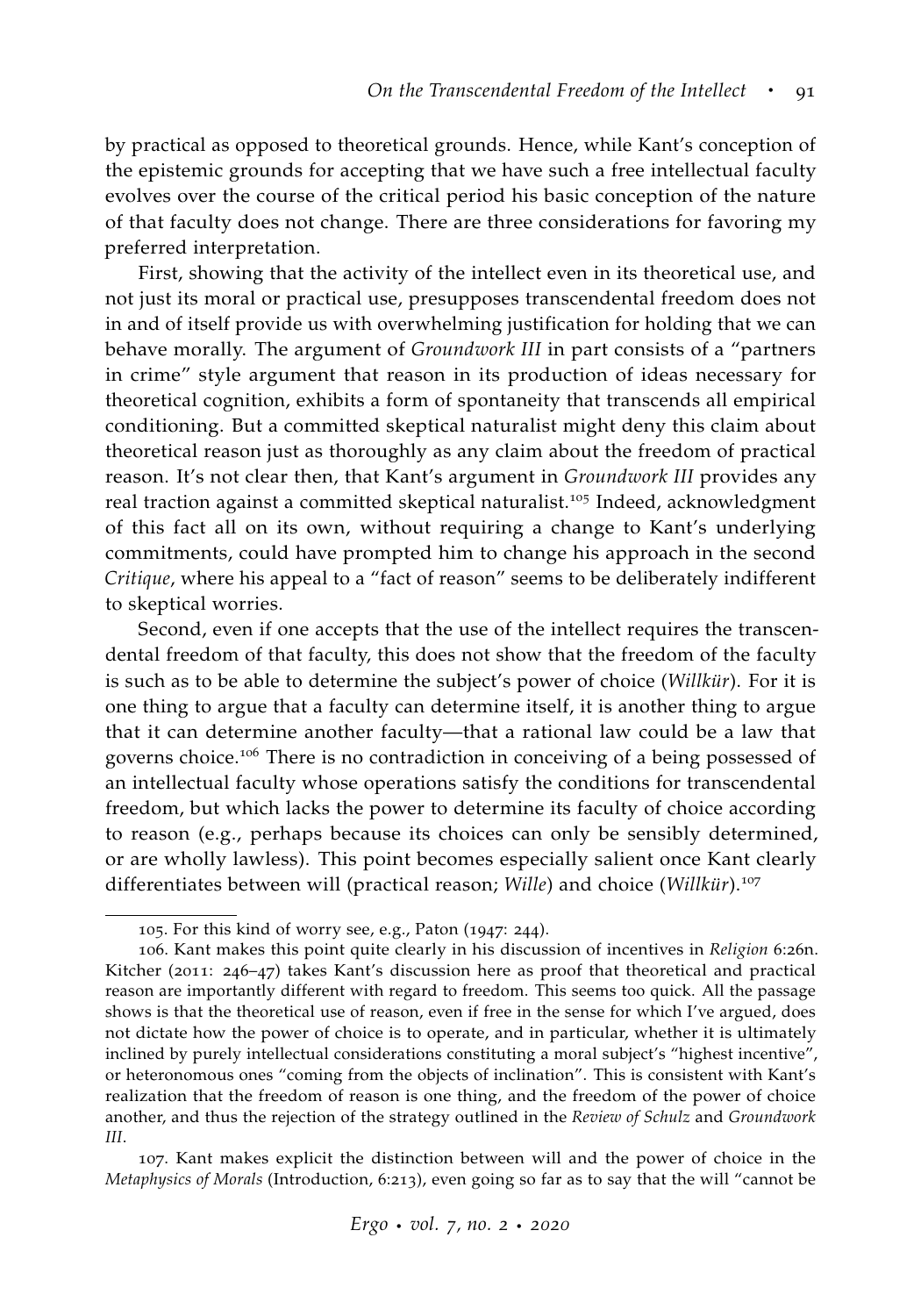Third, since, as I argued in Section 4.4, pure self-consciousness of one's intellectual activity can never rise to cognition proper, any attempt to substantiate (theoretical) cognition or knowledge of one's freedom is going to fail. This means that there can be no demonstration of one's freedom based solely on premises appealing to theoretical grounds.<sup>108</sup>

Thus, insofar as Kant's views in the 70s and the early-to-mid-80s concerning the extent of our theoretical cognition are in flux, he is thereby drawn to a view according to which the conscious awareness in pure apperception that one has of the self and its activity is enough for cognition (e.g., A546-47/B574-75, discussed above). But by the second *Critique* Kant more consistently recognizes that *consciousness* alone cannot provide for the cognition necessary to the pursuit of a demonstration of our freedom.<sup>109</sup> This more consistent position would not require Kant to change his mind concerning the connection between the intellect and transcendental freedom. But it would affect his pursuit of any argumentative strategy concerning the aim of demonstrating our transcendental freedom.

Given the above three points, it is perfectly consistent for Kant to continue to hold in the mid-to-late critical period that the intellect is transcendentally free while coming to see that our status as rational agents cannot ultimately be proven on theoretical grounds, and that a shift to a proof on practical grounds is more consistent with the structure of the critical system as a whole. In this way the

109. Though here one might appeal to Kant's discussion of the "the sole fact of pure reason" announcing "itself as originally lawgiving" (CPrR 5:31). Is there a fact of *theoretical* reason? Why does the issue only come up in the moral setting? Interestingly, in the CPrR Kant both says that it is reason alone from which rules that "contain necessity" can arise (5:20) and that we "can become aware of pure practical laws just as we are aware of pure theoretical principles, by attending to the necessity with which reason prescribes them to us and to the setting aside of all empirical conditions to which reason directs us. The concept of a pure will arises from the first, as consciousness of a pure understanding arises from the latter" (5:30). The "fact of reason" here is a consciousness of the necessity present in the operation of the intellect in *both* its theoretical and practical activity. Nevertheless, if cognition is to be had here it is still only *practical* cognition, for it is based only on the consciousness of a faculty insofar as it is called to use, and not in and of itself, as would be required in a theoretical proof of reason's freedom.

*Ergo* · *vol. <sup>7</sup>, no. <sup>2</sup>* · *2020*

called free or unfree. . . . Only *choice* can therefore be called *free*" (6:226). For discussion see [Beck](#page-61-2) ([1987](#page-61-2)), [Hudson](#page-63-17) ([1991](#page-63-17)), [Kosch](#page-64-5) ([2006](#page-64-5): 60–61).

<sup>108</sup>. Alternatively, one might argue that Kant consistently distinguishes between a wider and a narrower sense of "cognition" such that he can consistently deny that theoretical cognition of the free intellect is possible in its narrow sense (what I have here called "cognition in its proper sense") while asserting the possibility of its cognition in the broad sense. See [Keller](#page-63-18) ([1998](#page-63-18): 157), [Kohl](#page-64-20) [\(in press\)](#page-64-20) for defense of this kind of position. As far as I can tell such an argument is compatible with the position I defend here, though I take the central issue to concern not so much the verbal issue of whether there is a use of "cognition" in which one can cognize spontaneity, but rather whether our representation of the spontaneity of the intellect could ever satisfy all three of the conditions (viz. consciousness, truth-aptness, and real possibility) that I discussed above, the joint satisfaction of which Kant typically describes as cognition in its "proper" sense.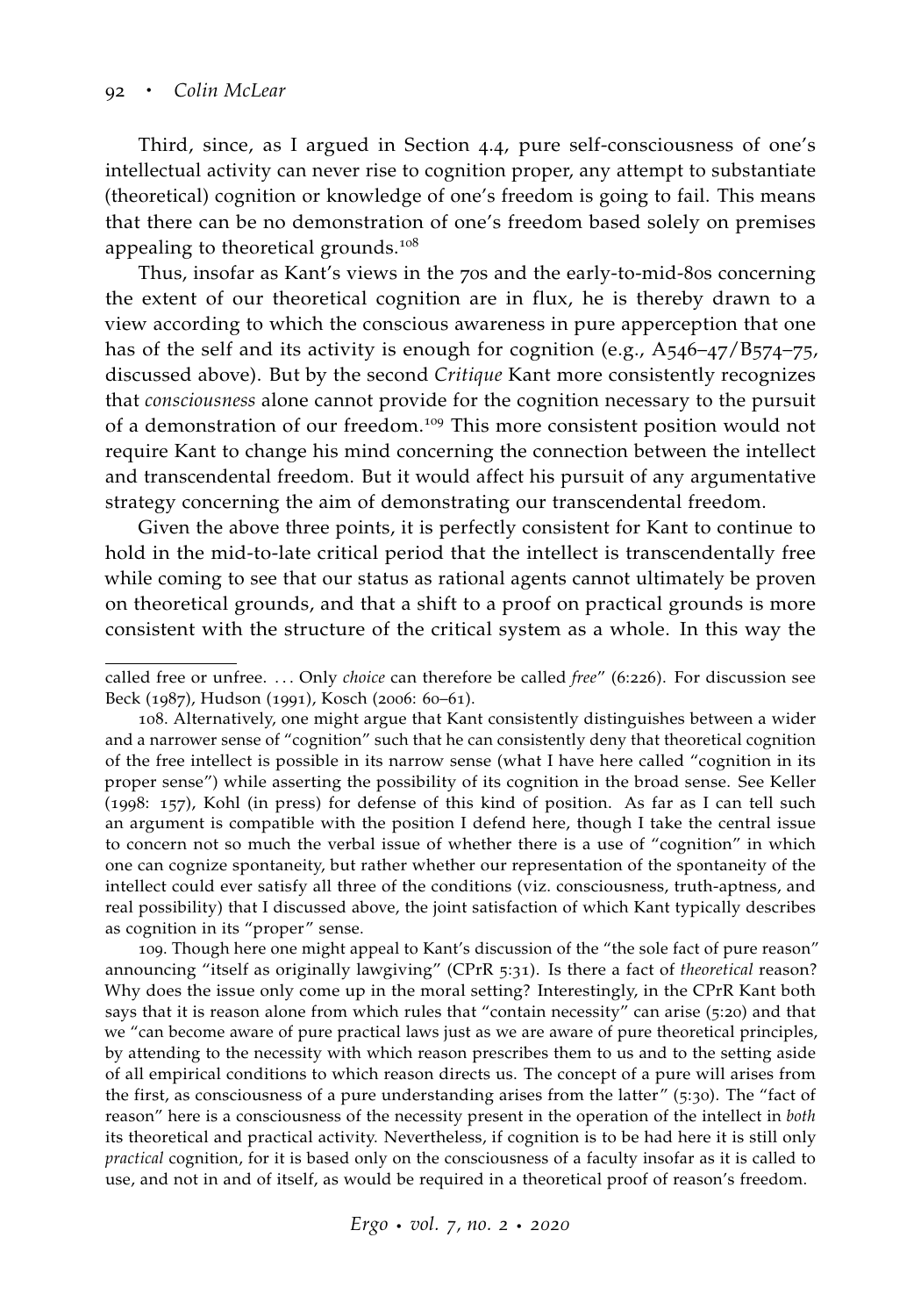four arguments we've considered in Section 4 all outline the contours of a theory of rational activity without, on theoretical grounds, establishing that the human being satisfies such conditions. It is notable though that there do not seem to be considerations for showing that the human being *cannot* satisfy such conditions either.

#### **6. Conclusion**

In summary, Kant regards an act as the result of a substance exercising its causal powers according to specific laws. The intellect, as constituted by a specific set of causal powers, is thus a faculty for acting in specific ways, governed by intellectual laws, both practical and theoretical. The causality of intellectual acts differs from those of receptive acts of sensibility in the manner in which they incorporate their determining grounds, and thus are under the agent's control. The existence or nature of the determining ground of the act of a receptive capacity, which is not under the control of the agent, is independent of any exercise of that capacity. This is not the case for the spontaneous acts of the intellect. The causality of such intellectual acts includes not only instances of willing or intending, but also exercises of attention, the formation of concepts, the occurrence of judgments, the making of inferences, and the adoption or revision of one's doxastic attitudes. Such acts are transcendentally free in the sense that the agent is the causally ultimate source of the actions, and her acts are not themselves determined by any factors beyond her control. Since the temporal causality of (phenomenal) nature is incompatible with the causal ultimacy and control of such acts, the status of intellectual acts as *rational*—that is, as occurring due to specific and distinctive laws—depends on the possibility of a non-natural (i.e., noumenal) causality.

Focusing primarily on the theoretical use of the intellect, I discussed four arguments elucidating the sense in which the intellect is transcendentally free. I argued that, for Kant, the imputation of intellectual acts, and thus the possibility of making "ought" judgments concerning what an agent should, for example, believe or infer, depends on the transcendentally free status of such acts. I then argued that transcendental freedom is assumed in any act of reasoning, since even cognitively basic acts—for example, the recognition of inferential connections between the content of one's representations—depends on a "taking" condition on reasoning that is incompatible with such taking being a product of a merely natural causality, and thus depends on reasoning being something under the subject's control. I subsequently argued that the plausibility of the claim that reasoning requires control over one's acts of reasoning is based on Kant's position regarding the constitutive (causal) laws of a faculty's activity. Finally, I argued that Kant adduces evidence for the existence in human beings of such causally operative rational faculties in the form of the "pure" self-consciousness one has of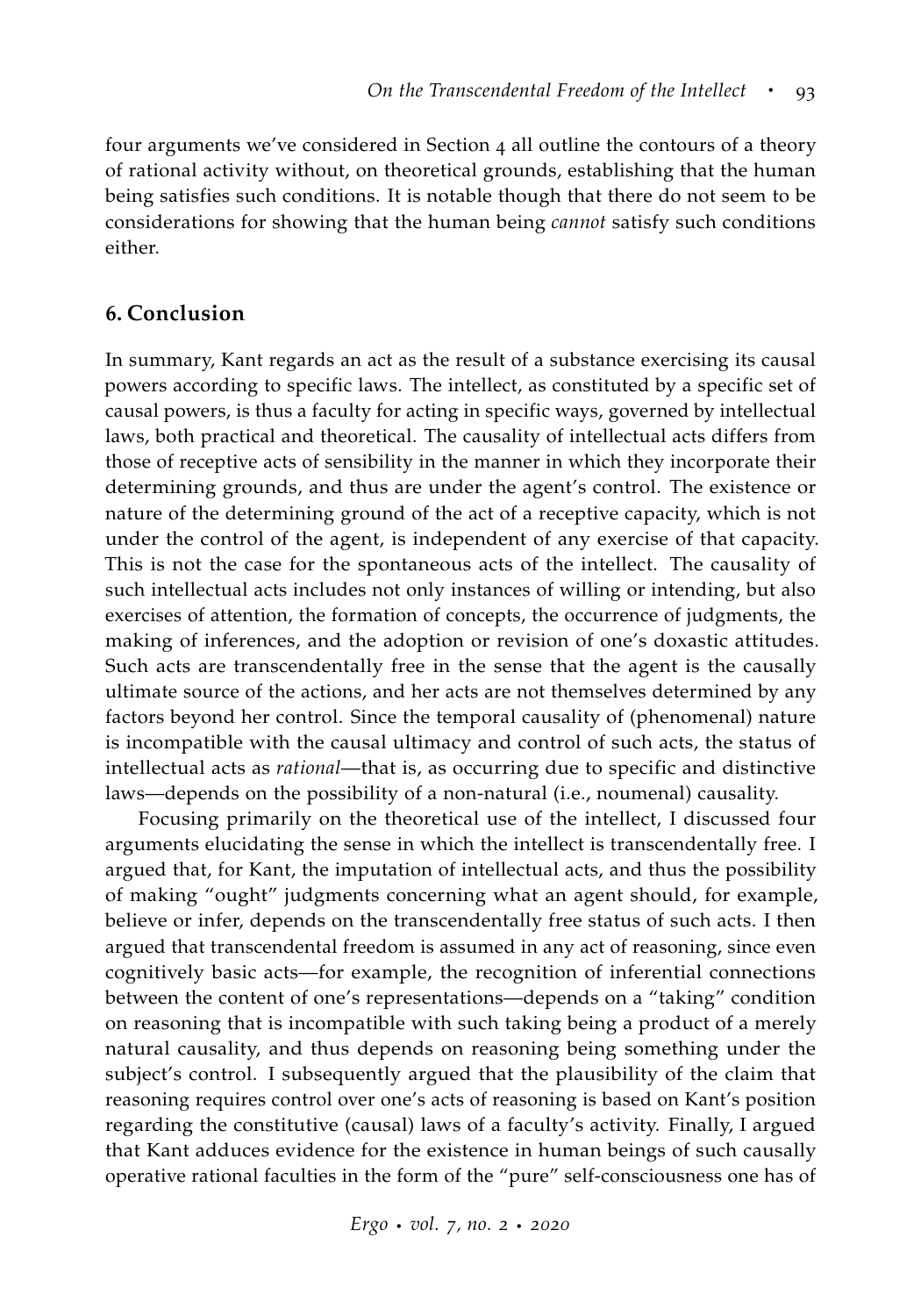one's intellectual activity in first-person judgment or reasoning. In such cases one is conscious that it is oneself that brings about one's thoughts and not some other force or cause acting through one. However, due to Kant's restricted conception of proper cognition, the "pure" first-personal consciousness of one's intellectual activity is insufficient for cognition and thus ultimately for positive theoretical knowledge that one is, in fact, transcendentally free. But the claim that one can rationally act (at least sometimes), is something which one can legitimately believe, and thus does lend Kant some support for his other positions.

I thus hope to have elucidated the deep parallel between the rational activity of the intellect in its theoretical use and the rational will's practical activity in the formation of intentions to act. Proper appreciation of the way in which the concepts <substance>, <act>, <capacity>, <cause>, <freedom>, and <law> are intertwined show how deeply Kant is committed to a connection between freedom and rational activity. Though Kant's writings on normativity and freedom focus primarily on morality, as the human being's "highest end" (A801/B829), the activity of the intellect in its entirety, and not just with regard to moral action, must be the result of the agent's exercising cognitive control in expressing her power of absolute spontaneity, a power governed by constitutive laws distinct from those that govern phenomenal nature. There is, to be sure, much more that must be said regarding this view of rational agency. For example, is there the equivalent of one's moral character (*Gesinnung*) for the theoretical use of the intellect? Are there virtues and vices distinctive of the theoretical exercise of the intellectual faculty, or is there perhaps merely a broader notion of cognitive virtue of which the practical and theoretical are species?<sup>110</sup>

Whatever the ultimate answers are to these questions, if the account that I have proposed is correct, then the activity of the Kantian rational agent is much more unified than might at first appear, especially given Kant's tendency to focus on the differences between the practical and theoretical uses of our rational powers. The same basic set of conditions constituting the agent's control in exercising her power of spontaneity, and the connections between such control and the imputability of action, hold for the theoretical exercise of the intellect just as for the practical. For Kant, the exercise of one's rational capacities generally, and not just the rational exercise of one's will, thereby demonstrates a form of cognitive control, and thus requires the exercise of one's transcendental freedom.

## **Acknowledgments**

This paper benefitted from a variety of input and advice. Special thanks to Derk Pereboom, from whose views over the years I've benefitted immensely. Thanks to

<sup>110</sup>. For discussion of these and related issues see [Cohen](#page-62-9) ([2014](#page-62-9): chs. 4–5), [Merritt](#page-65-1) ([2018](#page-65-1)).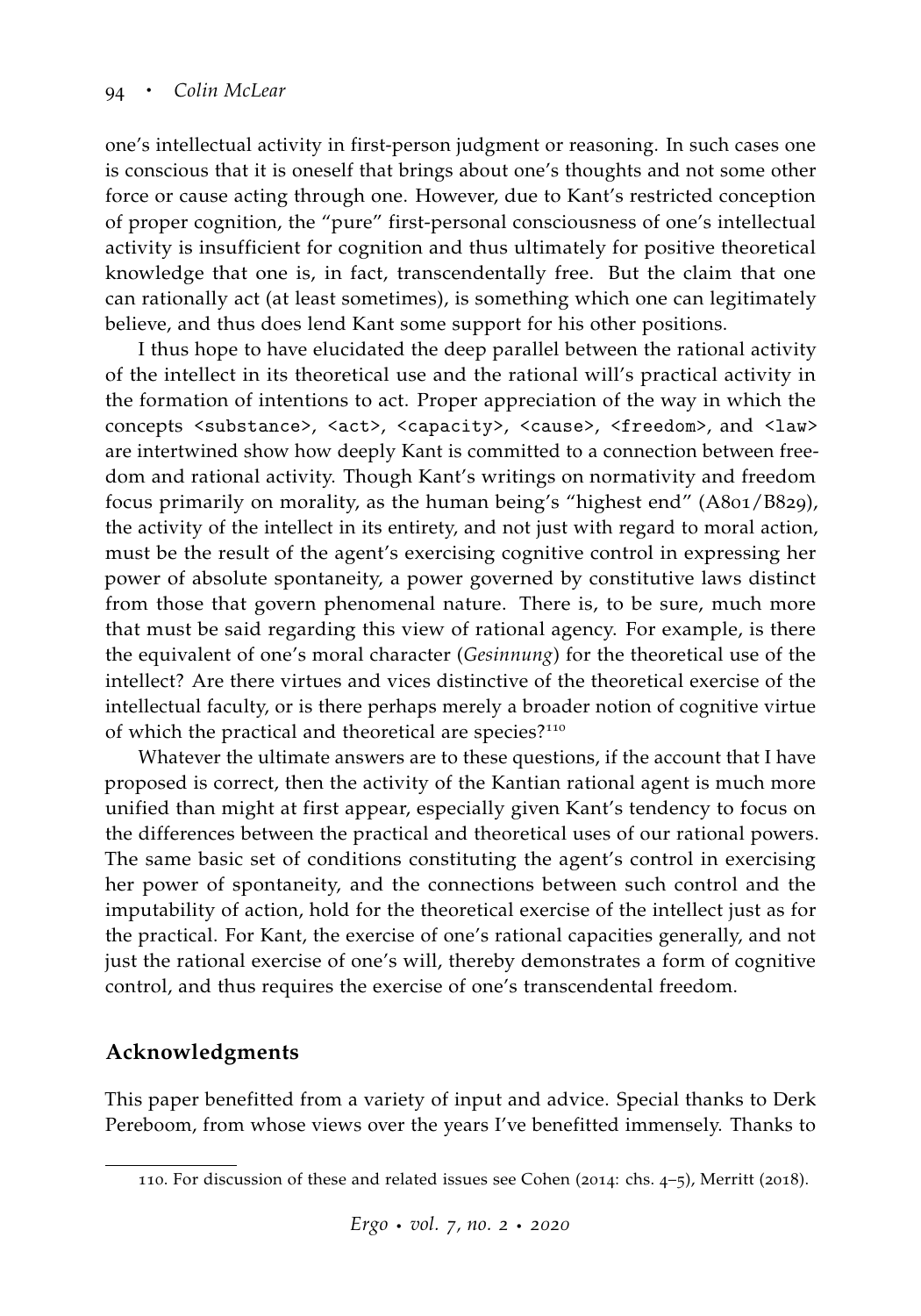audience members at the 2018 Pacific APA, the University of Nebraska–Omaha, and Peking University for lively and helpful discussion. Thanks also to Yoon Choi, Andrew Roche, Karl Schafer, Eric Watkins, and two anonymous referees for this journal for extensive and helpful comments.

## **Translations & Abbreviations**

Quotations from Kant's work are from the *Akademie Ausgabe*, with the first *Critique* cited by the standard A/B edition pagination, and the other works by volume and page. Where available, translations follow the Cambridge editions of the Works of Immanuel Kant, general editors Paul Guyer and Allen Wood. References to specific texts are abbreviated as follows:

An: *Anthropology from a Pragmatic Point of View* C: *Correspondence* CF: *Conflict of the Faculties* CPJ: *Critique of the Power of Judgment* CPR: *Critique of Pure Reason* CPrR: *Critique of Practical Reason* G: *Groundwork for the Metaphysics of Morals* JL: *Jäsche Logic* MM: *Metaphysics of Morals* NE: *A New Elucidation of the First Principles of Metaphysical Cognition* Pr: *Prolegomena to Any Future Metaphysics* Refl: *Notes and Fragments* Rel: *Religion within the Boundaries of Reason Alone*

## **References**

- <span id="page-60-4"></span>Adams, Robert Merrihew (1994). *Leibniz: Determinist, Theist, Idealist*. Oxford University Press.
- <span id="page-60-3"></span>Allais, Lucy (2015). *Manifest Reality: Kant's Idealism and His Realism.* Oxford University Press.
- <span id="page-60-5"></span>Allison, Henry E. (1973). *The Kant-Eberhard Controversy*. The Johns Hopkins University Press.
- <span id="page-60-1"></span>Allison, Henry E. (1990). *Kant's Theory of Freedom*. Cambridge University Press.
- <span id="page-60-2"></span>Allison, Henry E. (1996a). Autonomy and Spontaneity in Kant's Conception of the Self. In *Idealism and Freedom: Essays on Kant's Theoretical and Practical Philosophy* (129–142). Cambridge University Press.
- <span id="page-60-0"></span>Allison, Henry E. (1996b). *Idealism and Freedom: Essays on Kant's Theoretical and Practical Philosophy*. Cambridge University Press.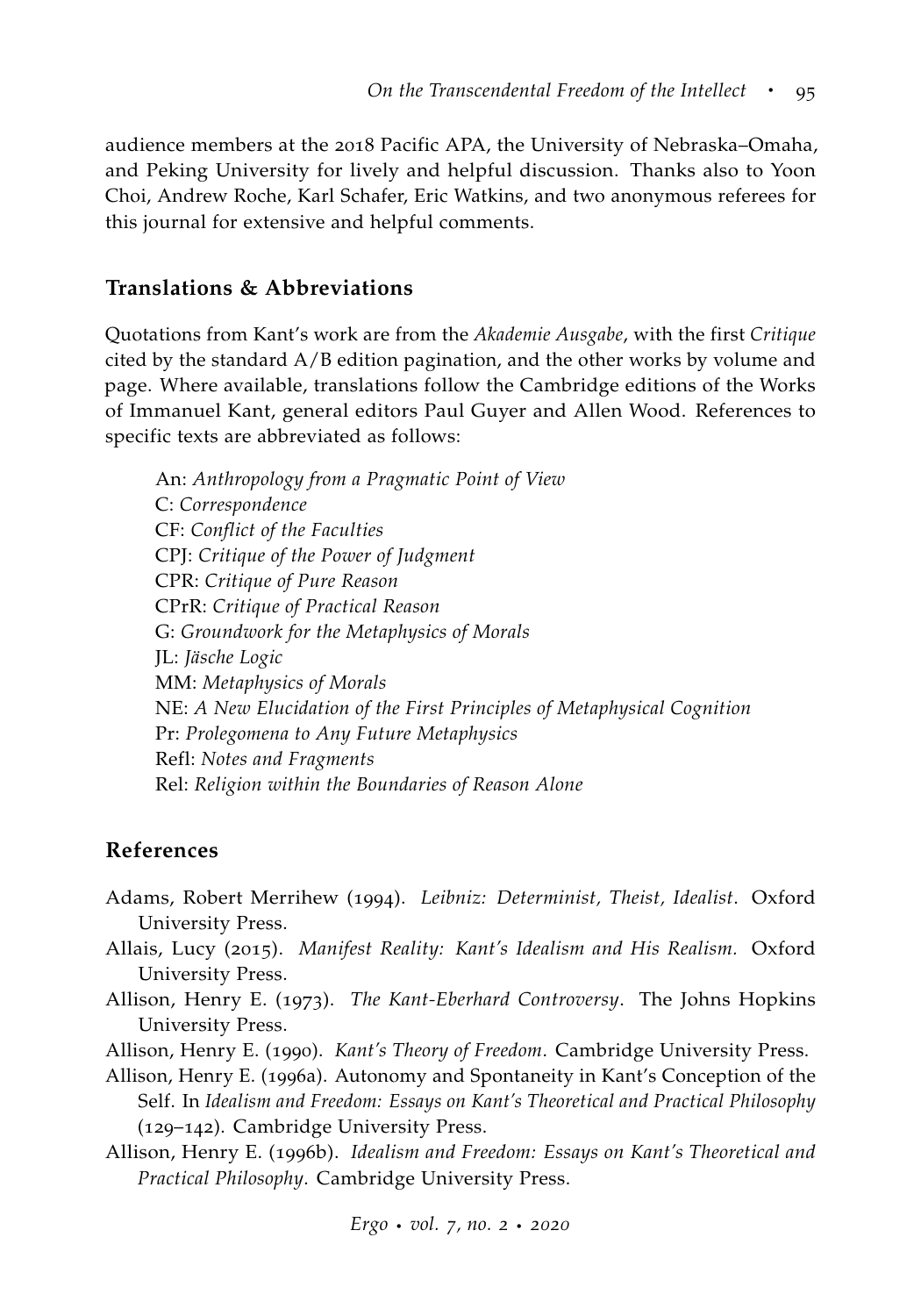- <span id="page-61-8"></span>Allison, Henry E. (1996c). Kant's Refutation of Materialism. In *Idealism and Freedom: Essays on Kant's Theoretical and Practical Philosophy* (92–106). Cambridge University Press.
- <span id="page-61-3"></span>Allison, Henry E. (2004). *Kant's Transcendental Idealism: Revised and Enlarged*. Yale University Press.
- <span id="page-61-16"></span>Allison, Henry E. (2006). Kant on Freedom of the Will. In Paul Guyer (Ed.), *The Cambridge Companion to Kant and Modern Philosophy* (381–415). Cambridge University Press.
- <span id="page-61-11"></span>Alston, William P. (1988). The Deontological Conception of Epistemic Justification. *Philosophical Perspectives*, *2*, 257–299.
- <span id="page-61-6"></span>Ameriks, Karl (1992). Kant and Hegel on Freedom: Two New Interpretations. *Inquiry*, *35*(2), 219–232.
- <span id="page-61-9"></span>Ameriks, Karl (2000a). *Kant and the Fate of Autonomy: Problems in the Appropriation of the Critical Philosophy*. Cambridge University Press.
- <span id="page-61-20"></span>Ameriks, Karl (2000b). *Kant's Theory of Mind: An Analysis of the Paralogisms of Pure Reason*. Oxford University Press.
- <span id="page-61-17"></span><span id="page-61-10"></span>Ameriks, Karl (2003a). *Interpreting Kant's Critiques*. Oxford University Press.
- Ameriks, Karl (2003b). Kant's Deduction of Freedom and Morality. In *Interpreting Kant's Critiques* (161–192). Oxford University Press.
- <span id="page-61-5"></span>Ameriks, Karl (2012). *Kant's Elliptical Path*. Clarendon Press.
- <span id="page-61-19"></span>Bayne, Tim (2004). Self-Consciousness and the Unity of Consciousness. *The Monist*, *87*(2), 219–236.
- <span id="page-61-2"></span>Beck, Lewis White (1987). Five Concepts of Freedom in Kant. In Jan T. J. Srzednicki (Ed.), *Stephan Körner – Philosophical Analysis and Reconstruction* (35–51). Springer.
- <span id="page-61-12"></span>Bermúdez, José Luis (2005). *Philosophy of Psychology: A Contemporary Introduction*. Routledge.
- <span id="page-61-0"></span>Bilgrami, Akeel (2006). *Self-Knowledge and Resentment*. Harvard University Press.
- <span id="page-61-4"></span>Bird, Graham (2006). *The Revolutionary Kant: A Commentary on the Critique of Pure Reason*. Open Court.
- <span id="page-61-13"></span>Boghossian, Paul (2014). What Is Inference. *Philosophical Studies*, *169*(1), 1–18.
- <span id="page-61-1"></span>Boyle, Matthew (2009). Active Belief. *Canadian Journal of Philosophy*, *39*(sup1), 119– 147.
- <span id="page-61-7"></span>Brewer, Kimberly and Eric Watkins (2012). A Difficulty Still Awaits: Kant, Spinoza, and the Threat of Theological Determinism. *Kant-Studien*, *103*(2), 163–187.
- <span id="page-61-14"></span>Broome, John (2013). *Rationality through Reasoning*. Wiley Blackwell.
- <span id="page-61-15"></span>Broome, John (2014). Comments on Boghossian. *Philosophical Studies*, *169*(1), 19– 25.
- <span id="page-61-18"></span>Butts, Robert E. (1997). Kant's Dialectic and the Logic of Illusion. In Patricia A. Easton (Ed.), *Logic and the Workings of the Mind: The Logic of Ideas and Faculty Psychology in Early Modern Philosophy* (307–317). Ridgeview.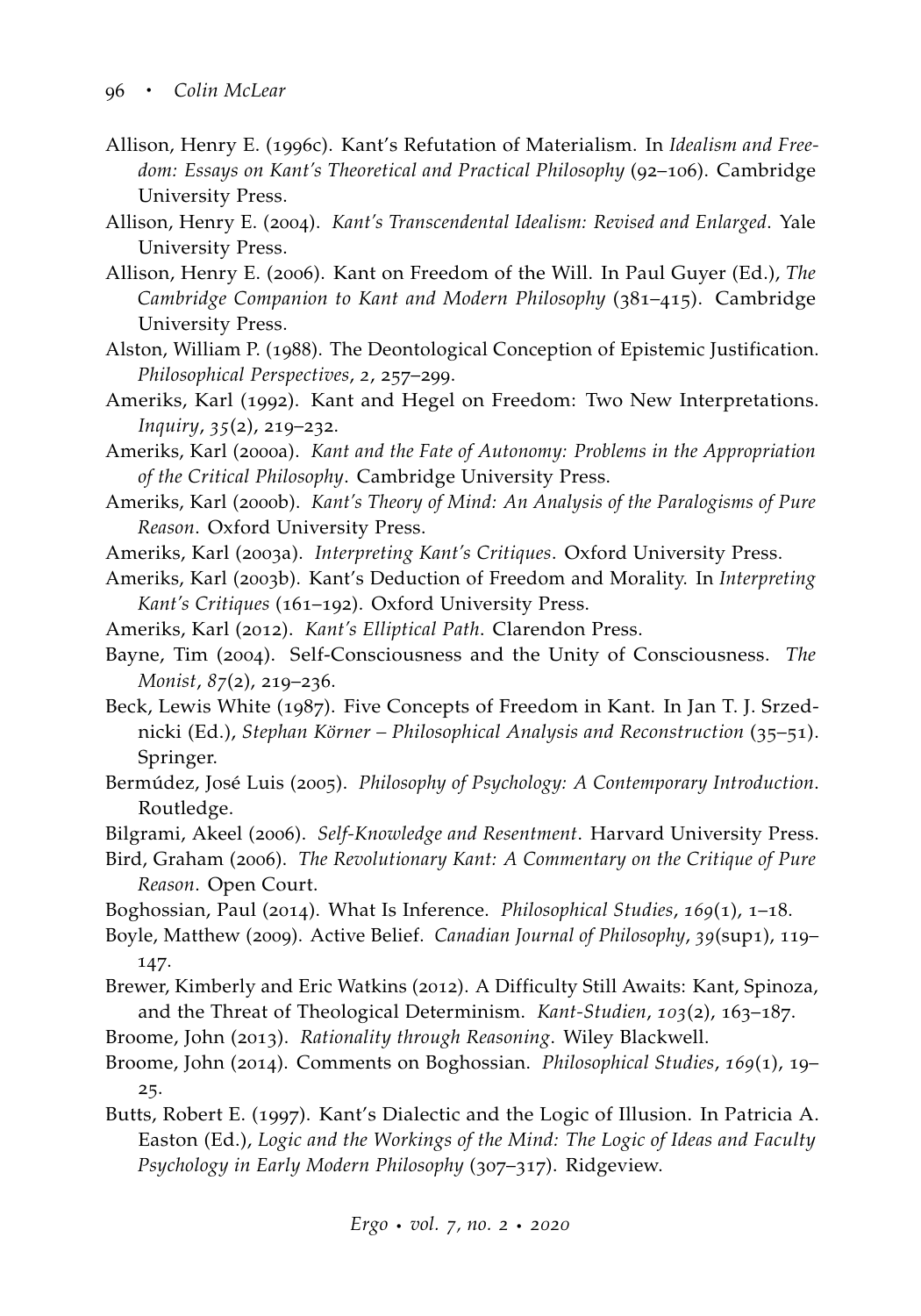- <span id="page-62-19"></span>Byrne, Alex (2018). *Transparency and Self-Knowledge*. Oxford University Press.
- <span id="page-62-4"></span>Carnois, Bernard (1987). *The Coherence of Kant's Doctrine of Freedom*. University of Chicago Press.
- <span id="page-62-18"></span>Carruthers, Peter (2011). *The Opacity of Mind: An Integrative Theory of Self-Knowledge*. Oxford University Press.
- <span id="page-62-1"></span>Chignell, Andrew (2007a). Belief in Kant. *The Philosophical Review*, *116*(3), 323–360.
- <span id="page-62-2"></span>Chignell, Andrew (2007b). Kant's Concepts of Justification. *Noûs*, *41*(1), 33–63.
- <span id="page-62-20"></span>Chignell, Andrew (2014). Modal Motivations for Noumenal Ignorance: Knowledge, Cognition, and Coherence. *Kant-Studien*, *105*(4), 573–597.
- <span id="page-62-22"></span>Choi, Yoon (2019). Spontaneity and Self-Consciousness in the Groundwork and the B-Critique. *Canadian Journal of Philosophy*, *49*(7), 936–955.
- <span id="page-62-8"></span>Cohen, Alix (2013). Kant on Doxastic Voluntarism and Its Implications for Epistemic Responsibility. *Kant Yearbook*, *5*(1), 33–50.
- <span id="page-62-9"></span>Cohen, Alix (2014). Kant on the Ethics of Belief. *Proceedings of the Aristotelian Society*, *114*(3 pt 3), 317–334.
- <span id="page-62-16"></span>Coliva, Annalisa (2002). Thought Insertion and Immunity to Error Through Misidentification. *Philosophy, Psychiatry, & Psychology*, *9*(1), 27–34.
- <span id="page-62-14"></span>Conant, James (1992). The Search for Logically Alien Thought: Descartes, Kant, Frege, and the Tractatus. *Philosophical Topics*, *20*(1), 115–180.
- <span id="page-62-7"></span>Dennett, Daniel C. (1969). *Content and Consciousness*. Routledge & Kegan Paul.
- <span id="page-62-17"></span>Duncan, Matt (2019). The Self Shows Up in Experience. *Review of Philosophy and Psychology*, *10*(2), 299–318.
- <span id="page-62-12"></span>Dyck, Corey W. (2014). *Kant and Rational Psychology*. Oxford University Press.
- <span id="page-62-10"></span>Engstrom, Stephen (1993). Allison on Rational Agency. *Inquiry*, *36*(4), 405–418.
- <span id="page-62-6"></span>Engstrom, Stephen (2006). Understanding and Sensibility. *Inquiry*, *49*(1), 2–25.
- <span id="page-62-3"></span>Engstrom, Stephen (2009). *The Form of Practical Knowledge*. Harvard University Press.
- <span id="page-62-0"></span>Frierson, Patrick R. (2014). *Kant's Empirical Psychology*. Cambridge University Press.
- <span id="page-62-15"></span>Gallagher, Shaun (2000). Self-Reference and Schizophrenia: A Cognitive Model of Immunity to Error Through Misidentification. In Dan Zahavi (Ed.), *Exploring the Self: Philosophical and Psychopathological Perspectives on Self-Experience* (203– 241). Benjamins.
- <span id="page-62-13"></span>Grier, Michelle (2001). *Kant's Doctrine of Transcendental Illusion*. Cambridge University Press.
- <span id="page-62-11"></span>Grüne, Stefanie (2009). *Blinde Anschauung*. Vittorio Klostermann.
- <span id="page-62-5"></span>Guyer, Paul (1987). *Kant and the Claims of Knowledge*. Cambridge University Press.
- <span id="page-62-21"></span>Guyer, Paul (2009). Problems with Freedom: Kant's Argument in Groundwork III and Its Subsequent Emendations. In Jens Timmermann (Ed.), *Kant's Groundwork of the Metaphysics of Morals: A Critical Guide* (176–202). Cambridge University Press.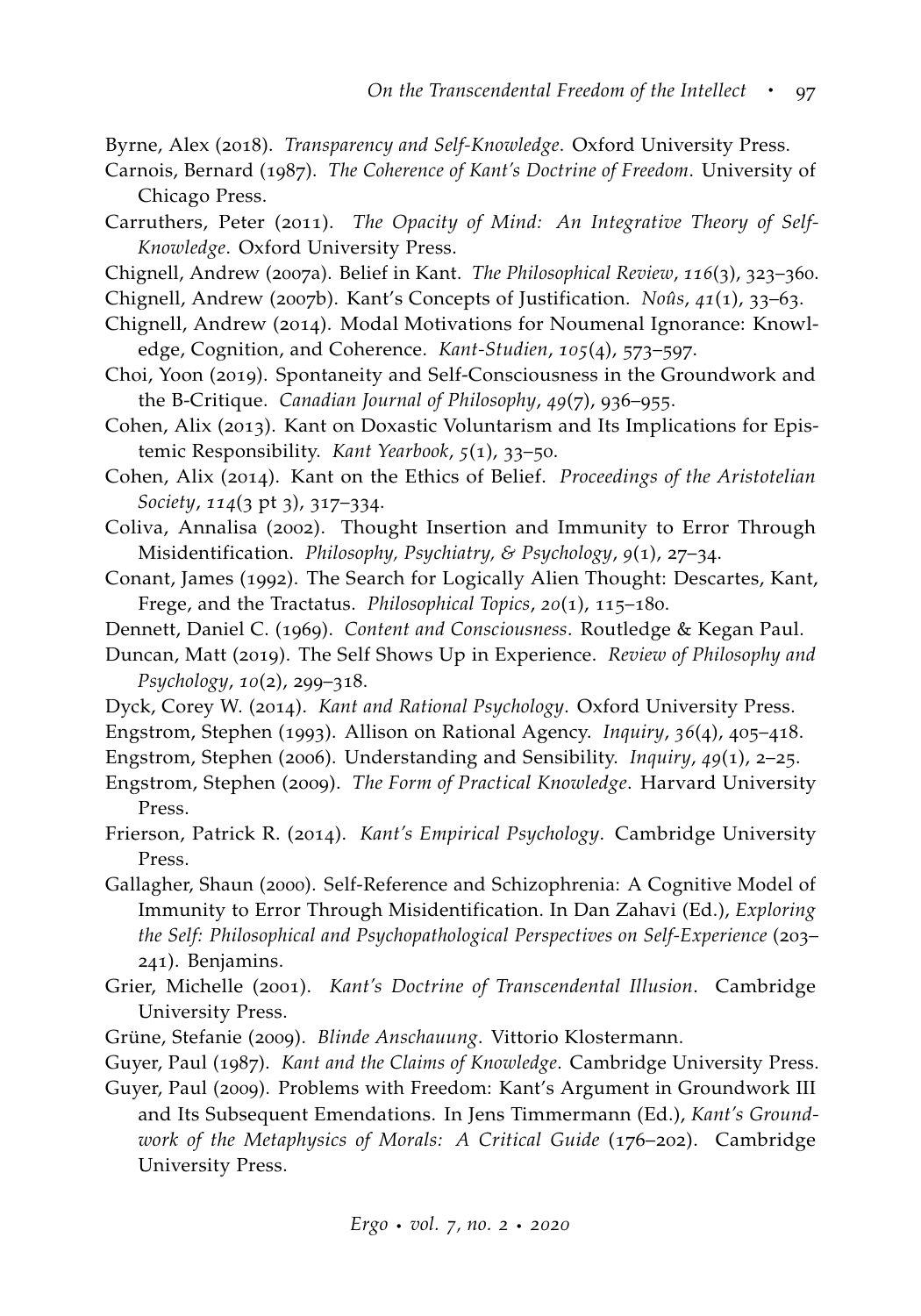- <span id="page-63-8"></span>Hartz, Glenn A. and Jan A. Cover (1988). Space and Time in the Leibnizian Metaphysic. *Noûs*, *22*(4), 493–519.
- <span id="page-63-7"></span>Hasker, William (1973). The Transcendental Refutation of Determinism. *The Southern Journal of Philosophy*, *11*(3), 175–183.
- <span id="page-63-14"></span>Heis, Jeremy (2013). The Priority Principle from Kant to Frege. *Noûs*, *48*(2), 268– 297.
- <span id="page-63-16"></span>Henrich, Dieter (1960). Der Begriff der sittlichen Einsicht und Kants Lehre vom Faktum der Vernunft. In Dieter Henrich, W Schulz, and K-H Volkmann-Schluck (Eds.), *Die Gegenwart der Griechen im neueren Denken: Festschrift für Hans-Georg Gadamer zum 60. Geburtstag* (77–115). Mohr.
- <span id="page-63-0"></span>Henrich, Dieter (1975). Die Deduktion des Sittengesetzes: Über die Gründe der Dunkelheit des letzten Abschnittes von Kants, Grundlegung zur Metaphysik der Sitten. In Alexander Schwan (Ed.), *Denken im Schatten des Nihilismus. Festchrift für Wilhelm Weischedel* (55–112). Wissenschaftliche Buchgesellschaft.
- <span id="page-63-5"></span>Hogan, Desmond (2009). How to Know Unknowable Things in Themselves. *Noûs*, *43*(1), 49–63.
- <span id="page-63-3"></span>Hogan, Desmond (2014). Kant on Foreknowledge of Contingent Truths. *Res Philosophica*, *91*(1), 47–70.
- <span id="page-63-17"></span>Hudson, Hud (1991). Wille, Willkür, and the Imputability of Immoral Actions. *Kant-Studien*, *82*(2), 179–196.
- <span id="page-63-9"></span>Jauernig, Anja (2010). Disentangling Leibniz's Views on Relations and Extrinsic Denominations. *Journal of the History of Philosophy*, *48*(2), 171–205.
- <span id="page-63-11"></span>Johnson, Robert N. (2009). The Moral Law as Causal Law. In Jens Timmermann (Ed.), *Kant's Groundwork of the Metaphysics of Morals: A Critical Guide* (82–101). Cambridge University Press.
- <span id="page-63-12"></span>Jorati, Julia (2015a). Leibniz on Causation – Part 1. *Philosophy Compass*, *10*(6), 389– 397.
- <span id="page-63-13"></span>Jorati, Julia (2015b). Leibniz on Causation – Part 2. *Philosophy Compass*, *10*(6), 398– 405.
- <span id="page-63-10"></span>Jorati, Julia (2017). *Leibniz on Causation and Agency*. Cambridge University Press.
- <span id="page-63-6"></span>Jordan, James N. (1969). Determinism's Dilemma. *The Review of Metaphysics*, *23*(1), 48–66.
- <span id="page-63-15"></span>Kain, Patrick (2010). Practical Cognition, Intuition, and the Fact of Reason. In Benjamin Lipscomb and James Krueger (Eds.), *Kant's Moral Metaphysics: God, Freedom, and Immortality* (211–230). De Gruyter.
- <span id="page-63-4"></span>Kain, Patrick (in press). The Development of Kant's Conception of Divine Freedom. In Brandon C. Look (Ed.), *Leibniz and Kant*. Oxford University Press.
- <span id="page-63-18"></span>Keller, Pierre (1998). *Kant and the Demands of Self-Consciousness*. Cambridge University Press.
- <span id="page-63-2"></span><span id="page-63-1"></span>Kitcher, Patricia (1990). *Kant's Transcendental Psychology*. Oxford University Press. Kitcher, Patricia (2011). *Kant's Thinker*. Oxford University Press.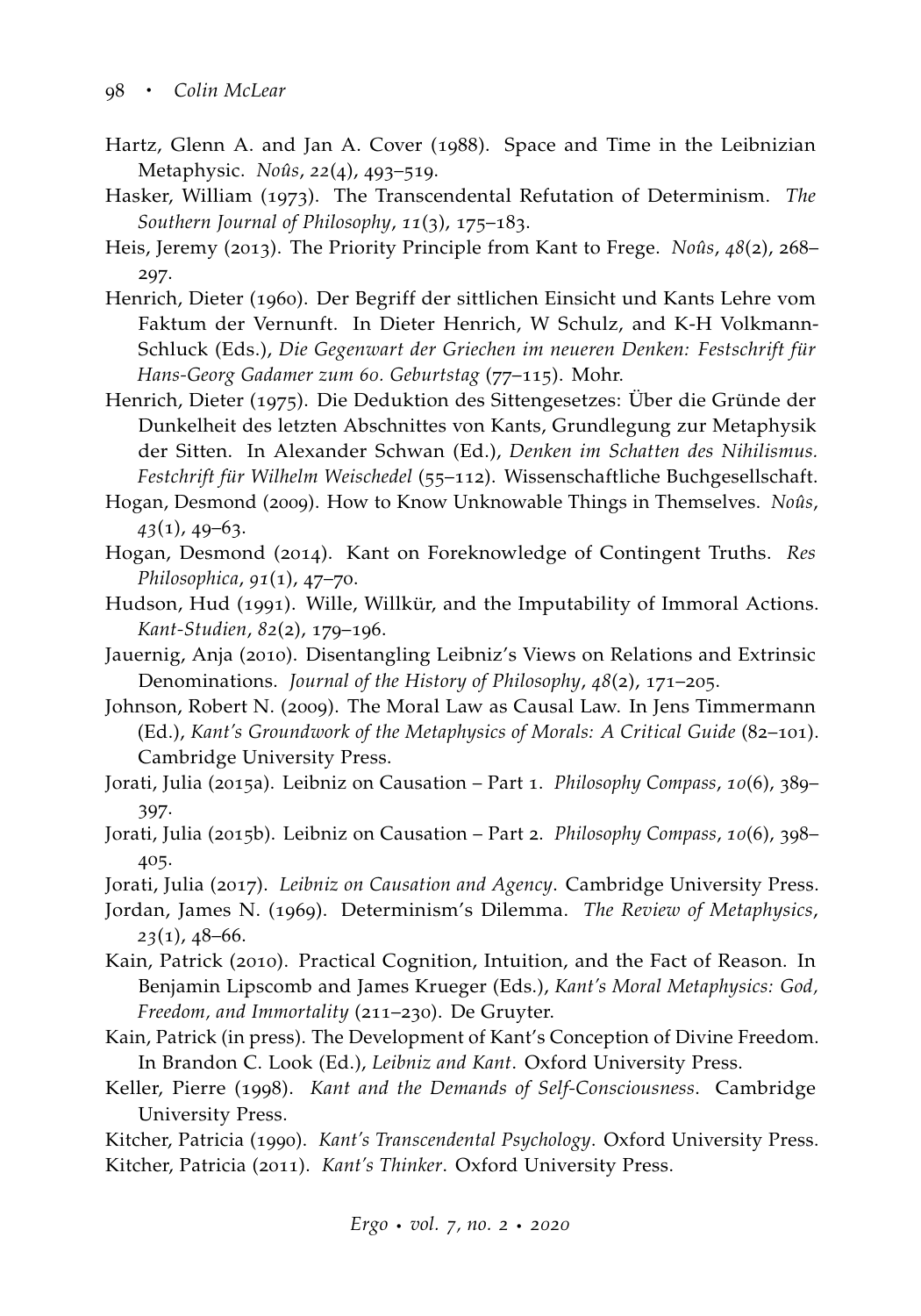<span id="page-64-8"></span>Kitcher, Patricia (2014). Replies. *Kantian Review*, *19*(1), 149–159.

- <span id="page-64-17"></span>Klemme, Heiner F. (1999). Kants Wende zum Ich. *Zeitschrift für philosophische Forschung*, *53*(4), 507–529.
- <span id="page-64-7"></span>Kohl, Markus (2015a). Kant and 'Ought Implies Can'. *The Philosophical Quarterly*, *65*(261), 690–710.
- <span id="page-64-0"></span>Kohl, Markus (2015b). Kant on Freedom of Empirical Thought. *Journal of the History of Philosophy*, *53*(2), 301–326.
- <span id="page-64-20"></span>Kohl, Markus (in press). Kant on Cognizing Oneself as a Spontaneous Cognizer. *Canadian Journal of Philosophy*.
- <span id="page-64-9"></span>Korsgaard, Christine M. (1986). Skepticism about Practical Reason. *The Journal of Philosophy*, *83*(1), 5.
- <span id="page-64-18"></span>Korsgaard, Christine M. (1989). Morality as Freedom. In Yimiyahu Yovel (Ed.), *Kant's Practical Philosophy Reconsidered* (23–48). Springer.
- <span id="page-64-19"></span>Korsgaard, Christine M. (1996). *The Sources of Normativity*. Cambridge University Press.
- <span id="page-64-10"></span>Korsgaard, Christine M. (1997). The Normativity of Instrumental Reason. In Garrett Cullity and Berys Nigel Gaut (Eds.), *Ethics and Practical Reason* (215– 254). Clarendon Press.
- <span id="page-64-5"></span>Kosch, Michelle (2006). *Freedom and Reason in Kant, Schelling and Kierkegaard*. Oxford University Press.
- <span id="page-64-3"></span>Kreines, James (2008). Kant on the Laws of Nature: Laws, Necessitation, and the Limitation of Our Knowledge. *European Journal of Philosophy*, *17*(4), 527–558.
- <span id="page-64-4"></span>Kreines, James (2017). Kant on the Laws of Nature: Restrictive Inflationism and Its Philosophical Advantages. *The Monist*, *100*(3), 326–341.
- <span id="page-64-15"></span>Kriegel, Uriah (2004). Consciousness and Self-Consciousness. *The Monist*, *87*(2), 182–205.
- <span id="page-64-6"></span>Langton, Rae (1998). *Kantian Humility: Our Ignorance of Things in Themselves*. Oxford University Press.
- <span id="page-64-13"></span>Leech, Jessica (2015). Logic and the Laws of Thought. *Philosophers' Imprint*, *15*(12), 1–27.
- <span id="page-64-2"></span>Longuenesse, Béatrice (1998). *Kant and the Capacity to Judge*. Princeton University Press.
- <span id="page-64-12"></span>Longuenesse, Béatrice (2005). *Kant on the Human Standpoint*. Cambridge University Press.
- <span id="page-64-16"></span>Longuenesse, Béatrice (2017). *I, Me, Mine: Back to Kant, and Back Again*. Oxford University Press.
- <span id="page-64-14"></span>Lu-Adler, Huaping (2017). Kant and the Normativity of Logic. *European Journal of Philosophy*, *25*(2), 207–230.
- <span id="page-64-11"></span>MacFarlane, John (2002). Frege, Kant, and the Logic in Logicism. *Philosophical Review*, *111*(1), 25–65.
- <span id="page-64-1"></span>McCarty, Richard (2009). *Kant's Theory of Action*. Oxford University Press.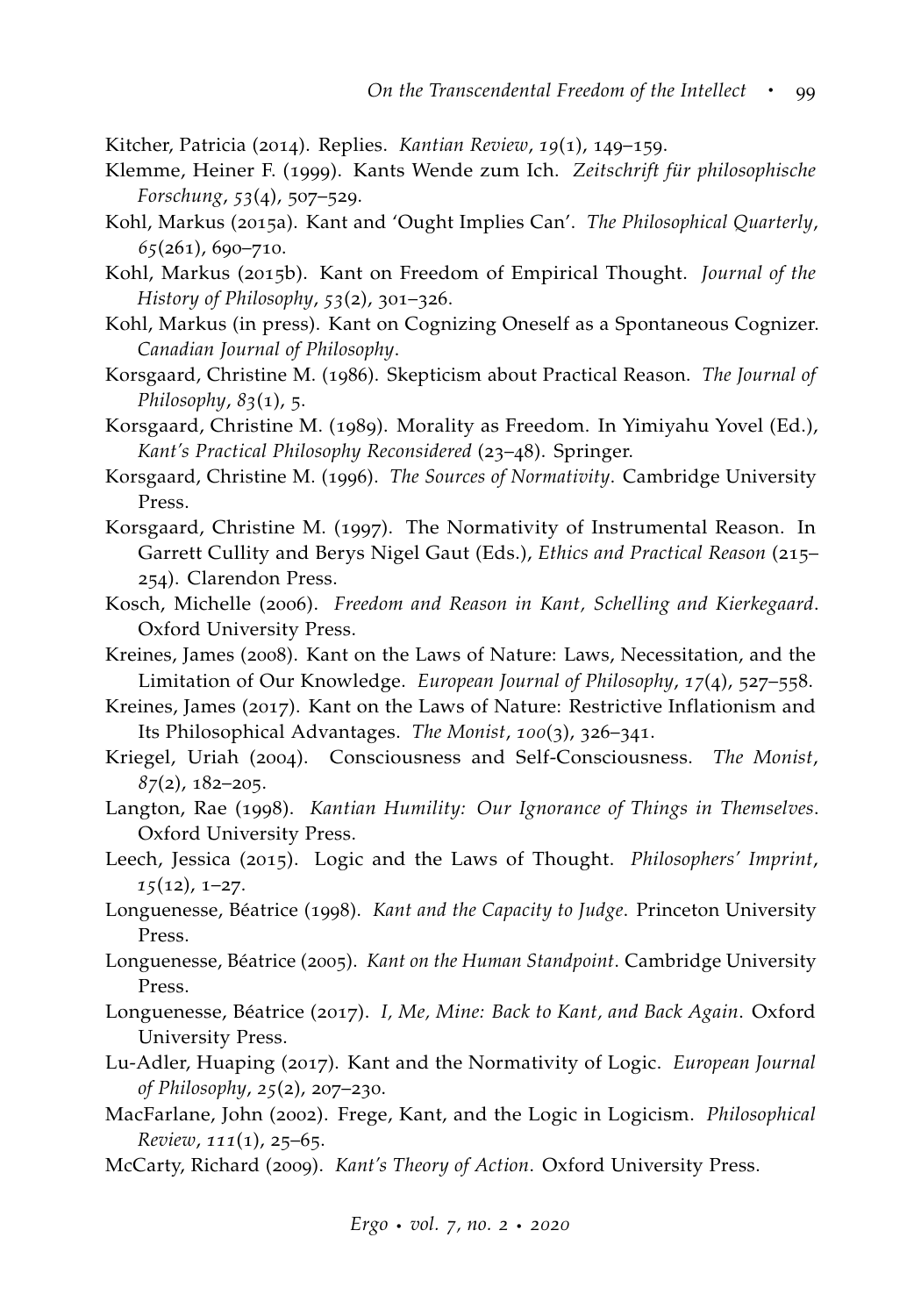- <span id="page-65-8"></span>McCormick, Miriam Schleifer (2017). Responding to Skepticism About Doxastic Agency. *Erkenntnis*, *83*(4), 627–645.
- <span id="page-65-7"></span>McHugh, Conor (2012). Epistemic Deontology and Voluntariness. *Erkenntnis*, *77*(1), 65–94.
- <span id="page-65-11"></span>McHugh, Conor and Jonathan Way (2016). Against the Taking Condition. *Philosophical Issues*, *26*(1), 314–331.
- <span id="page-65-4"></span>McKenna, Michael (2001). Source Incompatibilism, Ultimacy, and the Transfer of Non-Responsibility. *American Philosophical Quarterly*, *38*(1), 37–51.
- <span id="page-65-13"></span>McLear, Colin (2019a). Apperception & the Substantial Subject. Manuscript in preparation.
- <span id="page-65-10"></span>McLear, Colin (2019b). Kant on the Reflective Nature of Reasoning. Manuscript in preparation.
- <span id="page-65-9"></span>McLear, Colin (2019c). The Unity of Kant's Conception of Reflection. Manuscript in preparation.
- <span id="page-65-15"></span>McLear, Colin (2016). Kant on Perceptual Content. *Mind*, *125*(497), 95–144.
- <span id="page-65-14"></span>McLear, Colin (2019). The Mind's "I". *European Journal of Philosophy*, *27*(1), 255– 265.
- <span id="page-65-16"></span>McLear, Colin (in press). Animals & Objectivity. In Lucy Allais and John Callanan (Eds.), *Kant on Animals*. Oxford University Press.
- <span id="page-65-5"></span>McLear, Colin and Derk Pereboom (in press). Kant on Transcendental Freedom, Priority Monism, & the Structure of Intuition. In Evan Tiffany and Dai Heide (Eds.), *The Idea of Freedom: New Essays on the Kantian Theory of Freedom*. Oxford University Press.
- <span id="page-65-6"></span>McRae, Robert (1976). *Leibniz: Perception, Apperception, and Thought*. University of Toronto Press.
- <span id="page-65-12"></span>Meier, Georg Friedrich (2016). *Excerpt from the Doctrine of Reason*. Bloomsbury.
- <span id="page-65-1"></span>Merritt, Melissa McBay (2018). *Kant on Reflection and Virtue*. Cambridge University Press.
- <span id="page-65-2"></span>Merritt, Melissa McBay and Markos Valaris (2017). Attention and Synthesis in Kant's Conception of Experience. *The Philosophical Quarterly*, *67*(268), 571–592.
- <span id="page-65-0"></span>Messina, James (2017). Kant's Necessitation Account of Laws and the Nature of Natures. In Michela Massimi and Angela Breitenbach (Eds.), *Kant and the Laws of Nature* (131–149). Cambridge University Press.
- <span id="page-65-3"></span>Mischel, Walter, Ebbe B. Ebbesen, and Antonette Raskoff Zeiss (1972). Cognitive and Attentional Mechanisms in Delay of Gratification. *Journal of Personality and Social Psychology*, *21*(2), 204–218.
- <span id="page-65-17"></span>Mohr, Georg (1991). *Das sinnliche Ich: innerer Sinn und Bewusstsein bei Kant*. Königshausen & Neumann.
- <span id="page-65-18"></span>Mohr, Georg (1995). Freedom and the Self: From Introspection to Intersubjectivity: Wolff, Kant, and Fichte. In Karl Ameriks and Dieter Sturma (Eds.), *The Modern Subject: Conceptions of the Self in Classical German Philosophy* (31–45). SUNY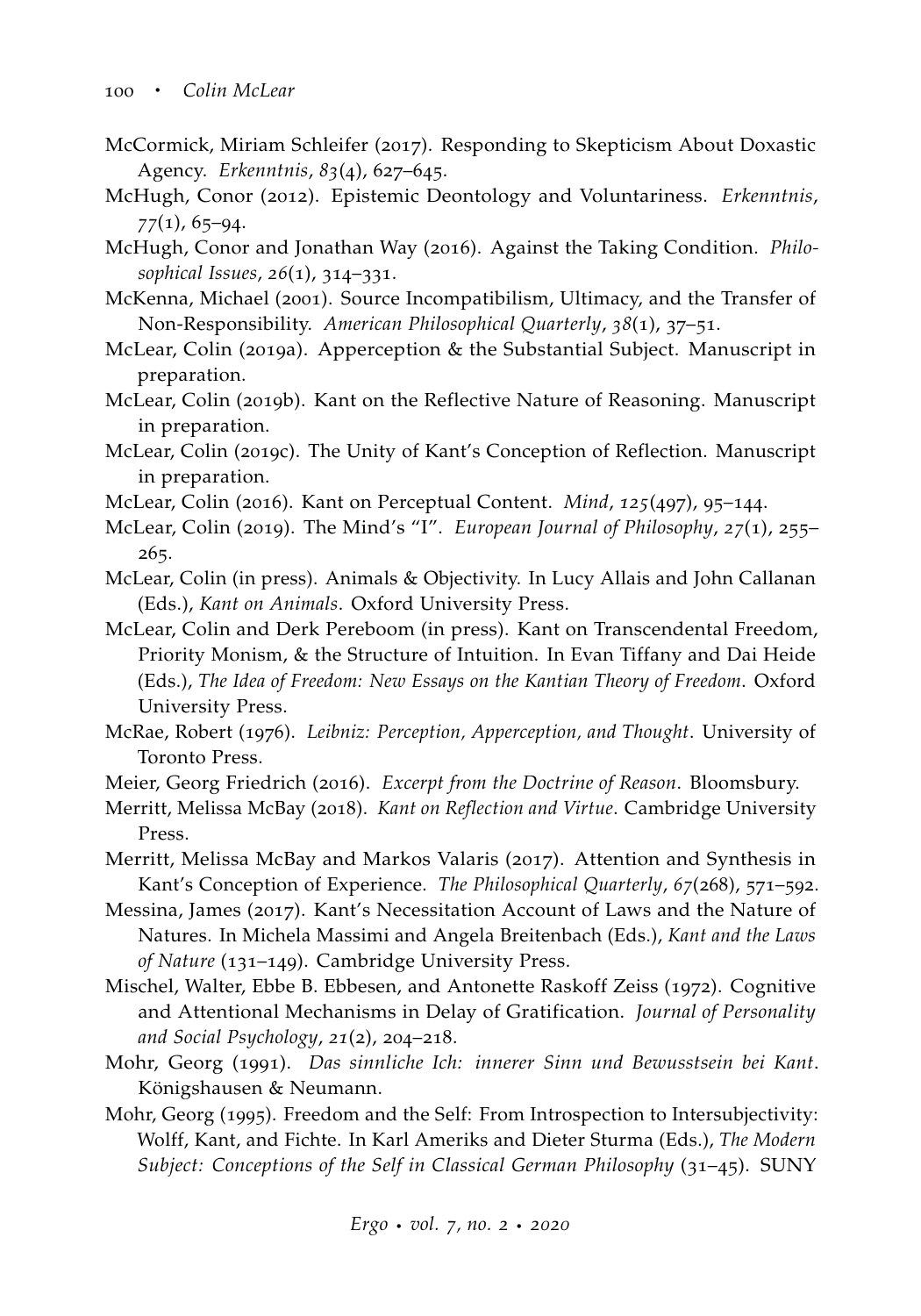Press.

<span id="page-66-9"></span>Neta, Ram (2019). The Basing Relation. *The Philosophical Review*, *128*(2), 179–217.

- <span id="page-66-14"></span>Nunez, Tyke (2018). Logical Mistakes, Logical Aliens, and the Laws of Kant's Pure General Logic. *Mind*, *128*(512), 1149–1180.
- <span id="page-66-0"></span>Pasternack, Lawrence (2011). The Development and Scope of Kantian Belief: The Highest Good, the Practical Postulates and the Fact of Reason. *Kant-Studien*, *102*(3), 290–315.
- <span id="page-66-18"></span>Pasternack, Lawrence (2014). Kant on Opinion: Assent, Hypothesis, and the Norms of General Applied Logic. *Kant-Studien*, *105*(1), 41–82.
- <span id="page-66-2"></span>Paton, H. J. (1947). *The Categorical Imperative: A Study in Kant's Moral Philosophy*. Hutchinson.
- <span id="page-66-8"></span>Pereboom, Derk (1995). Self-Understanding in Kant's Transcendental Deduction. *Synthese*, *103*(1), 1–42.

<span id="page-66-5"></span>Pereboom, Derk (2001). *Living without Free Will*. Cambridge University Press.

- <span id="page-66-4"></span>Pereboom, Derk (2006a). Kant on Transcendental Freedom. *Philosophy and Phenomenological Research*, *73*(3), 537–567.
- <span id="page-66-6"></span>Pereboom, Derk (2006b). Kant's Metaphysical and Transcendental Deductions. In Graham Bird (Ed.), *A Companion to Kant* (154–168). Blackwell.
- <span id="page-66-7"></span>Pereboom, Derk (2014). *Free Will, Agency, and Meaning in Life*. Oxford University Press.
- <span id="page-66-10"></span>Pippin, Robert B. (1987). Kant on the Spontaneity of Mind. *Canadian Journal of Philosophy*, *17*(2), 449–475.
- <span id="page-66-13"></span>Pollok, Konstantin (2017). *Kant's Theory of Normativity: Exploring the Space of Reason*. Cambridge University Press.
- <span id="page-66-20"></span>Prauss, Gerold (1983). *Kant über Freiheit als Autonomie*. Vittorio Klostermann.
- <span id="page-66-16"></span>Radden, Jennifer (1998). Pathologically Divided Minds, Synchronic Unity and Models of Self. *Journal of Consciousness Studies*, *5*(5–6), 658–672.
- <span id="page-66-11"></span>Rödl, Sebastian (2007). *Self-Consciousness*. Harvard University Press.
- <span id="page-66-12"></span>Rohlf, Michael (2010). The Ideas of Pure Reason. In Paul Guyer (Ed.), *The Cambridge Companion to Kant's Critique of Pure Reason* (190–209). Cambridge University Press.
- <span id="page-66-15"></span>Rosefeldt, Tobias (2000). *Das logische Ich: Kant über den Gehalt des Begriffes von sich selbst*. PHILO.
- <span id="page-66-3"></span>Rosenkoetter, Timothy (2019). The Canon Problem and the Explanatory Priority of Capacities. *Logical Analysis and History of Philosophy: From Leibniz to Kant*, *21*, 216–234.
- <span id="page-66-1"></span>Rutherford, Donald (2013). Laws and Powers in Leibniz. In Eric Watkins (Ed.), *The Divine Order, the Human Order, and the Order of Nature: Historical Perspectives* (149–174). Oxford University Press.

<span id="page-66-17"></span>Ryle, Gilbert (2009). *The Concept of Mind*. Routledge.

<span id="page-66-19"></span>Santi, Marco (2018). Kant on Epistemic Belief. Manuscript in preparation.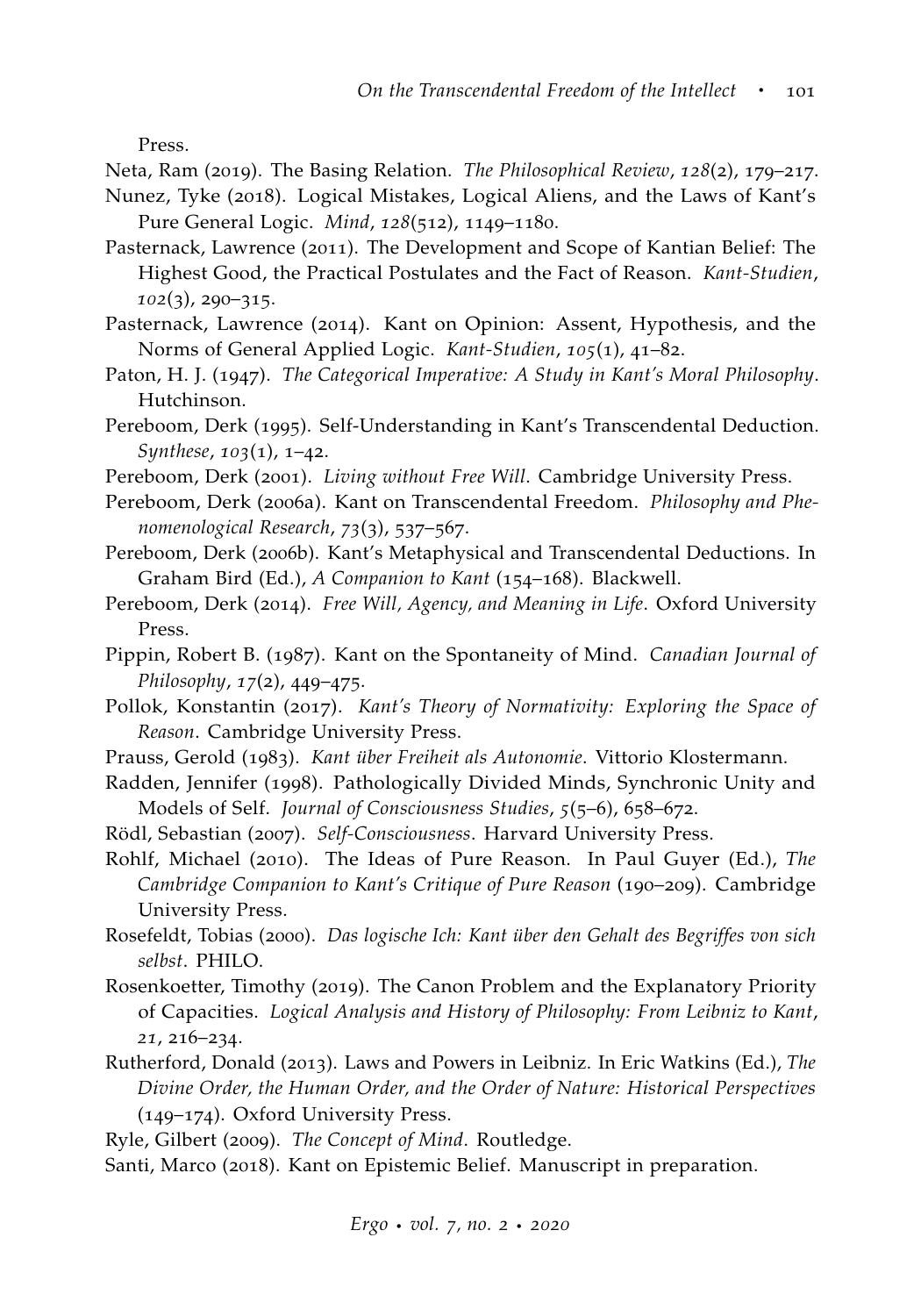<span id="page-67-7"></span>Sartorio, Carolina (2013). Making a Difference in a Deterministic World. *The Philosophical Review*, *122*(2), 189–214.

<span id="page-67-8"></span>Sartorio, Carolina (2016). *Causation and Free Will*. Oxford University Press.

- <span id="page-67-16"></span>Schafer, Karl (in press-a). Kant's Conception of Cognition and our Knowledge of Things-in-Themselves. In Karl Schafer and Nicholas Stang (Eds.), *The Sensible and Intelligible Worlds: New Essays on Kant's Metaphysics and Epistemology*. Oxford University Press.
- <span id="page-67-17"></span>Schafer, Karl (in press-b). Practical Cognition and Knowledge of Things-in-Themselves. In Dai Heide and Evan Tiffany (Eds.), *The Idea of Freedom: New Essays on the Kantian Theory of Freedom*. Oxford University Press.
- <span id="page-67-0"></span>Schönecker, Dieter (1999). *Kant–Grundlegung III: die Deduktion des kategorischen Imperativs*. Alber.
- <span id="page-67-4"></span>Schönecker, Dieter (2005). *Kants Begrifftranszendentaler und praktischer Freiheit: Eine entwicklungsgeschichtliche Studie*. De Gruyter.
- <span id="page-67-6"></span>Sellars, Wilfrid (1971). " ... This I or He or It (The Thing) Which Thinks ...". *Proceedings and Addresses of the American Philosophical Association*, *44*, 5–31.
- <span id="page-67-18"></span>Siegel, Susanna (2010). The Contents of Perception. In Edward N. Zalta (Ed.), *The Stanford Encyclopedia of Philosophy*. Retrieved from [https://plato.stanford.edu/](https://plato.stanford.edu/archives/fall2010/entries/perception-contents/) archives/fall2010[/entries/perception-contents/](https://plato.stanford.edu/archives/fall2010/entries/perception-contents/)
- <span id="page-67-14"></span>Siegel, Susanna (2017a). Inference without Reckoning. In *The Rationality of Perception* (77–106). Oxford University Press.
- <span id="page-67-11"></span>Siegel, Susanna (2017b). *The Rationality of Perception*. Oxford University Press.
- <span id="page-67-13"></span>Smit, Houston (2000). Kant on Marks and the Immediacy of Intuition. *The Philosophical Review*, *109*(2), 235–266.
- <span id="page-67-1"></span>Smit, Houston (2009). Kant on Apriority and the Spontaneity of Cognition. In Samuel Newlands and Larry M. Jorgensen (Eds.), *Metaphysics and the Good: Themes from the Philosophy of Robert Adams* (188–251). Oxford University Press.
- <span id="page-67-10"></span>Smit, Houston (2019). Kant's "I Think" and the Agential Approach to Self-Knowledge. *Canadian Journal of Philosophy*, *49*(7), 980–1011.
- <span id="page-67-12"></span>Smith, Angela M. (2005). Responsibility for Attitudes: Activity and Passivity in Mental Life. *Ethics*, *115*(2), 236–271.
- <span id="page-67-3"></span>Stang, Nicholas F. (2016a). *Kant's Modal Metaphysics*. Oxford University Press.
- <span id="page-67-5"></span>Stang, Nicholas F. (2016b). Kant's Transcendental Idealism. In Edward N. Zalta (Ed.), *The Stanford Encyclopedia of Philosophy*. Retrieved from [https://plato.](https://plato.stanford.edu/entries/kant-transcendental-idealism/) [stanford.edu/entries/kant-transcendental-idealism/](https://plato.stanford.edu/entries/kant-transcendental-idealism/)
- <span id="page-67-2"></span>Stang, Nicholas F. (2019). A Guide to Ground in Kant's Lectures on Metaphysics. In Courtney D. Fugate (Ed.), *Kant's Lectures on Metaphysics: A Critical Guide* (74–101). Cambridge University Press.
- <span id="page-67-15"></span>Stephens, G. Lynn and George Graham (2000). *When Self-Consciousness Breaks: Alien Voices and Inserted Thoughts*. MIT Press.
- <span id="page-67-9"></span>Stern, Robert (2004). Does 'Ought' Imply 'Can'? And Did Kant Think It Does?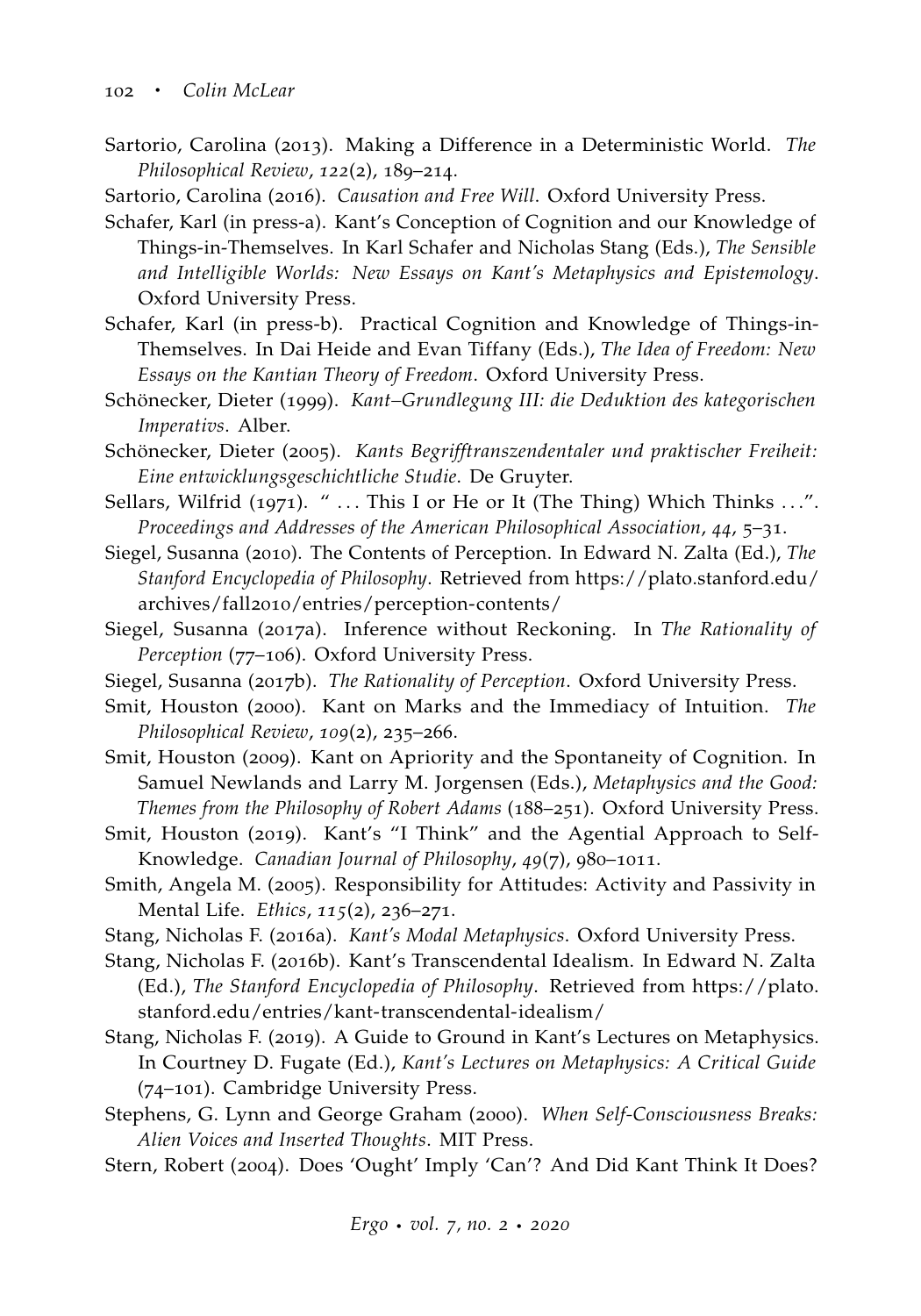*Utilitas*, *16*(1), 42–61.

- <span id="page-68-1"></span>Stevenson, Leslie (2003). Opinion, Belief or Faith, and Knowledge. *Kantian Review*, *7*(1), 72–101.
- <span id="page-68-9"></span>Stevenson, Leslie (2004). Freedom of Judgement in Descartes, Hume, Spinoza and Kant. *British Journal for the History of Philosophy*, *12*(2), 223–246.
- <span id="page-68-11"></span>Stich, Stephen P. (1978). Beliefs and Subdoxastic States. *Philosophy of Science*, *45*(4), 499–518.
- <span id="page-68-7"></span>Stratmann, Joe (2018). Kant, Grounding, and Things in Themselves. *Philosopher's Imprint*, *18*(7), 1–21.
- <span id="page-68-18"></span>Tenenbaum, Sergio (2012). The Idea of Freedom and Moral Cognition in Groundwork III. *Philosophy and Phenomenological Research*, *84*(3), 555–589.
- <span id="page-68-14"></span>Thompson, Manley (1981). On A Priori Truth. *The Journal of Philosophy*, *78*(8), 458– 482.
- <span id="page-68-6"></span>Thorpe, Lucas (2011). Kant on the Relationship Between Autonomy and Community. In Charlton Payne and Lucas Thorpe (Eds.) *Kant and The Concept of Community* (63–87). University of Rochester Press.
- <span id="page-68-8"></span>Timmermann, Jens (2003). Sollen und Können."Du kannst, denn du sollst" und "Sollen impliziert Können" im Vergleich. *Logical Analysis and History of Philosophy*, *6*, 113–122.
- <span id="page-68-12"></span>Tolley, Clinton (2006). Kant on the Nature of Logical Laws. *Philosophical Topics*, *34*(1&2), 371–407.
- <span id="page-68-13"></span>Tolley, Clinton (2008). Kant and the Normativity of Logic. *Recht und Frieden in der Philosophie Kants: Akten des X. Internationalen Kant-Kongresses*, *5*, 215–227.
- <span id="page-68-15"></span>Tolley, Clinton (2011). Kant on the Content of Cognition. *European Journal of Philosophy*, *22*(2), 200–228.
- <span id="page-68-0"></span>Van Cleve, James (1999). *Problems from Kant*. Oxford University Press.
- <span id="page-68-5"></span>Van Inwagen, Peter (1983). *An Essay on Free Will*. Clarendon Press.
- <span id="page-68-10"></span>Vance Buroker, Jill (2017). Kant on Judging and the Will. In Anil Gomes and Andrew Stephenson (Eds.), *Kant and the Philosophy of Mind: Perception, Reason, and the Self* (189–203). Oxford University Press.
- <span id="page-68-16"></span>Vanzo, Alberto (2018). Leibniz on Innate Ideas and Kant on the Origin of the Categories. *Archiv für Geschichte der Philosophie*, *100*(1), 19–45.
- <span id="page-68-17"></span>Vetter, Barbara (2015). *Potentiality: From Dispositions to Modality*. Oxford University Press.
- <span id="page-68-19"></span>Ware, Owen (2017). Kant's Deductions of Morality and Freedom. *Canadian Journal of Philosophy*, *47*(1), 116–147.
- <span id="page-68-2"></span>Watkins, Eric (2005). *Kant and the Metaphysics of Causality*. Cambridge University Press.
- <span id="page-68-3"></span>Watkins, Eric (2010). Kant (on Action). In Timothy O'Connor and Constantine Sandis (Eds.), *A Companion to the Philosophy of Action* (521–527). Blackwell.
- <span id="page-68-4"></span>Watkins, Eric (2019a). *Kant on Laws*. Oxford University Press.